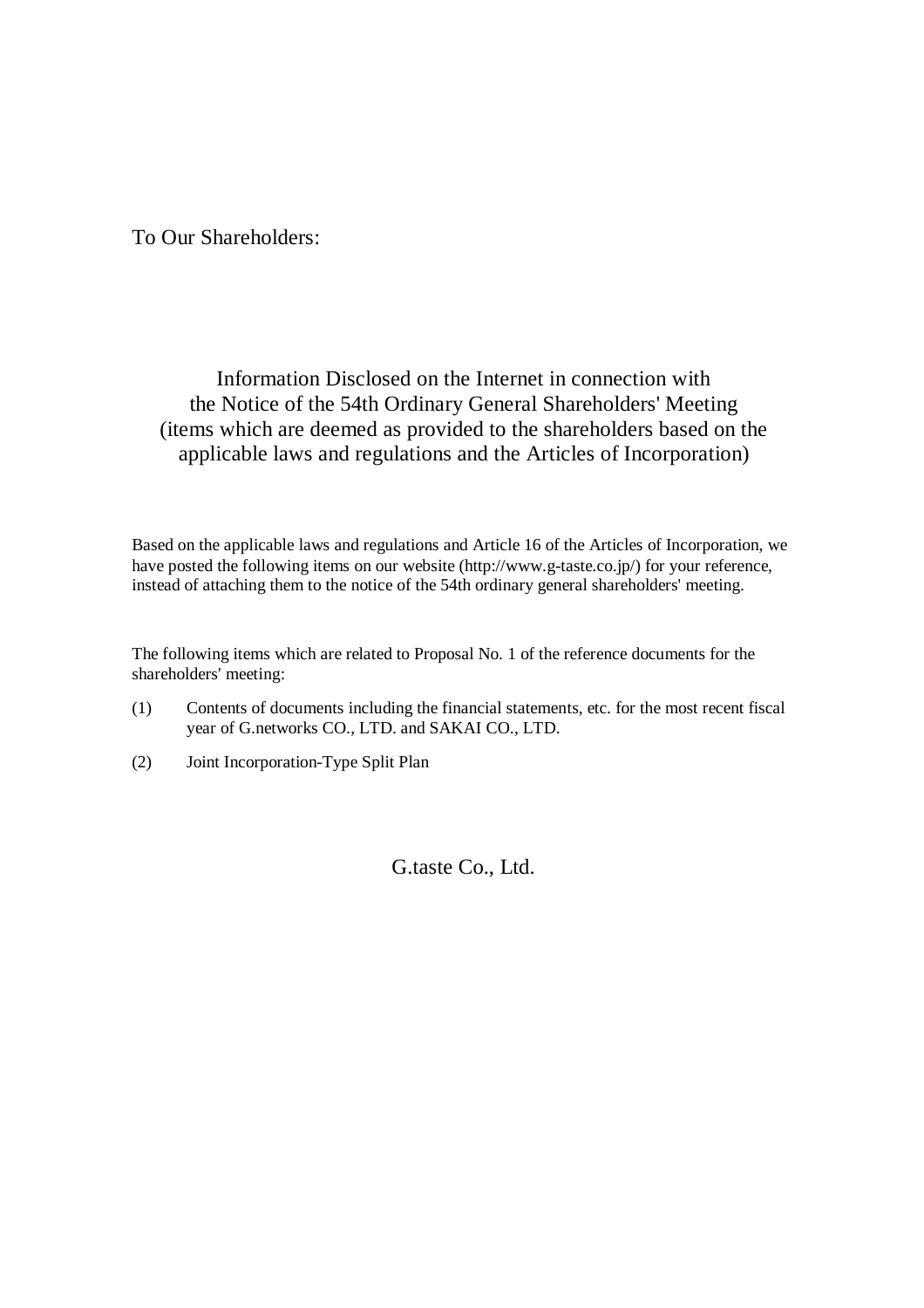(1) Contents of documents including the financial statements, etc. for the most recent fiscal year of G.networks CO., LTD.

#### Business Report for the 47th Fiscal Term (From April 1, 2012 to March 31, 2013)

### 1. Current Conditions

(1) Business Conditions and Results

During the period under review, the deterioration in the Japanese economy was stemmed by the weakening of the yen and the sharp rise in the Nikkei Stock Average based on expectations for monetary stimulus following the recent election. However, there is lingering uncertainty about growth in domestic demand, for example in corporate production and personal consumption.

The dining out industry continues to be hurt by stagnation in personal consumption and price-cutting reflecting customer frugality, and combined with sharp increases in the cost of raw materials and other factors, the operating environment surrounding the industry remains challenging.

Amidst this environment, in our core dining out business, the Company has continued to steadily improve menus and operations in each of our business categories under the theme of "enhancement of pure product power. "

① In our eating establishments business, we have promoted the "enhancement of pure product power " as our theme to carry out significant improvements to menus and operations. By restaurant category, our flagship category, Omuraisu Tei, has seen a steady rise in sales, and larger Karubi Tairiku and Shabushabu Sukiyaki Shimizu premises are also performing well.

(Omuraisu Tei)

By introducing a menu structure that incorporates seasonal touches (parfait in the summer and doria in the winter), we have seen some improvement to sales at dinner time. Further, we have trialed the "Japanese Taste " menu to appeal to a wider audience, as a result of which we have identified products that can contribute to profits.

(Nagasaki Chanmen)

We have embarked upon significant product improvements in this business year. We have reviewed the noodles and soup, which form the basis for this business, to improve customer satisfaction. We have also endeavored to enhance our appeal to customers through measures including the introduction of new seasonal menus.

② In our educational business, together with improving the skills of our lecturers through professional development, we have focused on sales promotion in an effort to increase student numbers, which forms the basis for our sales. Although this has temporarily affected our profits, we have seen a net increase in student numbers.

③ In the food processing business, we have made peace of mind and safety in the manufacture and sale of "Osechi" our top priority, and have focused on building a reliable system for the manufacture and sale of "Osechi". As regards the manufacture and sale of "Osechi", although sales declined due to a reduction in the volume of consignment sales, we have already taken steps to secure sales in the coming business year based on this reliable system.

④ As regards other businesses, we are also engaged in building construction and facility maintenance. This business has been progressing steadily, and has seen significant profit improvements through the acquisition of high-margin contracts.

As a result of the above, this fiscal year we reported 7,297 million yen in sales (3.0% decrease year on year), operating profits of 102 million yen (8.2% decrease year on year), recurring income of 96 million yen (5.3% decrease year on year) and net profits of 28 million yen (net loss of 465 million yen in the previous term).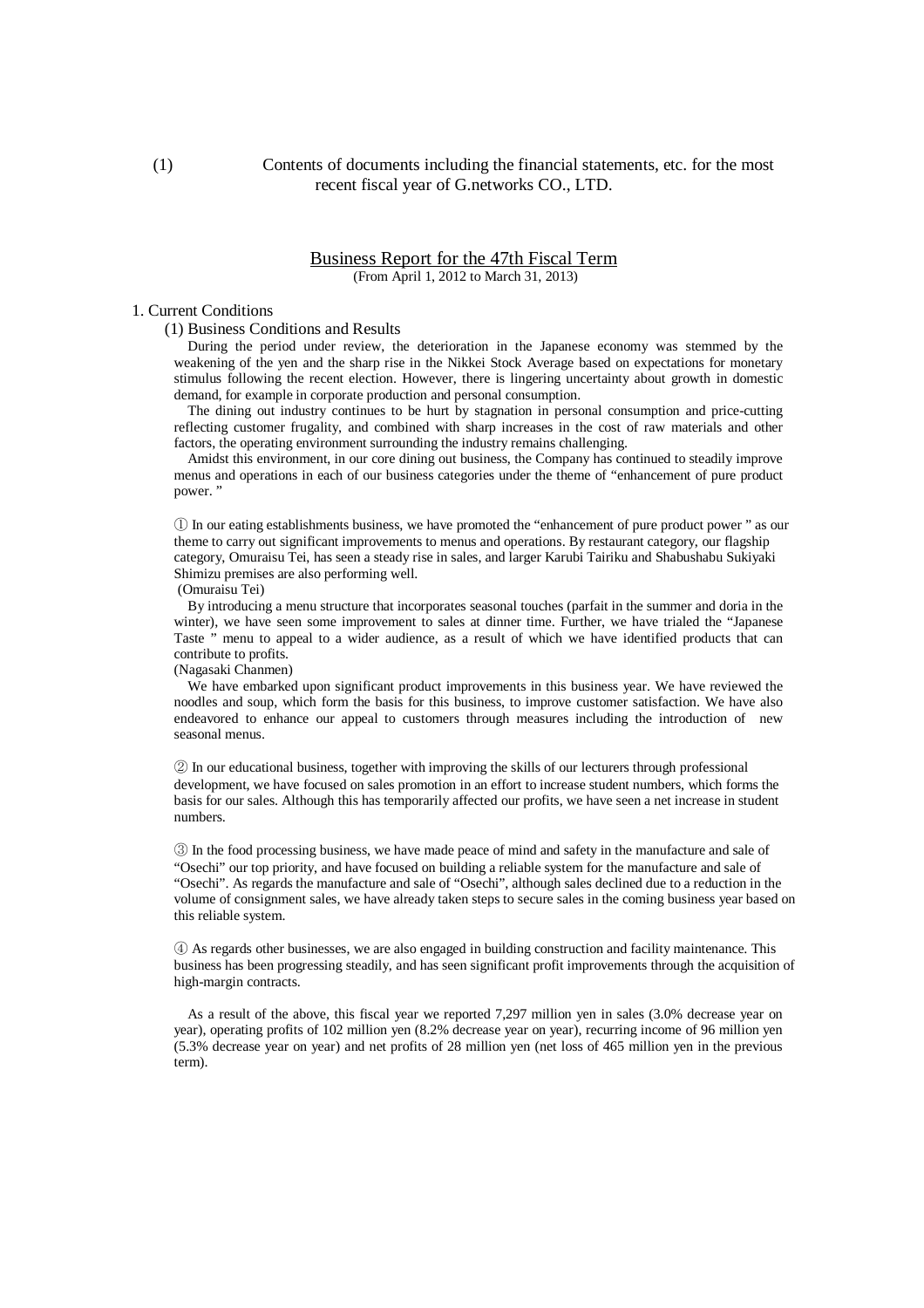#### Sales per Segment this Fiscal Year  $(47<sup>th</sup> Term)$

| Item                                     |                                                   |                      | <b>Sales</b> | Breakdown | % increase<br>from<br>previous<br>term |
|------------------------------------------|---------------------------------------------------|----------------------|--------------|-----------|----------------------------------------|
|                                          |                                                   | Nagasaki Chanmen     | thousands of | $\%$      | $\%$                                   |
|                                          | <b>Restaurants</b>                                | Tonkou               | yen          |           |                                        |
|                                          |                                                   | Omuraisu Tei         | 4,502,694    | 61.7      | $0.0^{\circ}$                          |
| Eating Establishments<br><b>Business</b> |                                                   | Karubi Tairiku, etc. |              |           |                                        |
|                                          | Taverns                                           | Toriaezu Gohei       | 1,158,542    | 15.9      | $-9.3$                                 |
|                                          |                                                   |                      |              |           |                                        |
|                                          | Other                                             |                      | 87,863       | 1.2       | 12.4                                   |
|                                          | Total                                             |                      | 5,749,101    | 78.8      | $-1.9$                                 |
| <b>Education Business</b>                | Ekimae Ryugaku NOVA                               |                      | 783,684      | 10.7      | 7.2                                    |
|                                          | ITTO Kobetsu Shido Gakuin                         |                      |              |           |                                        |
| Food Processing<br><b>Business</b>       | 'Kogen Bokujo Ham''                               |                      | 452,224      | 6.2       | $-25.9$                                |
|                                          | Osechi cuisine "Aji no Hana," etc.                |                      |              |           |                                        |
| Other Businesses                         | Building construction and facility<br>maintenance |                      | 312,274      | 4.3       | $-3.0$                                 |
| <b>Total for All Businesses</b>          |                                                   |                      | 7,297,284    | 100.0     | $-3.0$                                 |

(Note) Amounts above do not include consumption tax.

#### (2) Capital Investments

This fiscal year, we have undertaken capital investments totaling 362,674 thousand yen, mainly for establishing new stores and renovating existing stores.

#### (3) Funds Procurement

In order to appropriate funds to repay loans from financial institutions, on March 18, 2013 the Company issued 300,000 thousand yen first series unsecured convertible bonds with share options, 300,000 thousand yen second series unsecured convertible bonds with share options, and 300,000 thousand yen third series unsecured convertible bonds with share options.

#### (4) Transfer of Businesses

No businesses were transferred during this fiscal year.

#### (5) Issues that Need to be Addressed

- ① Establish new stores, develop new franchise member stores and improve brand profitability for flagship brands (Omuraisu Tei, Nagasaki Chanmen, Annyon and others)
- ② Increase store capabilities, development of human resources
- ③ Open up new sales routes for processed food products and Osechi merchandise
- ④ Pursuit of true "Peace of Mind, Safety and Health"
- ⑤ Strengthen compliance regimes
- ⑥ Expand "local production / local consumption" and promote CSR activities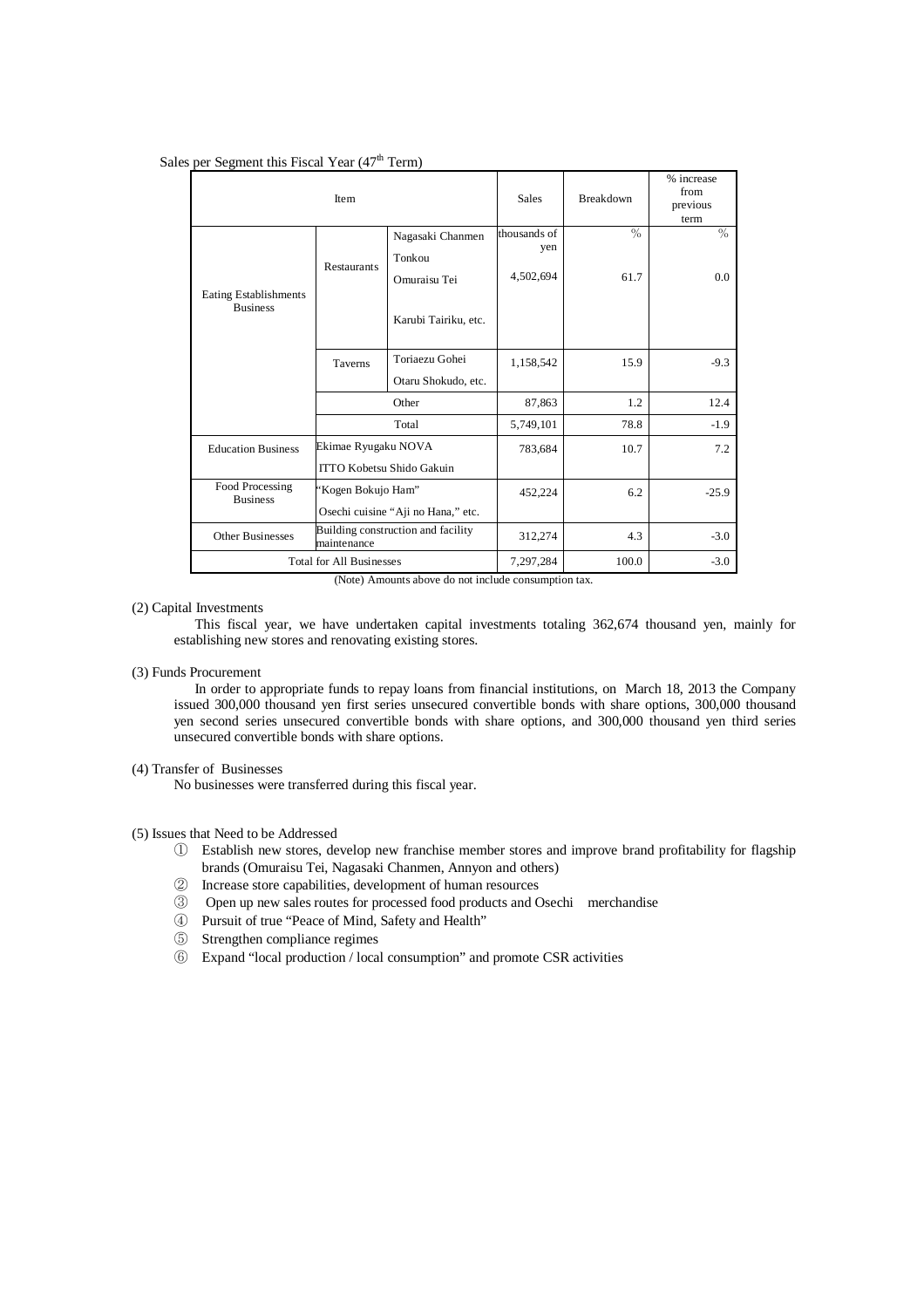## (6) Changes in Assets and Profits/Losses

| By Term<br>Category                              | 44 <sup>th</sup> Term<br>(March 2010 term) | $45^{\text{th}}$ Term<br>(March 2011 term) | $46^{\text{th}}$ Term<br>(March 2012 term) | $47th$ Term<br>(March 2013 term)<br>(This Fiscal Year) |
|--------------------------------------------------|--------------------------------------------|--------------------------------------------|--------------------------------------------|--------------------------------------------------------|
| <b>Sales</b>                                     | 7,804 million yen                          | 7,348 million yen                          | 7,521 million yen                          | 7,297 million yen                                      |
| Recurring Income                                 | 207 million yen                            | 219 million yen                            | 101 million yen                            | 96 million yen                                         |
| Net Profits or Losses (-)<br>this Term           | 57 million yen                             | 11 million yen                             | -465 million yen                           | 28 million yen                                         |
| Net Profits or Losses (-)<br>this Term per Share | $2.45$ yen                                 | $0.50$ yen                                 | $-19.75$ yen                               | $1.21$ yen                                             |
| <b>Total Assets</b>                              | 5,320 million yen                          | 5,245 million yen                          | 4,652 million yen                          | 4,491 million yen                                      |
| Net Assets                                       | 2,658 million yen                          | 2,670 million yen                          | 2,204 million yen                          | 2,233 million yen                                      |
| Net Assets per Share                             | 112.74 yen                                 | 113.24 yen                                 | 93.49 yen                                  | 94.71 yen                                              |

 (Note) Net Profits or Losses (-) this Term per Share are calculated from the average number of shares outstanding during the term, and Net Assets per Share are calculated from the total number of shares outstanding at the end of term.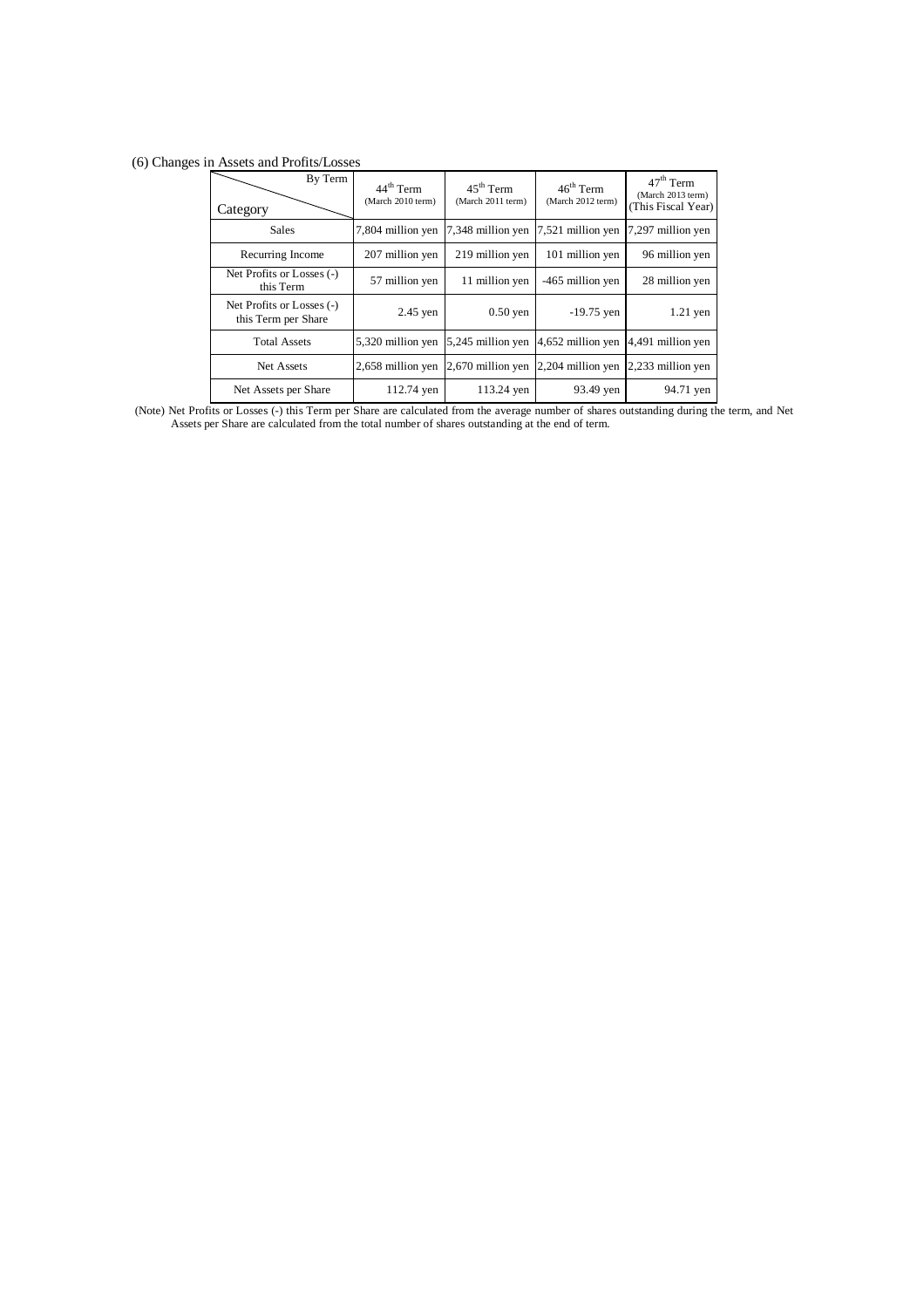(7) Status of Important Parent Companies

| Parent Companies, etc.        | Type              | % of Voting<br>Rights Held by<br>Parent<br>Company | Main Business                                                                                                                 |
|-------------------------------|-------------------|----------------------------------------------------|-------------------------------------------------------------------------------------------------------------------------------|
| Cook Innoventure Co.,<br>Ltd. | Parent<br>Company | Indirect<br>45.82                                  | business<br>Controls and manages<br>activities of companies by holding<br>equity<br>and<br>shares<br>of<br>those<br>companies |
| G.communications Co., Ltd.    | Parent<br>Company | <b>Direct</b><br>45.82                             | holdings<br>Group<br>company,<br>consulting business                                                                          |

(Note) 1. G.communications Co., Ltd., which is the parent company of G.networks CO., LTD., implemented an allocation of new shares to a third party on February 15, 2013, and shares with voting rights equivalent to 68.2% of G.communications Co., Ltd. have been acquired by Cook Innoventure Co., Ltd. As a result, Cook Innoventure Co., Ltd. has become a parent company of G.networks CO., LTD.

2. In an announcement dated May 21, 2013, KOBE BUSSAN CO., LTD. disclosed that Cook Innoventure Co., Ltd., in which it holds 18.9% of the voting rights, will come under the scope of its consolidations and be treated as consolidated subsidiary from the October term (second quarter) of 2013. As a result, as of that date, KOBE BUSSAN CO., LTD. has become a parent company of G.networks CO., LTD.

(Transactional Relationship)

G.networks CO., LTD. has borrowed funds of 445,000 thousand yen from G.communications Co., Ltd., its parent company.

(8) Details of Main Businesses (as of March 31, 2013)

| Main Business                    | Business Type                                  | Major Products Sold and<br><b>Business Operations</b>                                                                                  |
|----------------------------------|------------------------------------------------|----------------------------------------------------------------------------------------------------------------------------------------|
| Eating<br>Establishments         | Restaurant and Regular<br><b>Meal Business</b> | Nagasaki Chanmen, Tonkou, Omuraisu Tei, Annyon, Agetenya,<br>Karubi Tairiku, Shabu Shabu Sukiyaki Shimizu,<br>Udon<br>honokawa, others |
| <b>Tavern Business</b>           |                                                | Toriaezu Gohei, Otaru Shokudo, others                                                                                                  |
| Sale of<br>Manufactured<br>Goods | Processed Food Products.<br>etc.               | Kogen Bokujo Ham, Osechi cuisine Aji no Hana, others                                                                                   |
| Education<br><b>Business</b>     | English Conversation and<br>General Tutoring   | Ekimae Ryugaku NOVA, ITTO Kobetsu Shidou Gakuin                                                                                        |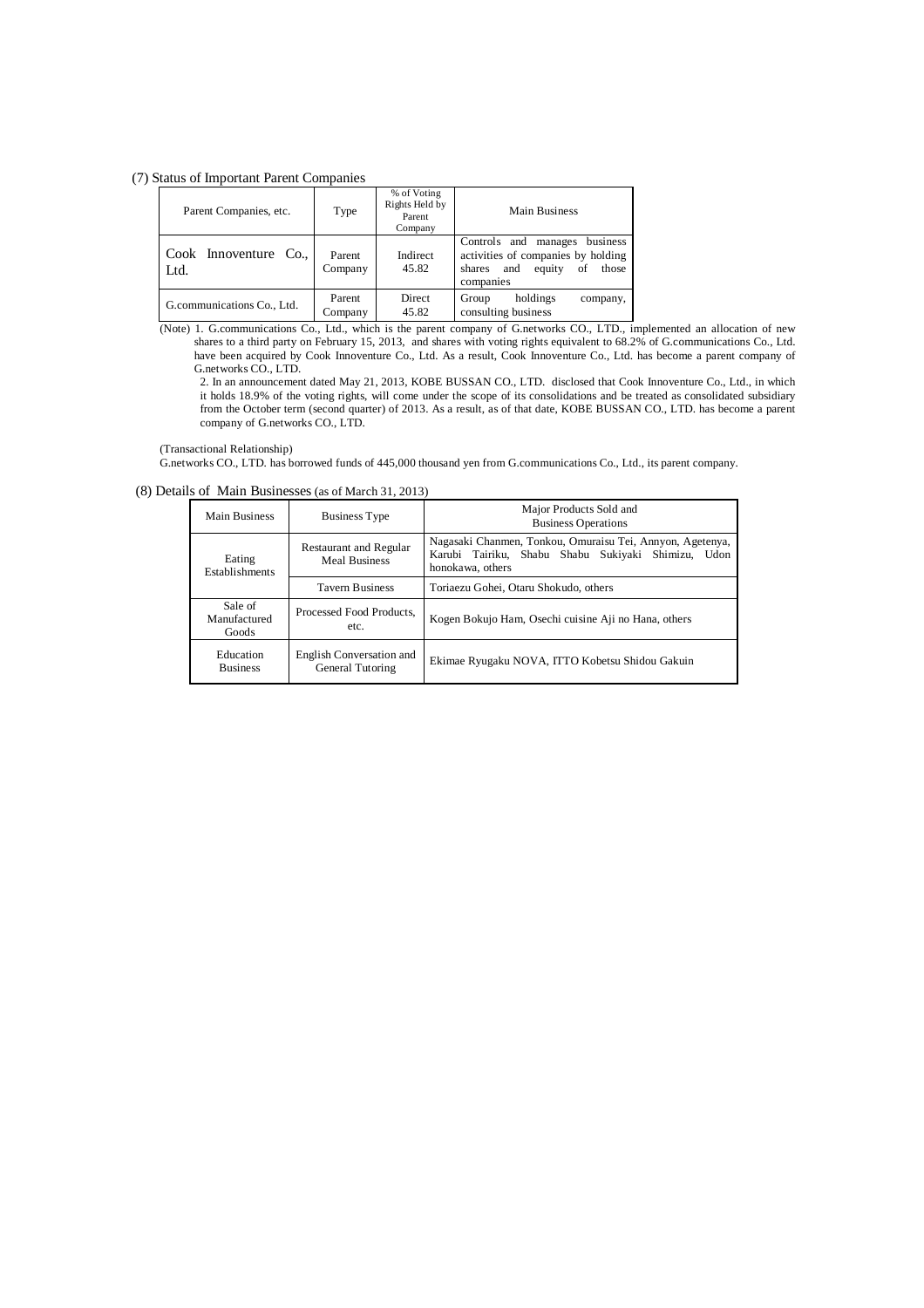#### (9) Major Offices and Plants (as of March 31, 2013)

① Headquarters, Offices and Plants

| Name                  | Location                                                                                     |
|-----------------------|----------------------------------------------------------------------------------------------|
| Yamaguchi HQ          | 1198-4 Aza Nishiotsuka, Oaza, Nishi Takadomari, Sanyoonoda City,<br>Yamaguchi Prefecture     |
| Food Processing Plant | 676-9-1, Aza Eboshiiwaoki, Oaza, Nishi Takadomari, Sanyo Onoda City,<br>Yamaguchi Prefecture |
| Fukuoka Branch        | Brother Hakataekimae Building 4F, 3-12 Hakataekimae 2-chome, Hakata-ku,<br>Fukuoka City      |
| Nagoya Office         | 8 Arako 2-chome, Nakagawa-ku, Nagoya City                                                    |
| Kobe Office           | Bookloan Kobe Building, West Wing 7A, 4-4 Tamondori 2-chome, Chuo-ku,<br>Kobe City           |

# ② Eating Establishments in Operation (Units:Stores)

| Restaurant name             | Tokyo<br>metropolitan | Kansai Region  | Okayama Pref.  |                | Hiroshima Pref. Yamaguchi Pref. | Fukuoka Pref.  | Others         | Total          | Of which FC<br>stores |
|-----------------------------|-----------------------|----------------|----------------|----------------|---------------------------------|----------------|----------------|----------------|-----------------------|
| Omuraisu Tei                | 9                     | $\overline{4}$ |                | 1              | $\overline{c}$                  | 9              | 20             | 45             | 16                    |
| Nagasaki Chanmen            |                       | $\overline{c}$ | 8              | 6              | 23                              |                | $\mathbf{1}$   | 40             | 13                    |
| Toriaezu Gohei              |                       | 11             | 1              |                |                                 |                | 1              | 13             |                       |
| Tonkou                      |                       |                |                | $\mathbf{1}$   | $\overline{4}$                  |                |                | 5              |                       |
| Shabushabu Sukiyaki Shimizu |                       | $\overline{c}$ | $\mathbf{1}$   | $\overline{c}$ |                                 |                | 1              | 7              |                       |
| Annyon                      |                       |                |                | 1              |                                 | $\overline{c}$ | 6              | 9              | 3                     |
| Karubi Tairiku              |                       |                |                | $\mathbf{1}$   | $\overline{4}$                  |                |                | 5              |                       |
| Udon honokawa               |                       | 4              |                | $\overline{c}$ |                                 |                | 1              | 7              |                       |
| Danchu                      |                       |                |                |                |                                 |                | $\overline{4}$ | 4              | $\overline{4}$        |
| Juttetsu                    |                       |                |                | -1             |                                 | 1              | $\overline{2}$ | 4              | $\mathbf{2}$          |
| Agetenya                    | $\overline{2}$        | $\mathfrak{2}$ |                |                |                                 | $\overline{c}$ | 1              | 7              | $\overline{c}$        |
| Otaru Shokudo               |                       |                |                |                |                                 |                |                |                |                       |
| Sumi Ittetsu                |                       |                | $\overline{c}$ |                |                                 |                |                | $\overline{c}$ | $\overline{c}$        |
| Chanko Edosawa              |                       |                | 1              |                |                                 |                |                | 1              |                       |
| Haikaraya                   |                       | 1              |                |                |                                 |                |                |                |                       |
| Sendai Getaya               |                       |                |                | -1             |                                 |                |                |                |                       |
| Total                       | 11                    | 26             | 13             | 17             | 34                              | 14             | 37             | 152            | 42                    |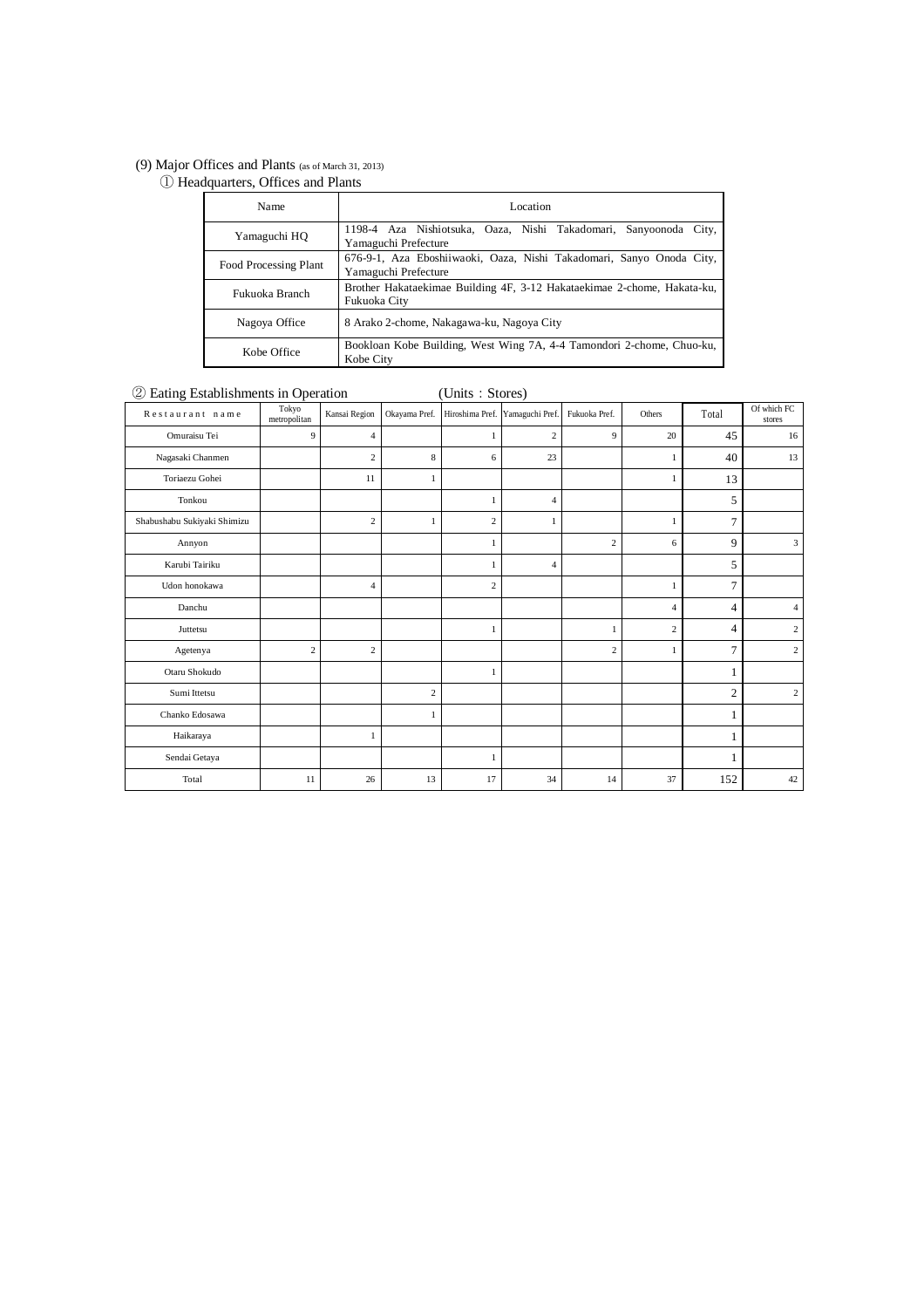(10) Employees (as of March 31, 2013)

| Number of Employees | Change from Last Term |  |  |
|---------------------|-----------------------|--|--|
|                     | + ი                   |  |  |

 (Note) Other than employees shown above, the company employs a large number of part-time and casual workers. Average annual employee numbers based on an 8.0-hour work day is 604 employees.

(11) Major Lenders (as of March 31, 2013)

There are no relevant items.

- 2. Shares (as of March 31, 2013)
- ① Total Number of Shares Authorized to be Issued by the Company: 36,000,000 shares
- ② Total Number of Issued Shares: 23,584,000 shares (of which 4,726 shares of treasury stock)
- ③ Number of Shareholders as of the End of the Fiscal Year: 7,792
- ④ Major Shareholders (Top 10)

| Shareholder Name                                       | Number of<br><b>Shares</b><br>Held | Percentage<br>of Shares<br>Held |
|--------------------------------------------------------|------------------------------------|---------------------------------|
| G.communications Co., Ltd.                             | 10,802,000 shares                  | 45.81%                          |
| Client stock ownership                                 | 1,021,000 shares                   | 4.33%                           |
| Tsuyoshi Higuchi                                       | 431,000 shares                     | 1.83%                           |
| Japan Trustee Services Bank, Ltd. (Trust<br>account 4) | 300,000 shares                     | $1.27\%$                        |
| Nippon Life Insurance Company                          | 260,000 shares                     | $1.10\%$                        |
| Nobuhiro Kawashima                                     | 240,000 shares                     | 1.02%                           |
| Kineo Okada                                            | 200,000 shares                     | $0.85\%$                        |
| Ariake Japan Co., Ltd.                                 | 200,000 shares                     | $0.85\%$                        |
| Employee stock ownership                               | 116,358 shares                     | $0.49\%$                        |
| Fujimac Co., Ltd.                                      | 104,000 shares                     | $0.44\%$                        |

(Note) Calculation of percentage of shares held excludes treasury stock (4,726 shares).

#### 3. **The Company's Share Options**

- (1) Status of share options, etc. granted as consideration for performance of duties held by the Company's Directors Not applicable
- (2) Status of share options, etc. granted to the Company's employees, etc. as consideration for performance of duties during the fiscal year under review Not applicable
	-
- (3) Other important matters concerning share options, etc.

(i) First series of unsecured convertible bonds with share options

A summary of share options attached to the Company's first series of unsecured convertible bonds with share options that were issued based on a resolution of the Board of Directors meeting held on February 15, 2013 is shown below.

| Issuance date                             | March 18, 2013                                 |
|-------------------------------------------|------------------------------------------------|
| Number of share options                   | 30                                             |
| Type of shares issued for share options   | Common stock                                   |
| Number of shares issued for share options | The maximum whole number obtained by           |
|                                           | dividing the total amount of the par value of  |
|                                           | the bonds associated with exercise requests by |
|                                           | the conversion price                           |
| Conversion price                          | Initially ¥87.0                                |
|                                           | (The conversion price will be adjusted under   |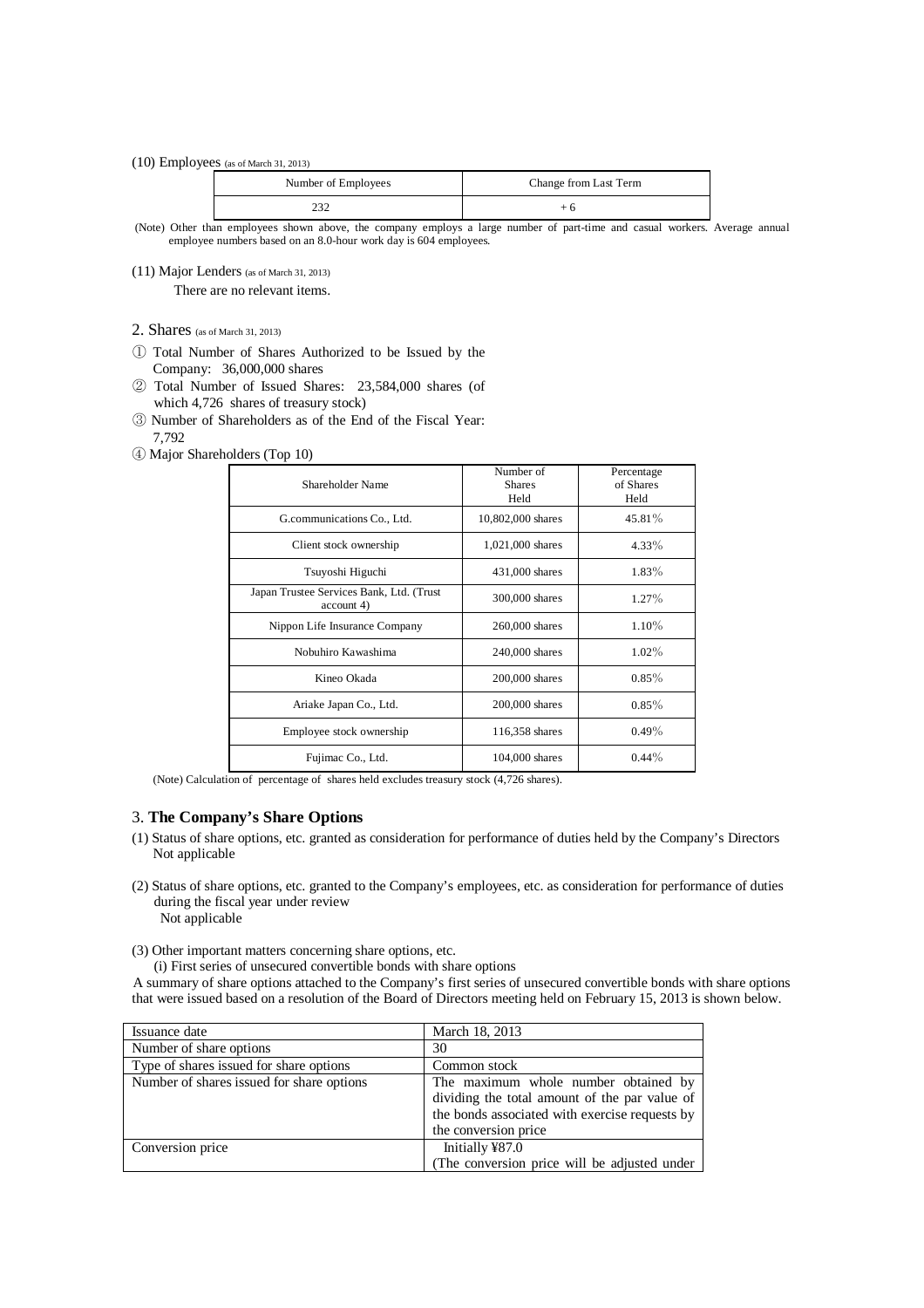|                                          | certain conditions.)                            |
|------------------------------------------|-------------------------------------------------|
| Issue price of share options             | Gratis                                          |
| Period for exercise of share options     | From April 1, 2013 to March 18, 2020            |
| Conditions for exercise of share options | Partial exercise of each of these share options |
|                                          | shall not be permitted.                         |

(ii) Second series of unsecured convertible bonds with share options

A summary of share options attached to the Company's second series of unsecured convertible bonds with share options that were issued based on a resolution of the Board of Directors meeting held on February 15, 2013 is shown below.

| Issuance date                             | March 18, 2013                                    |
|-------------------------------------------|---------------------------------------------------|
| Number of share options                   | 30                                                |
| Type of shares issued for share options   | Common stock                                      |
| Number of shares issued for share options | The maximum whole number obtained by              |
|                                           | dividing the total amount of the par value of     |
|                                           | the bonds associated with exercise requests by    |
|                                           | the conversion price                              |
| Conversion price                          | Initially ¥87.0                                   |
|                                           | (The conversion price will be adjusted under      |
|                                           | certain conditions.)                              |
| Issue price of share options              | Gratis                                            |
| Period for exercise of share options      | From April 1, 2013 to March 18, 2020              |
| Conditions for exercise of share options  | Partial exercise of each of these share options   |
|                                           | shall not be permitted. If, as a result of the    |
|                                           | exercise of these share options, the number of    |
|                                           | voting rights associated with the shares of the   |
|                                           | Company or its successor company that             |
|                                           | G.communications Co., Ltd. or its successor       |
|                                           | company holds (excluding applicable shares        |
|                                           | that are held via a third party) is less than 40% |
|                                           | of the voting rights of all the shareholders of   |
|                                           | the Company or its successor company, the         |
|                                           | exercise of these share options shall not be      |
|                                           | permitted.                                        |

(iii) Third series of unsecured convertible bonds with share options

A summary of share options attached to the Company's third series of unsecured convertible bonds with share options that were issued based on a resolution of the Board of Directors meeting held on February 15, 2013 is shown below.

| Issuance date                             | March 18, 2013                                    |
|-------------------------------------------|---------------------------------------------------|
| Number of share options                   | 30                                                |
| Type of shares issued for share options   | Common stock                                      |
| Number of shares issued for share options | The maximum whole number obtained by              |
|                                           | dividing the total amount of the par value of     |
|                                           | the bonds associated with exercise requests by    |
|                                           | the conversion price                              |
| Conversion price                          | Initially ¥87.0                                   |
|                                           | (The conversion price will be adjusted under      |
|                                           | certain conditions.)                              |
| Issue price of share options              | Gratis                                            |
| Period for exercise of share options      | From March 18, 2014 to March 18, 2020             |
| Conditions for exercise of share options  | Partial exercise of each of these share options   |
|                                           | shall not be permitted. If, as a result of the    |
|                                           | exercise of these share options, the number of    |
|                                           | voting rights associated with the shares of the   |
|                                           | Company or its successor company that             |
|                                           | G.communication Co., Ltd. or its successor        |
|                                           | company holds (excluding applicable shares        |
|                                           | that are held via a third party) is less than 40% |
|                                           | of the voting rights of all the shareholders of   |
|                                           | the Company or its successor company, the         |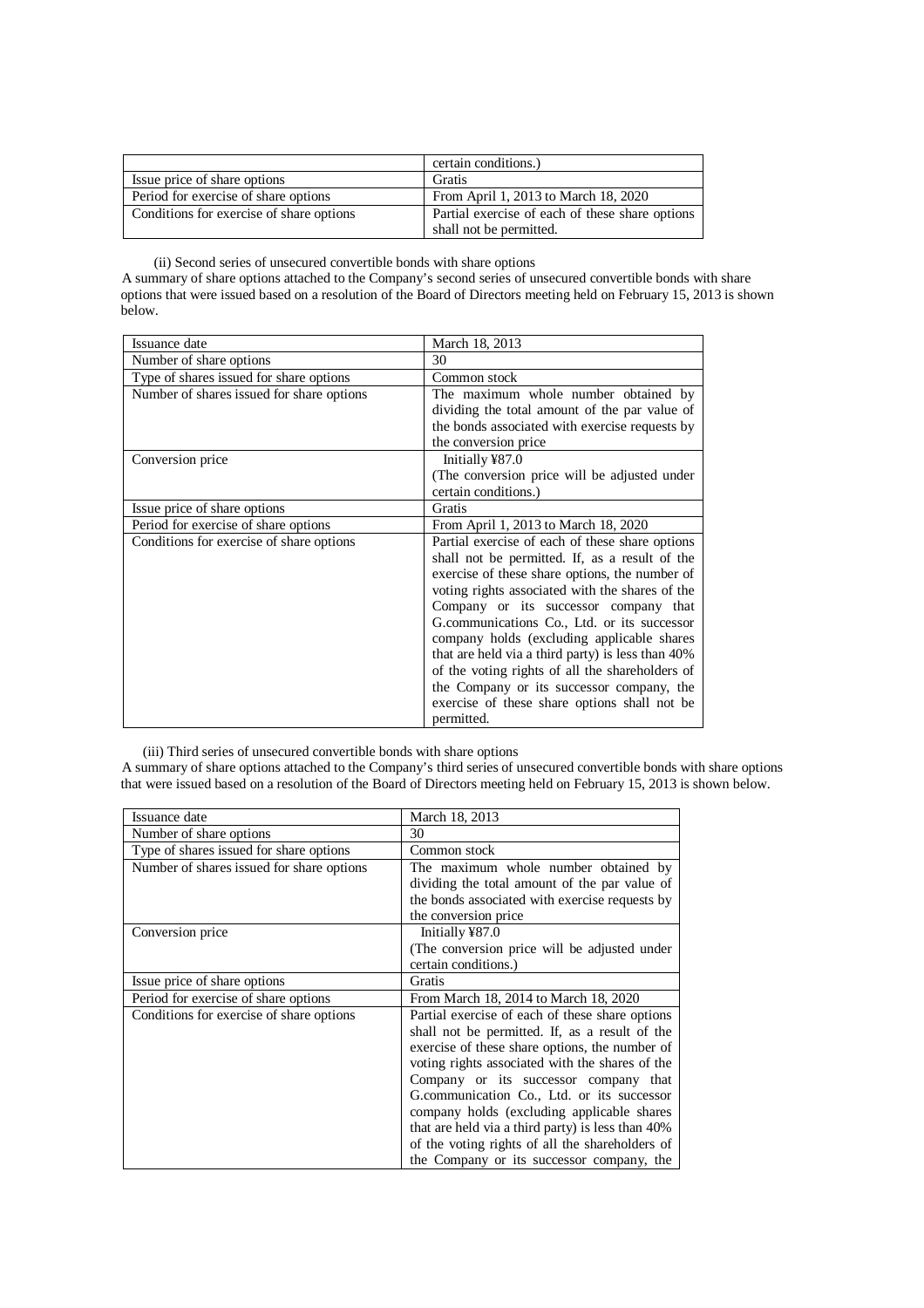| exercise of these share options shall not be |
|----------------------------------------------|
| permitted                                    |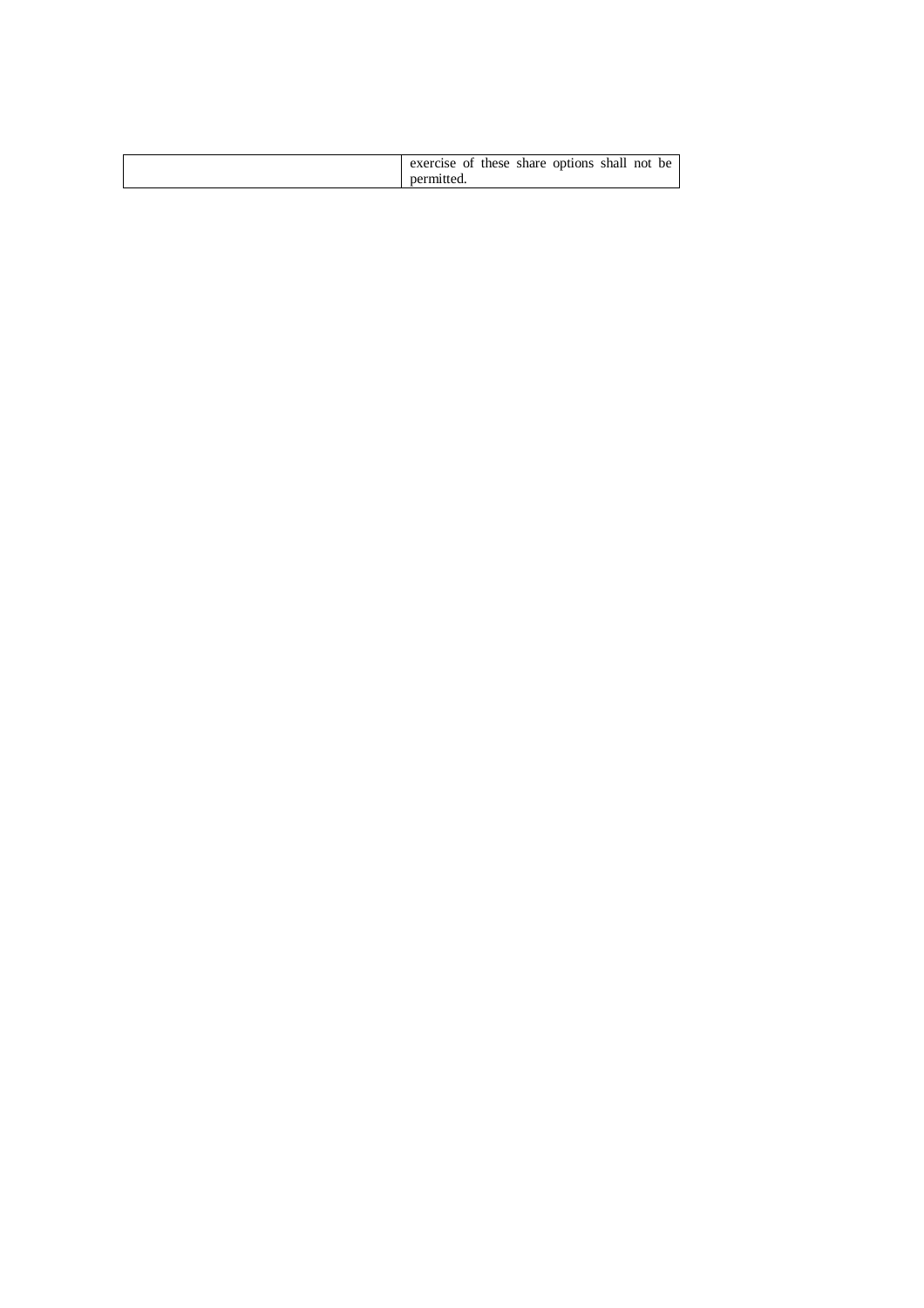# 4. Corporate Officers

#### (1) Directors and Auditors (as of March 31, 2013)

| Position                                    | Name                   | Area of<br>Responsibility                    | Significant Concurrent<br>Posts                                                                                                     |
|---------------------------------------------|------------------------|----------------------------------------------|-------------------------------------------------------------------------------------------------------------------------------------|
| Representative<br>Director and<br>President | Takafumi Akutsu        |                                              |                                                                                                                                     |
| Director                                    | Kazuhiko Harada        | of<br>Manager<br>General<br>Sales Division I |                                                                                                                                     |
| Director                                    | Ichiro Kawakami        |                                              | Director of G.communications Co.,<br>Ltd.<br>Director and Vice President of<br>G.taste Co., Ltd.<br>Director of SAKAI CO., LTD.     |
| Director                                    | Yoshinobu<br>Inazumi   |                                              | Director of G.communications Co.,<br>Ltd.<br>Outside Director of G.taste Co., Ltd.                                                  |
| Full-time Auditor                           | Yoshiharu<br>Matsukane |                                              |                                                                                                                                     |
| Auditor                                     | Daisuke<br>Yamamoto    |                                              | Director of G.communications Co.,<br>Ltd.                                                                                           |
| Auditor                                     | Kayoko Sato            |                                              | Corporate Auditor of<br>G.communications Co., Ltd.<br>Outside Auditor of G.taste Co., Ltd.<br>Outside Auditor of SAKAI CO.,<br>LTD. |
| Auditor                                     | Yoshitaka Hata         |                                              | Director of Hata Accounting Office                                                                                                  |

(Note) 1. Directors Ichiro Kawakami and Yoshinobu Inazumi are Outside Directors.

2. Auditors Daisuke Yamamoto and Kayoko Sato are Outside Auditors.

- 3. G.communications Co., Ltd. is the parent company of G.networks CO., LTD. and G.communications Co., Ltd. advises G.networks CO., LTD. regarding the operation and management of the company, as well as provides loans.
- 4. G.networks CO., LTD. has signed a comprehensive business partnership agreement with G.taste Co., Ltd. regarding the food and beverage businesses.

5. G.networks CO., LTD. and SAKAI CO., LTD. have signed an agreement (general licensing agreement) regarding the operation of Yakinikuya Sakai.

6. G.networks CO., LTD. has appointed Auditor Yoshitaka Hata as its independent officer in accordance with rules of the Tokyo Stock Exchange and have reported this to the Tokyo Stock Exchange. There are no special interests between G.networks CO., LTD. and Auditor Yoshitaka Hata or Hata Accounting Office.

(2) Remuneration of Directors and Auditors

| Category  | Number of<br><b>Officers</b> | Amount of<br>Remuneration |
|-----------|------------------------------|---------------------------|
| Directors |                              | 23,078 thousand yen       |
| Auditors  |                              | 5,226 thousand yen        |
| Total     |                              | 28,304 thousand yen       |

(3) Outside Officers

① Main Activities during this Fiscal Year

| Category         | Name              | Main Activities                                                                                                                                                                                                                                   |
|------------------|-------------------|---------------------------------------------------------------------------------------------------------------------------------------------------------------------------------------------------------------------------------------------------|
| Outside Director | Ichiro Kawakami   | Attended most Board of Directors meetings held in this fiscal<br>year and contributed comments from the point of view of the<br>appropriateness and effectiveness of business management.                                                         |
| Outside Director | Yoshinobu Inazumi | Attended most Board of Directors meetings held after being<br>appointed as a director and contributed comments from the<br>point of view of the appropriateness and effectiveness of<br>business management.                                      |
| Outside Auditor  | Daisuke Yamamoto  | Attended most Board of Directors meetings held in this fiscal<br>year and contributed appropriate comments at appropriate<br>times. He also attended most Board of Auditors meetings held<br>and discussed important matters regarding auditing.  |
| Outside Auditor  | Kayoko Sato       | Attended most Board of Directors meetings held in this fiscal<br>year and contributed appropriate comments at appropriate<br>times. She also attended most Board of Auditors meetings held<br>and discussed important matters regarding auditing. |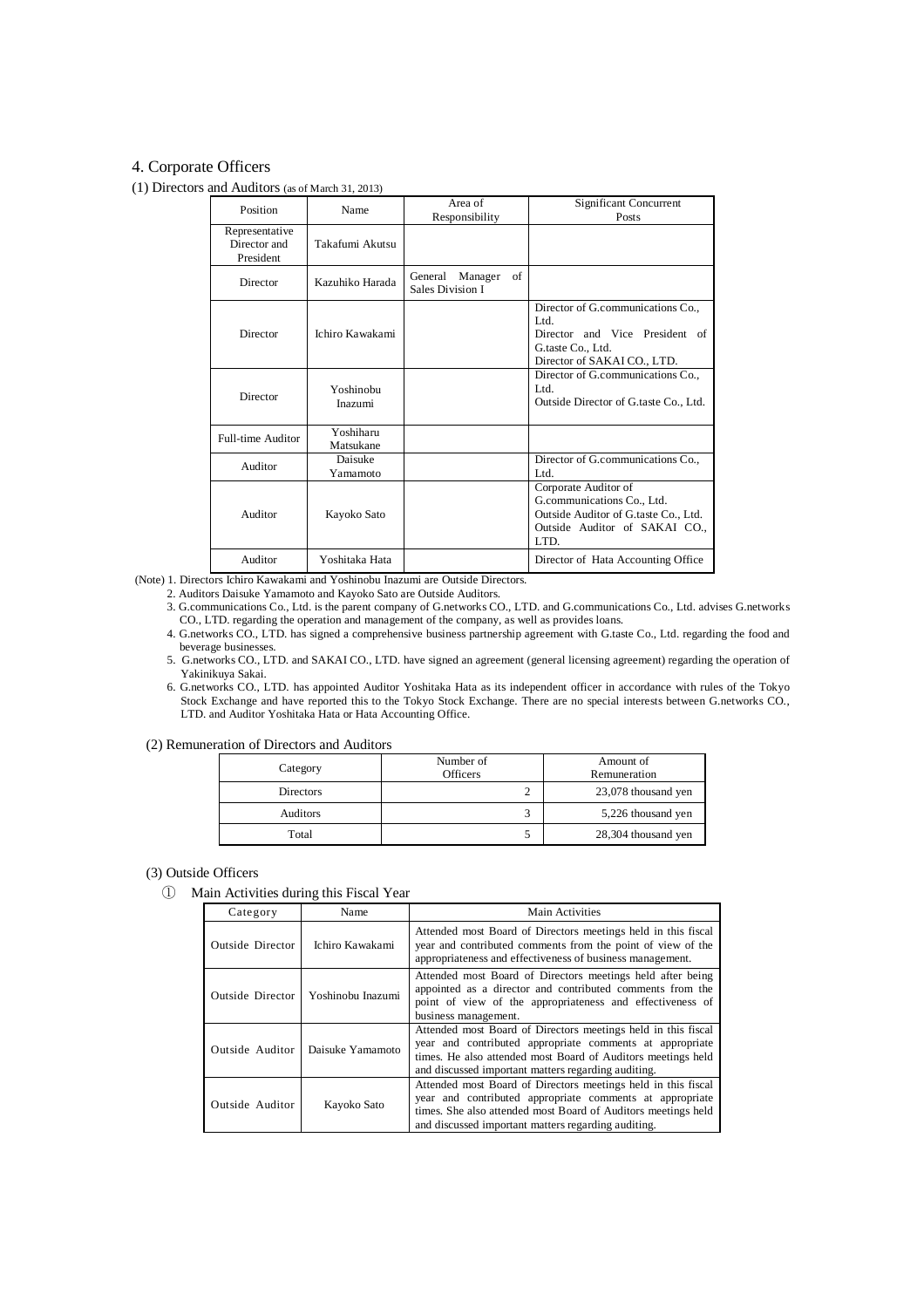| Yoshitaka Hata<br>Outside Auditor | Attended most Board of Directors meetings held in this fiscal |                                                              |
|-----------------------------------|---------------------------------------------------------------|--------------------------------------------------------------|
|                                   | year and contributed appropriate comments at appropriate      |                                                              |
|                                   |                                                               | times. He also attended most Board of Auditors meetings held |
|                                   |                                                               | and discussed important matters regarding auditing.          |

② Other Posts held by Outside Officers

| Rank     | Name              | Other Company                                                      | Other Post Held                                             |
|----------|-------------------|--------------------------------------------------------------------|-------------------------------------------------------------|
| Director | Ichiro Kawakami   | G.communications Co., Ltd.<br>G.taste Co., Ltd.<br>SAKAI CO., LTD. | Director<br>Director<br><b>Outside Director</b>             |
| Director | Yoshinobu Inazumi | G.communications Co., Ltd.<br>G.taste Co., Ltd.                    | Director<br><b>Outside Director</b>                         |
| Auditor  | Daisuke Yamamoto  | G.communications Co., Ltd.                                         | Director                                                    |
| Auditor  | Kayoko Sato       | G.communications Co., Ltd.<br>G.taste Co., Ltd.<br>SAKAI CO., LTD. | Auditor<br><b>Outside Auditor</b><br><b>Outside Auditor</b> |

- ③ Summary of Limitation of Liability Agreements. No agreements on limitation of liability have been signed.
- ④ Total Amount of Remuneration for Outside Officers Remuneration paid to outside officer this fiscal year was 399 thousand yen, which was paid to one officer.
- ⑤ Remuneration received as an officer from a parent company or its subsidiary in this fiscal year. Outside Director 28,000 thousand yen<br>Outside Auditor 14,618 thousand yen  $14,618$  thousand yen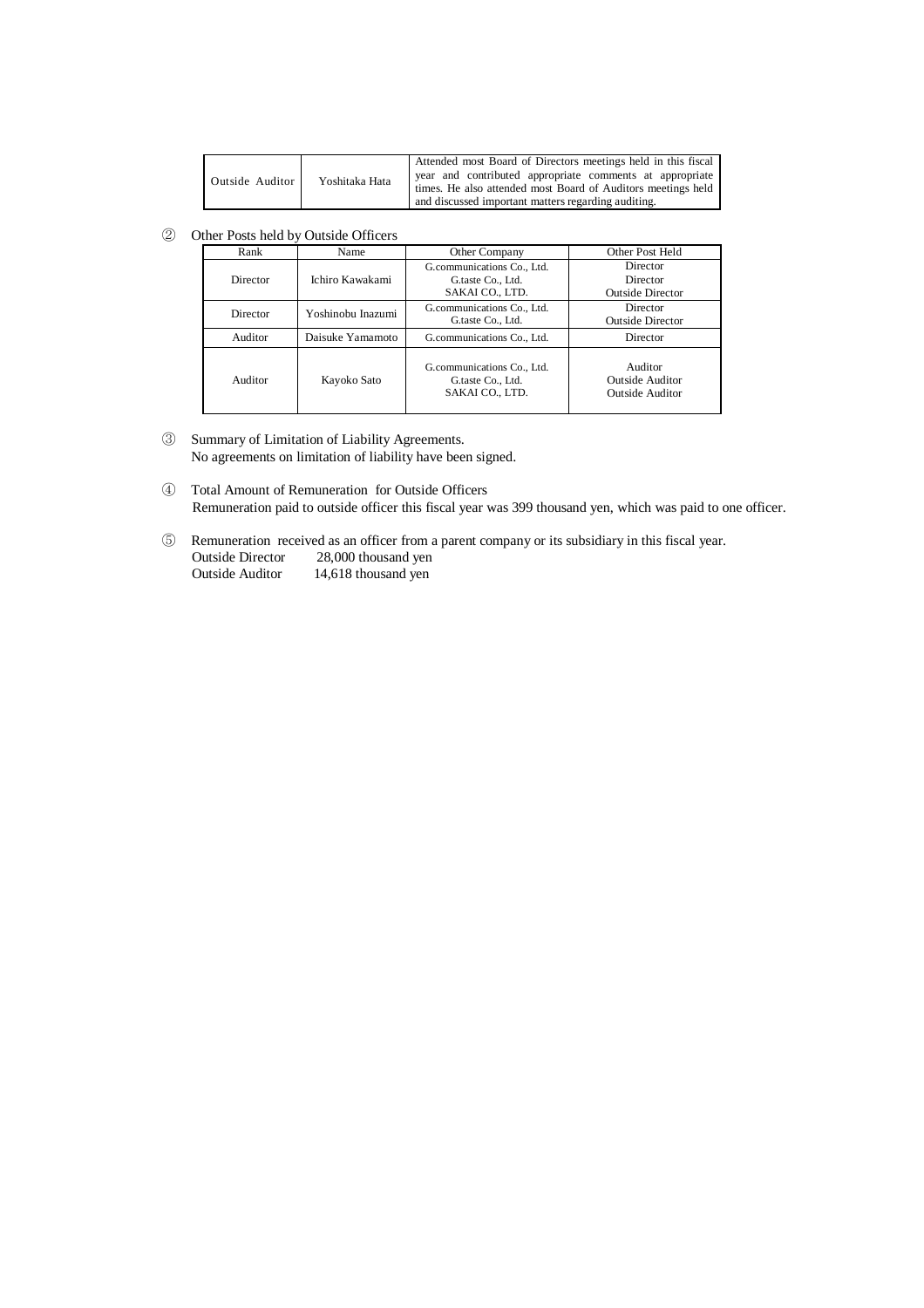#### 5. Accounting Auditor

① Name Nagisa Auditing Firm

② Remuneration Pertaining to this Fiscal Year Paid to Accounting Auditor

| 1. Amount of remuneration pertaining to this fiscal year                                           | 16,200 thousand yen |
|----------------------------------------------------------------------------------------------------|---------------------|
| 2. Total money and other material benefits owed by the Company to the<br><b>Accounting Auditor</b> | 16,200 thousand yen |

 (Note) The Auditing Agreement concluded between the Company and the Accounting Auditor does not distinguish between auditing pursuant to the Companies Act and auditing pursuant to the Financial Instruments and Exchange Law, and as these are indistinguishable in practice, the amounts shown above are total amounts.

# ③ Non Auditing Duties

N/A

#### ④ Policy Regarding Dismissal or Non-reappointment of Accounting Auditor

If the Accounting Auditor is deemed to fall under items stipulated in Article 340, Paragraph 1 of the Companies Act, the Accounting Auditor is dismissed upon agreement by the Board of Auditors.

Aside from the above, where difficulty in the execution of duties by the Accounting Auditor has been recognized, the dismissal or non-reappointment of the Accounting Auditor is put forward at the General Meeting of Shareholders by request or agreement of the Board of Auditors.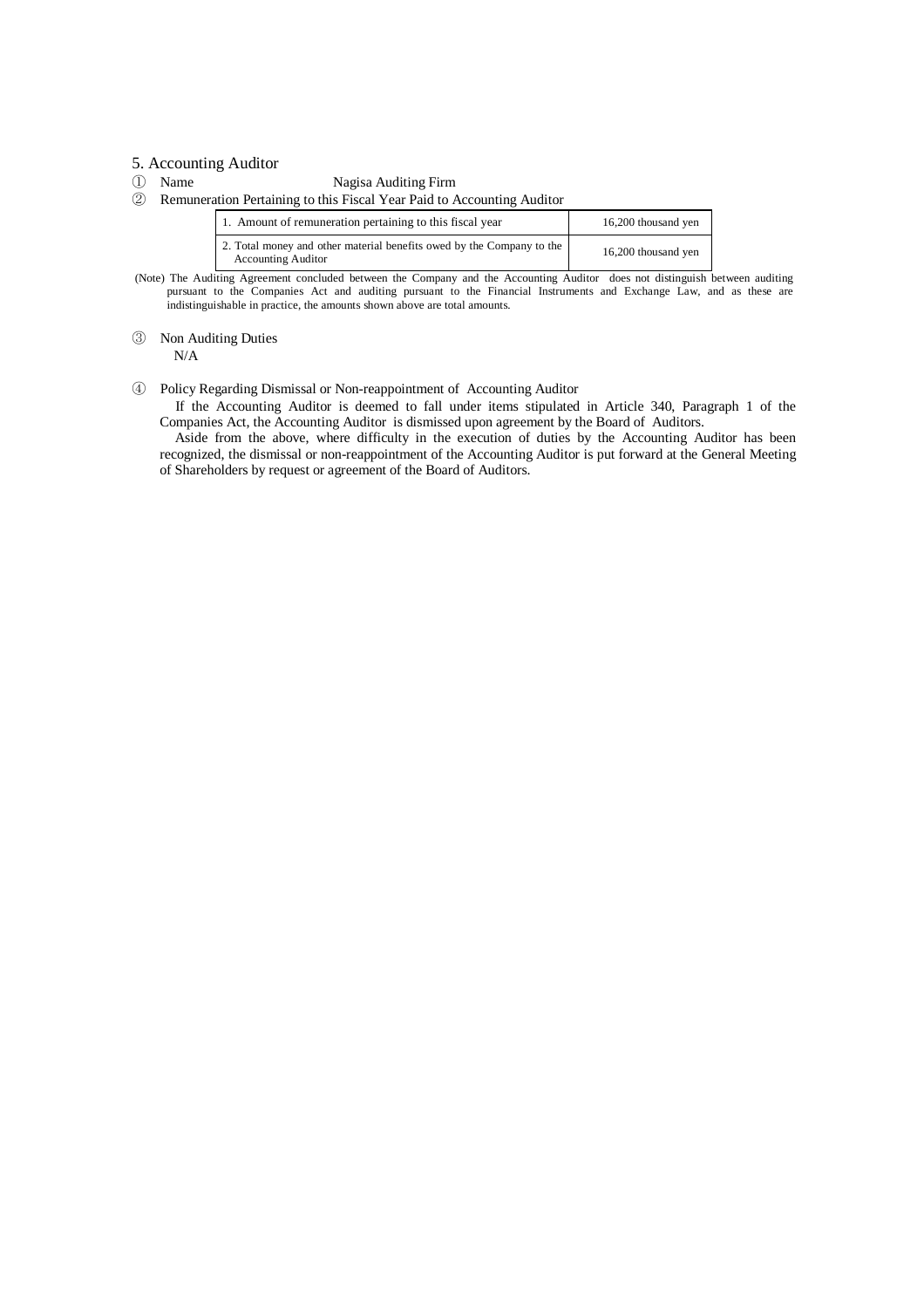#### 6. Summary of Decisions regarding Establishment of Systems to Ensure Correctness of Duties

#### (1) **Systems for ensuring the execution of duties by directors and employees complies with legislation and the Articles of Incorporation**

- ① The Representative Director and President shall repeatedly communicate the principles of the Company's management philosophy to officers and employees to ensure that full compliance with legislation and ethical norms in society are preconditions for corporate activity.
- ② The administrative headquarters shall be responsible for supervising compliance. The manager in charge of the administrative headquarters shall also serve as the Executive Officer in charge of compliance, and shall be committed to establishing a companywide compliance system and maintaining a grasp on its challenges. A Compliance Committee (which shall include outside members) chaired by the Executive Officer in charge of compliance shall be established within the management board, and this shall discuss important issues regarding compliance and report discussion outcomes to the Board of Directors. Directors in charge of various operations shall analyze compliance specific to their respective departments and formulate practical countermeasures.
- ③ The Company shall build a system to immediately share compliance issues within the administrative headquarters when they are discovered by the Executive Officer in charge of compliance or any Directors or Auditors. It shall also set up an internal reporting system that allows employees to report matters to an internal auditing office. Upon receipt of a report, the internal auditing office shall carry out an investigation and report to the Representative Director and President to implement reoccurrence prevention measures throughout the company.
- ④ Punishment for breach of legislation or the Articles of Incorporation by an employee shall be decided upon by the administrative headquarters. Where there is a breach of legislation or the Articles of Incorporation by an officer, the Compliance Committee shall present concrete punitive measures to the Board of Directors.

#### **(2) Storage and management of information relating to the execution of duties as director**

The Representative Director and President shall put the manager of the administrative headquarters in charge of the storage and management of information relating to the execution of duties as a Director for the Company as a whole. Based on the document handling regulations laid down by that manager, information regarding the execution of duties shall be recorded in writing or via electronic media and stored. Directors and Auditors shall be able to view such documents at any time in accordance with the document management regulations. Document management regulations require the approval of the Board of Directors.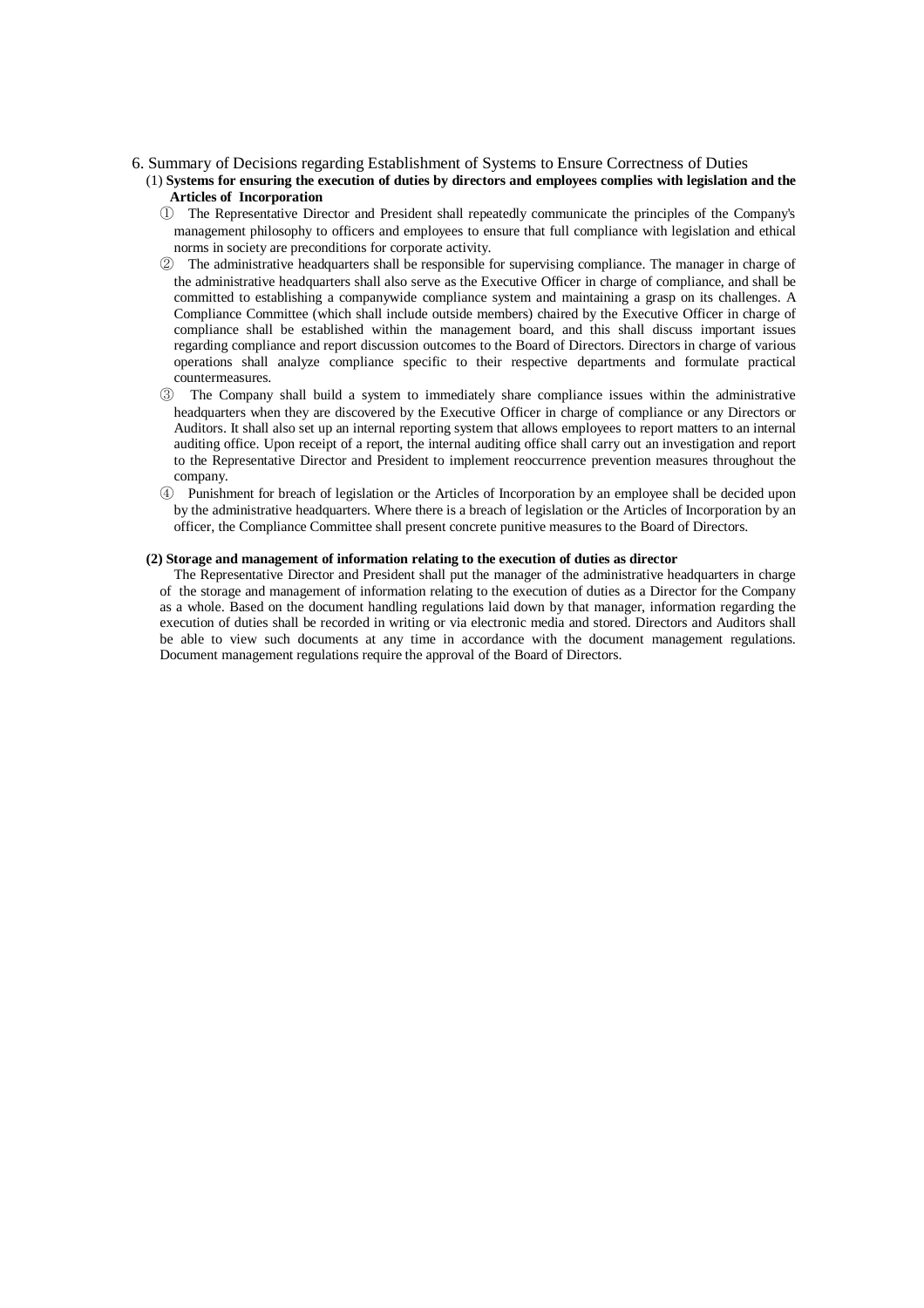#### (3) **Regulations and other systems related to risk management for losses**

Under the risk management regulations, responsible departments are allocated for each risk category within the Company. The manager of the administrative headquarters shall be appointed as the general manager of risks throughout the company, and comprehensive and unified management of all risks carried by the company shall be carried out by the administrative headquarters. Any new risks that may occur shall be allocated to a responsible department immediately. The internal auditing department shall audit risk management statuses of each department and periodically report audit outcomes to the management board. Improvement measures shall be discussed and decided upon at meetings of the management board.

#### (4) **Systems to ensure the effective execution of duties as a director**

The following business management systems shall be administered to allow improved effectiveness in the execution of duties as a Director.

- ①Formulate rules for decision making and limits of authority.
- ②Establish a management board with Directors and Executive Officers as its members.
- ③Establish performance goals and budget allocations for each business department based on a midterm management plan set out by the Board of Directors, and undertake monthly and quarterly performance management utilizing information technology.
- ④Undertake monthly performance reviews and implement improvement measures through the management board and the Board of Directors.
- (5) **Systems to ensure the correct execution of duties in the corporate group comprising the Comapny and its parent companies and subsidiary companies**

The Company shares a common management philosophy and vision for the corporate group with Cook Innoventure Co., Ltd. and the parent company, G.communications Co., Ltd. The functions and role of the Company within the group are clearly defined. When necessary, the various rules and regulations pertaining to the Company's internal controls are revised or newly drafted. All of this is to ensure that business execution of the corporate group and the Company is conducted properly.

#### **(6) Where an Auditor requests an employee as an assistant, matters pertaining to that employee and matters pertaining to ensuring the independence of that employee from the Directors**

- ① When requested by an Auditor, an auditing office shall be established, staffed by employees who shall assist with auditing duties.
- ② The Board of Auditors shall receive reports from the manager of the administrative headquarters regarding staffing changes in the auditing office prior to such changes, and where necessary, can request amendments to staffing changes citing reasons for the request to the manager of the administrative headquarters. Also, where relevant employees are to be reprimanded, the manager of the administrative headquarters shall receive the prior approval of the Board of Auditors.

#### **(7) Systems for Directors and employees to report to auditors and other systems for reporting to Auditors**

- ① Directors shall report the following matters to the Board of Auditors.
	- (a) Decisions of the management board
	- (b) Matters that may cause significant harm to the company
	- (c) Matters that are significant to the monthly business administration status
	- (d) Matters significant to internal audit conditions and risk management
	- (e) Serious breaches of legislation and the Articles of Incorporation
	- (f) Internal reports and their content
	- (g) Other matters significant to compliance
- ② Employees are able to directly report matters to Auditors if they discover significant facts pertaining to items (b) and (e) above.

#### **(8) Other systems to ensure that audits by Auditors are carried out effectively**

The Company shall establish a system that allows Auditors to interview Directors, Executive Officers and important employees and periodically discuss matters with the Representative Director and President, the internal auditing department and the Accounting Auditor.

#### **(9) Basic way of thinking and procedures for removing antisocial elements**

- (1) Respond to antisocial elements in a firm manner and block any ties or dealings with such elements.
- (2) Deal with inappropriate demands from antisocial elements as an entire organization while ensuring the safety of officers and employees who deal with such elements.
- (3) Strengthen partnerships with police, lawyers and other external professional agencies in normal times to prepare for possible contact with antisocial elements, and establish systems to be able to immediately report and discuss matters with external professional agencies.
- (4) Utilize internal and external agencies to assess new dealings or similar events to confirm that the parties involved are not antisocial elements.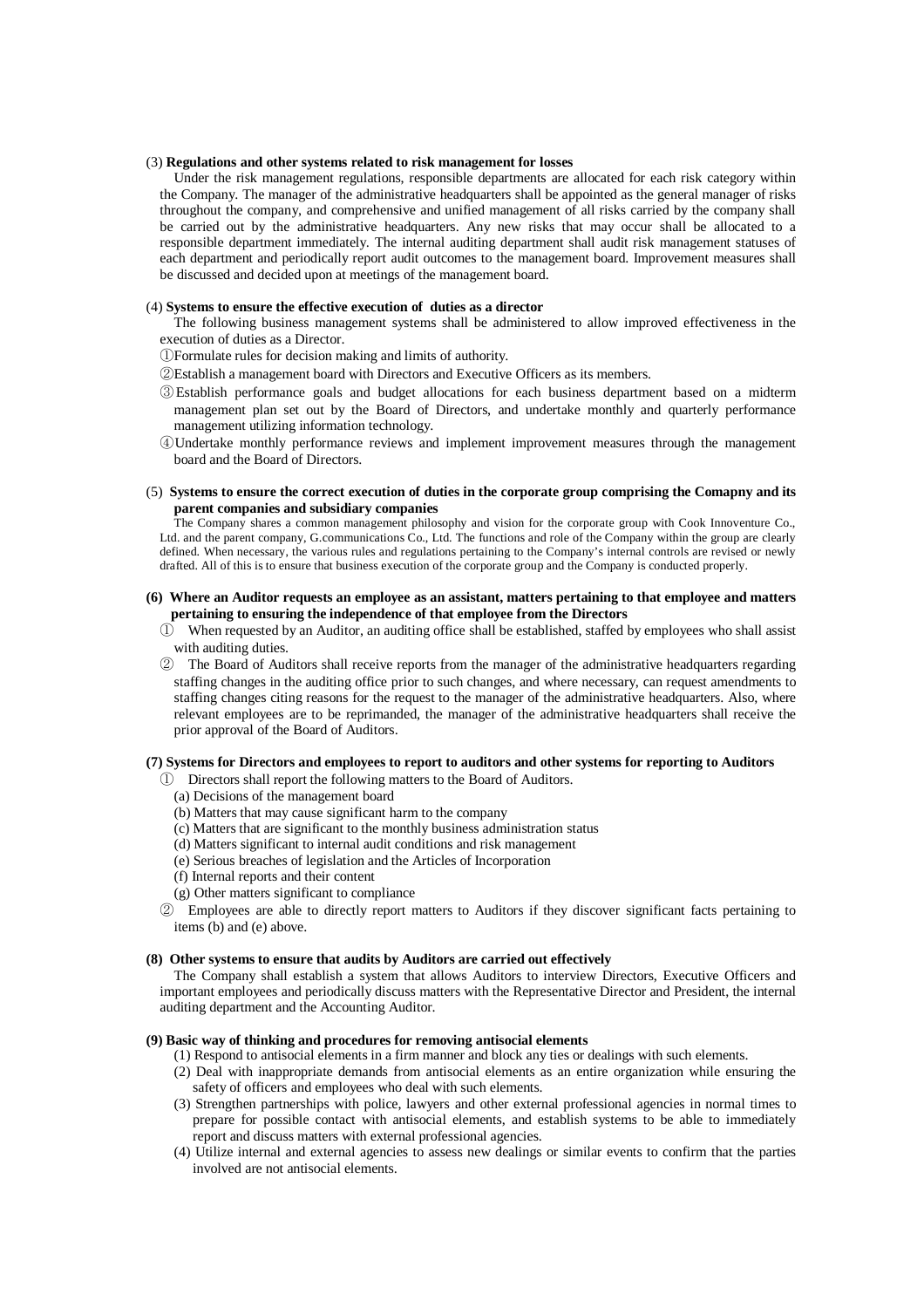# Balance Sheet

(as of March 31, 2013)

#### Units: thousand yen

| Item                                                        | Amount    | Item                                       | Amount    |
|-------------------------------------------------------------|-----------|--------------------------------------------|-----------|
| [Assets ]                                                   |           | [Liabilities]                              |           |
|                                                             |           | <b>Current</b>                             | 1,147,020 |
| <b>Current Assets</b>                                       | 806,800   | <b>Liabilities</b>                         |           |
| Cash and Deposits                                           | 138,057   | Accounts Payable -<br>Trade                | 210,971   |
| <b>Bills Receivable</b>                                     | 109       | Short-term Loans                           |           |
| Accounts Receivable - Trade                                 | 249,088   | Payable to affiliates                      | 445,000   |
| Products and Merchandise                                    | 57,767    | Accounts Payable-                          | 346,531   |
| Goods in Progress                                           | 1,900     | Other                                      |           |
| Raw Materials and Stored Goods                              | 72,676    | <b>Accrued Corporation</b><br>Tax, etc.    | 61,886    |
| Prepaid Expenses                                            | 90,612    | Accrued                                    |           |
| Current Portion of Construction Assistance Fund Receivables | 29,232    | Consumption Tax,                           | 22,323    |
| Deferred Tax Assets                                         | 56,553    | etc.                                       |           |
| Deposits Paid                                               | 93,447    | <b>Accrued Expenses</b>                    | 2,222     |
| Accounts Receivable - Other                                 | 23,859    | Deposits Received                          | 12,036    |
| Other                                                       | 10,478    | <b>Reserve for Bonuses</b>                 | 13,440    |
| Allowance for Doubtful Accounts                             | $-16,985$ |                                            |           |
| <b>Fixed Assets</b>                                         | 3,684,632 | <b>Asset Retirement</b><br>Obligations     | 3,669     |
| (Tangible Fixed Assets)                                     | 2,380,299 | Other                                      | 28,938    |
| <b>Buildings</b>                                            | 962,219   |                                            |           |
| <b>Structures</b>                                           | 60,003    | Fixed<br><b>Liabilities</b>                | 1,111,312 |
| Machinery and Equipment                                     | 18,690    | <b>Bonds</b> with Share                    |           |
| Vehicles and Transport Equipment                            | 73        | Options                                    | 882,091   |
| Tools and Equipment                                         | 125,730   | <b>Asset Retirement</b>                    | 150,889   |
| Land                                                        | 1,212,922 | Obligations                                |           |
| Construction in Progress                                    | 660       | Long-term Deposits<br>Received             | 70,643    |
| (Intangible Fixed Assets)                                   | 51,472    | Other                                      | 7,688     |
| Leasehold Rights                                            | 20,577    |                                            |           |
| Software                                                    | 8,608     | <b>Total Liabilities</b>                   | 2,258,332 |
| Telephone Subscription Rights                               | 22,075    | [Net Assets]                               |           |
| Rights to Use of Facilities                                 | 210       | Shareholder's                              |           |
| (Investments and Other Assets)                              | 1,252,859 | <b>Equity</b>                              | 2,233,099 |
| <b>Investment Securities</b>                                | 13,172    | Capital Stock                              | 1,715,000 |
| Long-term Loans                                             | 18,388    | Capital Surplus                            | 521,970   |
| Claims provable in rehabilitation from bankruptcy           | 3,497     |                                            |           |
| Long-term Prepaid Expenses                                  | 15,166    | Capital Reserves                           | 521,970   |
| Deferred Tax Assets                                         | 162,745   | <b>Retained Earnings</b>                   | $-3,132$  |
| <b>Construction Assistance Fund Receivables</b>             | 195,995   | Other Retained                             | $-3,132$  |
| Guarantee Deposits                                          | 852,784   | Earnings                                   |           |
| Other                                                       | 5,364     | Deferred Retained<br>Earnings              | $-3,132$  |
| Allowance for Doubtful Accounts                             | $-14,255$ |                                            |           |
|                                                             |           | <b>Treasury Stock</b>                      | $-738$    |
|                                                             |           | <b>Total Net Assets</b>                    | 2,233,099 |
| <b>Total Assets</b>                                         | 4,491,432 | <b>Total Liabilities</b><br>and Net Assets | 4,491,432 |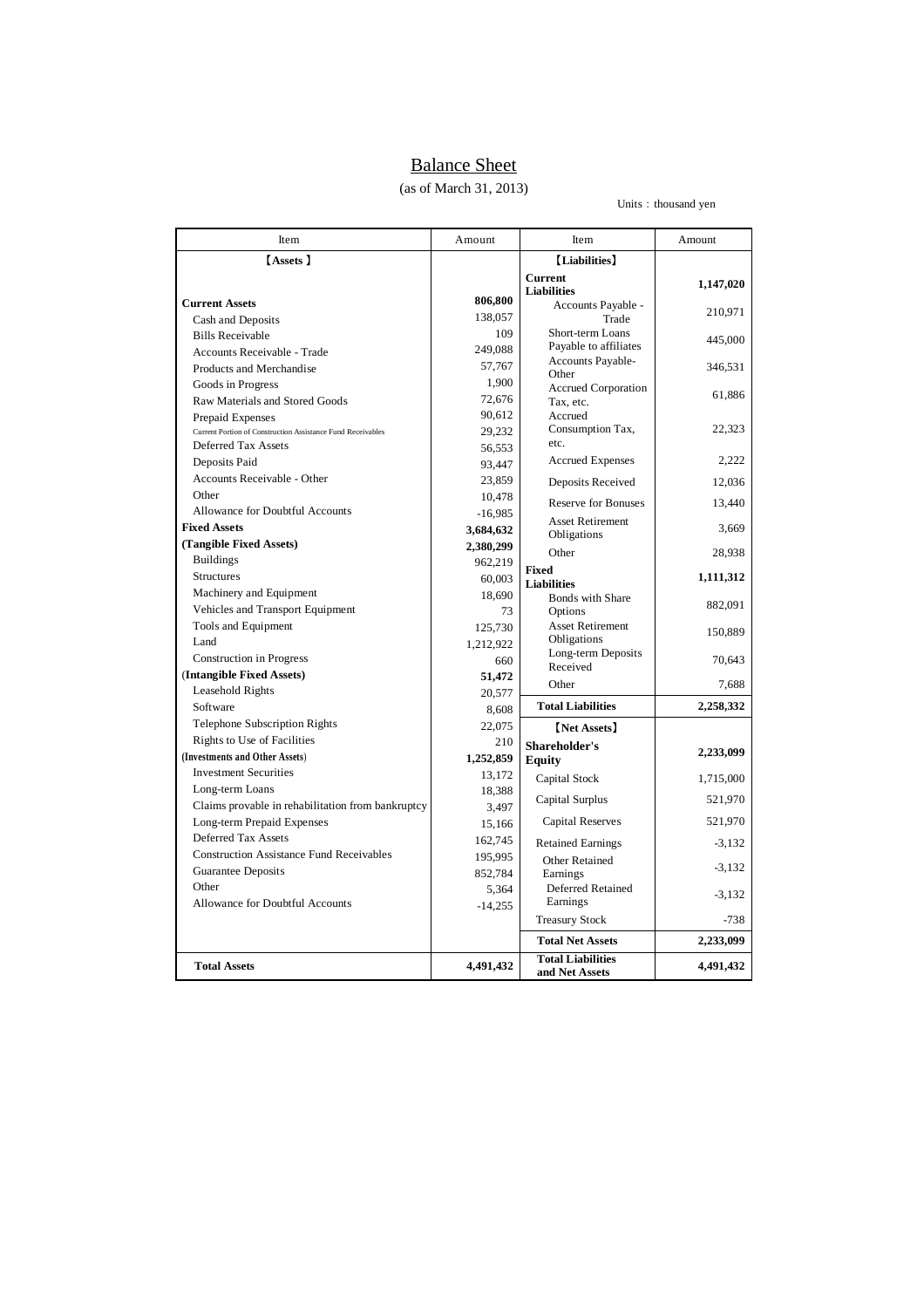|                                                         |           | Units: thousand yen |
|---------------------------------------------------------|-----------|---------------------|
| Item                                                    |           | Amount              |
| <b>Sales</b>                                            |           | 7,297,284           |
| <b>Cost of Sales</b>                                    |           | 2,866,661           |
| <b>Gross Profit</b>                                     |           | 4,430,622           |
| Selling, General and<br><b>Administrative Expenses</b>  |           | 4,328,227           |
| <b>Operating Profits</b>                                |           | 102,395             |
| <b>Non-operating Income</b>                             |           |                     |
| Interests and Dividends Received                        | 3,476     |                     |
| Sponsorship Income                                      | 19,231    |                     |
| Lease Income                                            | 71,502    |                     |
| Other                                                   | 28,566    | 122,777             |
| <b>Non-operating Expenses</b>                           |           |                     |
| <b>Interest Paid</b>                                    | 25,967    |                     |
| Interest on Bonds                                       | 91        |                     |
| <b>Bond Issuance Expenses</b>                           | 9,239     |                     |
| Guarantees Paid                                         | 10,105    |                     |
| Lease Expenses                                          | 79,647    |                     |
| Other                                                   | 3,861     | 128,911             |
| <b>Recurring Income</b>                                 |           | 96,260              |
| <b>Extraordinary Profits</b>                            |           |                     |
| Gain on Sales of Fixed Assets                           | 84,177    | 84,177              |
| <b>Extraordinary Losses</b>                             |           |                     |
| Loss on Sales of Fixed Assets                           | 56        |                     |
| Loss on Retirement of Fixed Assets                      | 16,467    |                     |
| Loss on Store Closures                                  | 20,370    |                     |
| <b>Impairment Losses</b>                                | 117,070   | 153,965             |
| <b>Current Term Profit Before Tax</b>                   |           | 26,473              |
| Corporate and Other Taxes                               |           |                     |
| Corporate Tax, Residence Tax and<br><b>Business Tax</b> | 53,823    |                     |
| Corporate Taxes etc. Adjustment                         | $-55,970$ | $-2,147$            |
| <b>Current Term Net Profit</b>                          |           | 28,620              |

**Profit and Loss Statement** (For the period between April 1, 2012 and March 31, 2013)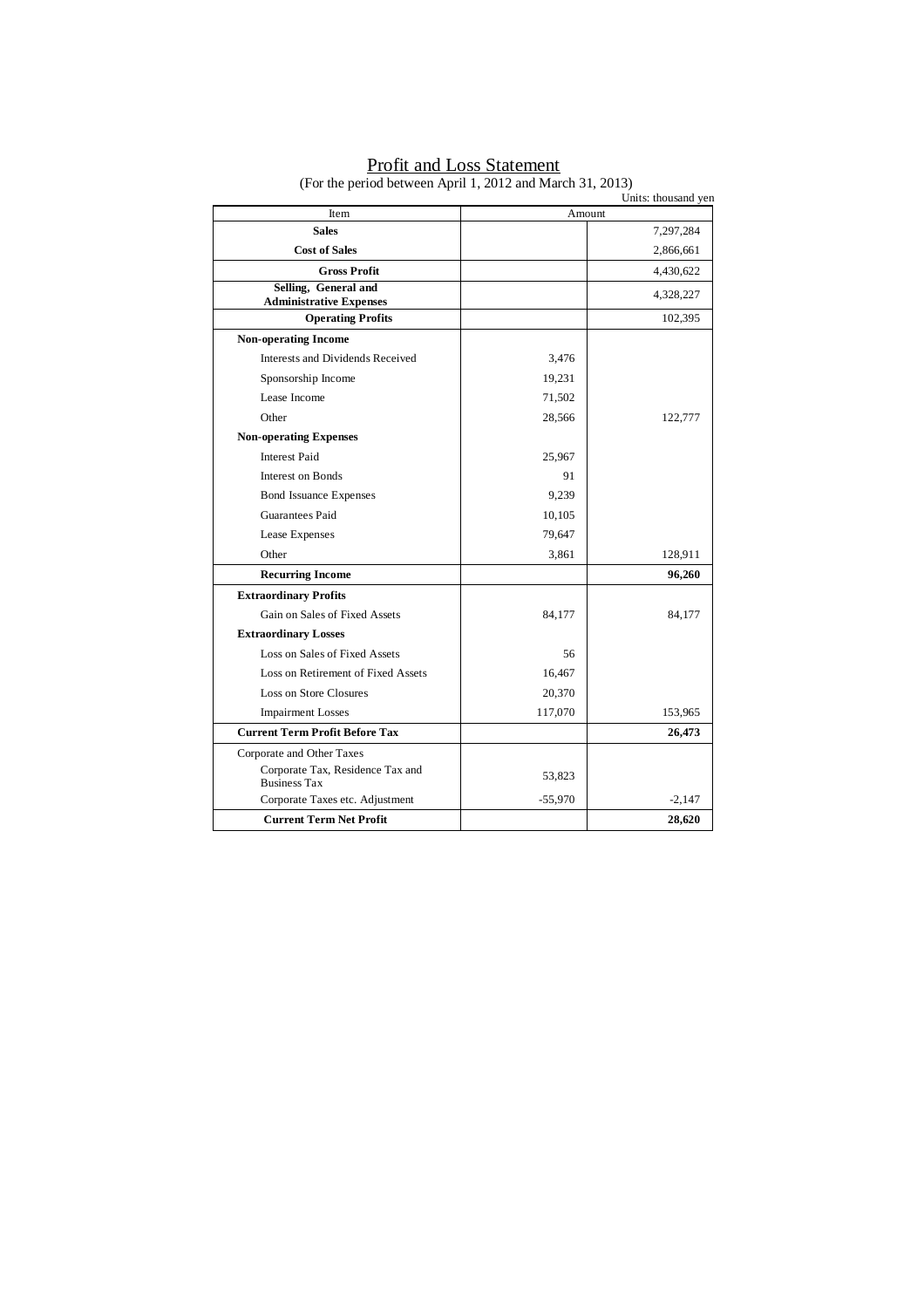# Statement of Shareholders' Equity

(For the period between April 1, 2012 and March 31, 2013)

|                                                     |                      |                     |                                 |                                                             | Units: thousand yen.              |
|-----------------------------------------------------|----------------------|---------------------|---------------------------------|-------------------------------------------------------------|-----------------------------------|
|                                                     | Shareholders' Equity |                     |                                 |                                                             |                                   |
|                                                     | Capital              | Capital Surplus     |                                 | <b>Retained Earnings</b>                                    |                                   |
|                                                     |                      | Capital<br>Reserves | <b>Total Capital</b><br>Surplus | Other Retained<br>Earnings<br>Deferred Retained<br>Earnings | <b>Total Retained</b><br>Earnings |
| Opening Balance at the Start<br>of this Fiscal Year | 1,715,000            | 521,970             | 521,970                         | $-31,752$                                                   | $-31,752$                         |
| Changes During the Current<br><b>Fiscal Year</b>    |                      |                     |                                 |                                                             |                                   |
| Current Term Net Profit                             |                      |                     |                                 | 28,620                                                      | 28,620                            |
| <b>Acquisition of Treasury</b><br>Stock             |                      |                     |                                 |                                                             |                                   |
| Total Changes during this<br>Fiscal Year            |                      |                     |                                 | 28,620                                                      | 28,620                            |
| Closing Balance at the End of<br>this Fiscal Year   | 1,715,000            | 521,970             | 521,970                         | $-3,132$                                                    | $-3,132$                          |

|                                                     | Shareholders'<br>Equity | <b>Total Net</b>                 |           |
|-----------------------------------------------------|-------------------------|----------------------------------|-----------|
|                                                     | Treasury<br>Stock       | Total<br>Shareholders'<br>Equity | Assets    |
| Opening Balance at the Start<br>of this Fiscal Year | $-727$                  | 2.204.490                        | 2.204.490 |
| Changes During this Fiscal<br>Year                  |                         |                                  |           |
| Current Term Net Profit                             |                         | 28,620                           | 28,620    |
| <b>Acquisition of Treasury</b><br><b>Shares</b>     | $-11$                   | $-11$                            | $-11$     |
| Total Changes during this<br><b>Fiscal Year</b>     | $-11$                   | 28,609                           | 28,609    |
| Closing Balance at the End of<br>this Fiscal Year   | $-738$                  | 2,233,099                        | 2.233.099 |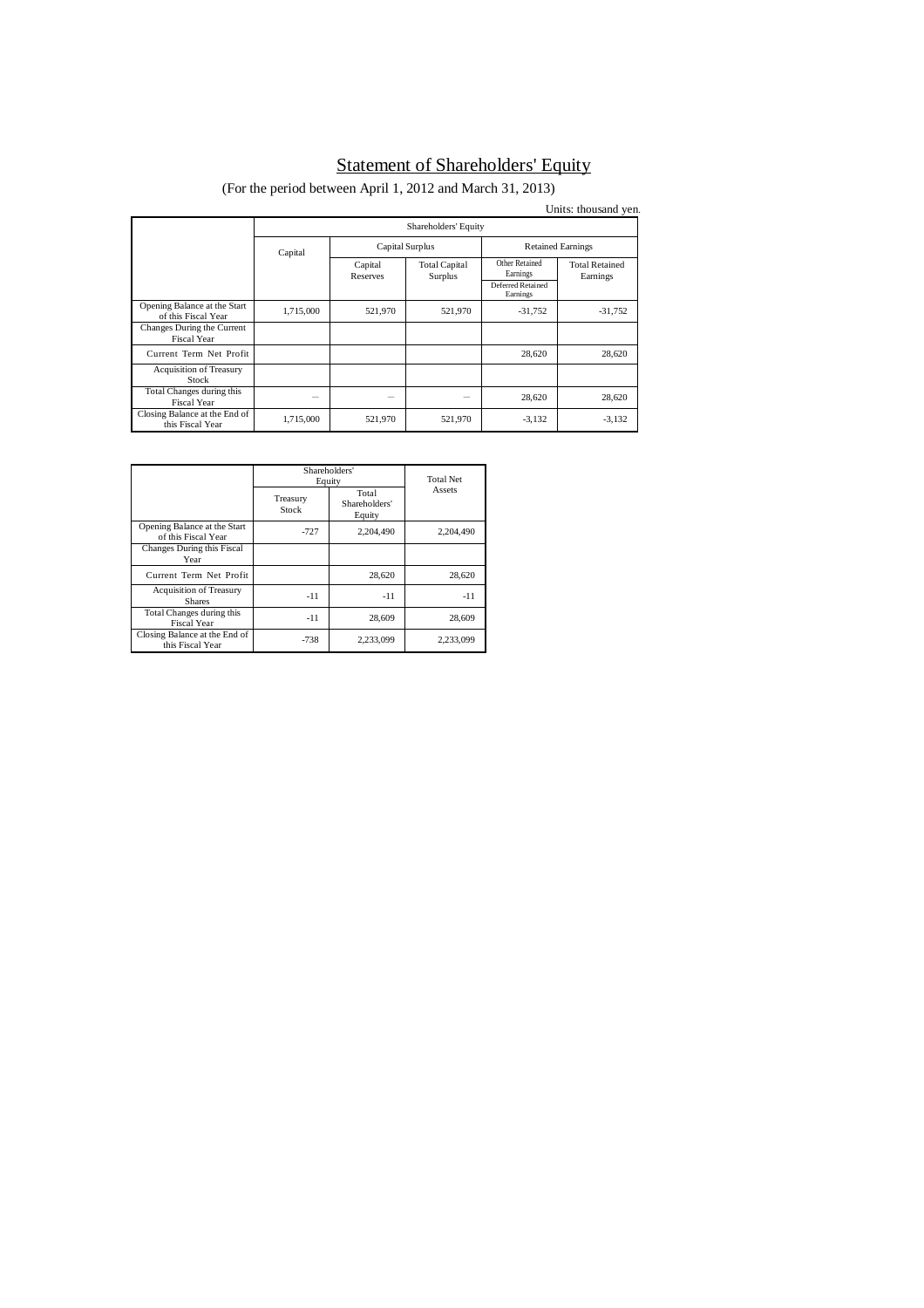# Notes to Financial Statements

(Notes on matters related to important accounting policies)

1. Evaluation standards and methods for

| securities                                                                                                                                                                                                                                                                                        |                                                                                                                                                                                                                                                                                                                                                                                                                                                                                                                          |
|---------------------------------------------------------------------------------------------------------------------------------------------------------------------------------------------------------------------------------------------------------------------------------------------------|--------------------------------------------------------------------------------------------------------------------------------------------------------------------------------------------------------------------------------------------------------------------------------------------------------------------------------------------------------------------------------------------------------------------------------------------------------------------------------------------------------------------------|
| Other securities<br>With current price                                                                                                                                                                                                                                                            | Market value method based on market price or similar<br>on the last day of the settlement period is applied<br>(unrealized gains and losses shall be reported as a<br>component of net assets, sale cost shall be calculated<br>using the moving-average method).                                                                                                                                                                                                                                                        |
| Without current price                                                                                                                                                                                                                                                                             | Cost accounting method using the moving-average<br>method is applied.                                                                                                                                                                                                                                                                                                                                                                                                                                                    |
| 2. Evaluation standards and methods for<br>inventory<br>(1) Products, work-in-progress and raw<br>materials (purchased by factories)<br>(2) Work-in-progress (building construction<br>and facility maintenance business)<br>(3) Merchandise, raw materials (purchased<br>by stores) and supplies | Cost accounting method using the weighted-average<br>method is applied (values on the balance sheet are<br>calculated using the book value write-down method<br>based on declining profitability).<br>Cost accounting method using the identified cost<br>method is applied (values on the balance sheet<br>are<br>calculated using the book value write-down method<br>based on declining profitability).<br>Last cost method is applied (values on the balance<br>sheet are calculated using the book value write-down |
| 3. Depreciation method for fixed assets                                                                                                                                                                                                                                                           | method based on declining profitability).                                                                                                                                                                                                                                                                                                                                                                                                                                                                                |
| (Excluding leased assets)                                                                                                                                                                                                                                                                         | Fixed rate method<br>However, buildings acquired after April 1, 1998<br>(excludes building fixtures and fittings) are accounted<br>for using the straight line method.<br>Also, buildings acquired prior to March 31, 2007 are<br>depreciated using a method that applies straight line<br>depreciation for 5 years from the year after the asset<br>has finished depreciating to the depreciable price.                                                                                                                 |
| $(2)$ Small depreciable assets<br>(Excluding leased assets)                                                                                                                                                                                                                                       | Assets with an acquisition price of between 100<br>thousand yen and 200 thousand yen are depreciated<br>using the straight line method over a 3-year period.<br>Straight line method is used.<br>Further, software used by the Company is accounted<br>for based on the usable period within the company (5<br>years).                                                                                                                                                                                                   |
|                                                                                                                                                                                                                                                                                                   | Straight line method that deems the lease period as the<br>service life and the remaining value as 0 is applied.                                                                                                                                                                                                                                                                                                                                                                                                         |
| 4. Deferred assets<br>Bond issuance expenses                                                                                                                                                                                                                                                      | Treated as the total amount of expenses at the time of<br>outlay.                                                                                                                                                                                                                                                                                                                                                                                                                                                        |
| 5. Accounting standards for allowances<br>Allowances for doubtful accounts                                                                                                                                                                                                                        | To prepare for losses on doubtful accounts, estimated<br>unrecoverable amounts are calculated on general loans<br>using previous loan loss ratios, and for specific loans<br>with the potential for default, the potential for recovery<br>is considered on an individual basis.                                                                                                                                                                                                                                         |
| Allowances for bonuses<br>Allowances for losses on store closures                                                                                                                                                                                                                                 | To prepare for bonus payments to employees,<br>allowances are calculated based on projected payment<br>amounts.<br>To prepare for store closures and accompanying losses,<br>projected losses related to store closures are calculated<br>using costs that can be projected rationally, such as<br>early withdrawal penalties for contracts. Provided,<br>however, that there is no expected loss caused by store<br>closure for this fiscal year. Thus, no such projected<br>loss is calculated.                        |
|                                                                                                                                                                                                                                                                                                   |                                                                                                                                                                                                                                                                                                                                                                                                                                                                                                                          |

6. Accounting standards for income and expenses

In the building construction and facility maintenance business, the percentage of completion method is used for projects to account for progress made by the end of the fiscal year (percentage of progress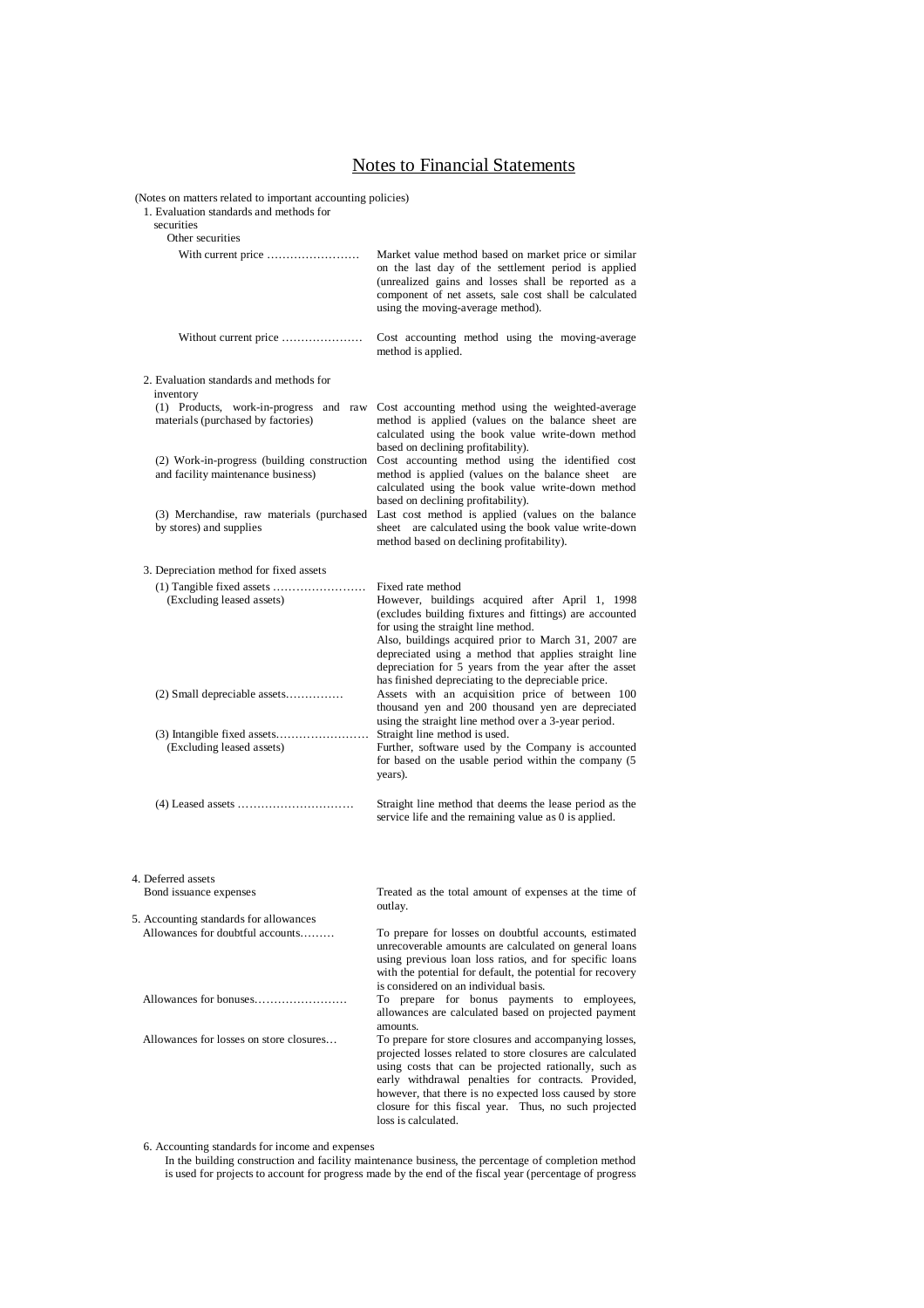of projects is estimated by the cost-to-cost method). The completed contract method is applied for other construction projects.

7. Accounting for consumption taxes.

Tax exclusion method is applied.

(Notes to Change of accounting policy)

change of depreciation and amortization methods

Following revisions to the Corporate Tax Law, starting in this fiscal year, a modified depreciation method based on the revised Corporate Tax Law has been applied to tangible fixed assets acquired after April 1, 2012.

Due to this change, operating profits, recurring income and net profits before tax in this fiscal year have increased by 7,902 thousand yen compared to the previous method.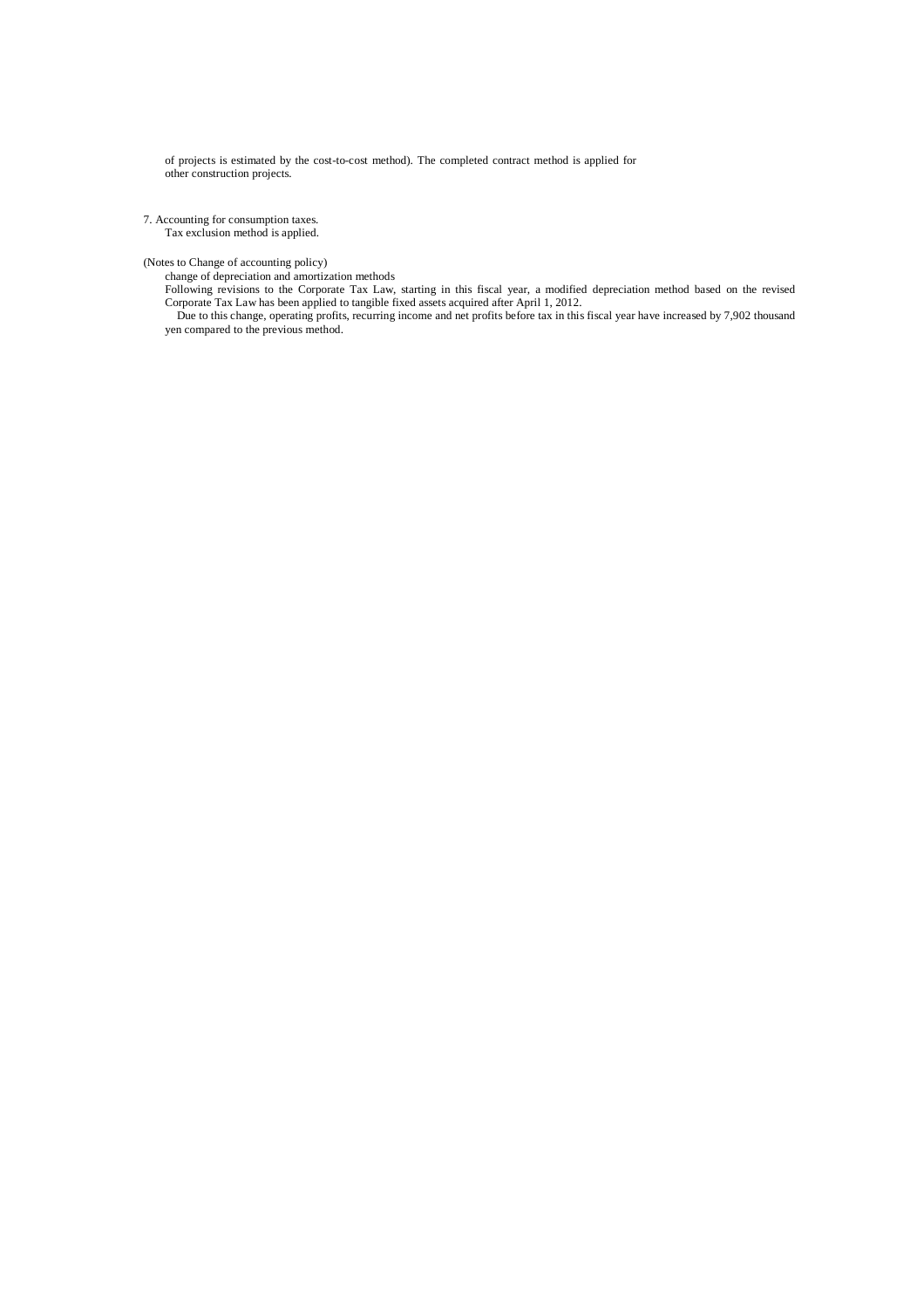| (Notes regarding the Balance Sheet)<br>1. Total depreciation for tangible fixed assets                                                                                                    |         | 3,847,506 thousand yen |
|-------------------------------------------------------------------------------------------------------------------------------------------------------------------------------------------|---------|------------------------|
| 2. Monetary claims and monetary liabilities relating to affiliated companies<br>Short-term monetary claims related to affiliates<br>Short-term monetary liabilities related to affiliates | 459.739 | 100 thousand yen       |
| (Notes to the Profit and Loss Statement)<br>1. Transaction amounts with consolidated companies<br>Transaction amounts for business transactions                                           |         |                        |
| <b>Sales</b>                                                                                                                                                                              | 1.594   | thousand yen           |
| Amount of purchase                                                                                                                                                                        | 55      |                        |
| Selling, general & administrative expenses                                                                                                                                                | 24,671  |                        |
| Transaction amount other than for business<br>transactions                                                                                                                                | 455.142 |                        |

#### 2. Impairment losses

The Company has accrued impairment losses for the following asset groups.

| Usage                          | Type                           | Location                                                          |
|--------------------------------|--------------------------------|-------------------------------------------------------------------|
| Stores $/$<br>School Buildings | Buildings, Structures and Land | Hagi City, Yamaguchi<br>Pref. and others<br>20 locations in total |
| <b>Idle Assets</b>             | Land                           | One location in Ube<br>City, Yamaguchi Pref.                      |

The Company groups assets using the store as the minimum unit for generating cash flow and per property for leased assets and idle assets.

We have deemed it necessary to apply asset impairment accounting to stores and other properties that have generated losses stemming from their sales activities and are expected to continue to do so, and to properties and idle assets experiencing plummeting land values. For those assets that were considered to be impairment targets, book values have been reduced to the recoverable amount and the applicable reduction was booked under extraordinary losses as an impairment loss of 117,070 thousand yen under special losses. The breakdown was buildings 66,892 thousand yen, structures 1,764 thousand yen and land 48,412 thousand yen.

Further, for recoverable amounts for these asset groups, a discount rate measured from usage value of 1.9% is applied in most cases, but for the recoverable amount for idle assets, the net sale value calculated based on the fixed assets tax appraisal values etc. is used.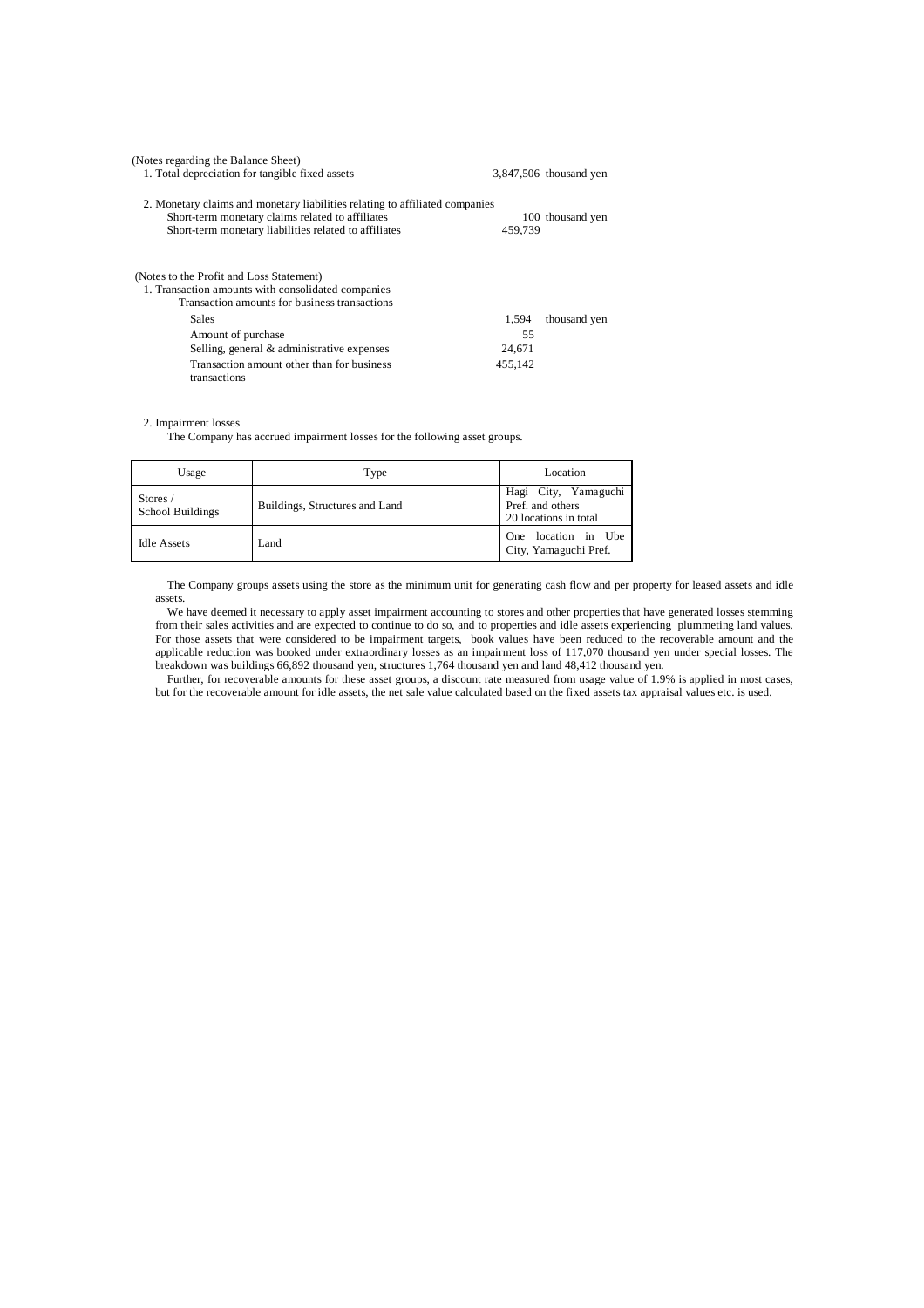(Notes regarding the Statement of Shareholders' Equity)

1. Type and Number of Shares Outstanding as of the end of this Fiscal Year Common Shares …………

2. Type and Number of Treasury Stock as of the end of this Fiscal Year Common Shares ………… 4,726 shares

(Notes regarding Tax Effect Accounting Methods)

1. Breakdown of Deferred Tax Assets and Deferred Tax Liabilities by Main Causes Deferred Tax Assets

| Allowance for Doubtful Accounts         | 9,664 thousand yen |
|-----------------------------------------|--------------------|
| Unpaid Business Tax                     | 3,079              |
| Deferred Losses                         | 166,535            |
| <b>Impairment Losses</b>                | 219,350            |
| Valuation Loss on Investment Securities | 7,093              |
| Allowance for Bonuses                   | 5,080              |
| Deferred Income                         | 9,466              |
| <b>Asset Retirement Obligations</b>     | 54,801             |
| Other                                   | 4,677              |
| Subtotal                                | 479,749            |
| <b>Valuation Reserve</b>                | $-239,310$         |
| Deferred Tax Assets Total               | 240,438            |
| Deferred Tax Liabilities                |                    |
| <b>Asset Retirement Expenses</b>        | $-21,138$          |
| Deferred Tax Liabilities Total          | $-21,138$          |
| Net Value of Deferred Tax Assets        | 219,299            |

#### (Notes regarding Financial Products)

1. Matters regarding Status of Financial Products

(1) Methods for Handling Financial Products

The Company operates its business with eating establishments and educational facilities at its core. We procure funds required (mainly loans or issuance of bonds), based on facility investment plans for these activities.

Surplus funds that are available temporarily are invested as financial assets with a high level of security. Short-term funds are procured mainly via loans. Our policy is not to engage in speculative transactions.

(2) Financial Products and Their Risks

Accounts receivable-trade, which are trade receivables, are subject to credit risk from customers.

We also engage in long-term loans to franchisees, which are subject to credit risk from borrowers.

Deposits for leases and guarantee deposits mainly accompany leases for land and buildings used for stores, and are subject to credit risk from lessors.

Accounts payable-trade and accounts payable-other, which are both trade liabilities, mostly have payment deadlines within a 3-month period.

(3) Risk Management Systems for Financial Products

① Credit Risk Management (risk pertaining to breach of contract, etc. by the transaction partner)

In accordance with credit management regulations, each business department periodically monitors the status of major trading partners with regards to trade liabilities and long-term loans, and manages settlement dates and balances for each transaction partner, while working to recognize recovery concerns stemming from a deterioration in financial standing etc. at an early stage and to mitigate such issues.

② Liquidity Risk Management pertaining to Funds Procurement (risk that payment cannot be made on payment dates)

Based on reports from each department, the department in charge will draft and update financing plans in a timely manner to manage liquidity risks.

(4) Additional Explanation of Matters Regarding Current Price of Financial Products.

The current price of financial products is not only the value based on market prices. Where market prices are not available, rationally calculated values are inserted. As fluctuation factors are incorporated into the calculation of these values, valuations may differ if using different preconditions.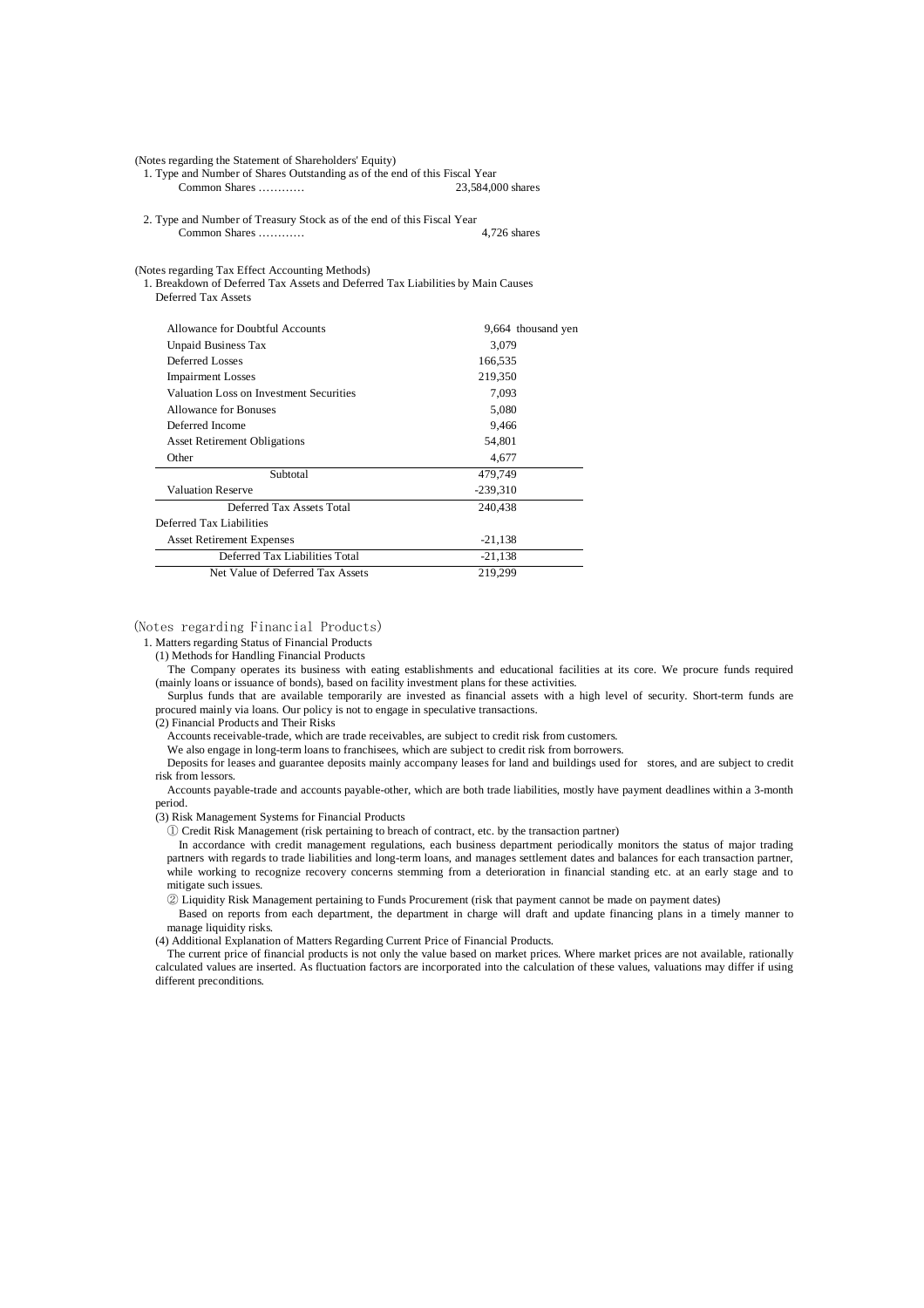2. Matters Regarding Current Value of Financial Products

Amounts shown on the Balance Sheet as of March 31, 2013, current values and their differences are as shown below. Where it is considered extremely difficult to grasp the current value, those items are not included. (Refer to (Note 2).)

|                                                                                                                       | Value on<br><b>Balance Sheet</b>         | <b>Current Value</b>                     | Difference     |
|-----------------------------------------------------------------------------------------------------------------------|------------------------------------------|------------------------------------------|----------------|
| (1) Cash and deposits                                                                                                 | 138,057 thousand<br>yen                  | 138,057 thousand<br>yen                  | - thousand yen |
| (2) Accounts Receivable - Trade                                                                                       | 249,088                                  | 249,088                                  |                |
| (3) Short-term and Long-term Loans<br>(includes current portions)                                                     | 20,779                                   |                                          |                |
| Allowance for Doubtful<br>Accounts $(*)$                                                                              | $-11,371$                                |                                          |                |
| Total                                                                                                                 | 9,408                                    | 10,784                                   | 1,375          |
| (4) Construction Assistance Fund<br>Receivables<br>(includes current)<br>portions)                                    | 225,227                                  | 231,856                                  | 6,629          |
| (5) Guarantee Deposits                                                                                                | 95,384                                   | 94,863                                   | $-520$         |
| <b>Total Assets</b>                                                                                                   | 717,167                                  | 724,651                                  | 7,484          |
| (1) Accounts Payable-trade<br>(2) inter-company short-term loans<br>(3) Accounts Payable-other<br>(4) Corporate Bonds | 210,971<br>445,000<br>346,531<br>882,091 | 210,971<br>445,000<br>346,531<br>882,091 |                |
| <b>Total Liabilities</b>                                                                                              | 1,884,594                                | 1,884,594                                |                |

(\*) Excludes allowances for doubtful debts accounted for individually under loans.

(Note 1) Method for Calculating Current Value of Financial Products

Assets

(1) Cash and Deposits

As cash and deposits are settled on a short-term basis, the current value is similar to the book value. Therefore, we have used the book value.

(2) Accounts Receivable - Trade

As accounts receivable - trade is settled on a short-term basis, the current value is similar to the book value. Therefore, we have used the book value.

(3) Short-term and Long-term Loans

The current value of loans is calculated using a discounted present value of the projected collectable amount of the principle and interest reflecting collectability, derived by discounting the projected collectable amount using an appropriate index relevant to the projected recovery period such as government bond yields.

(4) Construction Assistance Fund Receivables

The current value of construction assistance fund receivables is calculated using a discounted present value of the projected collectable amount reflecting collectability, derived by discounting the projected collectable amount using an appropriate index relevant to the projected recovery period such as government bond yields.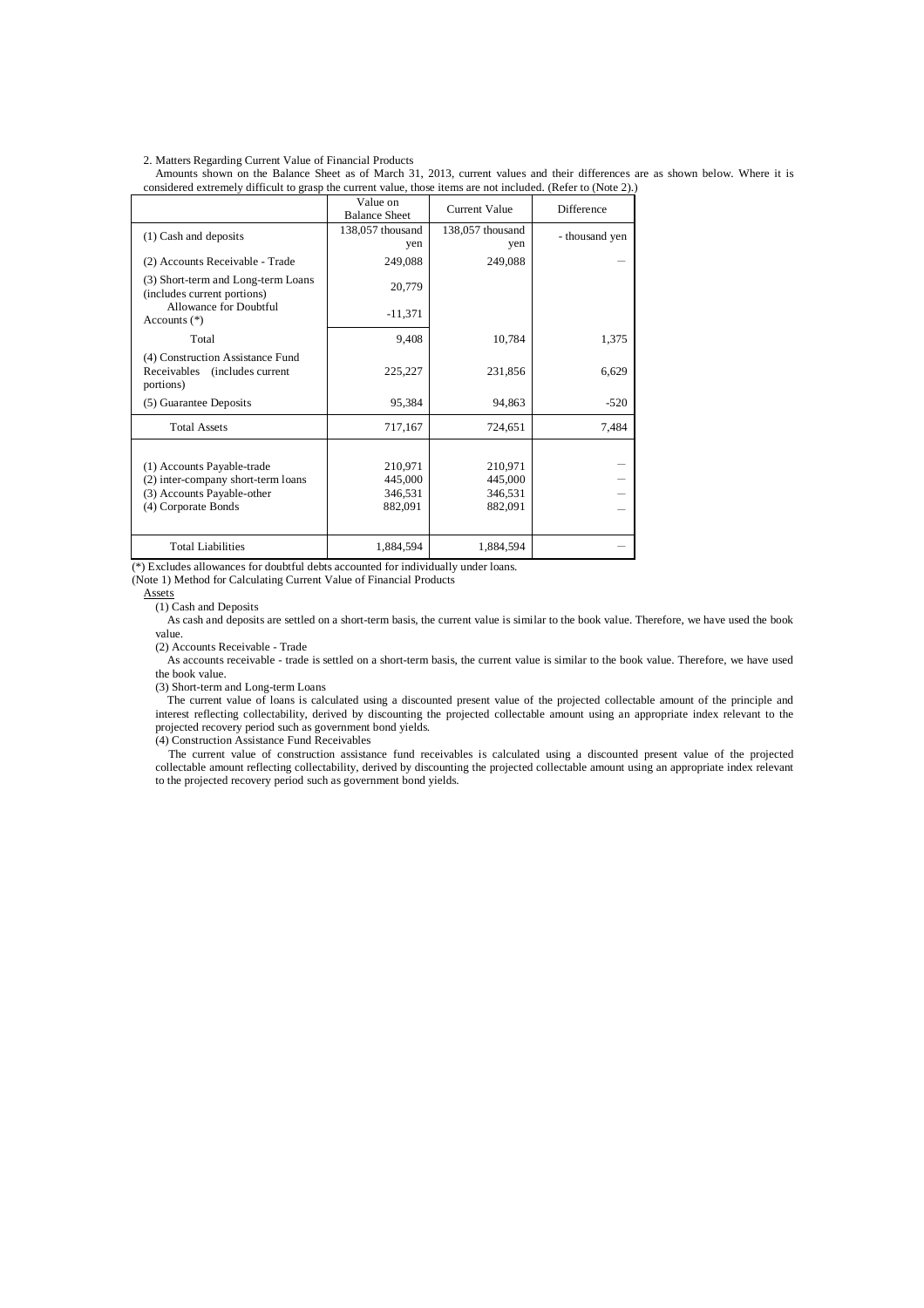(5) Guarantee Deposits

The current value of guarantee deposits is calculated using a discounted present value of the projected collectable amount reflecting collectability, derived by discounting the collectable amount using an appropriate index relevant to the projected recovery period such as government bond yields.

**Liabilities** 

(1) Accounts Payable-trade, (2) Inter-company short-term loans and (3) Accounts Payable-other

As these are settled on a short-term basis, the current value is similar to the book value. Therefore, we have used the book value. (4) Bonds with share options

It is calculated by the present value, in which the aggregate amount of principal and interest is discounted by the expected rate of similar bond issuance.

(Note 2) Financial Products with Current Values that are Very Difficult to Ascertain

| Category               | Value on Balance Sheet |
|------------------------|------------------------|
| <b>Unlisted Shares</b> | 13,172 thousand yen    |
| Guarantee Deposits     | 757.400                |

Unlisted shares do not have a market value, and the current value is deemed highly difficult to ascertain, so they are not included in the Balance Sheet.

Also, certain guarantee deposits have repayment periods which cannot be estimated logically, and the current value is deemed very difficult to ascertain, so they are not included under "(5) Guarantee Deposits".

 (Notes on Equity Earnings of Affiliates)  $\rm N/A$ 

(Notes on Asset Retirement Obligations)

Asset retirement obligations (hereinafter, "ARO") included in the balance sheet:

- 1. Overview of AROs Included in the Balance Sheet
	- These are mainly current recovery obligations associated with stores and school buildings and real estate lease agreements for sites for stores and school buildings.
- 2. Calculation Method of Monetary Amounts for these AROs
	- The usage period is estimated to be the useful life of these buildings, and discount rates between 0.050% and 2.294% are applied to calculate the monetary amounts.

| 3. Changes in the Total Amount of these AROs during this Fiscal Year |                      |
|----------------------------------------------------------------------|----------------------|
| <b>Opening Balance</b>                                               | 132,769 thousand yen |
| Increase due to Tangible Fixed Asset Acquisition                     | 47,702               |
| Adjustments based on Passage of Time                                 | 1.320                |
| Reductions from Executing Asset Retirement Obligations               | $-27.233$            |
| Closing Balance                                                      | 154.558              |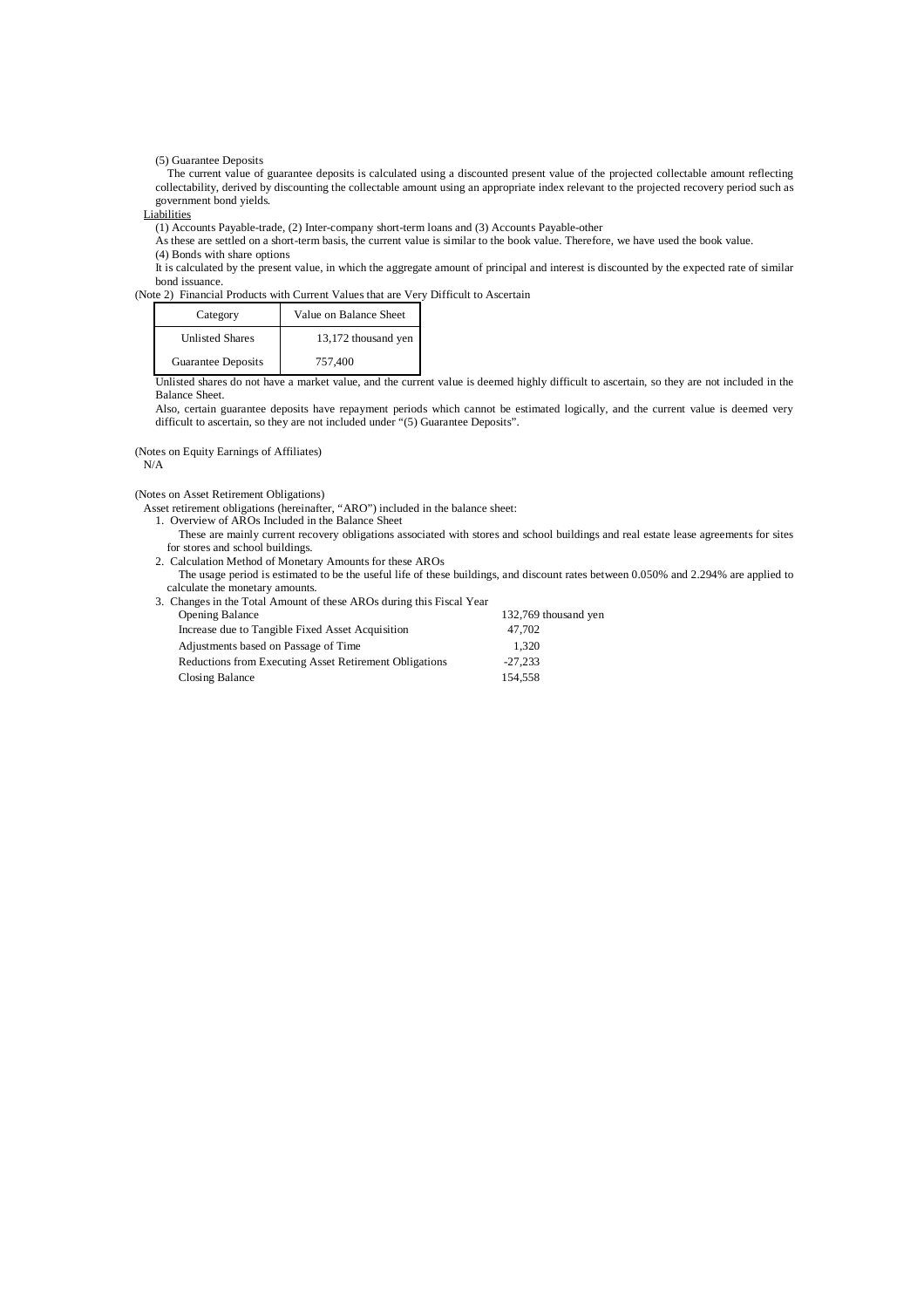(Notes on Transactions with Related Parties)

(1) Parent Companies and Major Corporate Shareholders, etc.

| Type              | Name of Company,<br>etc.      | of<br>Percentage<br>Voting<br>Rights<br>Held | Relationship<br>to related<br>party | Description of<br>transaction | Transaction<br>Amount<br>(thousand yen)<br>(Note 1) | Category                            | Closing<br>Balance<br>(thousand yen) |
|-------------------|-------------------------------|----------------------------------------------|-------------------------------------|-------------------------------|-----------------------------------------------------|-------------------------------------|--------------------------------------|
| Parent<br>Company | G.communications<br>Co., Ltd. | Direct                                       | Group holding<br>company            | $Loan*1$                      | 445,000                                             | Inter-company<br>short-term<br>loan | 445,000                              |
|                   |                               | 45.82%<br>(held)                             | Consulting<br>business              | Payment of<br>interest        | 36                                                  | Unpaid<br>portion                   | 36                                   |

Transaction conditions and policy for deciding transaction conditions, etc.:

(Note 1) Of the amount above, transaction amounts do not include consumption tax but the closing balance includes consumption tax.

(Note 2) Decision making policy, etc. for transaction and transaction conditions

\*1 As to loan, interest rate is reasonably decided based on market interest rate. No collateral is provided.

| (2) Notes on the Parent Company.<br>Parent Company Data: |           |  |  |
|----------------------------------------------------------|-----------|--|--|
| Cook Innoventure Co., Ltd. (unlisted)                    |           |  |  |
| G.communications Co., Ltd. (unlisted)                    |           |  |  |
| (Notes on Per Share Data)<br>Net Assets per Share        | 94.71 yen |  |  |
| Current Term Net Profit per Share<br>$1.21$ yen          |           |  |  |

(Notes on Significant Events After the Reporting Period)

- 1. At the meeting of the Board of Directors held on May 15, 2013, a resolution was passed to conduct a joint incorporation-type company split of the respective restaurant operation businesses of G.taste Co., Ltd. ("G.taste"), SAKAI CO., LTD. ("SAKAI") and the Company to establish Cook Operation Co., Ltd. ("Cook Operation") with an effective date of August 1, 2013.
	- (1) Purpose of the joint incorporation-type company split

The purpose of this action is to delegate authority to the business operation subsidiary to be formed by this demerger over the portion of the food service business being operated by the combination of the three companies consisting of the direct restaurant business in order to accurately seize upon the changing wishes and lifestyles of consumers, respond to the trends and conditions present at competing stores, and respond flexibly to the changing environment.

- (2) Method for conducting the joint incorporation-type company split A company split will be conducted by the combined three companies to jointly establish Cook Operation as a new company by a joint-incorporation-type company split.
- (3) Summary of new company established by the joint incorporation-type company split

| Trade Name:                 | Cook Operation Co., Ltd.            |
|-----------------------------|-------------------------------------|
| Location of Head Office:    | Nagoya, Kita-ku                     |
| Name of Representative:     | Takafumi Akutsu, Director; Fumiyasu |
|                             | Inayoshi, Director                  |
| <b>Amount of Capital:</b>   | ¥50,000,000                         |
| <b>Content of Business:</b> | Operation of restaurants            |

(4) Summary of accounting procedures to be implemented

Since this action will result in G.communications Co., Ltd. becoming the parent company of all the three companies upon their integration, it corresponds to the transactions, etc. will be under common control.

- 2. At the meeting of the Board of Directors held on May 15, 2013, a resolution was passed to conduct an absorptiontype merger effective August 1, 2013 of G.taste, SAKAI and the Company with G.taste to be the surviving company. The following is a summary of the merger.
	- (1) Purpose of the merger

The purpose of combining the operations of G.taste, SAKAI and the Company will be to promote the standardization of transaction relationships nationwide that include stocking and distribution, create an integrated system of operation and management, strengthen competitiveness by concentrating managerial resources and raising efficiency, expand sales and improve the rate of profitability.

(2) Method for conducting the merger

An absorption-type merger will be conducted with G.taste as the surviving company, and SAKAI and the Company as the companies absorbed in the merger.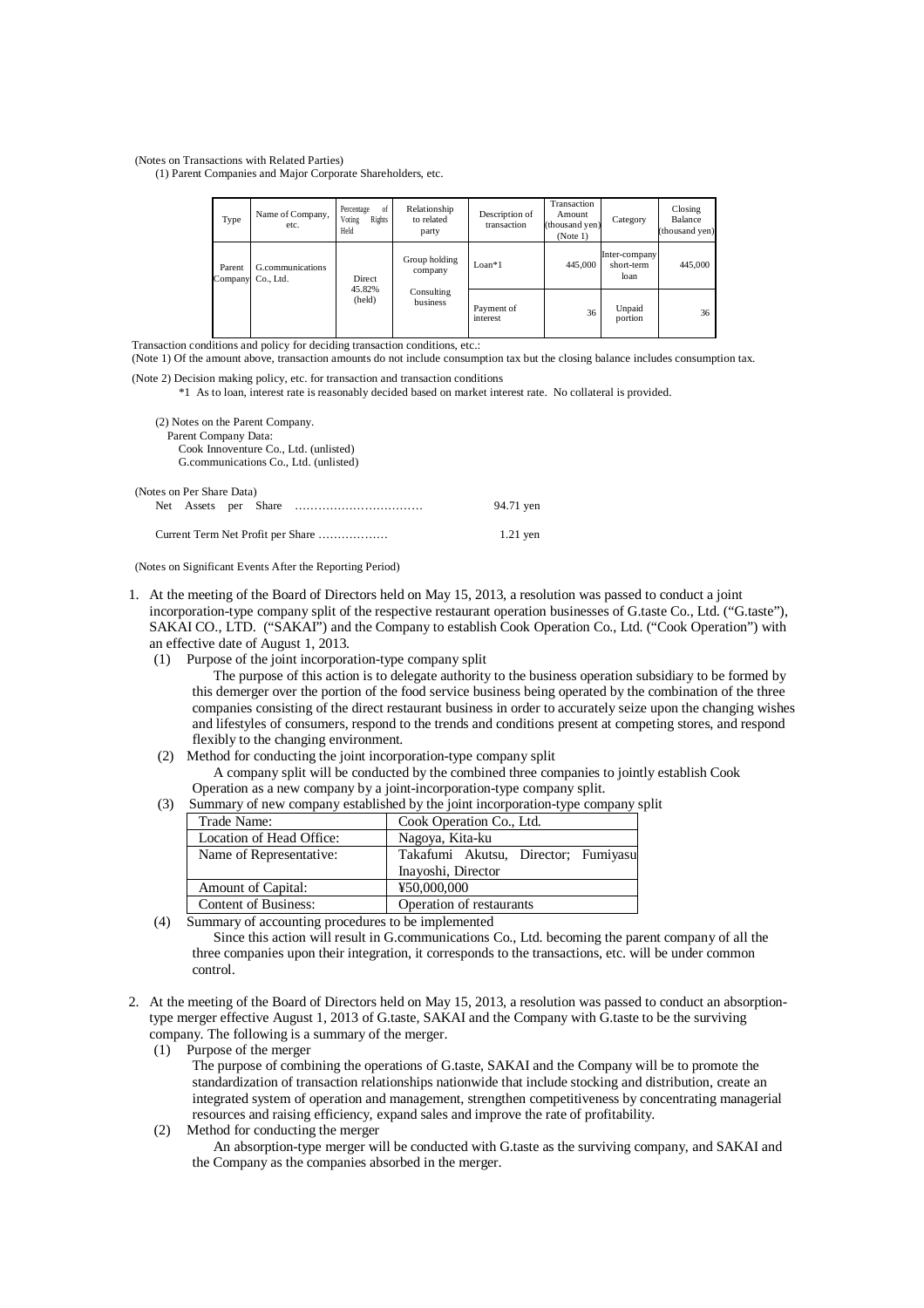(3) Basis for calculating the allotment details pertaining to the merger

To ensure fairness and appropriateness concerning the merger ratios, the three companies each hired a third-party appraiser that is independent from each of the others to calculate the merger ratios. G.taste hired Albaace Securities Co., Ltd., SAKAI hired Matsuyama Accounting Firm and the Company hired Frontier Management Co., Ltd. With regard to the calculation, since market prices exist for the common stock of each of the three companies, a method that averages the stock prices will be employed with the calculation carried out by means of this method.

|  | (4) Summary of the surviving company in the merger |
|--|----------------------------------------------------|
|  |                                                    |

| Trade Name:                 | G.taste Co., Ltd.                                                                                                                                                                                                         |  |
|-----------------------------|---------------------------------------------------------------------------------------------------------------------------------------------------------------------------------------------------------------------------|--|
| Location of Head Office:    | Sendai, Miyagino-ku                                                                                                                                                                                                       |  |
| Name of Representative:     | Hideo Sugimoto, Representative Director and President<br>(to be appointed on August 1, 2013);<br>Fumiyasu Inayoshi, Representative Director and Vice<br>President (currently Representative Director<br>and<br>President) |  |
| <b>Amount of Capital:</b>   | ¥1,785,000,000 (as of end of March 2013)                                                                                                                                                                                  |  |
| <b>Content of Business:</b> | Direct operation of restaurants, franchise business,<br>education and training business (as of end of March<br>2013)                                                                                                      |  |

(5) Summary of accounting procedures to be implemented

Since this action will result in G.communications Co., Ltd. becoming the parent company of all three companies upon their integration under the Accounting Standard for Business Combination, transactions will be under common control and, thus, there is an expectation that no goodwill will accrue.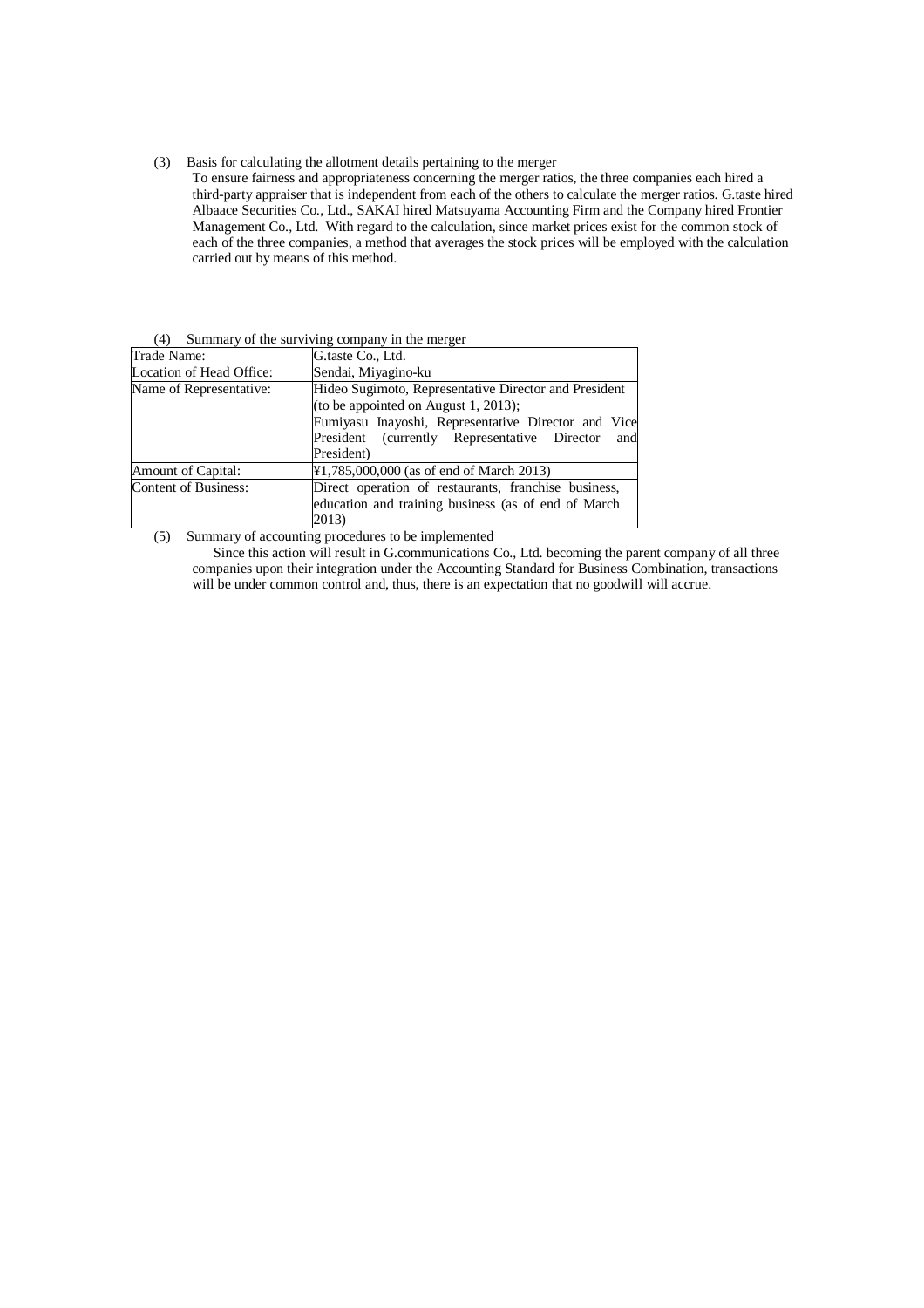#### Certified Copy of Audit Report by Accounting Auditor

| <b>Independent Auditor's Report</b>                                                                                                                                                                                                                                                                                                                                                                                                                                                                                                                                                                                                                                                                                                                                                                                                                                                                                                                                                                                                                                                                                                                                                                                                                                                                                                                                                                                                                                                                                                                                                                                                                                                                                                                                                                                                                                                                                                                                                                                                                                                                                                                                                                                                                                                                                                                                                                                                                                                                                                                                                                                                                                                                                                                                                                                                                                                                                                                                                                                                                                               |                             |  |
|-----------------------------------------------------------------------------------------------------------------------------------------------------------------------------------------------------------------------------------------------------------------------------------------------------------------------------------------------------------------------------------------------------------------------------------------------------------------------------------------------------------------------------------------------------------------------------------------------------------------------------------------------------------------------------------------------------------------------------------------------------------------------------------------------------------------------------------------------------------------------------------------------------------------------------------------------------------------------------------------------------------------------------------------------------------------------------------------------------------------------------------------------------------------------------------------------------------------------------------------------------------------------------------------------------------------------------------------------------------------------------------------------------------------------------------------------------------------------------------------------------------------------------------------------------------------------------------------------------------------------------------------------------------------------------------------------------------------------------------------------------------------------------------------------------------------------------------------------------------------------------------------------------------------------------------------------------------------------------------------------------------------------------------------------------------------------------------------------------------------------------------------------------------------------------------------------------------------------------------------------------------------------------------------------------------------------------------------------------------------------------------------------------------------------------------------------------------------------------------------------------------------------------------------------------------------------------------------------------------------------------------------------------------------------------------------------------------------------------------------------------------------------------------------------------------------------------------------------------------------------------------------------------------------------------------------------------------------------------------------------------------------------------------------------------------------------------------|-----------------------------|--|
|                                                                                                                                                                                                                                                                                                                                                                                                                                                                                                                                                                                                                                                                                                                                                                                                                                                                                                                                                                                                                                                                                                                                                                                                                                                                                                                                                                                                                                                                                                                                                                                                                                                                                                                                                                                                                                                                                                                                                                                                                                                                                                                                                                                                                                                                                                                                                                                                                                                                                                                                                                                                                                                                                                                                                                                                                                                                                                                                                                                                                                                                                   | May 24, 2013                |  |
| To the Board of Directors                                                                                                                                                                                                                                                                                                                                                                                                                                                                                                                                                                                                                                                                                                                                                                                                                                                                                                                                                                                                                                                                                                                                                                                                                                                                                                                                                                                                                                                                                                                                                                                                                                                                                                                                                                                                                                                                                                                                                                                                                                                                                                                                                                                                                                                                                                                                                                                                                                                                                                                                                                                                                                                                                                                                                                                                                                                                                                                                                                                                                                                         |                             |  |
| G.networks Co., Ltd.                                                                                                                                                                                                                                                                                                                                                                                                                                                                                                                                                                                                                                                                                                                                                                                                                                                                                                                                                                                                                                                                                                                                                                                                                                                                                                                                                                                                                                                                                                                                                                                                                                                                                                                                                                                                                                                                                                                                                                                                                                                                                                                                                                                                                                                                                                                                                                                                                                                                                                                                                                                                                                                                                                                                                                                                                                                                                                                                                                                                                                                              |                             |  |
| Nagisa Auditing Firm                                                                                                                                                                                                                                                                                                                                                                                                                                                                                                                                                                                                                                                                                                                                                                                                                                                                                                                                                                                                                                                                                                                                                                                                                                                                                                                                                                                                                                                                                                                                                                                                                                                                                                                                                                                                                                                                                                                                                                                                                                                                                                                                                                                                                                                                                                                                                                                                                                                                                                                                                                                                                                                                                                                                                                                                                                                                                                                                                                                                                                                              |                             |  |
| Representative                                                                                                                                                                                                                                                                                                                                                                                                                                                                                                                                                                                                                                                                                                                                                                                                                                                                                                                                                                                                                                                                                                                                                                                                                                                                                                                                                                                                                                                                                                                                                                                                                                                                                                                                                                                                                                                                                                                                                                                                                                                                                                                                                                                                                                                                                                                                                                                                                                                                                                                                                                                                                                                                                                                                                                                                                                                                                                                                                                                                                                                                    |                             |  |
| Partner                                                                                                                                                                                                                                                                                                                                                                                                                                                                                                                                                                                                                                                                                                                                                                                                                                                                                                                                                                                                                                                                                                                                                                                                                                                                                                                                                                                                                                                                                                                                                                                                                                                                                                                                                                                                                                                                                                                                                                                                                                                                                                                                                                                                                                                                                                                                                                                                                                                                                                                                                                                                                                                                                                                                                                                                                                                                                                                                                                                                                                                                           | Hiroki Nishii, CPA<br>·seal |  |
| Engagement                                                                                                                                                                                                                                                                                                                                                                                                                                                                                                                                                                                                                                                                                                                                                                                                                                                                                                                                                                                                                                                                                                                                                                                                                                                                                                                                                                                                                                                                                                                                                                                                                                                                                                                                                                                                                                                                                                                                                                                                                                                                                                                                                                                                                                                                                                                                                                                                                                                                                                                                                                                                                                                                                                                                                                                                                                                                                                                                                                                                                                                                        |                             |  |
| Partner<br>Representative                                                                                                                                                                                                                                                                                                                                                                                                                                                                                                                                                                                                                                                                                                                                                                                                                                                                                                                                                                                                                                                                                                                                                                                                                                                                                                                                                                                                                                                                                                                                                                                                                                                                                                                                                                                                                                                                                                                                                                                                                                                                                                                                                                                                                                                                                                                                                                                                                                                                                                                                                                                                                                                                                                                                                                                                                                                                                                                                                                                                                                                         |                             |  |
| Partner                                                                                                                                                                                                                                                                                                                                                                                                                                                                                                                                                                                                                                                                                                                                                                                                                                                                                                                                                                                                                                                                                                                                                                                                                                                                                                                                                                                                                                                                                                                                                                                                                                                                                                                                                                                                                                                                                                                                                                                                                                                                                                                                                                                                                                                                                                                                                                                                                                                                                                                                                                                                                                                                                                                                                                                                                                                                                                                                                                                                                                                                           |                             |  |
| Engagement                                                                                                                                                                                                                                                                                                                                                                                                                                                                                                                                                                                                                                                                                                                                                                                                                                                                                                                                                                                                                                                                                                                                                                                                                                                                                                                                                                                                                                                                                                                                                                                                                                                                                                                                                                                                                                                                                                                                                                                                                                                                                                                                                                                                                                                                                                                                                                                                                                                                                                                                                                                                                                                                                                                                                                                                                                                                                                                                                                                                                                                                        | Yutaka Ohira, CPA<br>seal.  |  |
| Partner                                                                                                                                                                                                                                                                                                                                                                                                                                                                                                                                                                                                                                                                                                                                                                                                                                                                                                                                                                                                                                                                                                                                                                                                                                                                                                                                                                                                                                                                                                                                                                                                                                                                                                                                                                                                                                                                                                                                                                                                                                                                                                                                                                                                                                                                                                                                                                                                                                                                                                                                                                                                                                                                                                                                                                                                                                                                                                                                                                                                                                                                           |                             |  |
| In accordance with the provisions of Article 436, Paragraph 2, Item 1 of the Companies Act, we have audited the financial<br>statements, comprising the Balance Sheet, the Profit and Loss Statement, the Statement of Shareholders' Equity, the notes to the<br>financial statements and their attachments, of G.networks Co., Ltd. applicable to the 47 <sup>th</sup> fiscal year from April 1, 2012 to<br>March 31, 2013.<br>Management's Responsibility for the Financial Statements<br>Management is responsible for the preparation and fair presentation of the financial statements and their attachments<br>according to corporate accounting standards that are generally accepted as fair and appropriate in Japan. This includes<br>establishing and applying internal controls that management deems necessary to prepare and present financial statements and<br>their attachments that are free from material misstatements, whether due to fraud or error.<br><b>Auditor's Responsibility</b><br>Our responsibility is to express an opinion on the financial statements and their attachments based on our audit as an<br>independent auditor. We carried out our audit in accordance with auditing standards that are generally accepted as fair and<br>appropriate in Japan. Those standards require that we plan and perform the audit to obtain reasonable assurance about whether<br>the financial statements and their attachments are free from material misstatements.<br>An audit involves performing procedures to obtain audit evidence about the monetary amounts and disclosures in the<br>financial statements and their attachments. Auditing procedures are chosen and applied depending on our judgment based on the<br>assessment of the risks of material misstatement of the financial statements and their attachments, whether due to fraud or error.<br>The purpose of the audit is not to express opinions on the validity of internal controls. However, in making risk assessments, we<br>consider internal controls relevant to the preparation and fair presentation of the financial statements and their attachments to<br>design auditing procedures that are appropriate in the circumstances. Also, the audit includes an assessment of the accounting<br>policies adopted by the management and their accounting estimates, as well as evaluating the overall presentation of the<br>financial statements and their attachments.<br>We believe that we have obtained sufficient and appropriate audit evidence to provide a basis for our audit opinion.<br><b>Audit Opinion</b><br>In our opinion, the financial statements and their attachments referred to above were prepared in accordance with corporate<br>accounting standards that are generally accepted as fair and appropriate in Japan, and that the state of assets and profits and<br>losses pertaining to the accounting period for the financial statements and their attachments are presented fairly in all significant<br>aspects.<br>Points for emphasis |                             |  |
| 1. As stated in the Notes Concerning Material Subsequent Events, at the meeting of its Board of Directors held on May 15,<br>2013, the Company resolved to conduct a joint incorporation-type company split among itself, G taste Co., Ltd. and SAKAI<br>CO., LTD. with an effective date of August 1, 2013 whereby their respective restaurant operations will be assumed by Cook<br>Operation Co., Ltd.                                                                                                                                                                                                                                                                                                                                                                                                                                                                                                                                                                                                                                                                                                                                                                                                                                                                                                                                                                                                                                                                                                                                                                                                                                                                                                                                                                                                                                                                                                                                                                                                                                                                                                                                                                                                                                                                                                                                                                                                                                                                                                                                                                                                                                                                                                                                                                                                                                                                                                                                                                                                                                                                         |                             |  |
| 2. As stated in the Notes Concerning Material Subsequent Events, at the meeting of its Board of Directors held on May 15,<br>2013, the Company resolved to conduct an absorption merger among itself, G.taste Co., Ltd. and SAKAI CO., LTD. with<br>an effective date of August 1, 2013 with G.taste Co., Ltd. to be the surviving company.<br>Neither of the above-mentioned events has affected the conclusions of the audit firm.                                                                                                                                                                                                                                                                                                                                                                                                                                                                                                                                                                                                                                                                                                                                                                                                                                                                                                                                                                                                                                                                                                                                                                                                                                                                                                                                                                                                                                                                                                                                                                                                                                                                                                                                                                                                                                                                                                                                                                                                                                                                                                                                                                                                                                                                                                                                                                                                                                                                                                                                                                                                                                              |                             |  |
| <b>Conflict of Interest</b><br>Our firm and engaged partners have no interest in the Company which should be disclosed pursuant to the provisions of the<br>Certified Public Accountants Law.                                                                                                                                                                                                                                                                                                                                                                                                                                                                                                                                                                                                                                                                                                                                                                                                                                                                                                                                                                                                                                                                                                                                                                                                                                                                                                                                                                                                                                                                                                                                                                                                                                                                                                                                                                                                                                                                                                                                                                                                                                                                                                                                                                                                                                                                                                                                                                                                                                                                                                                                                                                                                                                                                                                                                                                                                                                                                     |                             |  |
|                                                                                                                                                                                                                                                                                                                                                                                                                                                                                                                                                                                                                                                                                                                                                                                                                                                                                                                                                                                                                                                                                                                                                                                                                                                                                                                                                                                                                                                                                                                                                                                                                                                                                                                                                                                                                                                                                                                                                                                                                                                                                                                                                                                                                                                                                                                                                                                                                                                                                                                                                                                                                                                                                                                                                                                                                                                                                                                                                                                                                                                                                   | <b>END</b>                  |  |
|                                                                                                                                                                                                                                                                                                                                                                                                                                                                                                                                                                                                                                                                                                                                                                                                                                                                                                                                                                                                                                                                                                                                                                                                                                                                                                                                                                                                                                                                                                                                                                                                                                                                                                                                                                                                                                                                                                                                                                                                                                                                                                                                                                                                                                                                                                                                                                                                                                                                                                                                                                                                                                                                                                                                                                                                                                                                                                                                                                                                                                                                                   |                             |  |
|                                                                                                                                                                                                                                                                                                                                                                                                                                                                                                                                                                                                                                                                                                                                                                                                                                                                                                                                                                                                                                                                                                                                                                                                                                                                                                                                                                                                                                                                                                                                                                                                                                                                                                                                                                                                                                                                                                                                                                                                                                                                                                                                                                                                                                                                                                                                                                                                                                                                                                                                                                                                                                                                                                                                                                                                                                                                                                                                                                                                                                                                                   |                             |  |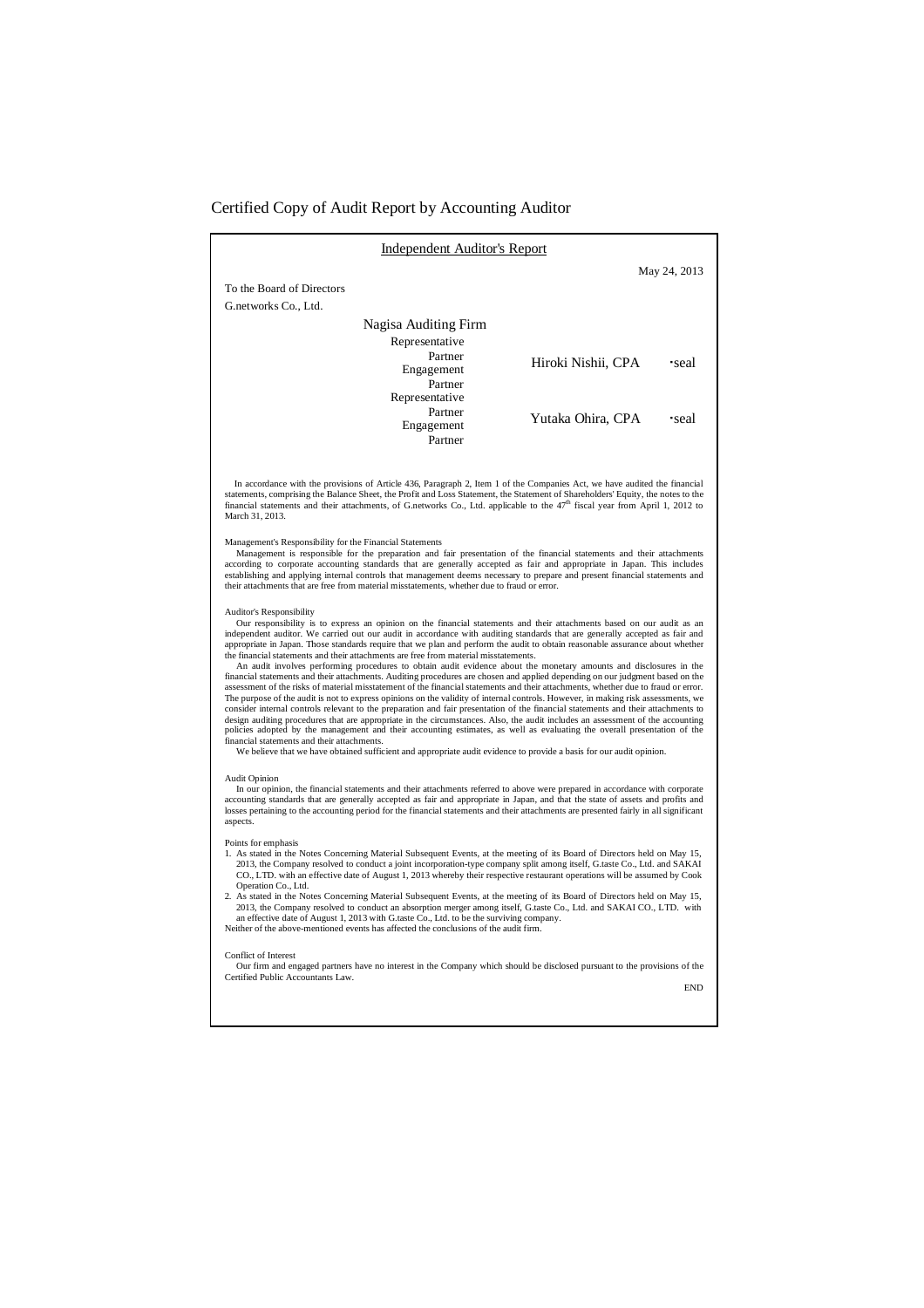Certified Copy of the Audit Report by the Board of Auditors

# Audit Report

The Board of Auditors has reviewed and discussed the audit report prepared by each Auditor with respect to the execution of duties by Directors during the  $47<sup>th</sup>$ fiscal year, starting on April 1, 2012, and ending on March 31, 2013, and has prepared the following audit report.

1. Means and methods of audits used by Auditors and the Board of Auditors

The Board of Auditors established audit policies, division of duties and other relevant matters. It received reports from each Auditor regarding their execution of audits and results thereof, as well as reports from Directors, etc., and Accounting Auditors regarding the execution of their duties, and requested explanations where necessary.

In accordance with auditing standards for Auditors set forth by the Board of Auditors and following audit policies, division of duties and other relevant guidelines, each Auditor communicated with Directors, the internal auditing department and other employees; made efforts to develop the audit environment and collect information; attended Board of Directors meetings and other significant meetings; received reports from Directors and employees regarding the execution of their duties; requested explanations as necessary; examined significant approval records and associated information; and investigated the status of operations and property at the head office and other major offices. In addition, Auditors monitored and verified the contents of the resolution of the Board of Directors regarding the development of systems necessary to ensure that the execution of duties by Directors complies with legislation and the Articles of Incorporation, and other systems, deemed to be necessary for ensuring the properness of a joint-stock company under Article 100, Paragraph 1 and Paragraph 3 of the Ordinance for the Enforcement of the Companies Act and the operations of the system developed based on such resolution (internal control system). Based on the above means and methods, each Auditor examined the business reports and attachments pertaining to this fiscal year.

Further, while monitoring and verifying whether the Accounting Auditor maintained its independence and implemented appropriate audits, each Auditor received reports from the Accounting Auditor regarding the execution of its duties and requested explanations as necessary. In addition, each Auditor received notification from the Accounting Auditor that 'systems to ensure the fair execution of duties' (prescribed under Article 130 of the Ordinance of Companies Accounting in Japan) were established in accordance with the 'Quality Management Standards Regarding Audits (published by the Business Accounting Council, as of October 28, 2005), etc., and requested explanations as necessary. Based on the above means and methods, each Auditor examined the financial statements (Balance Sheet, Profit and Loss Statement, Statement of Shareholders' Equity and notes to financial statements) and their attachments pertaining to this fiscal year.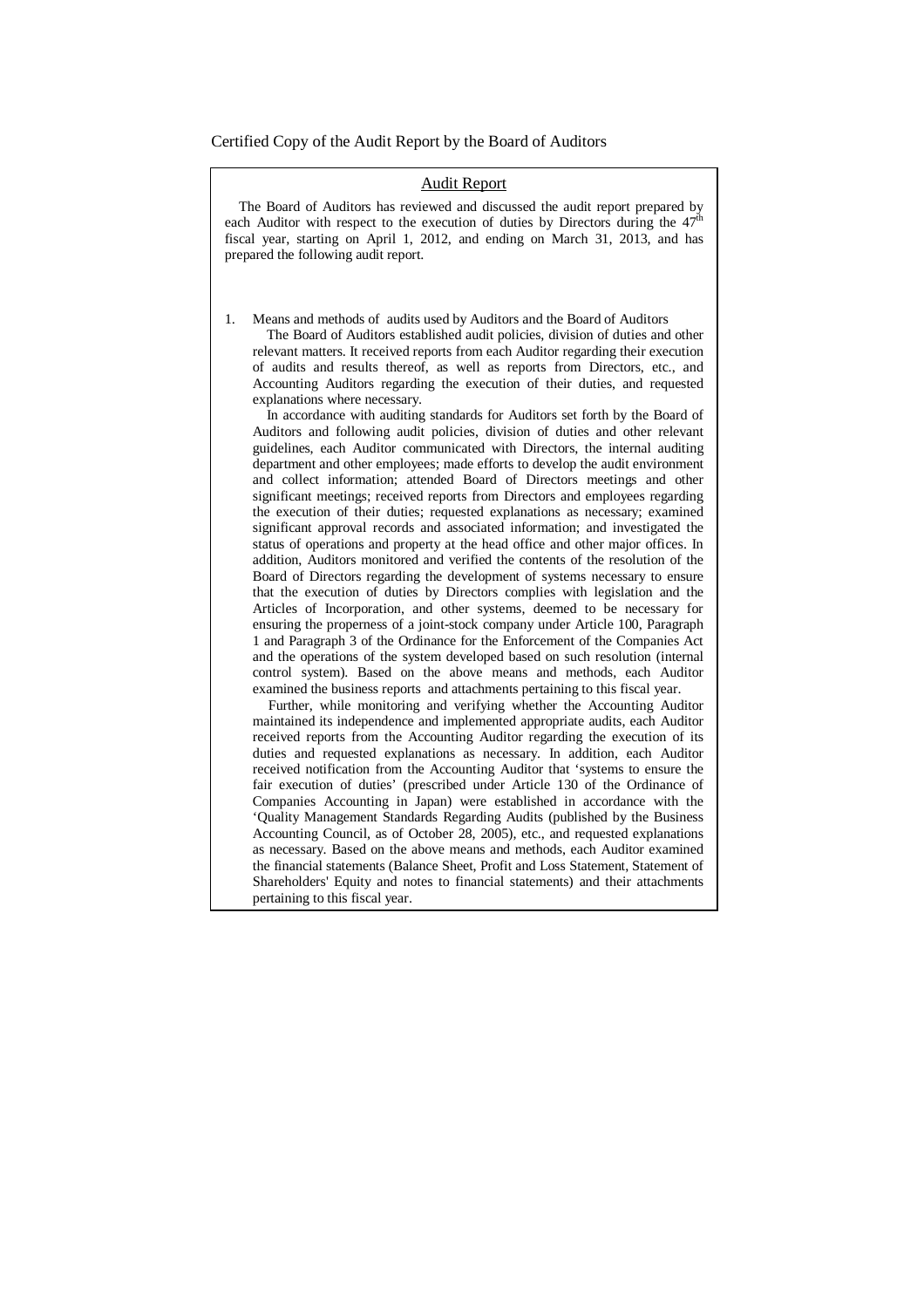| 2. Audit Results<br>(1) Results of the audits of the business reports and other documents<br>(1) The Board confirms that the business reports and their attachments give an<br>accurate indication of the present state of the Company in compliance with<br>applicable legislation and the Articles of Incorporation.<br>(2) The Board has found no wrongdoing or significant breaches of legislation or<br>the Articles of Incorporation in regard to the execution of duties by<br>Directors.<br>(3) The Board has confirmed that the content of the resolution of the Board of<br>Directors regarding the internal control system is appropriate, and there are<br>no matters to report regarding the execution of duties by Directors in<br>relation to the internal control system.<br>(2) Results of the audits of the financial statements and their attachments<br>The Board has confirmed that the methods and results of the audits by the |                   |                     |             |
|-------------------------------------------------------------------------------------------------------------------------------------------------------------------------------------------------------------------------------------------------------------------------------------------------------------------------------------------------------------------------------------------------------------------------------------------------------------------------------------------------------------------------------------------------------------------------------------------------------------------------------------------------------------------------------------------------------------------------------------------------------------------------------------------------------------------------------------------------------------------------------------------------------------------------------------------------------|-------------------|---------------------|-------------|
|                                                                                                                                                                                                                                                                                                                                                                                                                                                                                                                                                                                                                                                                                                                                                                                                                                                                                                                                                       |                   |                     | May 27 2013 |
| Board of Auditors, G. networks CO., LTD.                                                                                                                                                                                                                                                                                                                                                                                                                                                                                                                                                                                                                                                                                                                                                                                                                                                                                                              |                   |                     |             |
|                                                                                                                                                                                                                                                                                                                                                                                                                                                                                                                                                                                                                                                                                                                                                                                                                                                                                                                                                       | Full-time Auditor | Yoshiharu Matsukane | seal        |
|                                                                                                                                                                                                                                                                                                                                                                                                                                                                                                                                                                                                                                                                                                                                                                                                                                                                                                                                                       | Auditor           | Daisuke Yamamoto    | seal        |
|                                                                                                                                                                                                                                                                                                                                                                                                                                                                                                                                                                                                                                                                                                                                                                                                                                                                                                                                                       | Auditor           | Kayoko Sato         | seal.       |
|                                                                                                                                                                                                                                                                                                                                                                                                                                                                                                                                                                                                                                                                                                                                                                                                                                                                                                                                                       | Auditor           | Yoshitaka Hata      | seal        |
| (Note) Auditors Daisuke Yamamoto, Kayoko Sato and Yoshitaka Hata are Outside Auditors, pursuant<br>to Article 2, Item 16 and Article 335, Paragraph 3 of the Companies Act.                                                                                                                                                                                                                                                                                                                                                                                                                                                                                                                                                                                                                                                                                                                                                                           |                   |                     |             |

END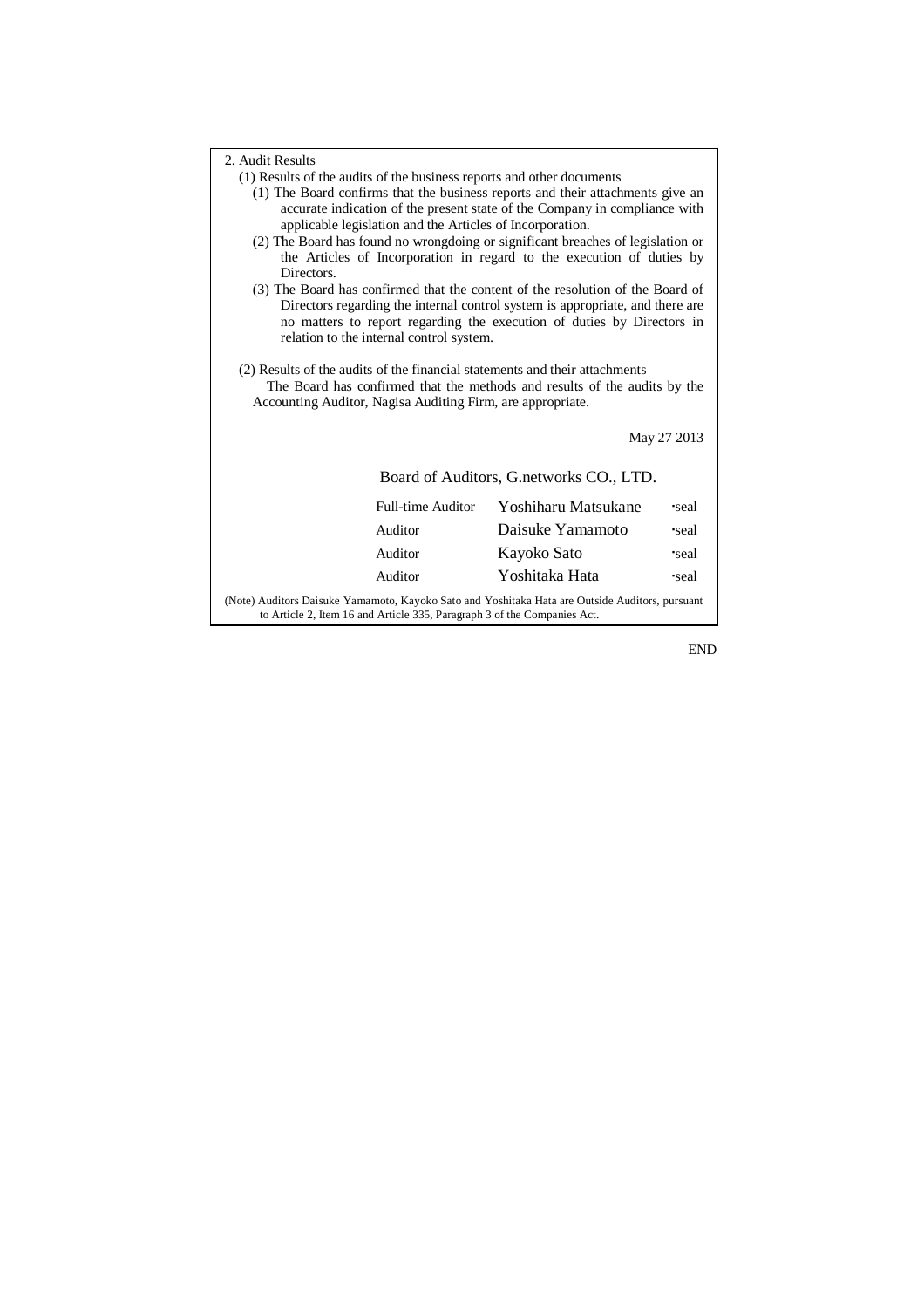Contents of documents including the financial statements, etc. for the most recent fiscal year of SAKAI CO., LTD.

# **BUSINESS REPORT From: April 1, 2012 To: March 31, 2013**

## **1. Matters Concerning the Current Status of the Company**

(1) Progress and results of business

During the fiscal year under review, the Japanese economy experienced a moderate recovery supported by reconstruction demand after the Great East Japan Earthquake, but showed a weak trend due to the downturn in the European and US markets and the slowdown in emerging economies. However, since the change of administration in December 2012, the future outlook remained uncertain as the yen continued to depreciate dramatically and stock prices rose. In the restaurant industry, deflation continued due to anxiety regarding the future of the income environment, amid a tendency toward saving caused by concern about a hike in the rate of consumption tax and a trend where consumers refrained from eating out. Furthermore, owing to competition within the industry, the surrounding business environment remained severe.

Against this backdrop, in order to enhance customer satisfaction, the Company devised the slogans "I want to go there again, I'll never get tired of it" and "It's fun", and implemented special menus on a regular basis with the aim of creating restaurants that bring customers back again. In addition, utilizing the knowledge and experience regarding meat that we have cultivated over many years, we engaged in initiatives to strengthen the existing yakiniku type of business and make it more attractive. For example, after inspecting meat processing plants, adequately checking manufacturing processes and confirming quality, we carried out sales of yukhoe based on thorough "security and safety" standards. In addition to the yakiniku business format, which is our major type of business, during the fiscal year under review, we converted two restaurants to directly operated Italian order buffet "Buffet Olive" establishments, which is a format that meets the diversifying needs of customers.

As a result, in the fiscal year under review, the Company posted net sales of ¥5,483 million (down 5.3% year on year), operating income of ¥121 million (compared to an operating loss of ¥97 million in the previous fiscal year), ordinary income of ¥185 million (compared to an ordinary loss of ¥31 million), and net income of ¥73 million (versus a net loss of ¥292 million).

### (2) Status of capital investment

The total amount of capital investment in the fiscal year under review was ¥108 million. The main uses of this investment were the following.

(i) Major facilities completed during the fiscal year under review Buffet Olive Iwatsuka restaurant

Refurbishment work, etc. associated with change of format

(ii) Opening, expansion or modification of ongoing major facilities during the fiscal year under review

Not applicable

### (3) Status of financing

For the purpose of appropriation as part of funds for the repayment of borrowings from financial institutions, on March 18, 2013, the Company issued ¥300 million of second series unsecured convertible bonds with share options, ¥300 million of third series unsecured convertible bonds with share options, and ¥300 million of fourth series unsecured convertible bonds with share options.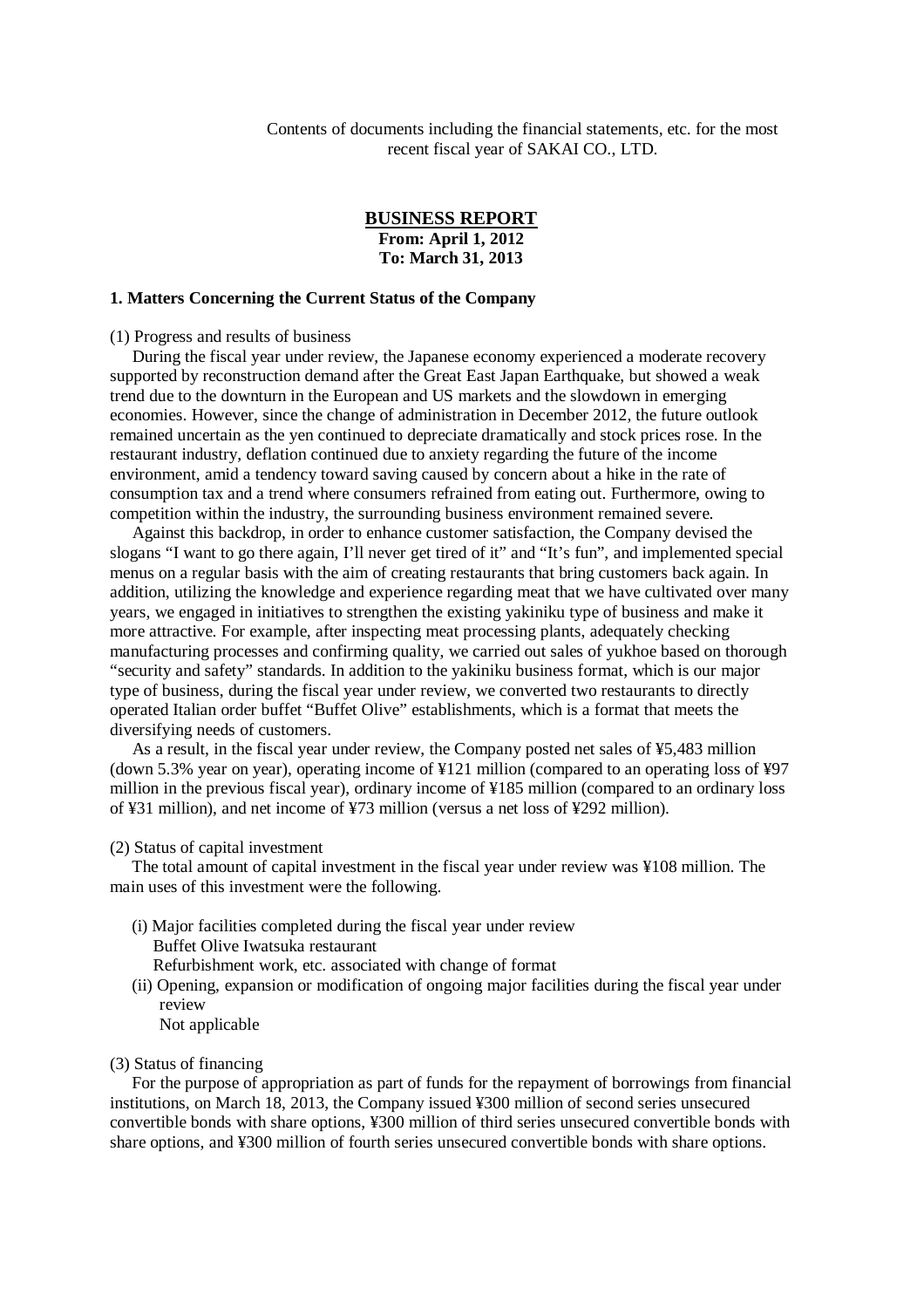- (4) Status of business transfers, absorption-type company splits or new company splits Not applicable
- (5) Issues to address

In regard to the Company's business management, competition is expected to intensify among companies in the industry and the management environment is forecast to remain severe amid growing consumer awareness regarding food safety and the diversification of customer tastes.

Under these conditions, the Company aims to establish new brands that can meet the diversifying desires of customers, with a focus on strengthening brand power in order to enhance customer satisfaction and the ability to attract customers. To achieve this goal, we are tackling the following issues.

- (i) Enhancement of restaurant capabilities and development of human resources Securing human resources and developing human resources are important issues for the Company's growth. In regard to securing human resources, the Company will actively recruit new graduates that will become future management candidates and engage in hiring mid-career employees that will immediately become effective personnel. As for human resource development, we will focus our efforts on developing and implementing an education system that will provide education systematically with the aim of strengthening the management of skills training to enhance customer satisfaction as well as customer service training and the development of management candidates.
- (ii) Provision of better secure and safe products

We recognize that ensuring the safety of products is the highest priority for a restaurant company. In our restaurants, we have been appropriately reviewing manuals for the handling of meals and ingredients, thoroughly carrying out employee education and endeavoring to bolster restaurant operations. In addition, in regard to purchasing, we have been inspecting overseas meat processing plants with which suppliers have concluded contracts as well as checking and inspecting quality and shipment systems as occasion calls. To provide a stable supply of secure and safe products, we will continue efforts to ensure even more thorough management.

| Category                                               | 30th Fiscal  | 31st Fiscal | 32nd Fiscal Year | 33rd Fiscal Year |
|--------------------------------------------------------|--------------|-------------|------------------|------------------|
|                                                        | Year (ended) | Year (ended | (ended March     | (ended March 31, |
|                                                        | March 31,    | March 31,   | 31, 2012)        | 2013)            |
|                                                        | 2010)        | 2011)       |                  |                  |
| <b>Sales</b>                                           | 7,483,929    | 7,020,620   | 5,787,373        | 5,483,071        |
| (in thousand)<br>yen)                                  |              |             |                  |                  |
| Ordinary<br>income (loss)<br>(in thousand<br>yen)      | 121,324      | 118,901     | (31, 884)        | 185,850          |
| Net income<br>$\frac{1}{\cos}$ (in<br>thousand<br>yen) | (162, 336)   | (263,063)   | (292, 979)       | 73,053           |
| Net income<br>(loss) per<br>share $(\frac{1}{2})$      | (7.29)       | (11.48)     | (12.51)          | 3.12             |
| Total assets (in<br>thousand<br>yen)                   | 5,009,672    | 4,770,995   | 4,384,455        | 4,282,859        |
| Net assets (in<br>thousand                             | 1,977,272    | 1,814,203   | 1,521,223        | 1,594,276        |

#### (6) Trends in status of assets, and profits and losses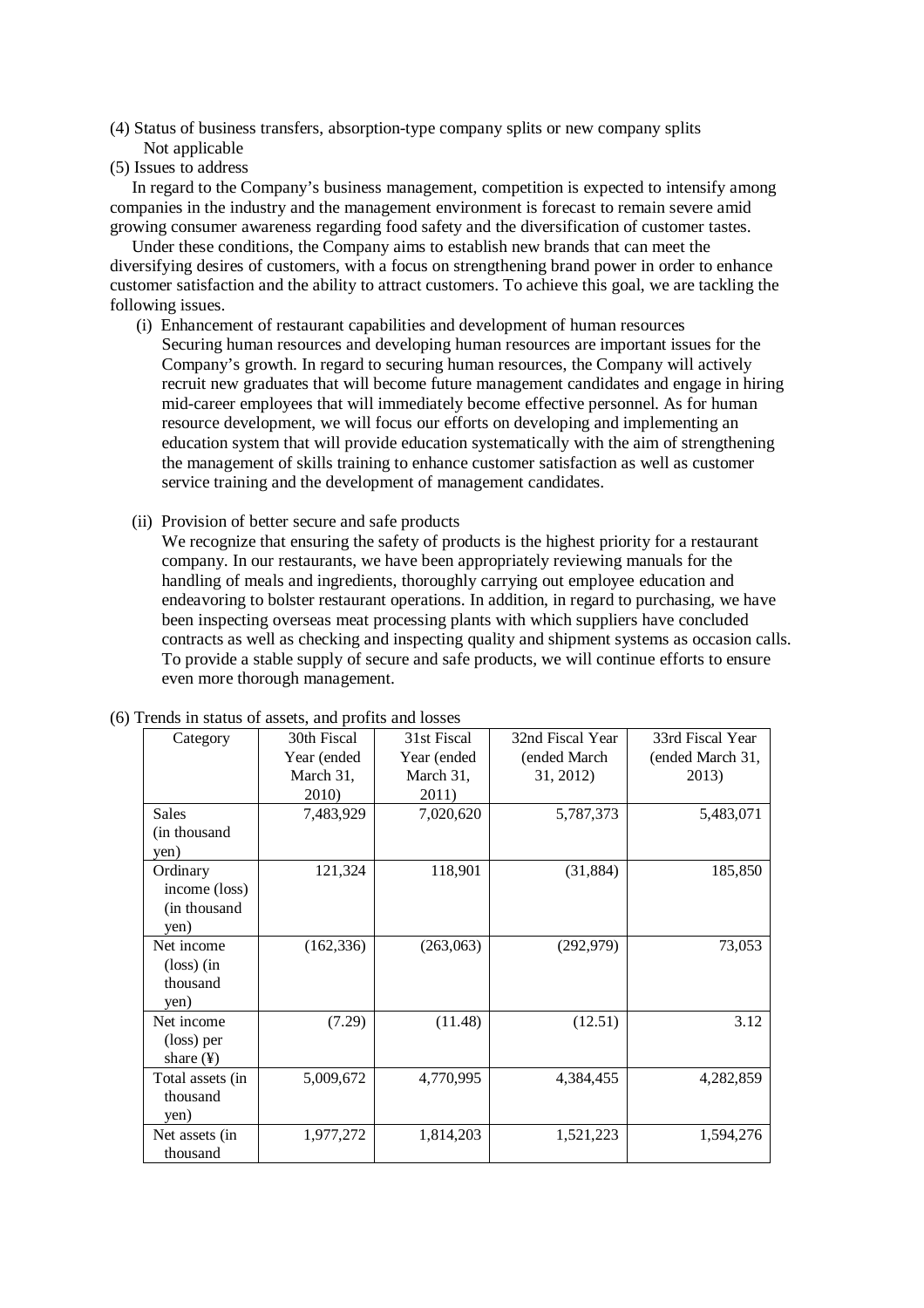| ven.                  |       |       |       |       |
|-----------------------|-------|-------|-------|-------|
| Net assets per        | 87.95 | 77.45 | 64.94 | 68.06 |
| share $(\frac{1}{2})$ |       |       |       |       |

Notes<sup>-</sup>

- 1. In the 30th fiscal year, the Company converted eight restaurants to the "Osaka Karubi" format, a low-priced yakiniku business format. However, owing to deterioration in restaurant sales caused by the transfer of product and distribution transactions and sluggish consumer spending, sales and profits declined, as in the previous fiscal year.
- 2. In the 31st fiscal year, the Company aggressively developed the Osaka Karubi format (by opening two new restaurants and converting the format of 11), as in the previous year. Nevertheless, sales and profits ended up declining year on year due to the cooling of consumer sentiment stemming from weak personal income and severe employment conditions.
- 3. In the 32nd fiscal year, sales and profits declined year on year due to the impact of damage from the occurrence of yukhoe food poisoning and harmful rumors caused by cattle fed with cesium-contaminated rice straw.
- 4. In regard to the fiscal year under review, please refer to "(1) Progress and results of business" above.

| Parent company, etc.          | Attribute      | Parent company's<br>percentage of voting<br>rights held $(\% )$ | Main business activities                                                                                                                                              |
|-------------------------------|----------------|-----------------------------------------------------------------|-----------------------------------------------------------------------------------------------------------------------------------------------------------------------|
| Cook Innoventure Co.,<br>Ltd. | Parent company | 48.8 (indirect)                                                 | Control and management<br>of the business activities<br>of the applicable<br>company based on<br>ownership of the<br>company's shares and<br>interests in the company |
| G.communications<br>Co., Ltd. | Parent company | $48.8$ (direct)                                                 | Group holding company<br>Consulting business                                                                                                                          |

# (7) Status of major parent companies

Notes:

- 1. G.communications, the parent company of the Company, made a third-party allocation of shares on February 15, 2013, and this resulted in Cook Innoventure Co., Ltd. holding an equity stake in G.communications equivalent to 68.2% of voting rights. Consequently, Cook Innoventure Co., Ltd. became a parent company of the Company.
- 2. On 21 May, 2013, KOBE BUSSAN CO., LTD. disclosed in regard to Cook Innoventure Co., Ltd., in which it has voting rights of 18.9%, that it would make Cook Innoventure Co., Ltd. a consolidated subsidiary and include it in the scope of consolidation from the second quarter of the fiscal year ending October 2013. As a result, on the same date, KOBE BUSSAN CO., LTD.. became a parent company of the Company.

(Business relationships)

The Company has borrowed the sum of ¥840 million from G.communications Co., Ltd.

(8) Major business activities

- (i) Management of restaurants
- (ii) Management consulting relating to restaurants
- (iii) Affiliation recruitment of restaurant franchise chain stores
- (iv) Provision of technical assistance and management guidance to restaurant franchise chain stores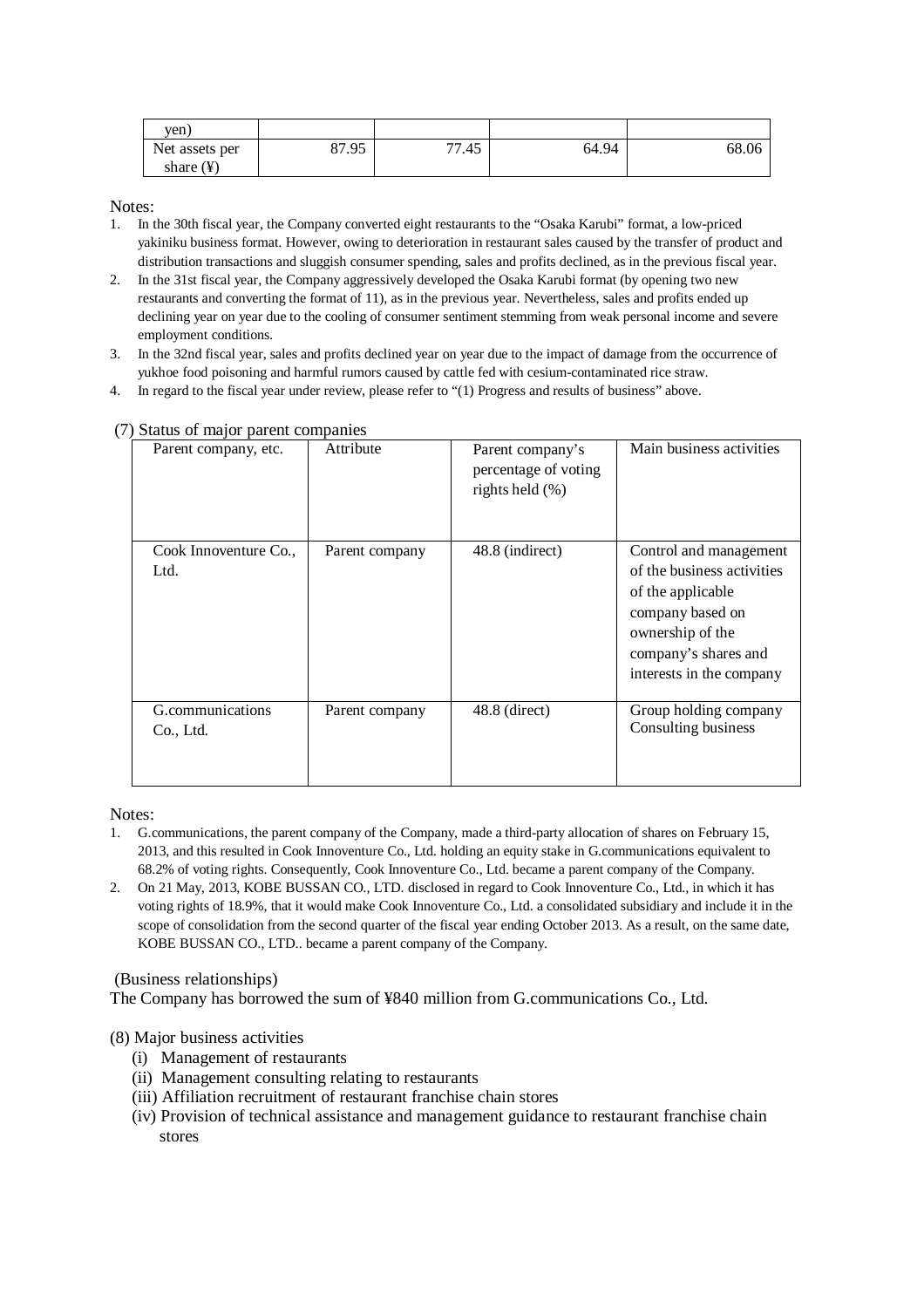# (9) Main places of business

 Head office: 2-46 Kurokawahondori, Kita-ku, Nagoya City, Aichi Prefecture Restaurants: 64 directly operated restaurants, 57 franchise restaurants

|                                                                                                         | Directly operated<br>restaurants           | Franchise<br>restaurants              | Total                                            |
|---------------------------------------------------------------------------------------------------------|--------------------------------------------|---------------------------------------|--------------------------------------------------|
| Hokkaido                                                                                                |                                            | $\mathbf{1}$                          | $\mathbf{1}$                                     |
| Hokkaido, Tohoku region<br>total                                                                        |                                            | $\mathbf{1}$                          | 1                                                |
| Ibaraki Prefecture<br>Saitama Prefecture<br>Chiba Prefecture<br>Tokyo<br>Kanagawa Prefecture            | $\overline{c}$<br>$\overline{2}$<br>6<br>8 | $\overline{2}$<br>1<br>$\overline{4}$ | $\mathfrak{2}$<br>3<br>$\overline{c}$<br>6<br>12 |
| Kanto region total                                                                                      | 18                                         | 7                                     | 25                                               |
| Nagano Prefecture<br>Niigata Prefecture<br>Toyama Prefecture<br>Ishikawa Prefecture<br>Fukui Prefecture | 3                                          | 3<br>5<br>1<br>2<br>$\mathfrak{D}$    | 6<br>5<br>1<br>$\overline{2}$<br>$\overline{2}$  |
| Hokuriku koushinetsu<br>region total                                                                    | 3                                          | 13                                    | 16                                               |
| Shizuoka Prefecture<br>Aichi Prefecture<br>Gifu Prefecture<br>Mie Prefecture                            | 14<br>11<br>4<br>$\overline{4}$            | 5<br>1<br>3<br>$\overline{2}$         | 19<br>12<br>7<br>6                               |
| Tokai region total                                                                                      | 33                                         | 11                                    | 44                                               |

|                           | Directly operated | Franchise      | Total          |
|---------------------------|-------------------|----------------|----------------|
|                           | restaurants       | restaurants    |                |
| Shiga Prefecture          |                   |                |                |
| Kyoto Prefecture          | 3                 |                |                |
| Osaka Prefecture          |                   |                |                |
| Hyogo Prefecture          |                   |                |                |
| Wakayama Prefecture       |                   | 4              |                |
|                           |                   |                |                |
| Kinki region total        | 10                | 5              | 15             |
| <b>Tottori Prefecture</b> |                   | 2              | 2              |
| <b>Shimane Prefecture</b> |                   |                |                |
| Hiroshima Prefecture      |                   |                |                |
| Yamaguchi Prefecture      |                   | 4              | 4              |
|                           |                   |                |                |
| Chugoku region total      |                   | 15             | 15             |
| Kochi Prefecture          |                   | $\overline{2}$ | $\mathfrak{D}$ |
| Shikoku region total      |                   | $\mathfrak{D}$ | $\mathfrak{D}$ |
| Nagasaki Prefecture       |                   | 2              | 2              |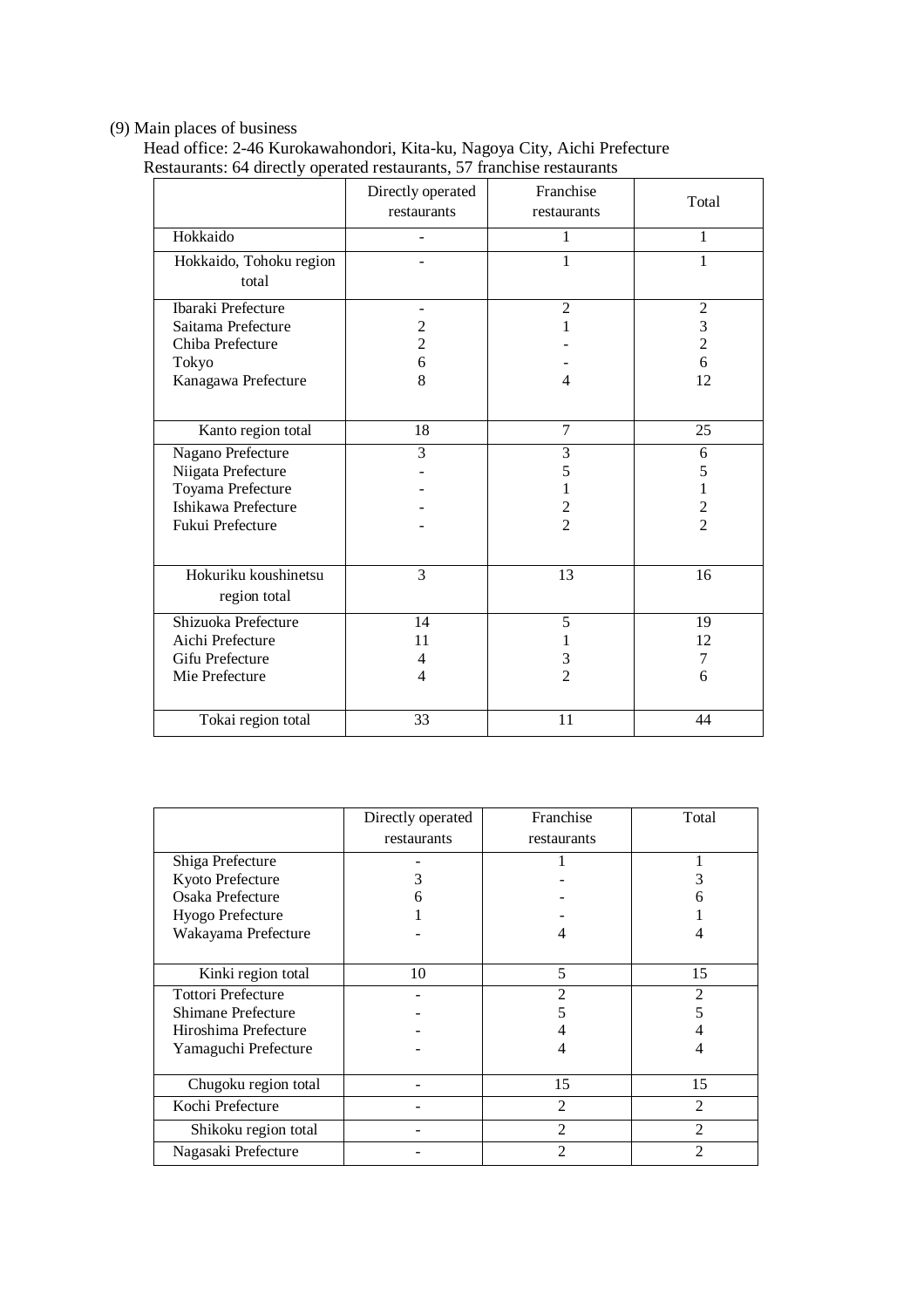| Kyushu region total        | $\overline{\phantom{a}}$ |   |  |
|----------------------------|--------------------------|---|--|
| Overseas                   | $-$                      |   |  |
| $_{\rm \tau_{\rm \sigma}}$ | ∸י                       | ັ |  |

### (10) Status of employees

| Number of employees | Year on year<br>change | Average age             | Average years of<br>continuous service |
|---------------------|------------------------|-------------------------|----------------------------------------|
| 133                 | Decrease of 15         | $33$ years, 0<br>months | 8 years, 2 months                      |

Note: In addition to the above, the Company employs 453 temporary and part-time staff (annual average based on conversion using 8 hours per day).

(11) Status of main lenders

Not applicable

(12) Significant matters concerning current status of other companies

In regard to the directly operated restaurant operations business, the Company aims to carry out agile and flexible decision-making and operations in order to precisely ascertain changes and trends in the orientation and lifestyles of consumers as well as the status of competing establishments, and to respond flexibly to changes in the environment. With this objective, the Company has resolved to carry out a joint incorporation-type split with G.taste and G.networks and to transfer their respective eating establishment business operations to Cook Operation Co., Ltd., a new company to be established, with an effective date of August 1, 2013.

In addition, the Company aims to promote the integration of business relationships, etc., including nationwide purchasing and distribution, to establish a comprehensive management and administration system, to reinforce competitiveness by concentrating management resources and improving efficiency, to expand sales and to enhance profitability. With this objective, the Company has decided to carry out an absorption-type merger effective August 1, 2013, where G.taste Co., Ltd. will be the surviving company while G.networks CO., LTD. and the Company will be dissolved.

For details regarding the absorption-type merger and the joint incorporation-type split, please refer to Item 1 "Approval of Absorption-type Merger Agreement, with G.taste Co., Ltd. as the Surviving Company and the Company and G.networks CO., LTD. to Be Dissolved" in the Shareholders Meeting Reference Material (pages 37 to 46).

## **2. Matters Concerning Shares of the Company**

| (1) Total number of authorized shares    | 45,000,000 shares of common stock   |
|------------------------------------------|-------------------------------------|
| (2) Total number of issued shares        | 23,605,396 shares of common stock   |
|                                          | (including 181,366 treasury shares) |
| (3) Number of shareholders at term-end   | 12.971                              |
| $(4)$ Number of shares in 1 trading unit | $100$ charge                        |

- (4) Number of shares in 1 trading unit 100 shares
- (5) Major shareholders

| Name of shareholder        | Number of<br>shares held | Shareholding<br>ratio |
|----------------------------|--------------------------|-----------------------|
| G.communications Co., Ltd. | 11,423,396               | 48.77%                |
| Takeshi Higuchi            | 581,000                  | 2.48%                 |
| Ariake Japan Co., Ltd.     | 435,000                  | 1.86%                 |
| J. ART Industry Co., Ltd.  | 401,000                  | 1.71%                 |
| Oomitsu Co., Ltd.          | 308,000                  | 1.31%                 |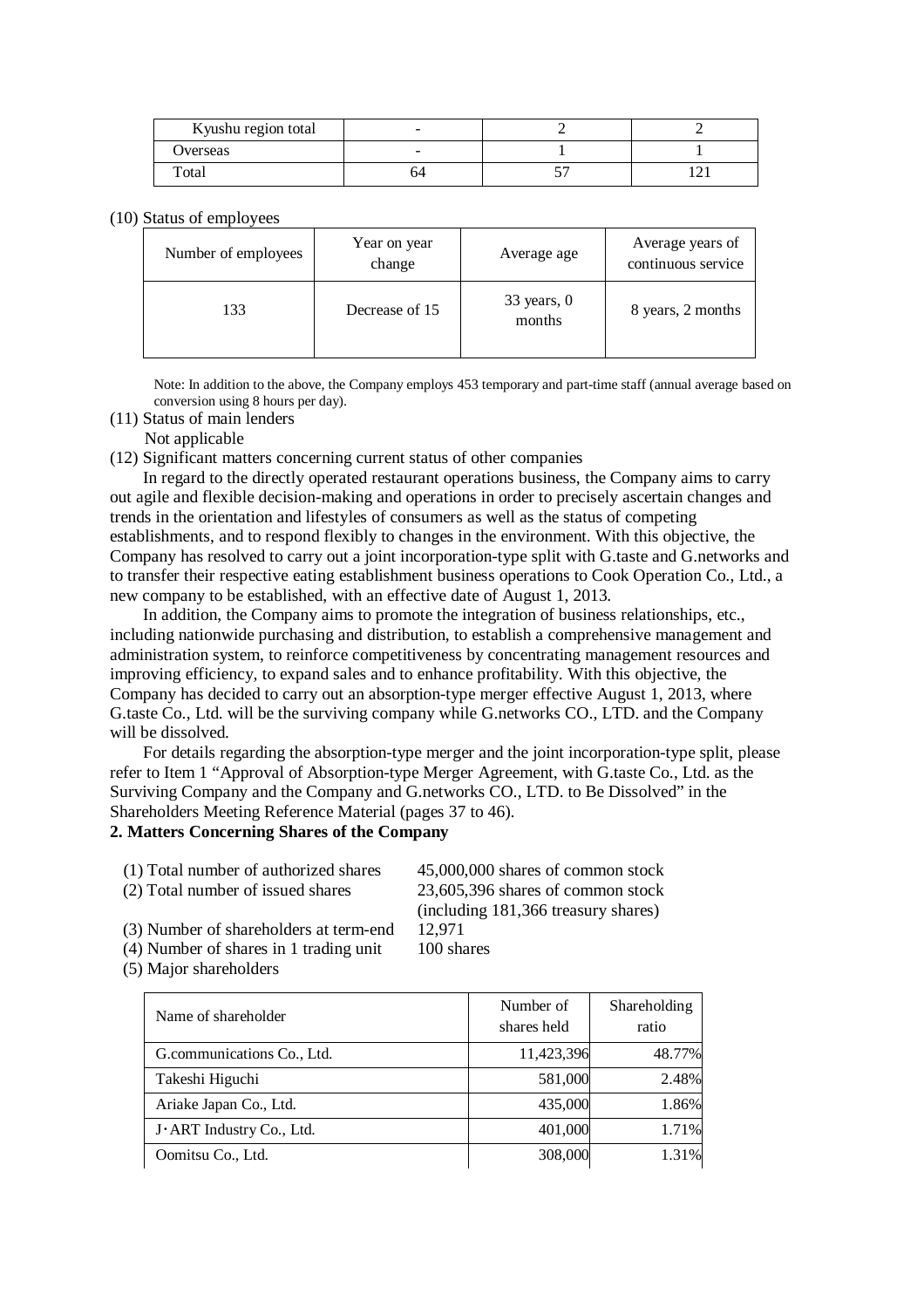| Nobuhiro Kawashima      | 219,000 | 0.93% |
|-------------------------|---------|-------|
| Takashi Kawabata        | 209,900 | 0.90% |
| Takeshi Nakagawa        | 107,400 | 0.46% |
| Farmland Co., Ltd.      | 100,000 | 0.43% |
| To-a Syokusan Co., Ltd. | 100,000 | 0.43% |

Note: Shareholding ratios have been calculated after deducting treasury shares (181,366 shares).

# **3. Matters Concerning the Company's Share Options**

(1) Status of share options, etc. granted as consideration for performance of duties held by the Company's Directors

Not applicable

(2) Status of share options, etc. granted to the Company's employees, etc. as consideration for performance of duties during the fiscal year under review

Not applicable

(3) Other important matters concerning share options, etc.

(i) Second series of unsecured convertible bonds with share options

A summary of share options attached to the Company's second series of unsecured convertible bonds with share options that were issued based on a resolution of the Board of Directors meeting held on February 15, 2013 is shown below.

| Issuance date                             | March 18, 2013                          |
|-------------------------------------------|-----------------------------------------|
| Number of share options                   | 30                                      |
| Type of shares issued for share options   | Common stock                            |
| Number of shares issued for share options | The maximum whole number obtained       |
|                                           | by dividing the total amount of the par |
|                                           | value of the bonds associated with      |
|                                           | exercise requests by the conversion     |
|                                           | price                                   |
| Conversion price                          | Initially ¥81.7                         |
|                                           | (The conversion price will be adjusted  |
|                                           | under certain conditions.)              |
| Issue price of share options              | <b>Gratis</b>                           |
| Period for exercise of share options      | From April 1, 2013 to March 18, 2020    |
| Conditions for exercise of share options  | Partial exercise of each of these share |
|                                           | options shall not be permitted.         |

(ii) Third series of unsecured convertible bonds with share options

A summary of share options attached to the Company's third series of unsecured convertible bonds with share options that were issued based on a resolution of the Board of Directors meeting held on February 15, 2013 is shown below.

| Issuance date                             | March 18, 2013                          |
|-------------------------------------------|-----------------------------------------|
| Number of share options                   | 30                                      |
| Type of shares issued for share options   | Common stock                            |
| Number of shares issued for share options | The maximum whole number obtained       |
|                                           | by dividing the total amount of the par |
|                                           | value of the bonds associated with      |
|                                           | exercise requests by the conversion     |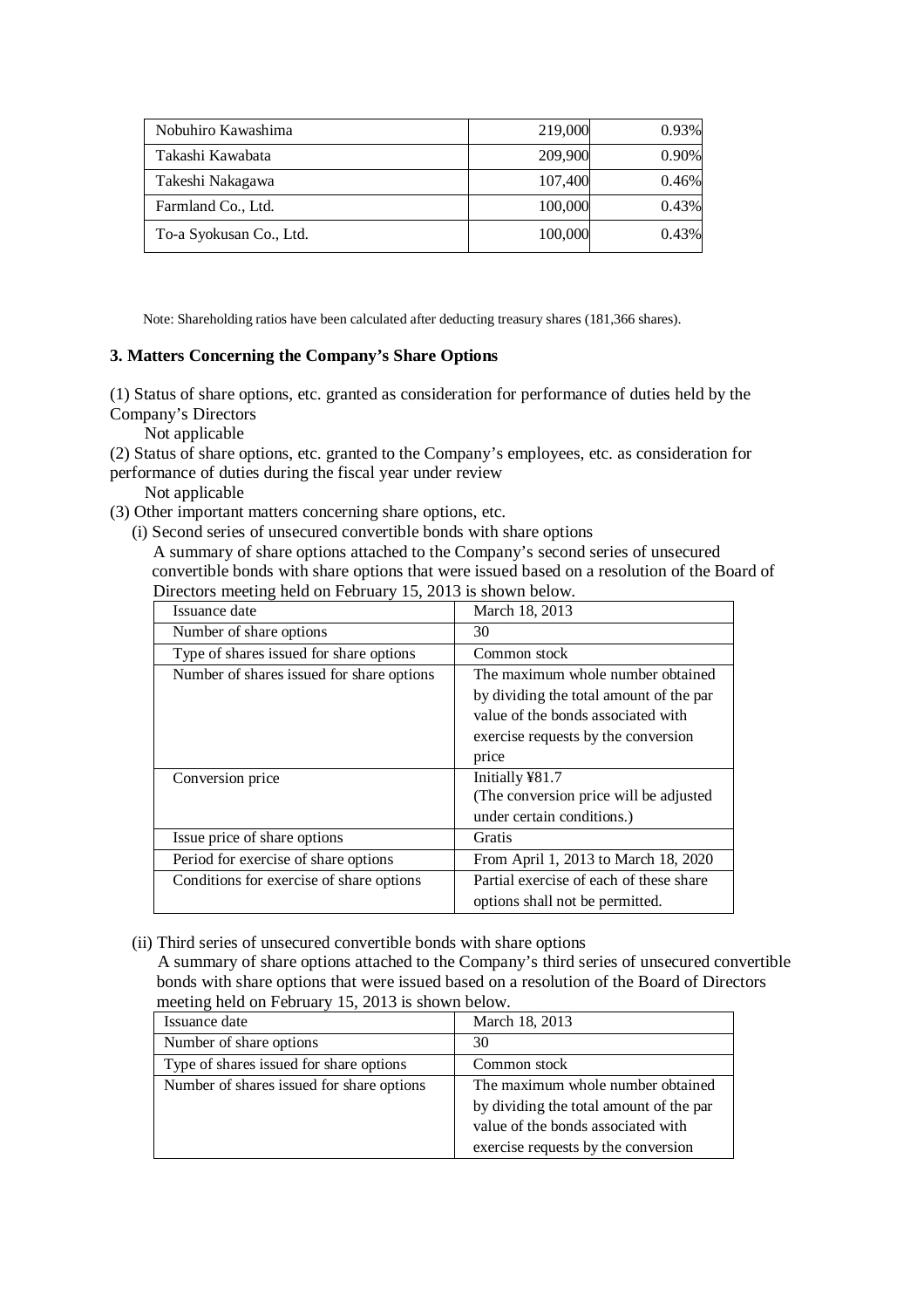|                                          | price                                     |  |
|------------------------------------------|-------------------------------------------|--|
| Conversion price                         | Initially ¥81.7                           |  |
|                                          | (The conversion price will be adjusted)   |  |
|                                          | under certain conditions.)                |  |
| Issue price of share options             | Gratis                                    |  |
| Period for exercise of share options     | From April 1, 2013 to March 18, 2020      |  |
| Conditions for exercise of share options | Partial exercise of each of these share   |  |
|                                          | options shall not be permitted. If, as a  |  |
|                                          | result of the exercise of these share     |  |
|                                          | options, the number of voting rights      |  |
|                                          | associated with the shares of the         |  |
|                                          | Company or its successor company that     |  |
|                                          | G.communications Co., Ltd. or its         |  |
| successor company holds (excluding       |                                           |  |
|                                          | applicable shares that are held via a     |  |
|                                          | third party) is less than 40% of the      |  |
|                                          | voting rights of all the shareholders of  |  |
|                                          | the Company or its successor company,     |  |
|                                          | the exercise of these share options shall |  |
|                                          | not be permitted.                         |  |

(iii) Fourth series of unsecured convertible bonds with share options A summary of share options attached to the Company's fourth series of unsecured convertible bonds with share options that were issued based on a resolution of the Board of Directors meeting held on February 15, 2013 is shown below.

| Issuance date                             | March 18, 2013                               |  |
|-------------------------------------------|----------------------------------------------|--|
| Number of share options                   | 30                                           |  |
| Type of shares issued for share options   | Common stock                                 |  |
| Number of shares issued for share options | The maximum whole number obtained by         |  |
|                                           | dividing the total amount of the par value   |  |
|                                           | of the bonds associated with exercise        |  |
|                                           | requests by the conversion price             |  |
| Conversion price                          | Initially ¥81.7                              |  |
|                                           | (The conversion price will be adjusted       |  |
|                                           | under certain conditions.)                   |  |
| Issue price of share options              | Gratis                                       |  |
| Period for exercise of share options      | From March 18, 2014 to March 18, 2020        |  |
| Conditions for exercise of share options  | Partial exercise of each of these share      |  |
|                                           | options shall not be permitted. If, as a     |  |
|                                           | result of the exercise of these share        |  |
|                                           | options, the number of voting rights         |  |
|                                           | associated with the shares of the Company    |  |
|                                           | or its successor company that                |  |
|                                           | G.communication Co., Ltd. or its             |  |
|                                           | successor company holds (excluding           |  |
|                                           | applicable shares that are held via a third  |  |
|                                           | party) is less than 40% of the voting rights |  |
|                                           | of all the shareholders of the Company or    |  |
|                                           | its successor company, the exercise of       |  |
|                                           | these share options shall not be permitted.  |  |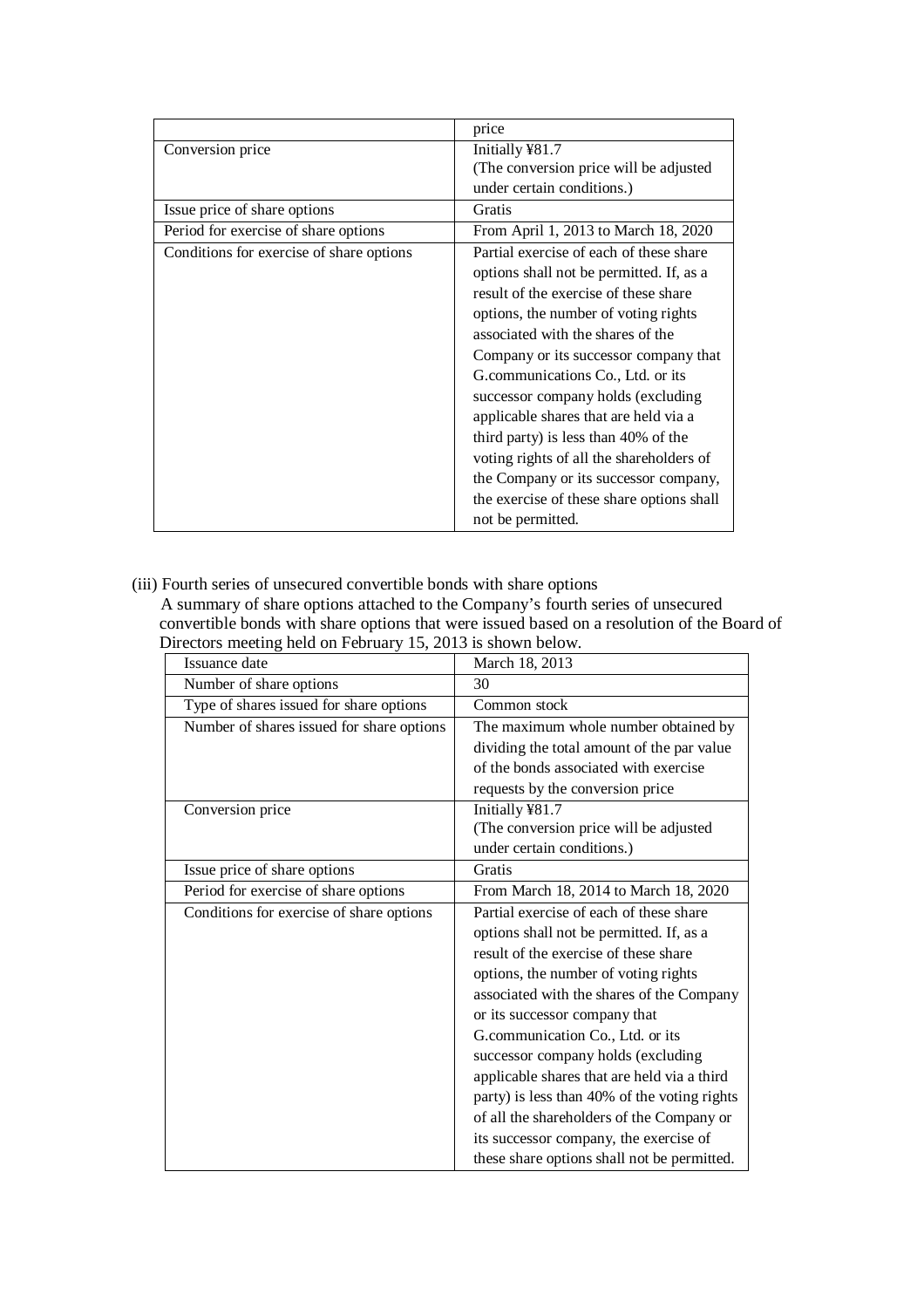# **4. Matters Concerning Company Directors**

(1) Names, etc. of Directors and Corporate Auditors

| Position                        | Name           | Status of duties and important           |
|---------------------------------|----------------|------------------------------------------|
|                                 |                | concurrent positions                     |
| Representative Director         | Hideo Sugimoto | Representative Director,                 |
| and President                   |                | G.communications Co., Ltd.               |
|                                 |                | Director, G.taste Co., Ltd.              |
| <b>Executive Vice President</b> | Satoshi Ogata  | Director, B-Supply Co., Ltd.             |
| Director                        | Atsushi        | Division Manager of Executive            |
|                                 | Yamashita      | <b>Management Division</b>               |
| Director                        | Ichiro         | Director, G.communications Co., Ltd.     |
|                                 | Kawakami       | <b>Executive Vice President, G.taste</b> |
|                                 |                | Co., Ltd.                                |
|                                 |                | Director, G.networks CO., LTD.           |
|                                 |                | Director, Ginga System Solution Co.,     |
|                                 |                | Ltd.                                     |
| Corporate Auditor               | Tomohisa       |                                          |
| (Standing Statutory             | Mamiya         |                                          |
| Auditor)                        |                |                                          |
| Corporate Auditor               | Kayoko Sato    | Corporate Auditor,                       |
|                                 |                | G.communications Co., Ltd.               |
|                                 |                | Corporate Auditor, G.taste Co., Ltd.     |
|                                 |                | Corporate Auditor, G.networks CO.,       |
|                                 |                | LTD.                                     |
| Corporate Auditor               | Akifumi        |                                          |
|                                 | Kajiura        |                                          |
| Corporate Auditor               | Takao Kurokawa |                                          |

Notes:<br> $\frac{1}{1}$ .

1. Ichiro Kawakami, Director, is an Outside Director as stipulated in Article 2, Item 15 of the Companies Act.

- 2. Corporate Auditors Kayoko Sato, Akifumi Kajiura and Takao Kurokawa are Outside Corporate Auditors as stipulated in Article 2, Item 16 of the Companies Act.
- 3. Kayoko Sato, Corporate Auditor, is concurrently serving as Corporate Auditor at G.communications Co., Ltd., G.taste Co., Ltd. and G.networks CO., LTD. and has considerable knowledge concerning accounting and taxation.
- 4. Akifumi Kajiura, Corporate Auditor, is engaged in account settlement procedures and the preparation of financial statements, etc. as Accounting Manager at G.communications Co., Ltd. and has considerable knowledge concerning accounting and taxation.

5. The Company has designated Corporate Auditor Takao Kurokawa as an Independent Corporate Officer based on the provisions of the Osaka Securities Exchange and notified the same exchange of that fact.

- 6. Yukiya Hamano resigned as Director due to the expiry of his term of office at the end of the 32nd Annual Shareholders Meeting held on June 29, 2012.
- 7. As of April 1, 2013, the following changes in the positions and duties of Directors occurred.

| Name              | New position                   | Former position                 |
|-------------------|--------------------------------|---------------------------------|
| Atsushi Yamashita | <b>Representative Director</b> | Director and Division           |
|                   | & President                    | Manager of Executive            |
|                   |                                | <b>Management Division</b>      |
| Hideo Sugimoto    | Director                       | Representative Director         |
|                   |                                | and President                   |
| Satoshi Ogata     | Director                       | <b>Executive Vice President</b> |

8. As of April 1, 2013, the following changes in the important concurrent positions of Directors occurred.

| ııt | hange<br>.tter<br>А<br>THE CHAIR | $\sim$ ore change |
|-----|----------------------------------|-------------------|
|     |                                  |                   |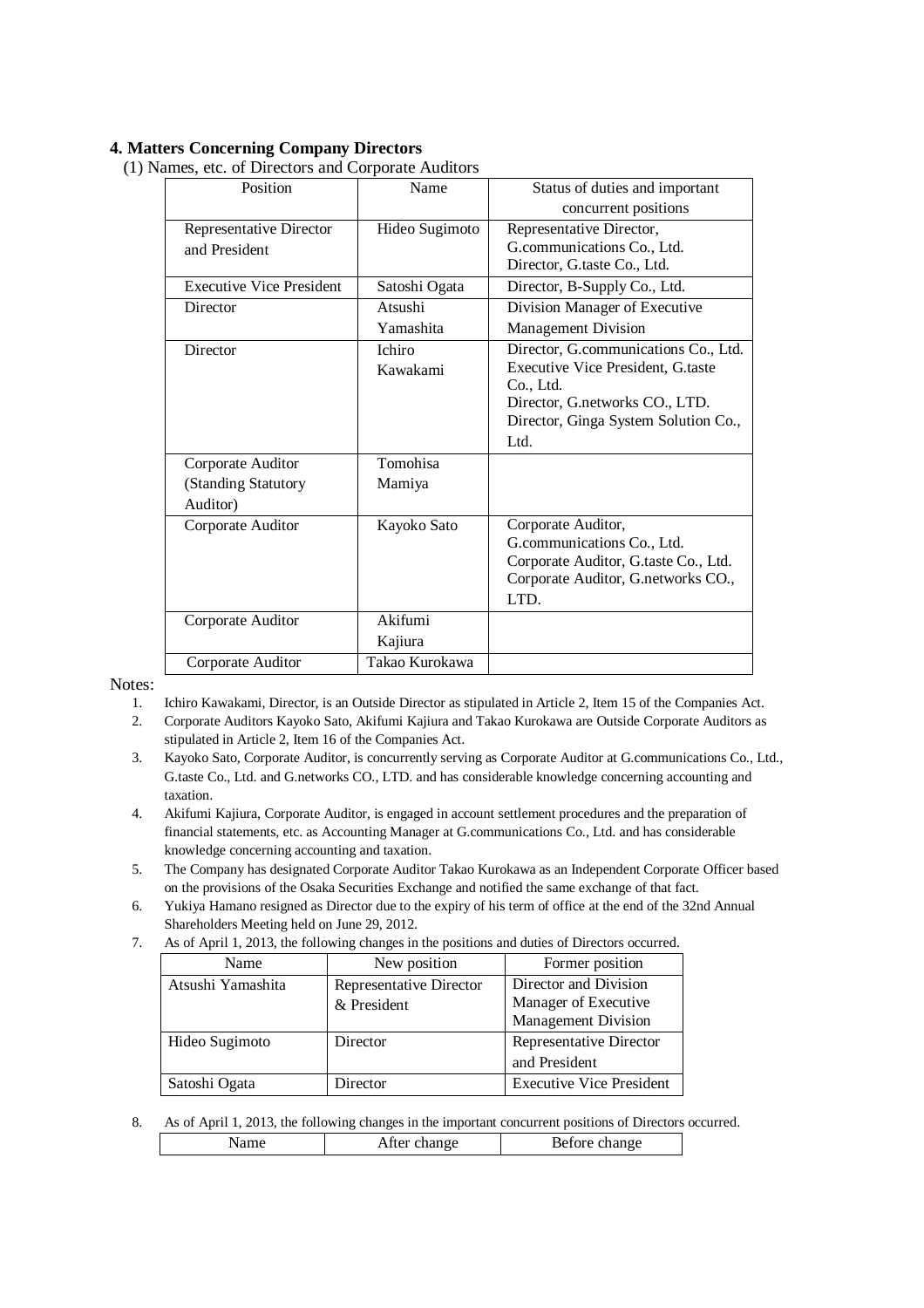| Satoshi Ogata | Director and President, | Director, B-Supply Co., |  |
|---------------|-------------------------|-------------------------|--|
|               | B-Supply Co., Ltd.      | Ltd.                    |  |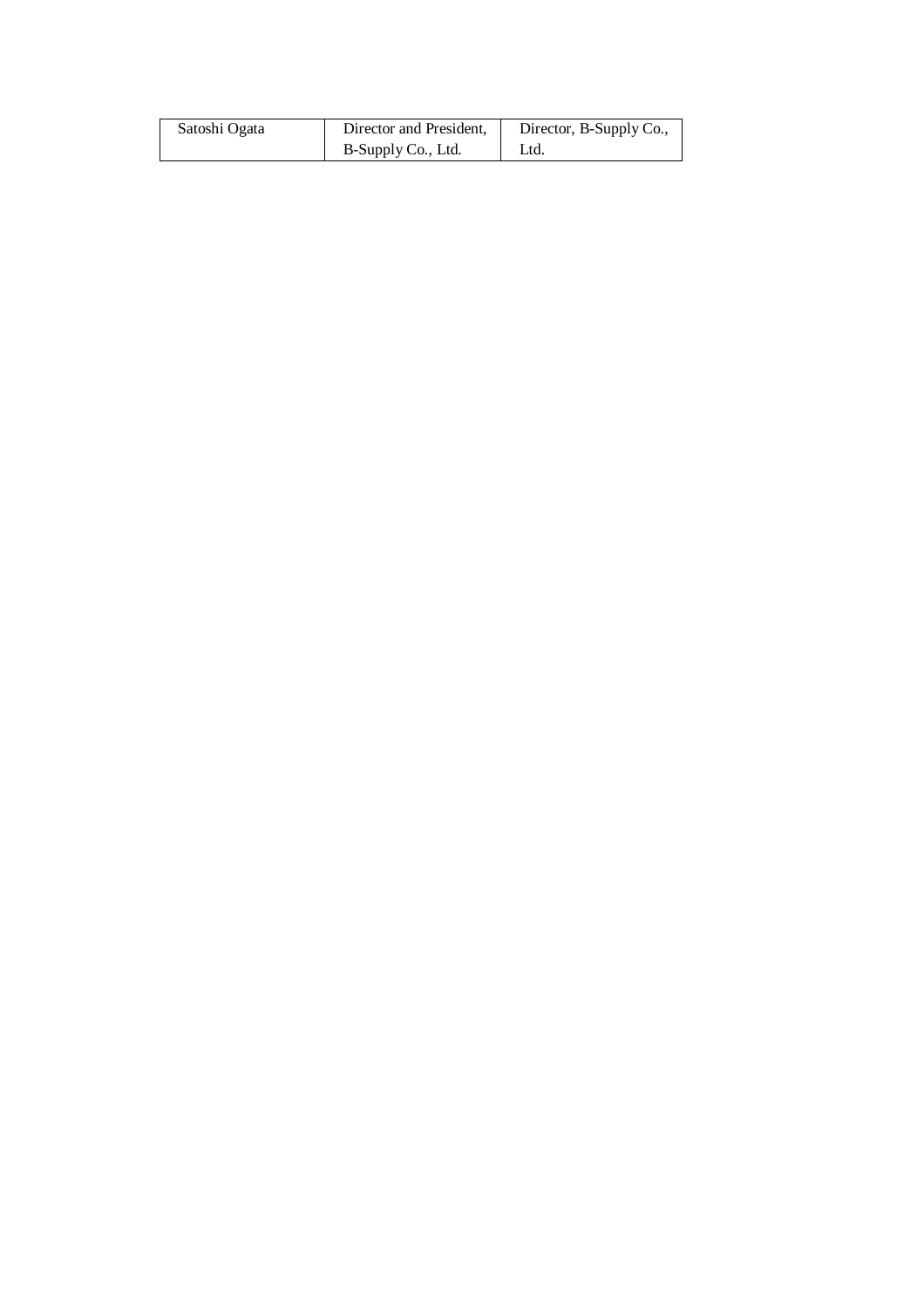### (2) Directors and Corporate Auditors that resigned during the fiscal year under review Not applicable

| Category            | Number of persons | Amount of                       | Comments |
|---------------------|-------------------|---------------------------------|----------|
|                     | paid              | remuneration, etc.              |          |
| <b>Directors</b>    |                   | ¥29,245,000                     |          |
| Corporate Auditors  |                   | ¥9,565,000                      |          |
| (of whom, Outside   |                   | $(\text{\textdegree}3,600,000)$ |          |
| Corporate Auditors) |                   |                                 |          |
| Total               |                   | ¥38,810,000                     |          |

### (3) Total amount of remuneration paid to Corporate Officers

Notes:

1. The limit of remuneration paid to Directors (excluding the portion of remuneration paid for serving as an employee to Directors serving concurrently as employees) based on a resolution of a Shareholders Meeting (amended on June 20, 1994) is ¥1,000,000,000 per year, and the limit of remuneration paid to Corporate Auditors based on a resolution of a Shareholders Meeting (amended on June 20, 1994) is ¥200,000,000 per year.

2. The amount of remuneration, etc. includes corporate officers' bonuses of ¥1,400,000 (¥1,000,000 for Directors, ¥400,000 for Corporate Auditors).

#### 3. As of the end of the fiscal year under review, there are four Directors and four Corporate Auditors. In addition, there are one Director and two Corporate Auditors with no remuneration.

- 4. The total amount of Corporate Officers' remuneration received by Outside Directors from a parent company or a subsidiary of the applicable parent company was ¥17,853,000.
- 5. The total amount of Corporate Officers' remuneration received by Outside Corporate Auditors from a parent company or a subsidiary of the applicable parent company was ¥4,538,000.

### (4) Matters concerning Outside Corporate Officers

(i) Status of important concurrent positions of Outside Corporate Officers Director Ichiro Kawakami is concurrently serving as Director and Vice President of G.taste Co., Ltd., as well as a Director of G.communications Co., Ltd., G.networks CO., LTD., and Ginga System Solution Co., Ltd.

Corporate Auditor Kayoko Sato is concurrently serving as a Corporate Auditor of G.communications Co., Ltd., G.taste Co., Ltd., and G.networks CO., LTD. In addition, G.communications Co., Ltd., is a parent company of the Company and there is a

business relationship that includes the borrowing of funds with the Company. G.taste Co., Ltd. and G.networks CO., LTD. are fellow subsidiaries of the Company, and there are business relationships involving products and services with the Company. Ginga System Solution Co., Ltd. is a fellow subsidiary of the Company, and there is a business relationship involving services with the Company.

| Category          | Name            | Status of main activities              |  |
|-------------------|-----------------|----------------------------------------|--|
| Director          | Ichiro Kawakami | Mr. Kawakami attended nearly all of    |  |
|                   |                 | the meetings of the Board of           |  |
|                   |                 | Directors during the fiscal year under |  |
|                   |                 | review and made appropriate            |  |
|                   |                 | statements from an expert              |  |
|                   |                 | standpoint.                            |  |
| Corporate Auditor | Kayoko Sato     | Ms. Sato attended all of the meetings  |  |
|                   |                 | of the Board of Corporate Auditors     |  |
|                   |                 | and the Board of Directors during the  |  |
|                   |                 | fiscal year under review, and made     |  |
|                   |                 | appropriate statements mainly from     |  |
|                   |                 | the viewpoint of finance and           |  |
|                   |                 | accounting.                            |  |

### (ii) Status of main activities of Outside Corporate Officers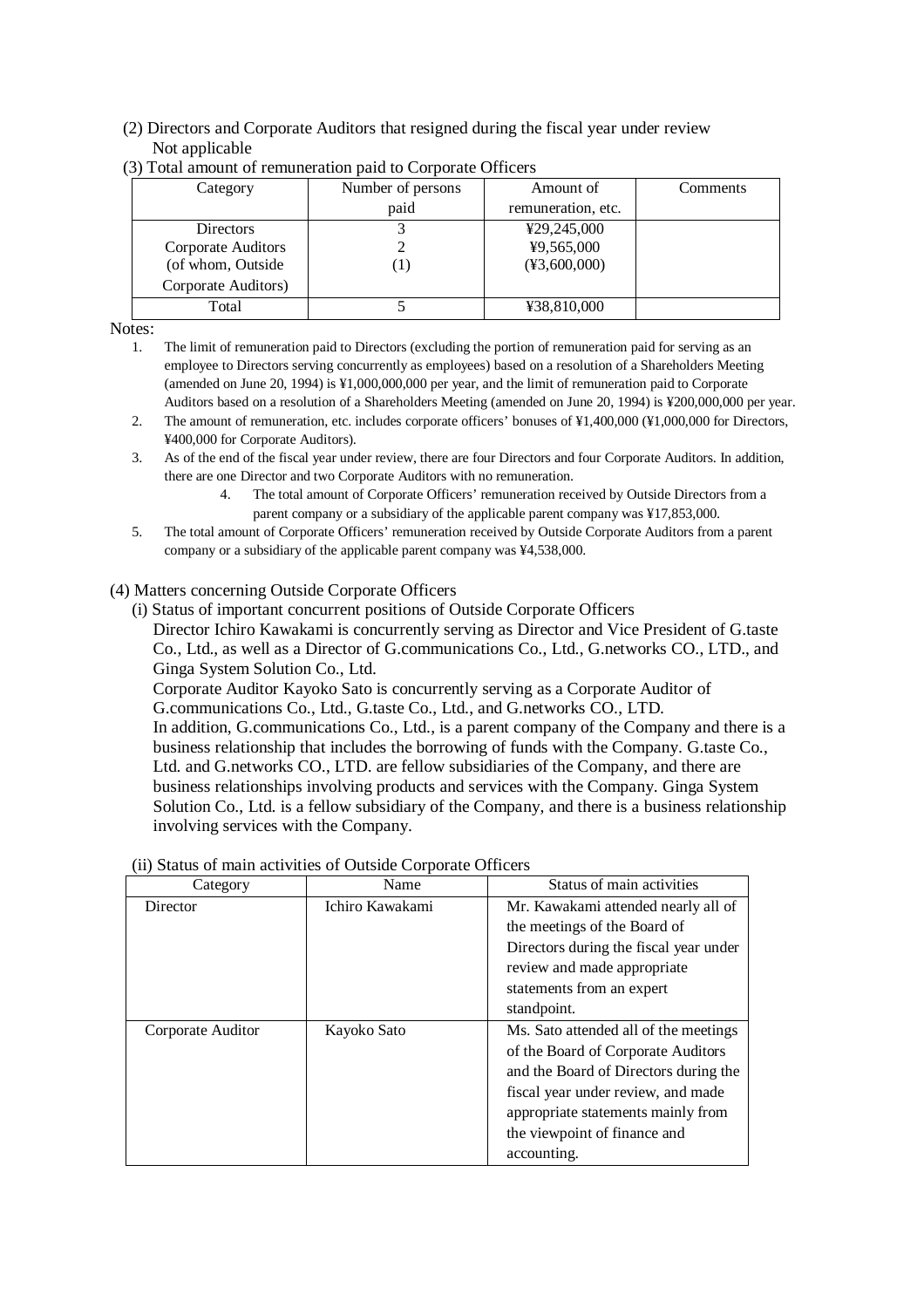| Corporate Auditor | Akifumi Kajiura | Mr. Kajiura attended all of the      |  |
|-------------------|-----------------|--------------------------------------|--|
|                   |                 | meetings of the Board of Corporate   |  |
|                   |                 | Auditors and the Board of Directors  |  |
|                   |                 | during the fiscal year under review, |  |
|                   |                 | and made appropriate statements      |  |
|                   |                 | mainly from the viewpoint of finance |  |
|                   |                 | and accounting.                      |  |
| Corporate Auditor | Takao Kurokawa  | Mr. Kurokawa attended all of the     |  |
|                   |                 | meetings of the Board of Corporate   |  |
|                   |                 | Auditors and the Board of Directors  |  |
|                   |                 | during the fiscal year under review, |  |
|                   |                 | and made appropriate statements      |  |
|                   |                 | mainly from an expert standpoint     |  |
|                   |                 |                                      |  |

(iii) Summary of contents of liability limitation agreements

The Company has established provisions regarding liability limitation agreements for Outside Directors and Outside Corporate Auditors stipulated in Article 427, Paragraph 1 of the Companies Act in the Articles of Incorporation, but there are currently no applicable matters.

### **5. Matters Concerning Accounting Auditor**

(1) Name of the Company's accounting auditor:

Nagisa & Co.

(2) Amount of remuneration paid to the accounting auditor in relation to the fiscal year under review

- (i) Amount of remuneration, etc. as accounting auditor in relation to fiscal year under review: ¥15,000,000
- (ii) Total amount of money and other economic benefit that the Company needs to pay: ¥15,000,000

Note: As the amount of remuneration, etc. for audits by the accounting auditor under the Companies Act and the amount of remuneration, etc. for audits under the Financial Instruments and Exchange Act has not been clearly separated in the Audit Agreement between the Company and the accounting auditor, and it is also practically impossible to separate these, the amount of remuneration, etc. mentioned above includes the total amount of these.

(3) Details of non-audit work associated with compensation of accounting auditor in relation to the Company

Not applicable

(4) Policy on decisions to dismiss or not reappoint accounting auditor

The Company's policy is to dismiss the accounting auditor when it believes that the accounting auditor falls under any of the items of Article 340, Paragraph 1 of the Companies Act. Moreover, the Company's policy on making decisions regarding dismissal or nonreappointment takes into account the status of the development of matters concerning the execution of the accounting auditor's duties.

(5) Matters relating to the current suspension of the work of the accounting auditor Not applicable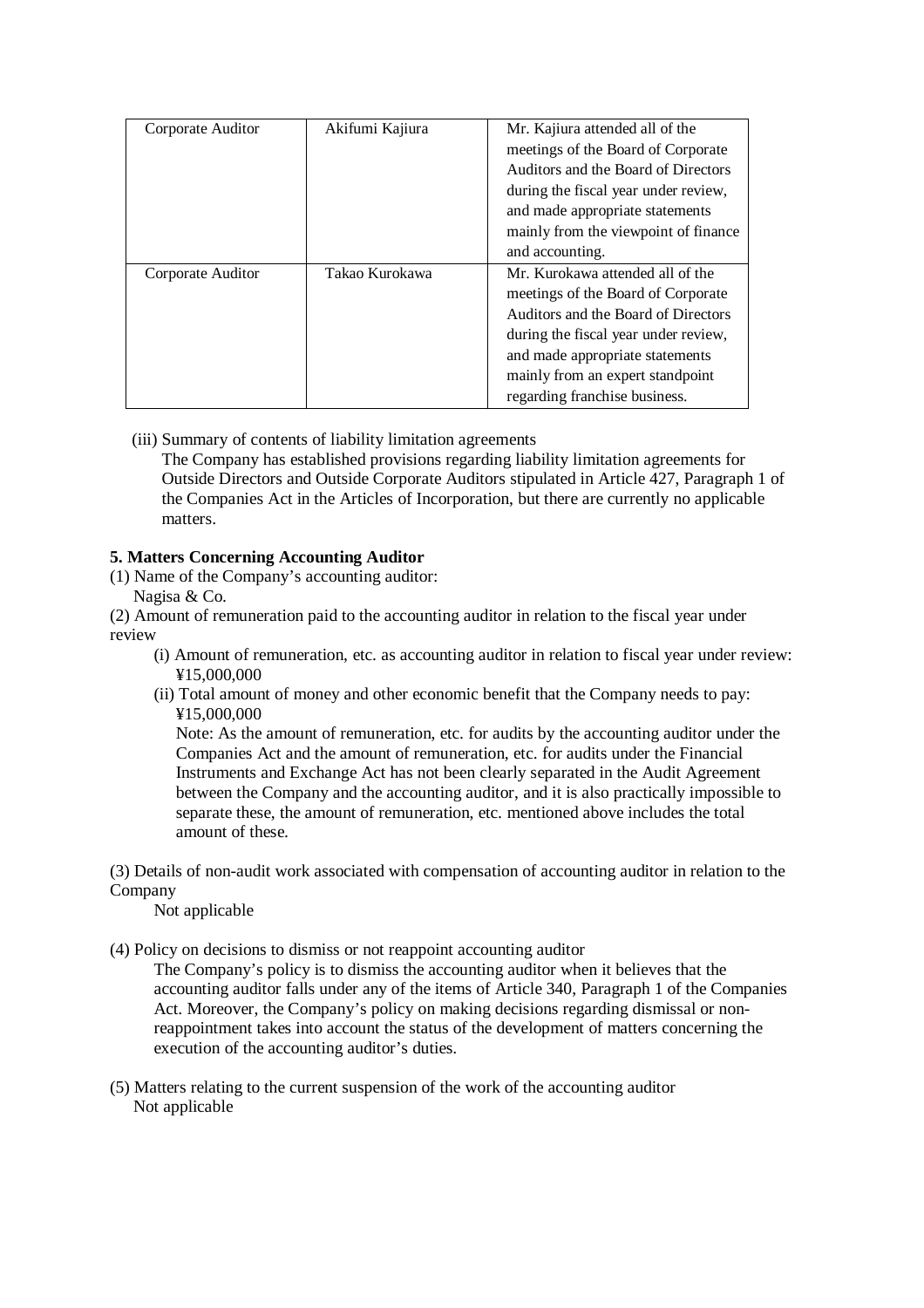- (6) Matters relating to the suspension of the work of the accounting auditor during the past two years Not applicable
- (7) Resignation or dismissal of the accounting auditor during the fiscal year under review Not applicable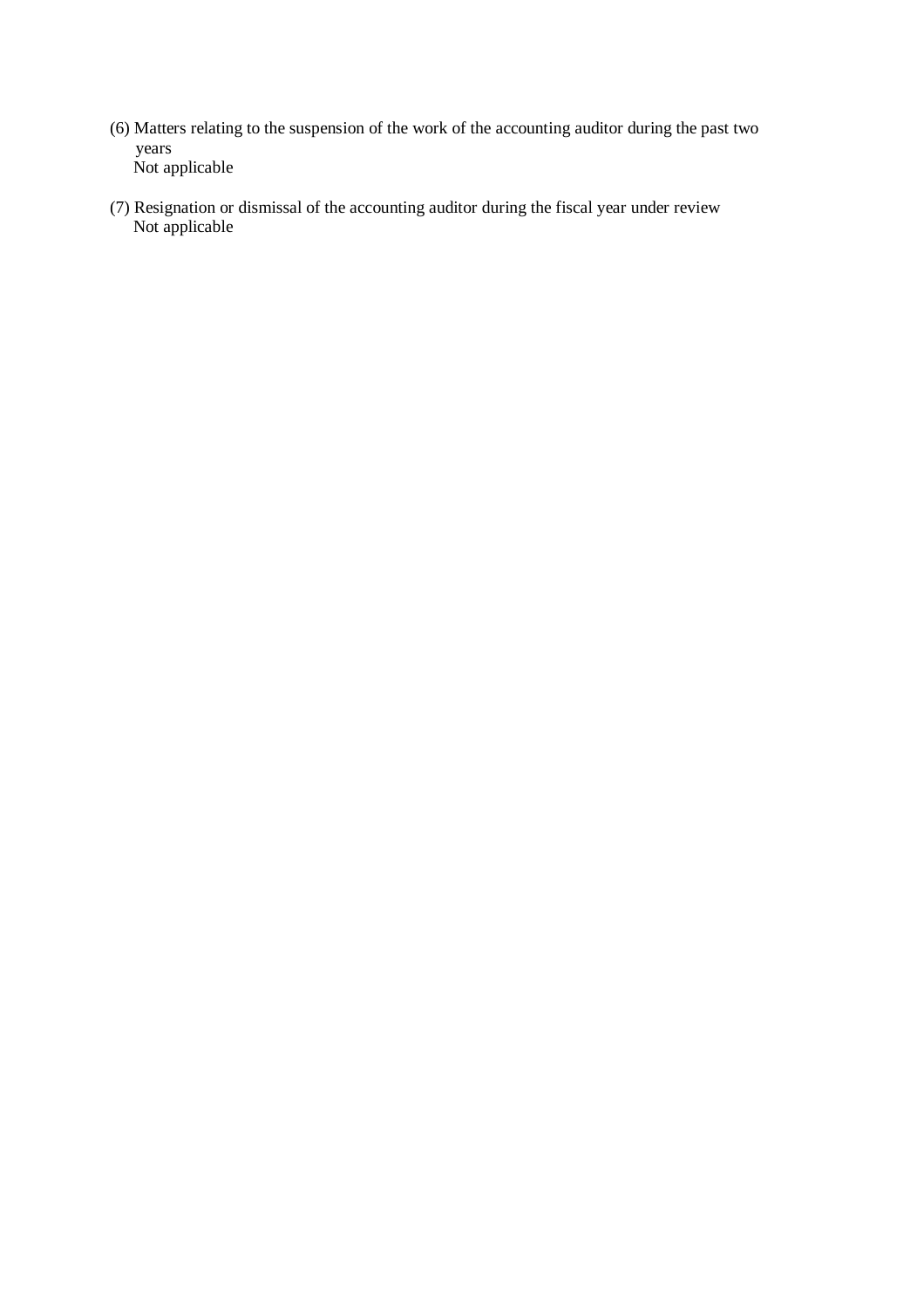#### **6. Company Organization and Policies**

(1) System for assuring that execution of duties by directors conforms to applicable laws and the articles of incorporation; system for assuring propriety of other business

(i) System for assuring that execution of duties by directors conforms to applicable laws and the Articles of Incorporation Effort is made so that the business operations of the Board of Directors are conducted

properly and effectively based on the Board of Directors Rules. When necessary, outside specialists are engaged to prevent conduct that violates applicable laws and the Articles of Incorporation. Effort is made to have effective mutual checking functions among officers such as making prompt reports to the auditors and Board of Directors in cases where a director discovers conduct by another director that violates applicable laws and the Articles of Incorporation. There are ongoing arrangements aimed at strengthening the system of governance by directors such as reviews for introducing various rules and regulations when necessary.

(ii) System pertaining to storage and management of information relating to execution of duties by directors Information relating to the execution of duties by directors is maintained in document form and on electronic media in accordance with the Document Management Rules. Storage and management conditions allow for effective and reliable searching based on the type of storage media. When necessary, it is maintained in a condition that permits access for a 10-year period.

- (iii) Rules and other systems pertaining to management of risk of loss
	- 1. Effort is made to have a full understanding of the various risks confronting the Company based on the system for risk management, and rules pertaining to risk management are formulated. Such risks include the risks associated with business promotion such as operation of restaurants and operation of the Corporate Franchise Division, risks associated with environmental problems as well as accidents and disaster, and legal risks associated with contracted business and information management. Persons are appointed to act as managers responsible for individual risks as necessary on a case by case basis, and a system has been created for management and operation.
	- 2. Rules pertaining to risk management are revised when necessary and preparations are made to address the occurrence of new risks.
	- 3. If unforeseen circumstances beyond what is contemplated by the ordinary risk management system arise, an office headed by the President is established at the head office. When necessary, a team for sharing information internally and within the corporate group is organized as well as an outside advisory team that includes lawyers and other parties to prepare a system for quick response and to prevent escalation of damage.
- (iv) System for assuring that execution of duties by directors is conducted effectively
	- 1. There is a system for assuring that the execution of duties by directors is conducted effectively. Regular meetings of the Board of Directors are held once each month and ad hoc meetings are held when necessary.
	- 2. To ensure that debate by the Board of Directors is efficient and effective, preliminary discussions on important matters affecting business execution are conducted among directors, auditors and executive officers, and decisions on execution are made based on such deliberations.
	- 3. There are various rules and regulations relating to organizational structure such as the Organization Rules and Rules for Division of Duties concerning business execution based on decisions made by the Board of Directors. These rules and regulations contain details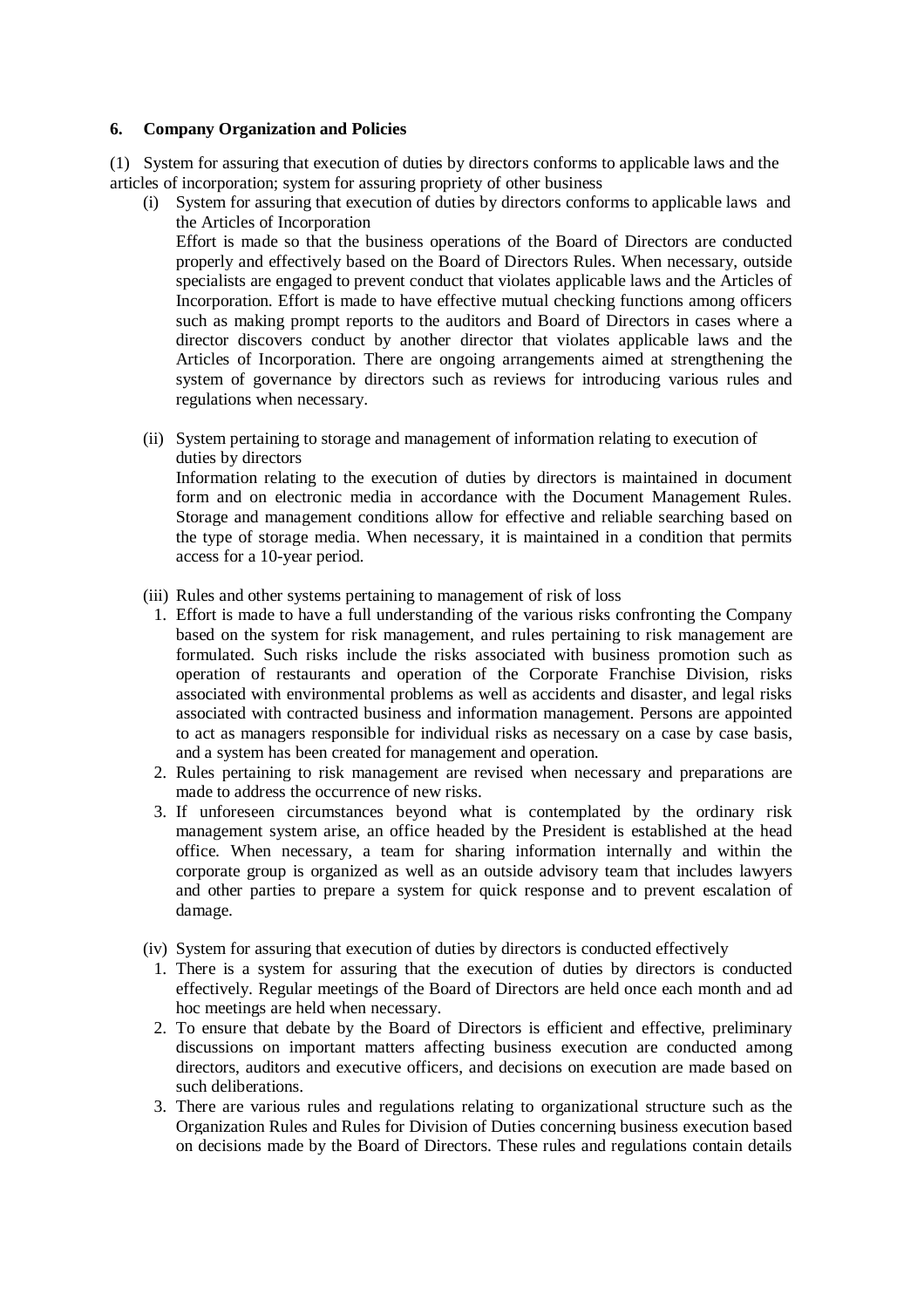regarding the respective persons in charge, their responsibilities and procedures for execution.

- (v) System for assuring that execution of duties by employees conforms to applicable laws and the Articles of Incorporation
	- 1. A Company Code of Conduct has been prescribed based on the compliance system, and effort is made to provide training to employees concerning the rules to which they must adhere as Company employees beginning with compliance.
	- 2. A Compliance Committee has been established with the President acting as Chairman, and effort is made to prepare and maintain the compliance system. When necessary, rules and guidelines are prepared by each of the business units, and training is provided.
	- 3. An Internal Audit Office has been established as the business unit in charge of internal auditing that is independent from the business units responsible for business execution. Effort is made to maintain and develop the compliance system on an entity-wide level by working in communication and cooperation with the Compliance Committee.
	- 4. If a director discovers a serious legal violation in the Company or other important facts pertaining to compliance, a report is promptly made to the Internal Audit Office and auditors.
	- 5. A reporting desk has been established in order to become aware of facts constituting a legal violation, etc. or with the potential for such. If there is a report, an investigation spearheaded by the Compliance Committee is conducted and necessary measures are taken.
	- 6. In an auditor becomes aware of a problem with the operation of the Company's compliance system and reporting system, the auditor may express an opinion and ask for remedial measures to be taken.
- (vi) System for assuring the proper conduct of business by the corporate group consisting of the company, parent company and subsidiaries. The Company shares a common management philosophy and vision for the corporate group with Cook Innoventure Co., Ltd. and the parent company, G.communications Co., Ltd. The functions and role of the Company within the group are clearly defined. When necessary, the various rules and regulations pertaining to the Company's internal controls are revised or newly drafted. All of this is to ensure that business execution of the corporate group and the Company is conducted properly.
- (vii) System pertaining to employees assigned to assist with work undertaken by auditors and independence of such employees from directors
	- 1. In principle, employees are not assigned to assist with the work undertaken by auditors. When necessary, such as when there is a request from an auditor, opinions are exchanged among directors and auditors, and audit staff may be appointed to assist with the work undertaken by auditors.
	- 2. When an employee is selected to act as a staff member for auditors, the employee follows instructions given by the auditors. Auditors are regarded as the superiors of such employees for the purpose of personnel reviews, and the opinion of the auditors is given significant weight.
- (viii) System of reporting to auditors and other systems to assure auditing conducted by auditors is effective
	- 1. There are rules that prescribe the matters that must be reported to auditors by directors and employees as well as the timing for such reports. Directors and employees must make reports to auditors concerning the Company's business and material matters affecting business based on these rules. In addition, auditors may also require directors and employees to make reports at any time.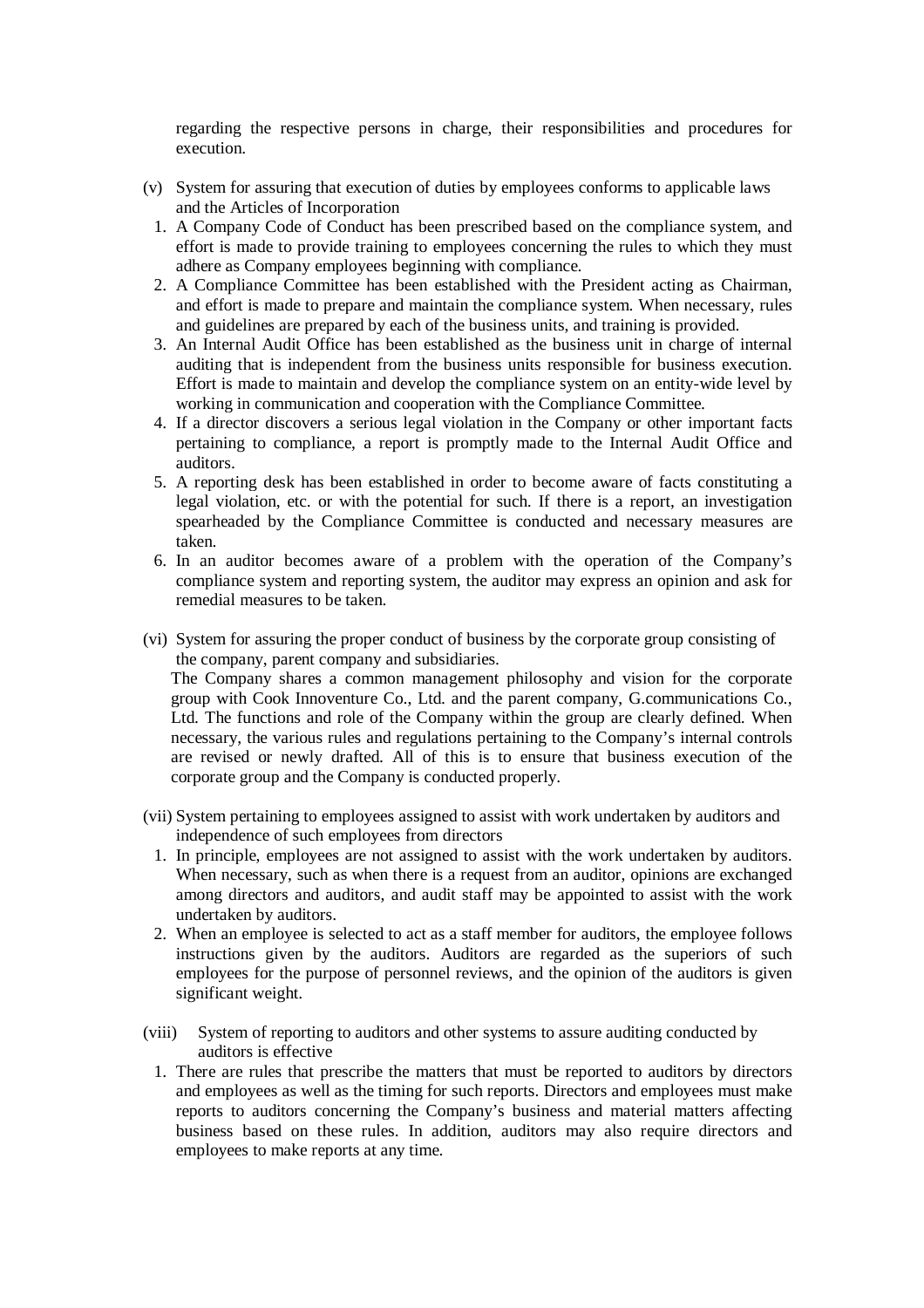- 2. In addition to the foregoing, there are provisions pertaining to internal reporting. By maintaining the proper operation of internal reporting, an appropriate system of reporting legal violations and other compliance-related problems to auditors is assured.
- (ix) System for assuring appropriateness of financial reporting
	- A Basic Policy for Internal Controls has been established to facilitate proper financial reporting and a system that assures the integrity of financial reports has been created in accordance with this Basic Policy. When it is recognized that changes of the Basic Policy and system that is based on this policy are necessary because of various internal and external factors, the Board of Directors is requested to confer and issue measures for improvement.
- (x) Policy pertaining to decisions for dividends of surplus and other matters The Company treats the stable payment of profits based on business performance as an important issue, and dividends are determined with consideration given to maintaining internal reserves to allow for business development. There has been no change of this Basic Policy.
- (2) Basic policy concerning control of the company No applicable items.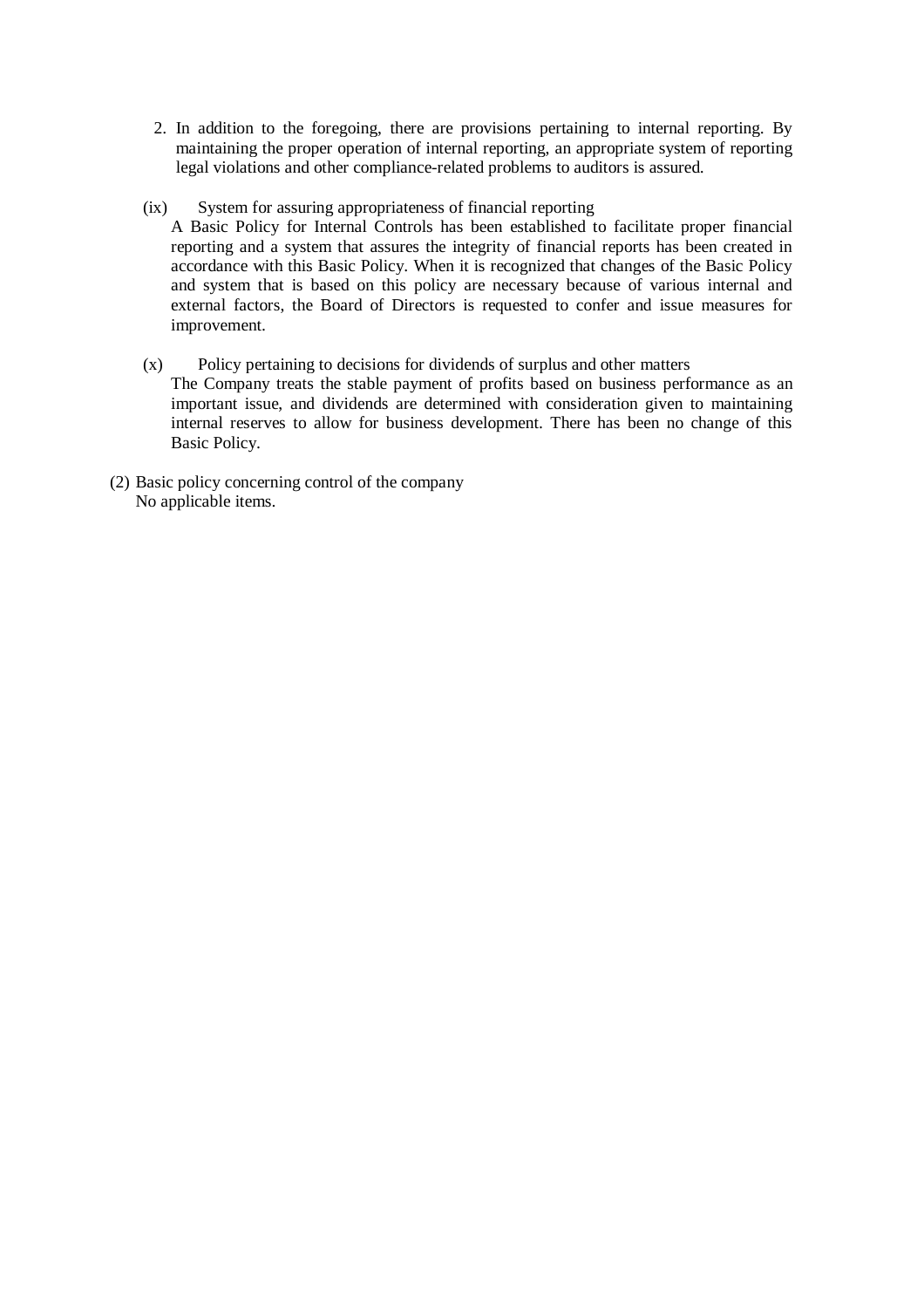|                                    |           |                                                            | (Unit: ¥1,000) |
|------------------------------------|-----------|------------------------------------------------------------|----------------|
| Item                               | Amount    | Item                                                       | Amount         |
| (Assets)                           |           | (Liabilities)                                              |                |
| <b>CURRENT ASSETS</b>              | 531,618   | <b>CURRENT LIABILITIES</b>                                 | 1,444,329      |
| Cash and deposits                  | 263,592   | Accounts payable-trade                                     | 184,363        |
| Accounts receivable-trade          | 104,667   | Short-term loans payable to<br>subsidiaries and affiliates | 840,000        |
| Merchandise                        | 18,738    | Lease obligations                                          | 12,282         |
| Raw materials and supplies         | 18,095    | Accounts payable-other                                     | 74,690         |
| Prepaid expenses                   | 71,824    | Accrued expenses                                           | 135,969        |
| Short term loans receivable        | 3,652     | Income taxes payable                                       | 43,058         |
| Other                              | 69,774    | Accrued consumption taxes                                  | 24,174         |
| Allowance for doubtful<br>accounts | (18, 726) | Deferred tax liabilities                                   | 350            |
|                                    |           | Unearned revenue                                           | 100,663        |
| NONCURRENT ASSETS                  | 3,751,241 | Provision for bonuses                                      | 15,000         |
| Property, plant and<br>equipment   | 2,107,117 | Other                                                      | 13,776         |
| <b>Buildings</b>                   | 740,983   |                                                            |                |
| <b>Structures</b>                  | 85,741    | <b>NONCURRENT</b><br><b>LIABILITIES</b>                    | 1,244,253      |
| Tools, furniture and fixtures      | 45,369    | Bonds with share options                                   | 882,211        |
| Land                               | 1,198,775 | Lease obligations                                          | 14,662         |
| Lease assets                       | 36,246    | Deferred tax liabilities                                   | 9,640          |
| <b>Intangible assets</b>           | 57,983    | Asset retirement obligations                               | 87,825         |
| Leasehold interests                | 48,866    | Long-term guarantee<br>deposited                           | 159,903        |
| Software                           | 2,331     | Long-term unearned<br>revenue                              | 90,011         |
| Telephone subscription<br>rights   | 6,125     | <b>TOTAL LIABILITIES</b>                                   | 2,688,583      |
| Right of using facilities          | 659       | (Net Assets)                                               |                |
| <b>Investments and other</b>       | 1,586,140 | Shareholders' equity                                       | 1,594,276      |

### **Balance Sheet** (March 31, 2013)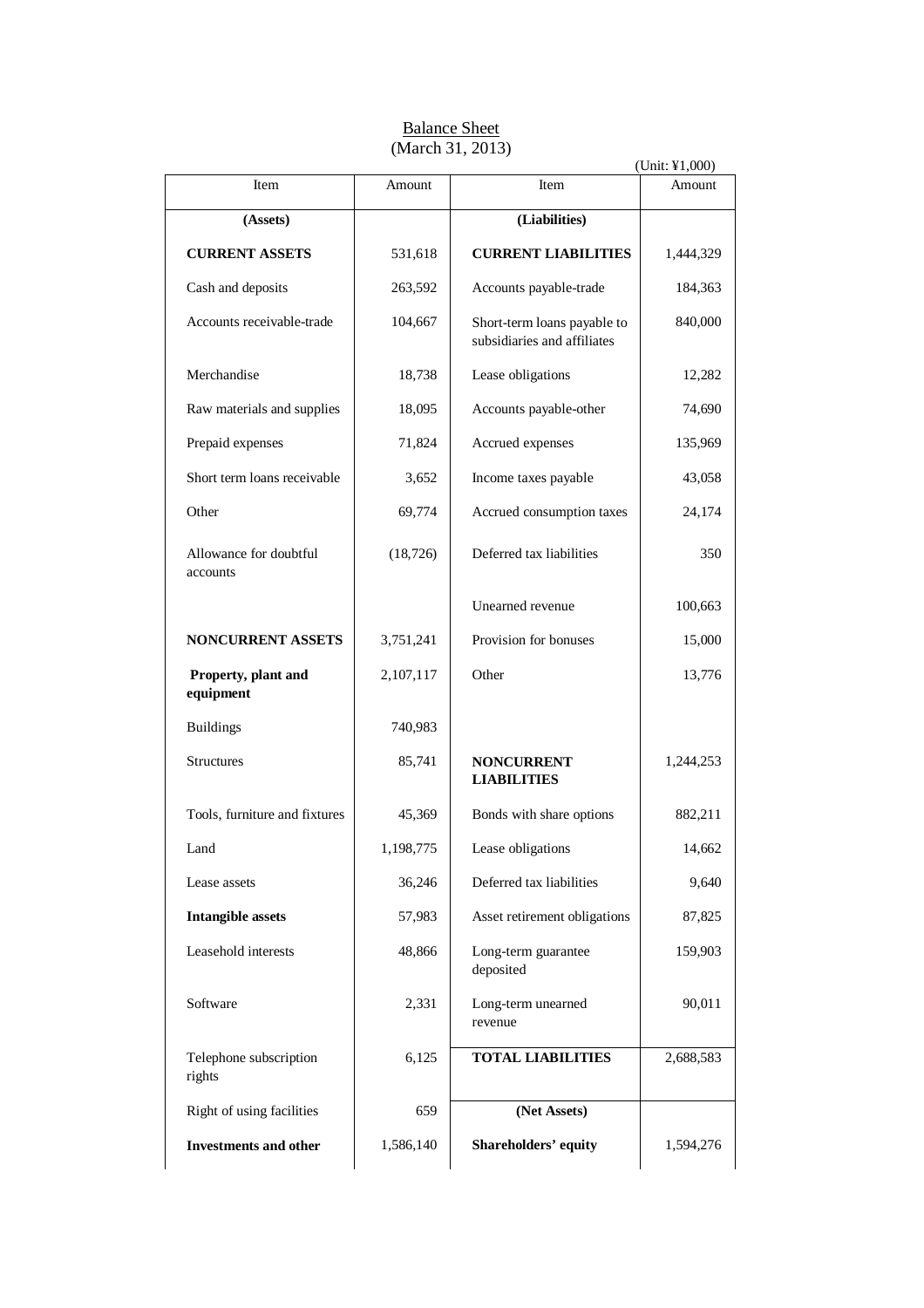| assets                                                                           |           |                                                   |            |
|----------------------------------------------------------------------------------|-----------|---------------------------------------------------|------------|
| Long term loans receivable                                                       | 99,994    | Capital stock                                     | 1,795,217  |
| Claims provable in<br>bankruptcy, claims provable<br>in rehabilitation and other | 107,556   | Capital surplus                                   | 155,412    |
| Long-term prepaid expenses                                                       | 17,337    | Legal capital reserve                             | 155,412    |
| Guarantee deposits                                                               | 693,498   | Retained earnings                                 | (189, 724) |
| Real estate for investment                                                       | 860,827   | Other retained earnings                           | (189, 724) |
| Allowance for doubtful<br>accounts                                               | (193,074) | Retained earnings brought<br>forward              | (189, 724) |
|                                                                                  |           | <b>Treasury stock</b>                             | (166, 629) |
|                                                                                  |           | <b>TOTAL NET ASSETS</b>                           | 1,594,276  |
| <b>TOTAL ASSETS</b>                                                              | 4,282,859 | <b>TOTAL LIABILITIES</b><br><b>AND NET ASSETS</b> | 4,282,859  |

(Note) Above amounts are rounded down to the nearest unit of ¥1,000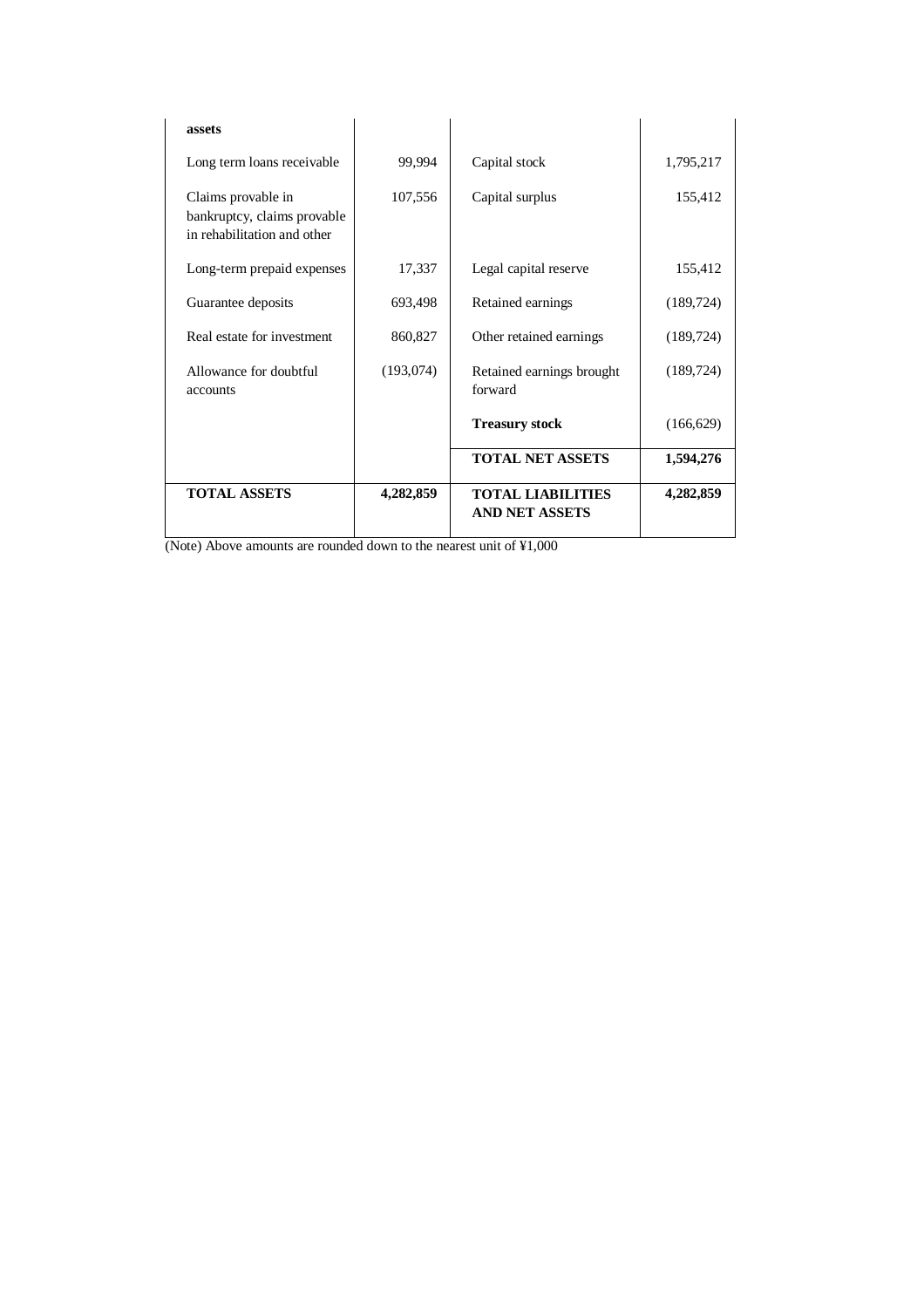|                                                      |         | (Unit: ¥1,000) |
|------------------------------------------------------|---------|----------------|
| Item                                                 |         | Amount         |
| Net sales                                            |         | 5,483,071      |
| Cost of sales                                        |         | 1,644,499      |
| Gross profit                                         |         | 3,838,571      |
| Selling, general and administrative<br>expenses      |         | 3,717,173      |
| Operating income                                     |         | 121,398        |
| Non-operating income                                 |         |                |
| Interest and dividends income                        | 3,272   |                |
| Real estate rent                                     | 103,474 |                |
| Co-sponsor fee                                       | 87,020  |                |
| Other                                                | 58,263  | 252,030        |
| Non-operating expenses                               |         |                |
| Interest expenses                                    | 46,669  |                |
| Interest on bonds                                    | 6,731   |                |
| Bond issuance cost                                   | 8,750   |                |
| Rent cost of real estate                             | 99,041  |                |
| Other                                                | 26,385  | 187,577        |
| Ordinary income                                      |         | 185,850        |
| Extraordinary income                                 |         |                |
| Gain on sales of noncurrent assets                   | 4,063   | 4,063          |
| Extraordinary loss                                   |         |                |
| Loss on sales and retirement of<br>noncurrent assets | 3,685   |                |
| Impairment loss                                      | 81,236  | 84,922         |
| Income before income taxes                           |         | 104,992        |
| Income taxes-current                                 | 32,493  |                |
| Income taxes-deferred                                | (553)   | 31,939         |
| Net income                                           |         | 73,053         |

### Statements of Income (From April 1, 2012 through March 31, 2013)

(Note) Above amounts are rounded down to the nearest unit of ¥1,000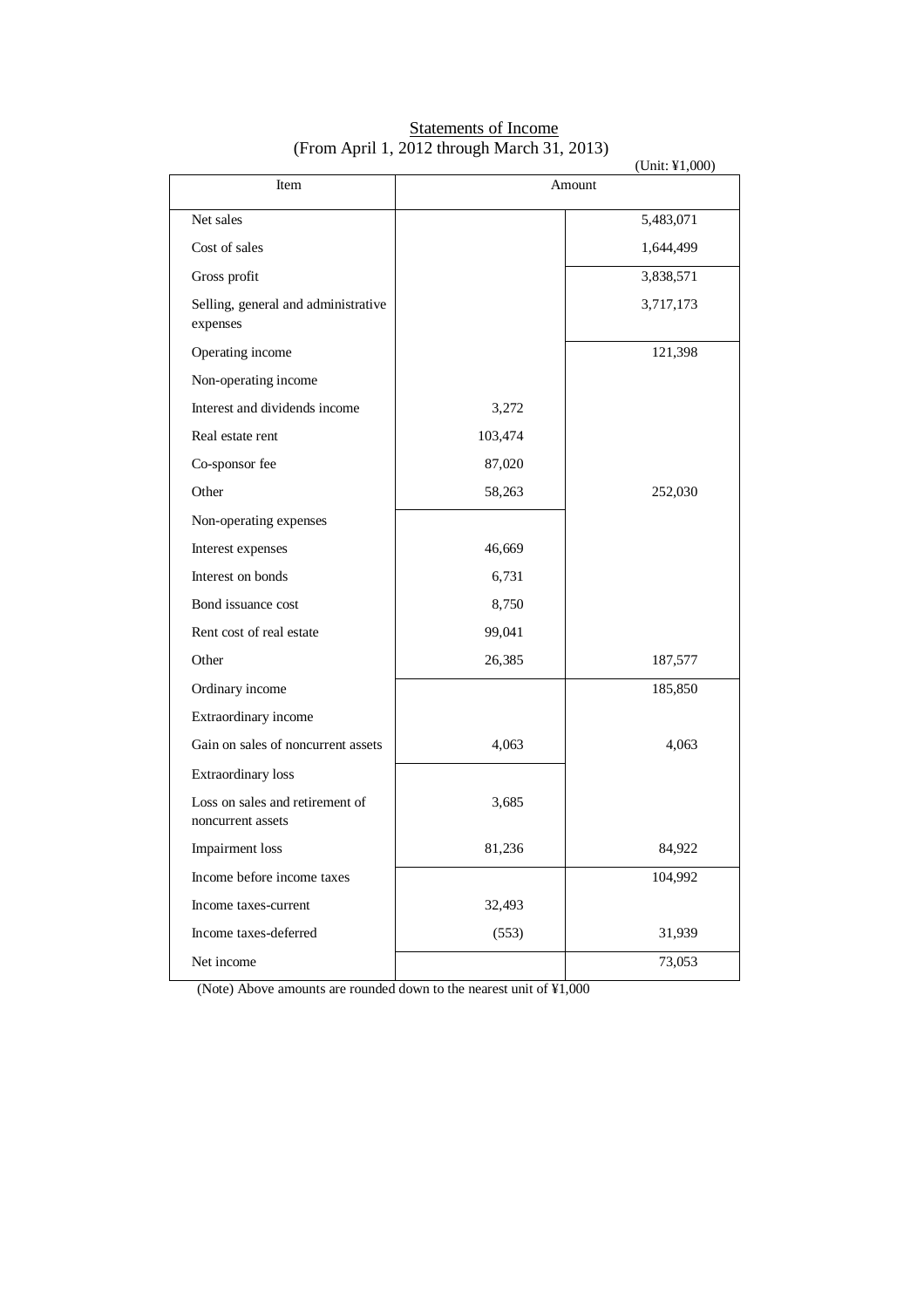### **Statement of Changes in Net Assets** (From April 1, 2012 through March 31, 2013)

|                                                                    | o<br>Shareholders' Equity                 |                                                   |                               |                   |                                  |
|--------------------------------------------------------------------|-------------------------------------------|---------------------------------------------------|-------------------------------|-------------------|----------------------------------|
|                                                                    |                                           | Capital<br>Surplus                                | Retained<br>Earnings          |                   |                                  |
| Item                                                               | Capital Stock<br>Legal Capital<br>Reserve |                                                   | Other<br>Retained<br>Earnings | Treasury<br>Stock | Total<br>Shareholders'<br>Equity |
|                                                                    |                                           | Retained<br>Earnings<br><b>Brought</b><br>Forward |                               |                   |                                  |
| Balance on April 1, 2012 (thousand yen)                            | 1,795,217                                 | 155,412                                           | (262, 777)                    | (166, 629)        | 1,521,223                        |
| Change during fiscal year                                          |                                           |                                                   |                               |                   |                                  |
| Net income                                                         |                                           |                                                   | 73,053                        |                   | 73,053                           |
| Change other than shareholders' equity<br>during fiscal year (net) |                                           |                                                   |                               |                   |                                  |
| Total change during fiscal year (thousand<br>yen)                  |                                           |                                                   | 73,053                        |                   | 73,053                           |
| Balance on March 31, 2013 (thousand<br>yen)                        | 1,795,217                                 | 155,412                                           | (189, 724)                    | (166, 629)        | 1,594,276                        |

٦

| Balance on April 1, 2012 (thousand yen) | Total Net |
|-----------------------------------------|-----------|

|                                                                    | Assets    |
|--------------------------------------------------------------------|-----------|
| Change during fiscal year                                          | 1,521,223 |
| Net income                                                         |           |
| Change other than shareholders' equity<br>during fiscal year (net) | 73,053    |
| Total change during fiscal year (thousand<br>yen)                  |           |
| Balance on March 31, 2013 (thousand<br>yen)                        | 73,053    |
| Balance on April 1, 2012 (thousand yen)                            | 1,594,276 |

(Note) Above amounts are rounded down to the nearest unit of ¥1,000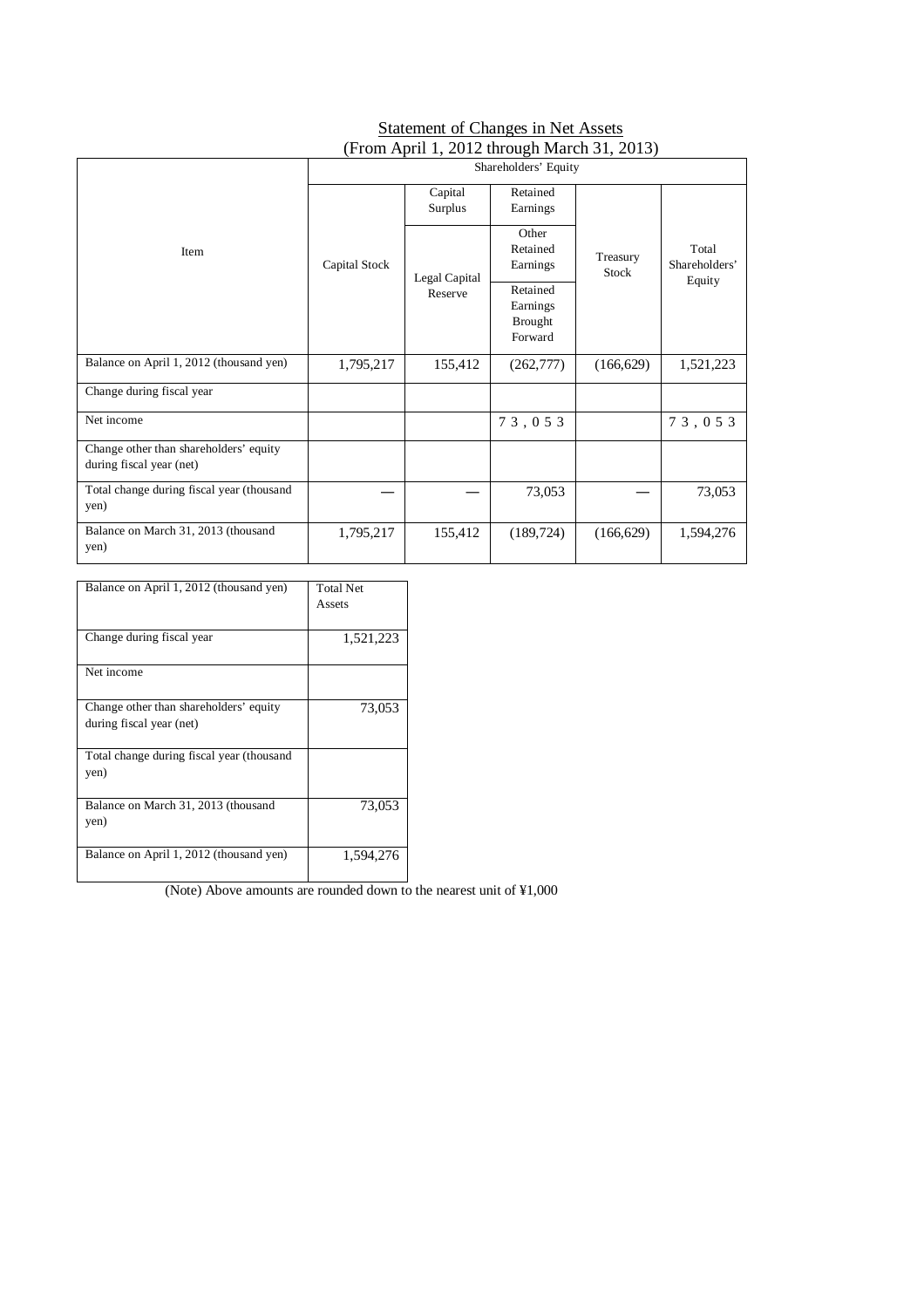### **(Notes Concerning Premise of Ongoing Concern)**

No applicable items.

### **(Notes Concerning Matters on Important Accounting Policies)**

1. Criteria and methodology for valuation of assets

Criteria and methodology for valuation of inventory:

Inventory is valued at cost (method of writing down from reduced profitability). Products, raw materials and goods in storage: Last-in cost method.

- 2. Methodology for depreciation of noncurrent assets
	- (1) Property, plant and equipment and real estate for investment (excluding lease assets)

Buildings (excluding facilities attached to buildings): Straight-line method. Other than buildings (excluding facilities attached to buildings):

Declining-balance method.

|                                                              | Declining-balance meth |
|--------------------------------------------------------------|------------------------|
| The following are the key economic lives in number of years: |                        |
| Buildings:                                                   | $15-31$ years          |
| Structures:                                                  | $10-20$ years          |
| Tools, furniture and fixtures:                               | $5-10$ years           |
|                                                              |                        |

Regarding assets acquired prior to March 31, 2007, depreciation is done by a method that averages the depreciation for a five-year period beginning in the following year the to the maximum depreciable amount.

(Change of estimates used in accounting and change of accounting policy for assets for which classification is problematic)

Beginning in the current fiscal year, in response to amendment of the Corporation Tax Act, the method of depreciation of tangible fixed assets acquired on and after April 1, 2012 has been changed to conform to the Corporation Tax Act as amended.

The change as resulted in an increase of ¥1,490,000 for operating profit, ordinary profit and pre-tax profit for the term for the given fiscal year, respectively, relative the former method.

- (2) Intangible assets (excluding lease assets) Straight-line method. Depreciation of software for company use is based on its economic life within the company (5 years).
- (3) Lease assets

Leased assets pertaining to finance lease transactions involving a transfer of ownership:

The method employed is the same depreciation method applied to fixed assets owned by the company.

Leased assets pertaining to finance lease transactions not involving a transfer of ownership:

The lease term is used as the economic life in number of years with the remaining value depreciated by the straight-line method until zero.

- (4) Long-term prepaid expenses: Straight-line depreciation period of 2-5 years
- 3. Method for processing deferred assets Cost of issuing corporate debentures: Full amount of costs at time of expenditure.
- 4. Criteria for Booking Allowances
	- (1) Allowance for doubtful accounts

This is to cover losses from non-payment of claims. For ordinary claims, the actual rate of non-payment is used to post the unrecoverable amount. Individual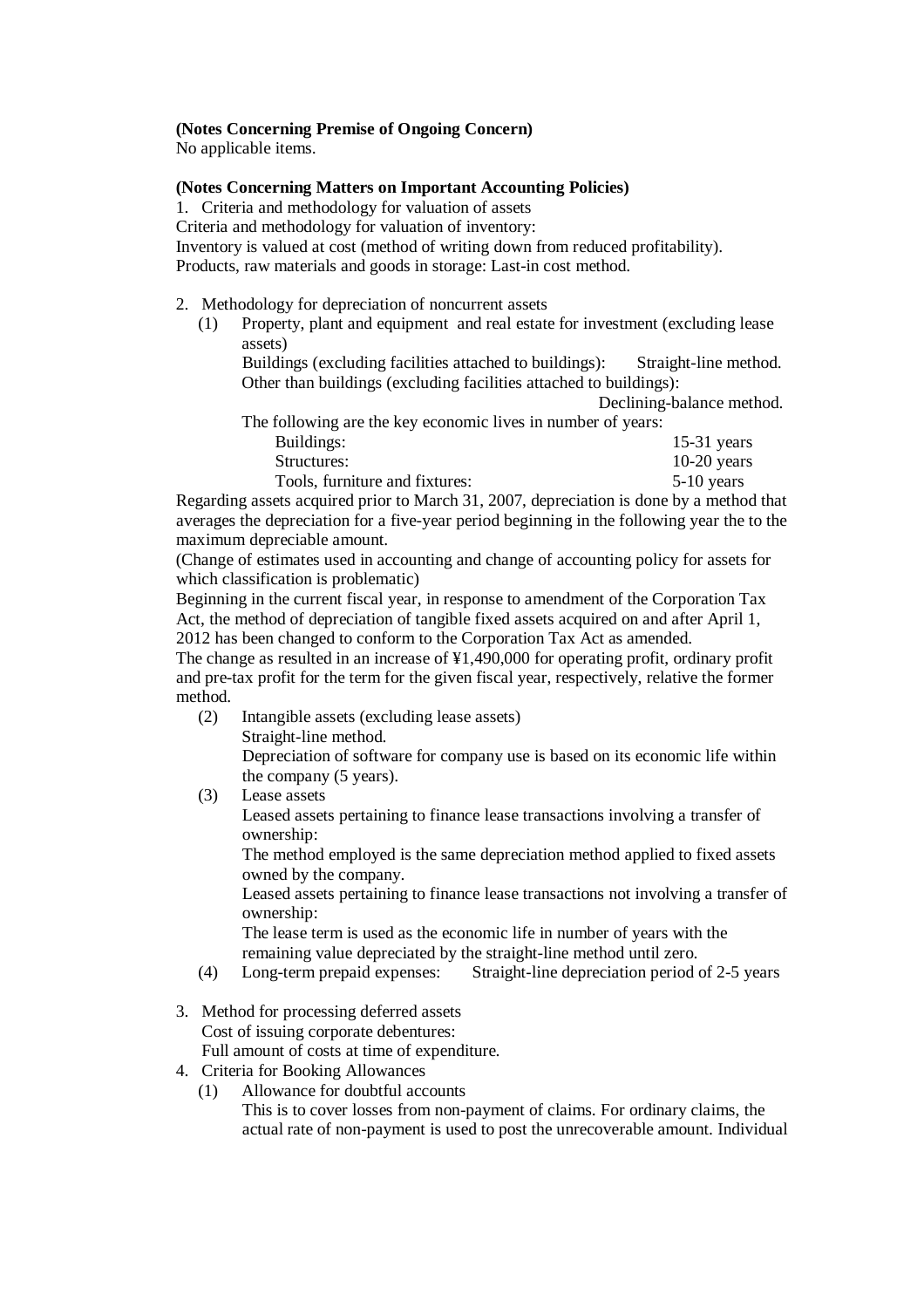consideration is given for specific claims such as those for which there is a concern for non-payment for posting the unrecoverable amount.

- (2) Provision for bonuses This is to cover payments of employee bonuses. The amount posted is the amount for the given fiscal year based on the amount expected to be paid.
- 5. Other important matters that are fundamental for preparation of accounting documentation Accounting treatment of consumption and other taxes: Pre-tax amounts are used.

#### **(Notes Concerning Balance Sheet)**

| 1. Amount of cumulative depreciation on tangible fixed assets: | ¥2,782,601,000 |
|----------------------------------------------------------------|----------------|
| Amount of cumulative depreciation on investment real estate:   | ¥501,068,000   |
| 2. Borrowings and loans with affiliates                        |                |
| Short term loans receivable:                                   | ¥3,318,000     |
| Long term loans receivable:                                    | ¥24,701,000    |
| Short term loans payable:                                      | ¥861,397,000   |
|                                                                |                |

#### **(Notes Concerning Statements of Income)**

| Total amount of sales-related and non-sales transactions with affiliates: |              |
|---------------------------------------------------------------------------|--------------|
| Sales transactions (expenditures):                                        | ¥23,616,000  |
| Transaction amount of non-sales transactions with affiliates:             | ¥879,121,000 |

#### **(Notes Concerning Statement of Change of Shareholders' Equity)**

1. Class and Total Number of Issued Shares

| Class of Issued Shares | Number of Shares at End of Fiscal Year |
|------------------------|----------------------------------------|
| Common stock           | 23,605,396 shares                      |

2. Class and Total Number of Treasury Stock

| <b>Class of Treasury Stock</b> | Number of Shares at End of Fiscal Year |
|--------------------------------|----------------------------------------|
| Common stock                   | 181,366 shares                         |

### **(Notes Concerning Financial Instruments)**

- 1. Matters pertaining to condition of financial instruments
	- (1) Policy for handling financial instruments

The Company procures necessary funds based on the capital investment plan. Temporary surplus funds are invested in short term deposits. Fund procurement is conducted primarily by borrowings and issuance of bonds. The policy is to refrain from engaging in speculative transactions.

(2) Content of financial instruments and associated risks As business claims, accounts receivable are affected by the credit risk associated with customers. Security deposits consist primarily of guarantee money in conjunction with leases of land and buildings for use by stores which are affected by the credit risk associated with lessors. Long term lending to franchisees and other parties is also conducted which is affected by the credit risk associated with borrowers. As business liabilities, almost all accounts payable are subject to due dates within six months. Since loans receivable and bonds are primarily used to raise funds needed for capital investment, the redemption dates are as long as greater than seven years from the settlement date and have liquidity risk in terms of lacking the ability to make repayment or perform on the redemption dates.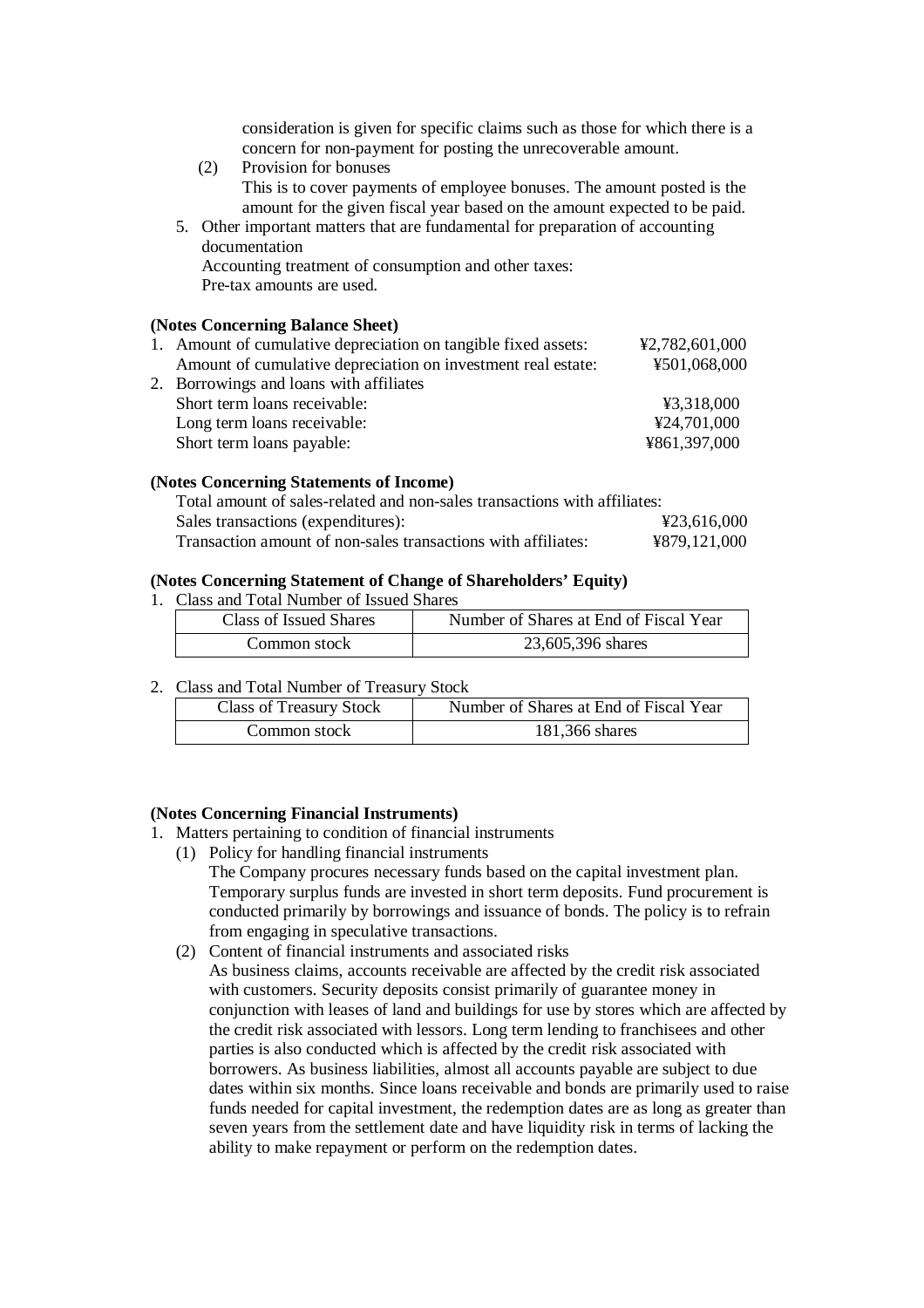- (3) Risk management pertaining to financial instruments
	- (i) Management of credit risk

The Company's business claims and long term loans are subject to the Rules for Management of Claims. These are managed by due dates and balances for each counterparty. Regular monitoring of the conditions at principal counterparties is conducted by the sales units and general affairs units. Effort is made to reduce the risk of non-payment resulting from deterioration of financial condition of the borrowers by sharing information with the accounting units.

- (ii) Management of liquidity risk pertaining to fund procurement The company manages liquidity risk by regularly preparing and updating the funding plan.
- 2. Matters pertaining to market prices and valuations of financial instruments

The amounts posted on the balance sheet for March 31, 2013, market prices and variances (settlement date for the current term) are as follows. The following table does not include items for which obtaining a market price is highly problematic (c.f., Note 2).  $\mathbf{U}$  (United States)

|                                                                |                                                  |                 | (Unit: #1,000) |
|----------------------------------------------------------------|--------------------------------------------------|-----------------|----------------|
|                                                                | <b>Amounts Posted on Balance</b><br><b>Sheet</b> | Market<br>Price | Variance       |
| (1) Cash and deposits                                          | 263,592                                          | 263,592         |                |
| (2) Accounts receivable-trade                                  | 104,667                                          |                 |                |
| Allowance for doubtful accounts *<br>1                         | (16, 363)                                        |                 |                |
|                                                                | 88,304                                           | 88,092          | (212)          |
| (3) Short term and long term loans<br>receivable               | 103,647                                          |                 |                |
| Allowance for doubtful accounts<br>$*1$                        | (91, 381)                                        |                 |                |
|                                                                | 12,266                                           | 5,916           | (6,349)        |
| (4) Guarantee deposits                                         | 172,255                                          | 176,122         | 3,866          |
| <b>Total Assets</b>                                            | 536,418                                          | 533,723         | (2,695)        |
| (1) Accounts payable-trade                                     | $-184,363$                                       | $-184,363$      |                |
| (2) Short-term loans payable to<br>subsidiaries and affiliates | $-840,000$                                       | $-840,000$      |                |
| (3) Bonds with share options                                   | $-882,211$                                       | $-882,211$      |                |
| <b>Total Liabities</b>                                         | $-1,906,574$                                     | $-1,906,574$    |                |

\*1. Accounts receivable-trade and loans receivable are reduced by the individual amounts of allowances for doubtful accounts.

\*2. Items posted to liabilities are indicated by -.

(Note) 1. Method for calculation of market value of financial instruments Assets

(1) Cash and deposits

Since these are settled in the short term, the market price is almost the same as the book value. Thus, book value is used.

(2) Accounts receivable-trade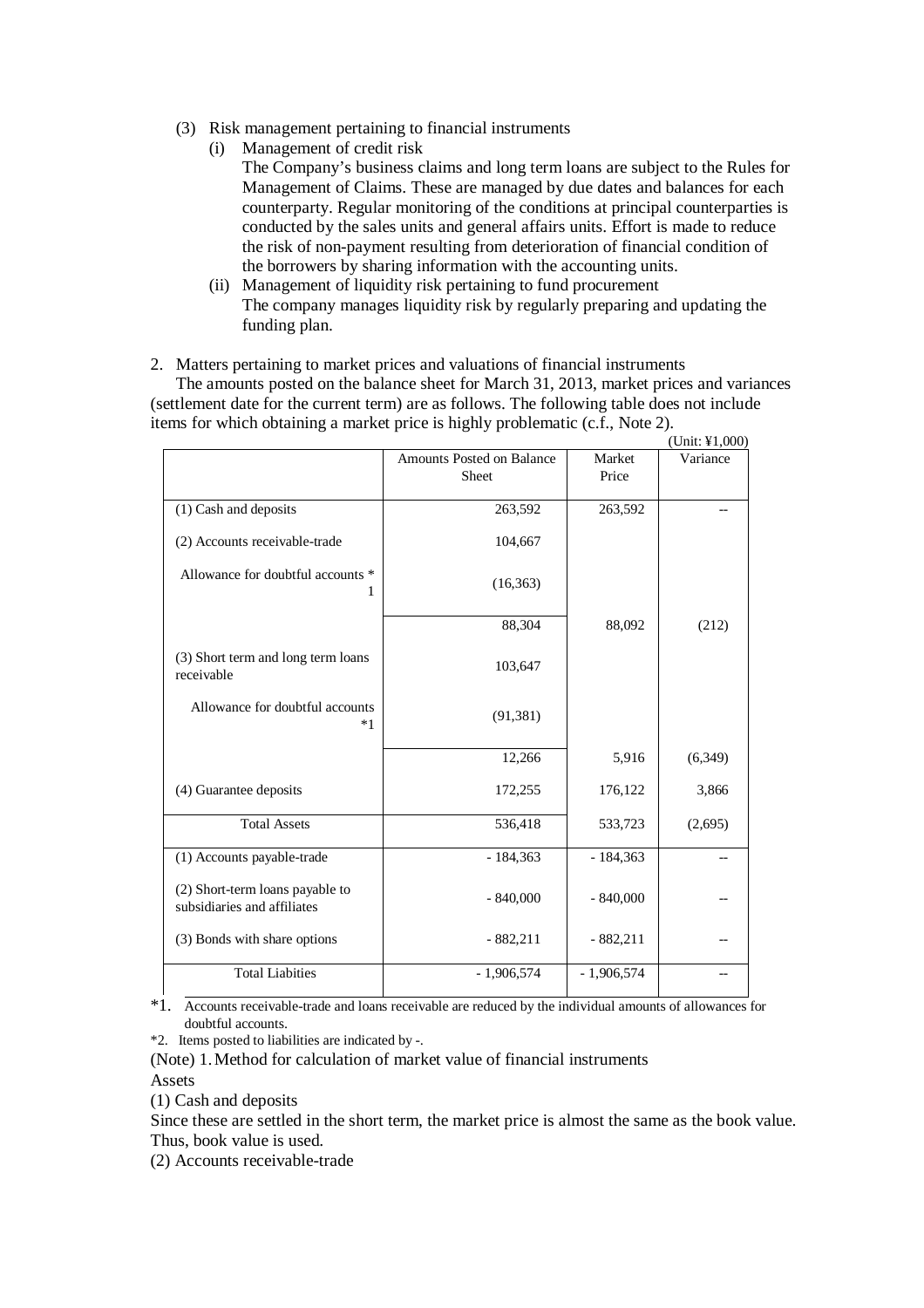Since ordinary claims are settled in the short term, the market price is almost the same as the book value. Thus, book value is used.

For doubtful accounts, the present value of the projected amount of principal and interest to be received that is reflected as recoverable is calculated by discounting with an appropriate index such as the yield on government bonds over the period of time projected for recovery. (3) Short-term and long-term loans receivable

The present value of the projected amount of principal and interest to be received that is reflected as recoverable is calculated by discounting with an appropriate index such as the yield on government bonds over the period of time projected for recovery.

(4) Guarantee deposits

The present value of future cash flow is calculated by discounting with an appropriate index such as the yield on government bonds.

#### Liabilities

(1) Notes and accounts payable and (2) short term borrowings from affiliates Since these are settled in the short term, the market price is almost the same as the book value. Thus, book value is used.

(3) Bonds with share options

Bonds with share options issued by the Company do not pay interest. Since the credit condition of the Company has not changed significantly following issuance, the market price is believed to be close to the book value. Thus, book value is used.

(Note) 2. The following are financial instruments for which obtaining a market price is highly problematic.

(Unit: ¥1,000)

| Classification           | <b>Amount Posted on Balance Sheet</b> |  |
|--------------------------|---------------------------------------|--|
| <b>Security Deposits</b> | 521.242                               |  |

 market value for some of the security deposits is indicated since a reasonable estimate of the time for their return is not possible and obtaining a market price is highly problematic.

### **(Notes Concerning Leased Real Estate)**

- 1. Matters pertaining to conditions of real estate for rent
- The company holds stores for lease (including land) in Aichi Prefecture and other areas.
- 2. Matters pertaining to market prices of real estate for rent

|                                | $(Unit: \yen 1.000)$ |
|--------------------------------|----------------------|
| Amount Posted on Balance Sheet | Market Price         |
| 897.101                        | 879.924              |

- (Note) 1. The amounts posted in the balance sheet are the amounts after deducting the amount of cumulative depreciation and amount of cumulative impairment losses from acquisition cost. The amounts posted in the balance sheet also include an amount of ¥3,333,000 which is the cost of retirement associated with the asset retirement obligations.
- (Note) 2. The market prices at the end of the term are amounts based on a real estate appraisal report (including adjustments made using indices, etc.) prepared by an outside real estate appraiser.

#### **(Notes Concerning Gains and Losses by the Equity Method)**

No applicable items.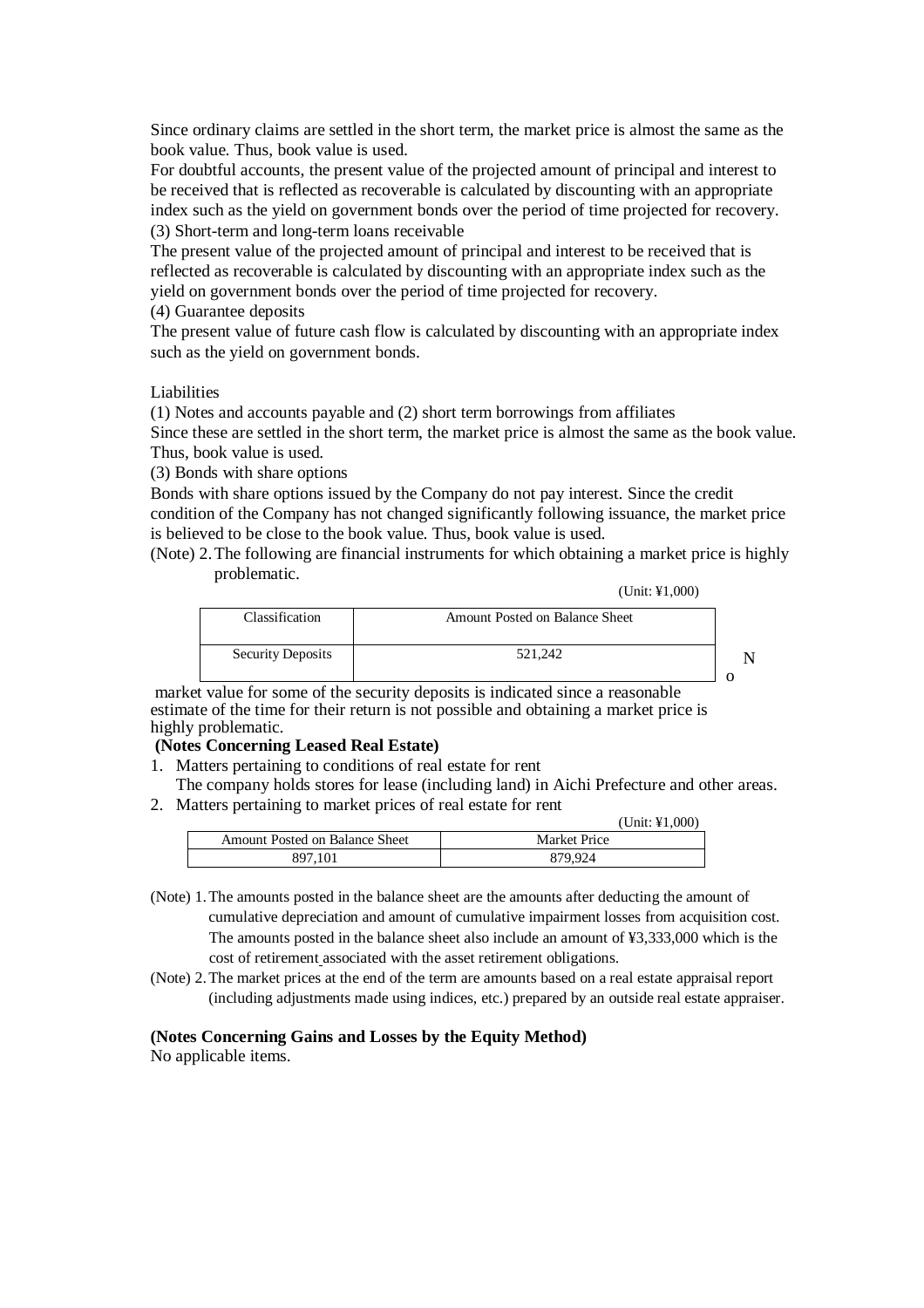#### **(Notes Concerning Tax Effecting Accounting)**

Itemization of Occurrence of Deferred Tax Credits and Liabilities

(Unit: ¥1,000)

| (1) Current Assets                                                                                                                                                                                                       |                                                                                                                                                                                                                                                                                                                                                                                                                                                                  |
|--------------------------------------------------------------------------------------------------------------------------------------------------------------------------------------------------------------------------|------------------------------------------------------------------------------------------------------------------------------------------------------------------------------------------------------------------------------------------------------------------------------------------------------------------------------------------------------------------------------------------------------------------------------------------------------------------|
| Deferred tax assets                                                                                                                                                                                                      |                                                                                                                                                                                                                                                                                                                                                                                                                                                                  |
| Allowance for doubtful accounts<br>Provision for bonuses<br>Accrued enterprise taxes<br>Accrued expenses<br>Unearned revenue<br><b>Accrued</b> taxes<br>Other<br>Subtotal deferred tax assets<br>Provision for valuation | $\boldsymbol{0}$<br>$\begin{array}{ccc} 0 & 2 \\ 6 & 8 \\ 7 & 5 \end{array}$<br>6<br>$\overline{\mathbf{c}}$<br>5<br>$\overline{2}$<br>$\overline{c}$<br>5 <sup>5</sup><br>$\overline{4}$<br>$\overline{7}$<br>3<br>$\overline{c}$<br>, 7 2<br>$\overline{4}$<br>$\overline{2}$<br>$1 \quad$<br>$\theta$<br>9<br>$\boldsymbol{7}$<br>$\mathbf{1}$<br>$\frac{1}{\alpha}$ $\frac{6}{\alpha}$<br>$\overline{5}$<br>$\theta$<br>$\overline{4}$<br>$5\;4\;,\;0\;1\;0$ |
| Total tax assets                                                                                                                                                                                                         |                                                                                                                                                                                                                                                                                                                                                                                                                                                                  |
| Deferred tax liabilities<br>Prepaid expenses<br>Total deferred tax liabilities<br>Net deferred tax liabilities                                                                                                           | $\frac{(350, 000)}{(350, 000)}$<br>(350, 000)                                                                                                                                                                                                                                                                                                                                                                                                                    |
| (2) Noncurrent Assets<br>Deferred tax assets                                                                                                                                                                             |                                                                                                                                                                                                                                                                                                                                                                                                                                                                  |
| Depreciable assets<br>Allowance for doubtful accounts<br>Land                                                                                                                                                            | $4 \t0 \t, 5 \t5$<br>3<br>$\overline{4}$<br>5<br>8<br>1<br>, 1<br>9<br>5, 6<br>5<br>8<br>8                                                                                                                                                                                                                                                                                                                                                                       |
| Leasehold rights<br>Guarantee deposits                                                                                                                                                                                   | $\overline{3}$<br>9<br>$\overline{0}$<br>9<br>$4\overline{ }$<br>5 <sup>5</sup><br>6<br>$\mathbf{1}$                                                                                                                                                                                                                                                                                                                                                             |
| Unearned revenue<br>Asset retirement obligations                                                                                                                                                                         | $\overline{c}$<br>$\overline{3}$<br>, 96<br>1<br>3<br>6<br>$\mathbf{1}$<br>, 1                                                                                                                                                                                                                                                                                                                                                                                   |
| Assets depreciable in lump sum<br>Deferred losses<br>Other                                                                                                                                                               | $\overline{4}$<br>$\mathbf{1}$<br>$\overline{2}$<br>1<br>90<br>9<br>5 7<br>6<br>3<br>3<br>8                                                                                                                                                                                                                                                                                                                                                                      |
| Subtotal tax deferred credits                                                                                                                                                                                            | 1, 488, 356                                                                                                                                                                                                                                                                                                                                                                                                                                                      |
| Provision for valuation                                                                                                                                                                                                  | (1, 488, 356)                                                                                                                                                                                                                                                                                                                                                                                                                                                    |
| Total deferred tax credits<br>Deferred tax liabilities                                                                                                                                                                   |                                                                                                                                                                                                                                                                                                                                                                                                                                                                  |
| Cost of retirement for asset retirement obligations                                                                                                                                                                      | $\frac{6}{100}$<br>$\overline{4}$                                                                                                                                                                                                                                                                                                                                                                                                                                |
| Total deferred tax liabilities<br>Net deferred tax liabilities                                                                                                                                                           | $\overline{0}$<br>$\overline{Q}$<br>9, 64<br>$\theta$                                                                                                                                                                                                                                                                                                                                                                                                            |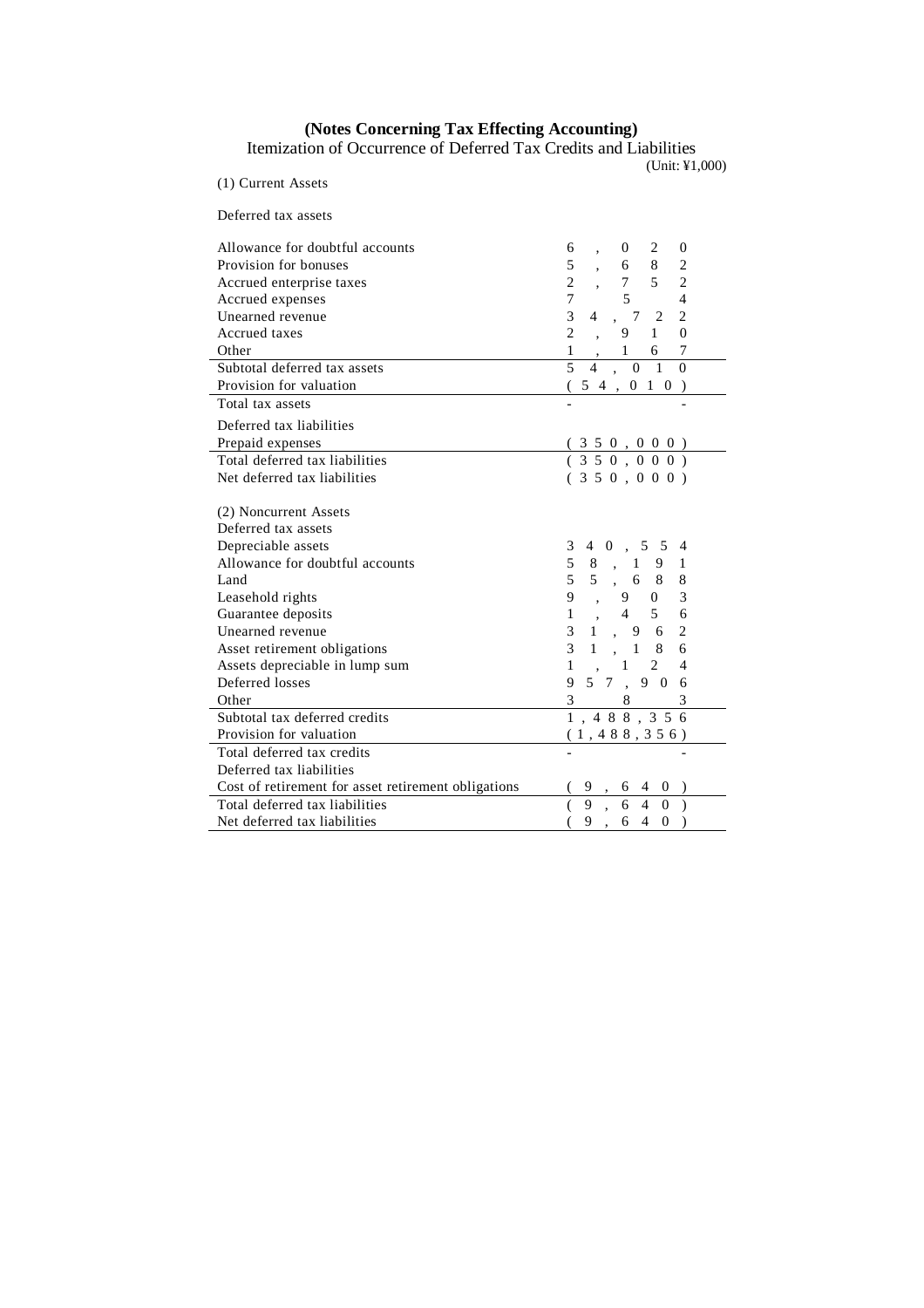### **(Notes Concerning Transactions with Related Parties)**

1. Parent Company and Significant Corporate Shareholders

| Type              | Name of<br>Company                    | Location                        | Capital<br>$(*1,000)$ | Content<br>οf<br><b>Business</b>                           | Ratio of<br>Voting<br>Rights<br>(Coverage)<br>( %) | Relationshi<br>p With<br>Related<br>Party  | Content<br>οf<br>Transa<br>ction                                     | Transacti<br>on<br>Amount<br>$(\yen 1,000)$ | Account                                                                 | Balance<br>at End<br>οf<br>Term<br>(41,000) |
|-------------------|---------------------------------------|---------------------------------|-----------------------|------------------------------------------------------------|----------------------------------------------------|--------------------------------------------|----------------------------------------------------------------------|---------------------------------------------|-------------------------------------------------------------------------|---------------------------------------------|
| Parent<br>Company | G. com-<br>munications<br>$Co.$ , Ltd | Kita-<br>ku,<br>Nagoya<br>City, | 5,254,010             | Group<br>holdings<br>company<br>consultin<br>g<br>business | (Coverage)<br>Direct 48.8                          | <b>Business</b><br>Entrustmen<br>Agreement | <b>Borrow</b><br>ing of<br>funds<br>*1<br>Paymen<br>t of<br>Interest | 840,000<br>69                               | Short<br>term<br>borrowin<br>g from<br>affiliate<br>Accrued<br>expenses | 840,000<br>69                               |

(Note)

- 1. Amounts stated do not include consumption taxes applicable to transactions. Consumption taxes are included in the balance at end of term.
- 2. Decision-making policy, etc. for transaction and transaction conditions.
	- \*1 The rate of interest for borrowings is reasonably determined based on market interest rates. No collateral is involved.

| <u>.</u>   | $\mathbf{S}$ but $\mathbf{S}$ compaints, $\mathbf{D}$ it. |          |                |                 |            |             |           |                |              |                |
|------------|-----------------------------------------------------------|----------|----------------|-----------------|------------|-------------|-----------|----------------|--------------|----------------|
| Type       | Name of                                                   | Loca-    | Capital        | Content of      | Ratio of   | Relationshi | Content   | Transacti      | Account      | Balance        |
|            | Company                                                   | tion     | $(\yen 1,000)$ | <b>Business</b> | Voting     | p With      | of        | on             |              | at End         |
|            |                                                           |          |                |                 | Rights     | Related     | Transacti | Amount         |              | of Term        |
|            |                                                           |          |                |                 | (Coverage) | Party       | on        | $(\yen 1,000)$ |              | $(\yen 1,000)$ |
|            |                                                           |          |                |                 | (% )       |             |           |                |              |                |
| Subsidiary | B. Supply                                                 | Tokyo,   | 50,000         | Entrustment     | None       | Stocking of | Stocking  | 1,397,71       | <b>Notes</b> | 161,886        |
| of Parent  | $Co.$ , Ltd                                               | Toshi- - |                | business for    |            | food        | of food   | 6              | and          |                |
| Company    |                                                           | ku       |                | all phases of   |            | materials,  | materials |                | accounts     |                |
|            |                                                           |          |                | operation and   |            | etc.        | $*1$      |                | payable      |                |
|            |                                                           |          |                | management      |            |             |           |                |              |                |
|            |                                                           |          |                | for dining      |            |             |           |                |              |                |
|            |                                                           |          |                | manufacturin    |            |             |           |                |              |                |
|            |                                                           |          |                |                 |            |             |           |                |              |                |

2. Sister Companies, Etc.

(Note)

- 1. Amounts stated do not include consumption taxes applicable to transactions. Consumption taxes are included in the balance at end of term.
- 2. Decision-making policy, etc. for transaction and transaction conditions.

\*1 Transaction conditions such as price are determined after negotiations on a case by case basis based on prevailing market prices.

#### **(Notes Concerning Per-Share Information)**

| Net assets per share:         | ¥68.06 |
|-------------------------------|--------|
| Current net assets per share: | 43.12  |

### **(Notes Concerning Material Subsequent Events)**

- 1. At the meeting of the Board of Directors held on May 15, 2013, a resolution was passed to conduct a joint incorporation-type company split of the respective restaurant operation businesses of G.taste Co., Ltd. ("G.taste"), G.networks CO., LTD. ("G.networks") and the Company to establish Cook Operation Co., Ltd. ("Cook Operation") with an effective date of August 1, 2013.
	- (1) Purpose of the joint incorporation-type company split

The purpose of this action is to delegate authority to the business operation subsidiary to be formed by this demerger over the portion of the food service business being operated by the combination of the three companies consisting of the direct restaurant business in order to accurately seize upon the changing wishes and lifestyles of consumers, respond to the trends and conditions present at competing stores, and respond flexibly to the changing environment.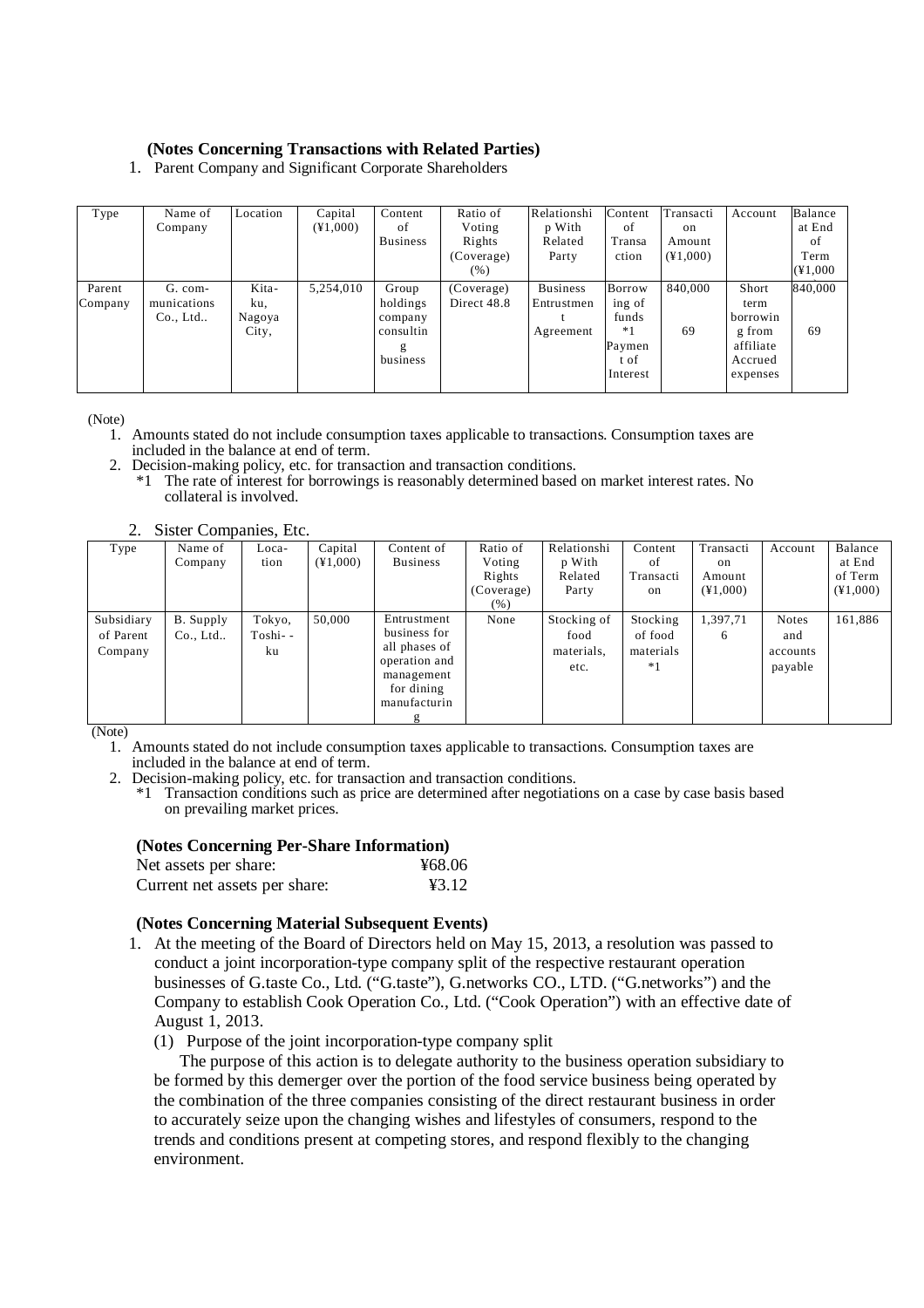(2) Method for conducting the joint incorporation-type company split

A company split will be conducted by the combined three companies to jointly establish Cook Operation as a new company by a joint-incorporation-type company split.

| Trade Name:                 | Cook Operation Co., Ltd.                               |
|-----------------------------|--------------------------------------------------------|
| Location of Head Office:    | Nagoya, Kita-ku                                        |
| Name of Representative:     | Takafumi Akutsu, Director; Fumiyasu Inayoshi, Director |
| <b>Amount of Capital:</b>   | ¥50,000,000                                            |
| <b>Content of Business:</b> | Operation of restaurants                               |

(3) Summary of new company established by the joint incorporation-type company split

(4) Summary of accounting procedures to be implemented

Since this action will result in G.communications Co., Ltd. becoming the parent company of all the three companies upon their integration, it is expected that transactions, etc. will be under common control.

- 2. At the meeting of the Board of Directors held on May 15, 2013, a resolution was passed to conduct an absorption-type merger effective August 1, 2013 of G.taste, G.networks and the Company with G.taste to be the surviving company. The following is a summary of the merger.
	- (1) Purpose of the merger

The purpose of combining the operations of G.taste, G.networks and the Company will be to promote the standardization of transaction relationships nationwide that include stocking and distribution, create an integrated system of operation and management, strengthen competitiveness by concentrating managerial resources and raising efficiency, expand sales and improve the rate of profitability.

(2) Method for conducting the merger

An absorption-type merger will be conducted with G.taste as the surviving company and G.networks and the Company as the companies absorbed in the merger.

(3) Basis for calculating the allotment details pertaining to the merger

To ensure fairness and appropriateness concerning the merger ratios, the three companies each hired a third-party appraiser that is independent from each of the others to calculate the merger ratios. G.taste hired Albaace Securities Co., Ltd., G.networks hired Frontier Management Co., Ltd., and the Company hired Matsuyama Accounting Firm. With regard to the calculation, since market prices exist for the common stock of each of the three companies, a method that averages the stock prices will be employed with the calculation carried out by means of this method.

(4) Summary of the surviving company in the merger

| <b>Trade Name:</b>       | G.taste Co., Ltd.                                                                                                                                                                                                   |
|--------------------------|---------------------------------------------------------------------------------------------------------------------------------------------------------------------------------------------------------------------|
| Location of Head Office: | Sendai, Miyagino-ku                                                                                                                                                                                                 |
| Name of Representative:  | Hideo Sugimoto, Representative Director and President (to be<br>appointed on August 1, 2013); Fumiyasu Inayoshi,<br>Representative Director and Vice President (currently<br>Representative Director and President) |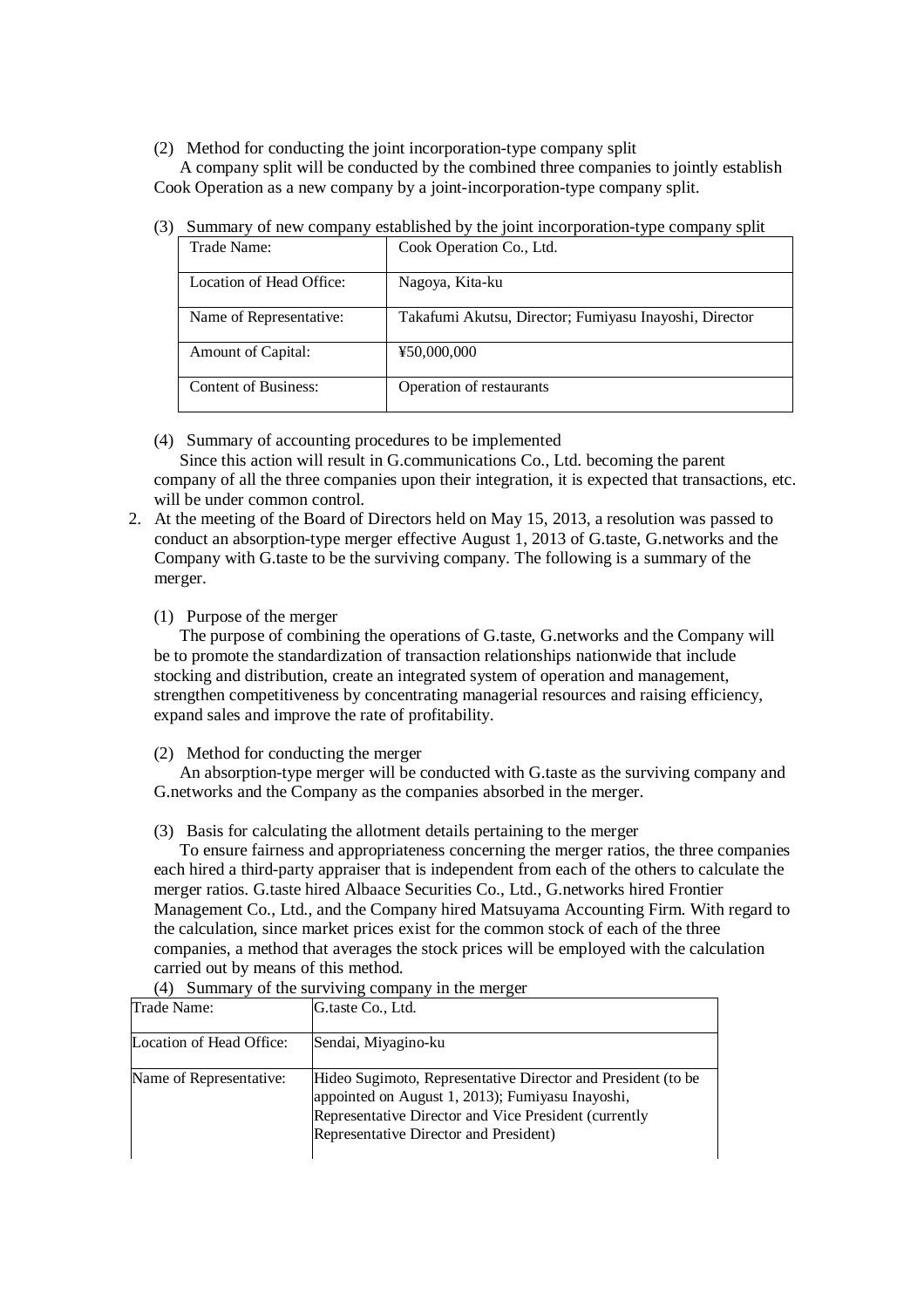| Amount of Capital:   | $\text{\#1,785,000,000}$ (as of end of March 2013)                                                                |
|----------------------|-------------------------------------------------------------------------------------------------------------------|
| Content of Business: | Direct operation of restaurants, franchise business, education<br>and training business (as of end of March 2013) |

(5) Summary of accounting procedures to be implemented

Since this action will result in G.communications Co., Ltd. becoming the parent company of all three companies upon their integration under the Accounting Standard for Business Combination, transactions will be under common control and, thus, there is an expectation that no goodwill will accrue.

### **(Other Notes)**

1. Notes concerning impairment losses

The Company posted impairment losses with respect to the following asset group for the fiscal year.

| Use           | $T$ <sub>VDe</sub> | Location                                                      | <b>Impairment</b> Loss |  |
|---------------|--------------------|---------------------------------------------------------------|------------------------|--|
| <b>Stores</b> |                    | Buildings, etc.   4 buildings in Suzuka City, Mie Prefecture, | ¥81,236,000            |  |
|               |                    | etc.                                                          |                        |  |

recognizing impairment losses, the Company designates the store as the basic unit for the minimum unit that generates cash flow. For leased assets and idle assets, the grouping is for each building unit. For the head office, the grouping is as assets for the Company as a whole.

With respect to stores and leased assets, where profit and loss is continuing to be generated from sales activity, the book values of asset groups that are negative or expected to be negative are reduced to the recoverable amounts. With respect to idle assets and other assets, the book values of asset groups for which there is no expectation of future use are reduced to the recoverable amounts. The amounts of such reductions are booked to extraordinary losses as impairment losses.

(Itemization of Impairment Losses)

| Type                          | Amount $(\text{\&} 1,000)$ |
|-------------------------------|----------------------------|
| <b>Buildings</b>              | 69,195                     |
| Structures                    | 6,694                      |
| Furniture and fixtures        | 4.908                      |
| Telephone subscription rights | 436                        |
| Total                         | 81,236                     |

The recoverable amounts for asset groups are measured by means of net sale value. Valuation of net sale value is conducted by means of the amount calculated based on the expected price to be received upon disposition.

2. Notes concerning asset retirement obligations

Items of the asset removal liability posted to the balance sheet

(1) Summary of asset retirement obligations

There is an obligation to restore stores and land for use by stores to their original condition under the real estate lease agreements.

(2) Method for calculating amount of asset retirement obligations

The expected number of years of use is used for estimating the economic lives in number of years for the subject buildings. A discounting rate of between 0.727% and 2.293% is used for calculating the asset retirement obligations.

(3) Change of total amount of asset retirement obligations for the fiscal year

 (¥1,000) Balance at start of term 86,632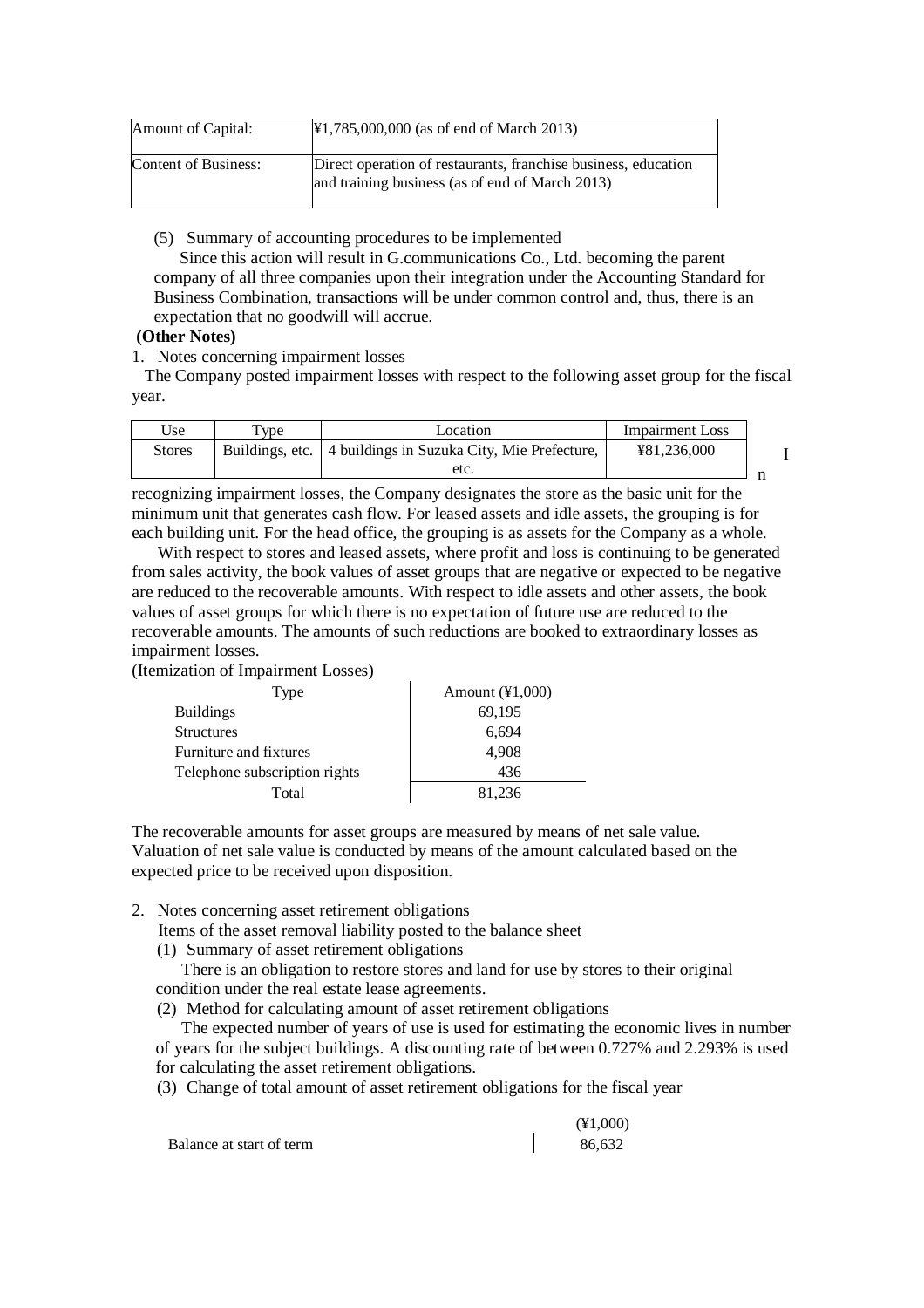| Increase from acquisition of property plant and<br>equipment | 5,087  |
|--------------------------------------------------------------|--------|
| Increase from change of estimate                             | 2,559  |
| Adjustment from the passage of time                          | 1,596  |
| Decrease from performing asset retirement obligations        | 3,400  |
| Transfer from exclusion of performance obligation            | 4,650  |
| Balance at end of term                                       | 87.825 |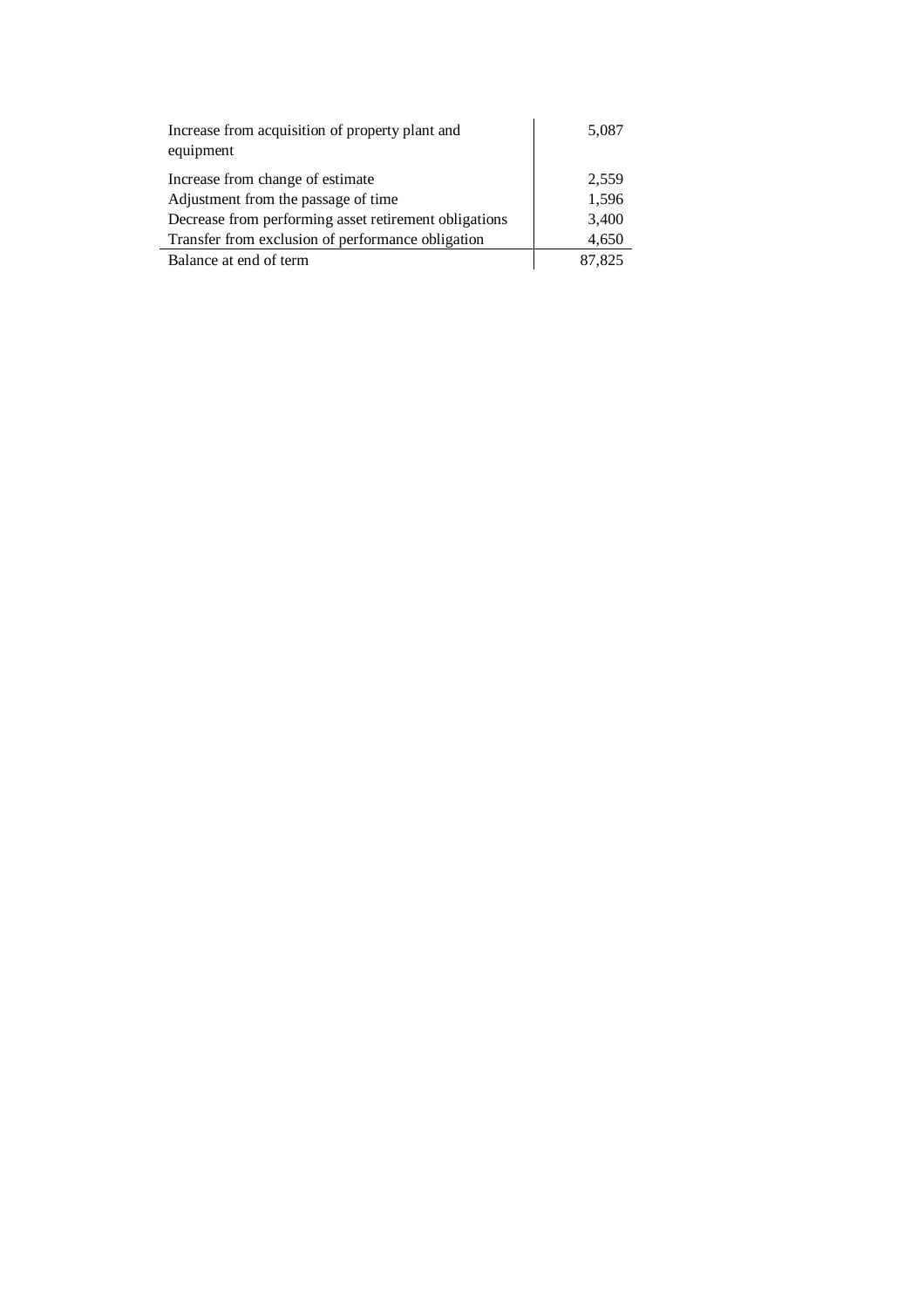#### INDEPENDENT AUDITOR'S AUDIT REPORT

May 21, 2013

To: Board of Directors SAKAI CO., LTD.

| Nagisa & Co.             |                         |        |
|--------------------------|-------------------------|--------|
| Representative           | Hiroo Nishii            |        |
| Partner                  | <b>Certified Public</b> | [Seal] |
| <b>Executive Officer</b> | Acountant               |        |
| Representative           | Yutaka Ohira            |        |
| Partner                  | <b>Certified Public</b> | [Seal] |
| <b>Executive Officer</b> | Acountant               |        |

The audit firm conducted an audit pursuant to Article 436(2)i of the Companies Act of the financial statements of SAKAI CO., LTD. for the 33rd fiscal year covering the period from April 1, 2012 through March 31, 2013 consisting of the Balance Sheet, Statements of Income, Statements of Changes in Net Assets and supporting documentation.

#### Responsibility of business operators for financial documentation

Business operators are responsible for preparing financial statements and supporting documentation in conformity with corporate accounting standards that are generally accepted as fair and appropriate in Japan and disclose the same properly. This responsibility includes establishing and operating a system of internal controls as judged to be necessary by the business operators for preparing and properly disclosing financial statements and supporting documentation that contain no material false disclosures from inaccuracies or errors.

#### Responsibility of auditor

The audit firm is responsible for providing an opinion on the financial statements and supporting documentation from an independent position based on auditing conducted by the firm in conformity with standards that are generally accepted as fair and appropriate in Japan. The standards for auditing require that an audit plan be formulated and that auditing be conducted based thereon to provide reasonable assurance for the audit firm as to whether or not the financial statements and supporting documentation contain any material falsehoods.

Auditing involves procedures undertaken in order to obtain evidence for inspection concerning the amounts and disclosures contained in the financial statements and supporting documentation. The auditing procedures prescribe that the audit firm makes selections and applications at its discretion based on an assessment of the risk of material false disclosures from inaccuracies or errors contained in the financial statements and supporting documentation. While the purpose of an audit is not to provide an opinion regarding the effectiveness of internal controls, in conducting a risk assessment, the audit firm has reviewed the system of internal controls relating to the preparation of and proper disclosure in the financial statements and supporting documentation in order to draft appropriate audit procedures that are based on the situation. Auditing also included a review of the overall disclosures made in the financial statements and supporting documentation that also encompassed an assessment of the accounting policies adopted by the business operator, the method by which such policies are implemented and estimates conducted by the business operator.

The audit firm has determined that it has obtained evidentiary materials that are sufficient and proper to serve as a basis for expressing an opinion.

#### Audit opinion

It is the opinion of this firm that the disclosures provided in the aforementioned financial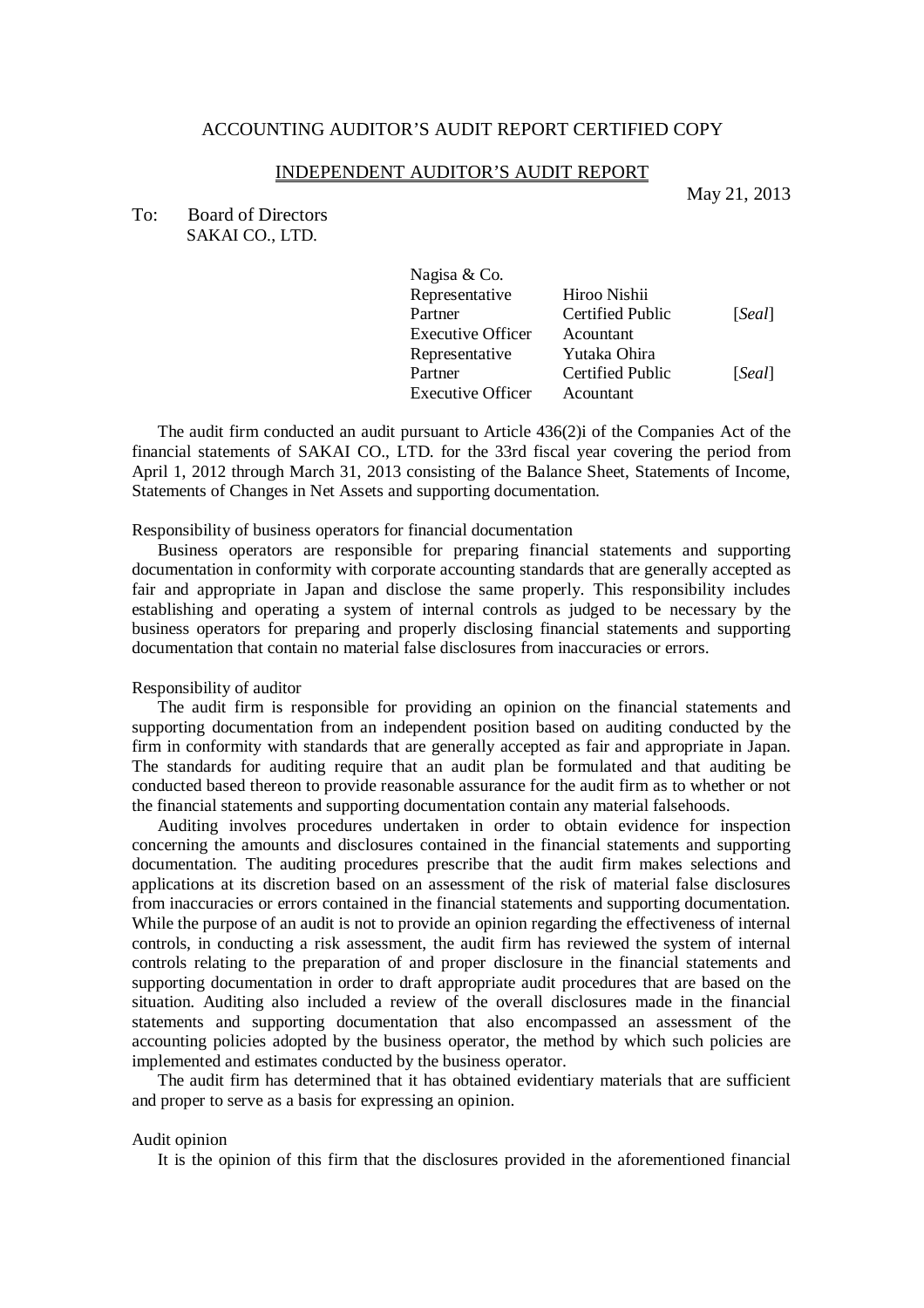statements and supporting documentation are in conformity with standards that are generally accepted as fair and appropriate in Japan with respect to all material points with regard to the condition of property, profits and losses for the term pertaining to said financial statements and supporting documentation.

### Points for emphasis

- 1. As stated in the Notes Concerning Material Subsequent Events, at the meeting of its Board of Directors held on May 15, 2013, the Company resolved to conduct a joint incorporationtype company split among itself, G.taste Co., Ltd. and G.networks CO., LTD. with an effective date of August 1, 2013 whereby their respective restaurant operations will be assumed by Cook Operation Co., Ltd.
- 2. As stated in the Notes Concerning Material Subsequent Events, at the meeting of its Board of Directors held on May 15, 2013, the Company resolved to conduct an absorption merger among itself, G.taste Co., Ltd. and G.networks CO., LTD. with an effective date of August 1, 2013 with G.taste Co., Ltd. to be the surviving company.

Neither of the above-mentioned events has affected the conclusions of the audit firm.

#### Conflicts of interest

There exist no conflicts of interest between the Company and the audit firm or its executive officers that must be stated under the provisions of the Certified Public Accountants Act.

End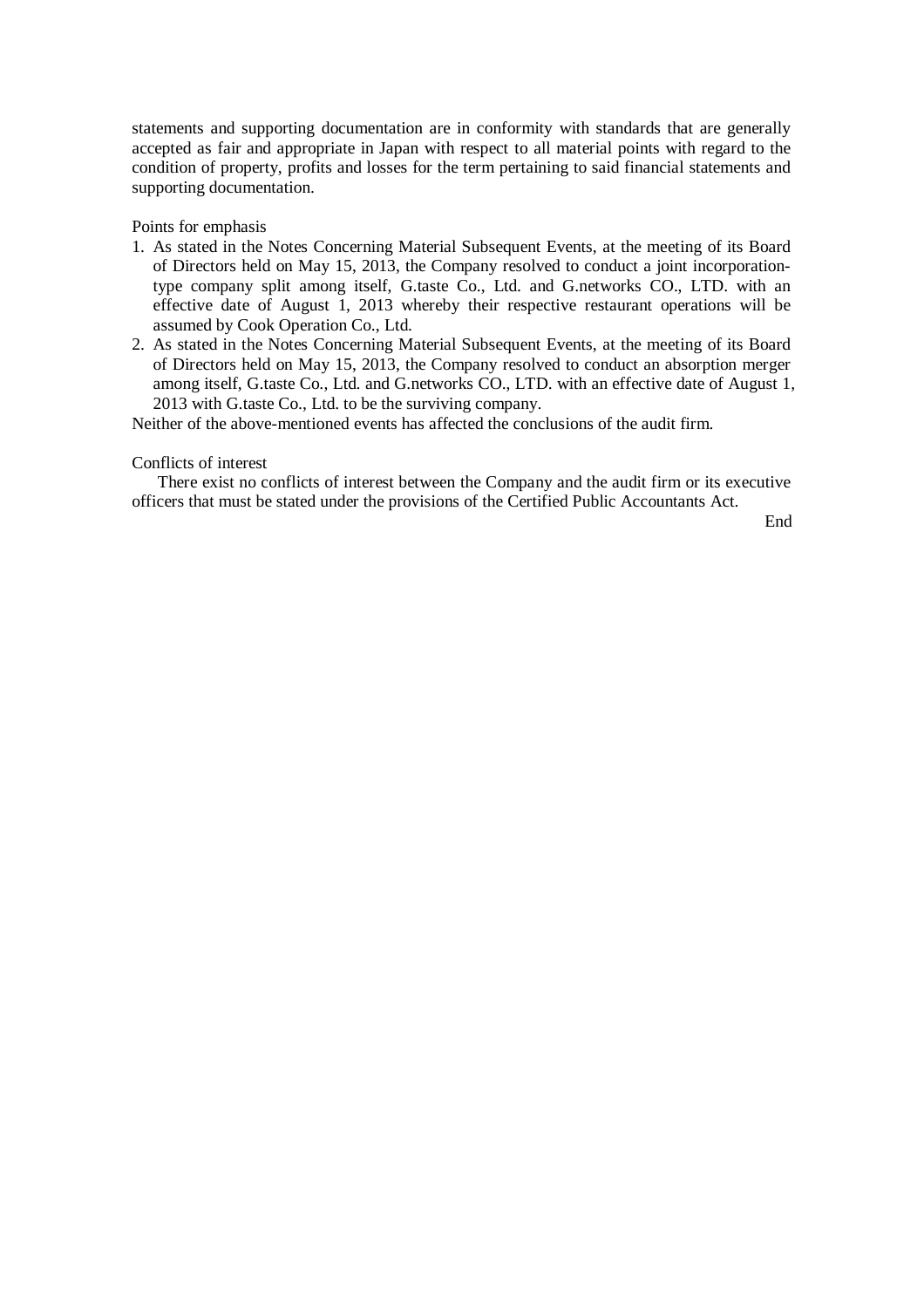### TRANSCRIPT OF THE BOARD OF AUDITORS' AUDIT REPORT

### AUDIT REPORT

Pursuant to deliberations, the Board of Auditors has prepared the following report representing the unanimous opinion of all the auditors based on audit reports prepared by auditors in relation to the performance of duties by directors for the 33rd fiscal year covering the period from April 1, 2012 through March 31, 2013.

#### 1. Methodology and content of auditing by the auditors and Board of Auditors

In addition to prescribing the policy for audits, division of duties and other matters pertaining thereto as well as obtaining reports from the auditors regarding the status and findings from audits, the Board of Auditors has obtained reports from the directors and accounting auditor concerning the performance of their duties, and has also requested explanations as necessary.

The auditors have attempted to communicate with the directors, internal audit sections, employees and other parties in conformity with the standards for auditing prescribed by the Board of Auditors and in accordance with the policy and division of duties for auditing. In addition to gathering information and striving to create the environment for inspections, auditors also attended meetings of the Board of Directors and other important meetings, obtained reports from directors and employees concerning the performance of their duties with additional explanations requested when necessary, reviewed important settlement and other documentation, and examined the status of business operations and property at the head office and key business offices. Additionally, with respect to the content of resolutions passed by the Board of Directors concerning the establishment of procedures prescribed in Article 100(1) and 100(3) of the Ordinance for Enforcement of the Companies Act as measures necessary to ensure the integrity of the system for ensuring that the performance of duties by directors stated in the business reports is in conformity with applicable laws and the Articles of Incorporation and the propriety of other business performed as a joint stock company as well as the actual system created pursuant to these resolutions (internal control system), regular reports are obtained from directors and employees regarding the status of its creation and operation with additional explanations requested when necessary, and opinions are provided with respect thereto. The business reports and supporting documentation pertaining to the fiscal year have been reviewed based on the above-mentioned methodology.

In addition to conducting oversight and verification that the accounting auditor is maintaining an independent position and whether auditing is conducted properly, reports have been obtained from the accounting auditor concerning the performance of its duties with additional explanations requested when necessary. Notices have also been obtained from the accounting auditor to the effect that a "system for ensuring that the performance of duties is being conducted properly" (matters stated in the subparagraphs of Article 131 of the Ordinance on Company Accounting) has been established in accordance with the "Quality Control Standards Concerning Auditing" (Business Accounting Council, October 28, 2005) and other guidelines with additional explanations requested when necessary. The financial statements (Balance Sheet, Profit and Loss Statement, Statement of Change of Shareholders' Equity) and supporting documentation pertaining to the fiscal year have been reviewed based on the abovementioned methodology.

2. Audit Results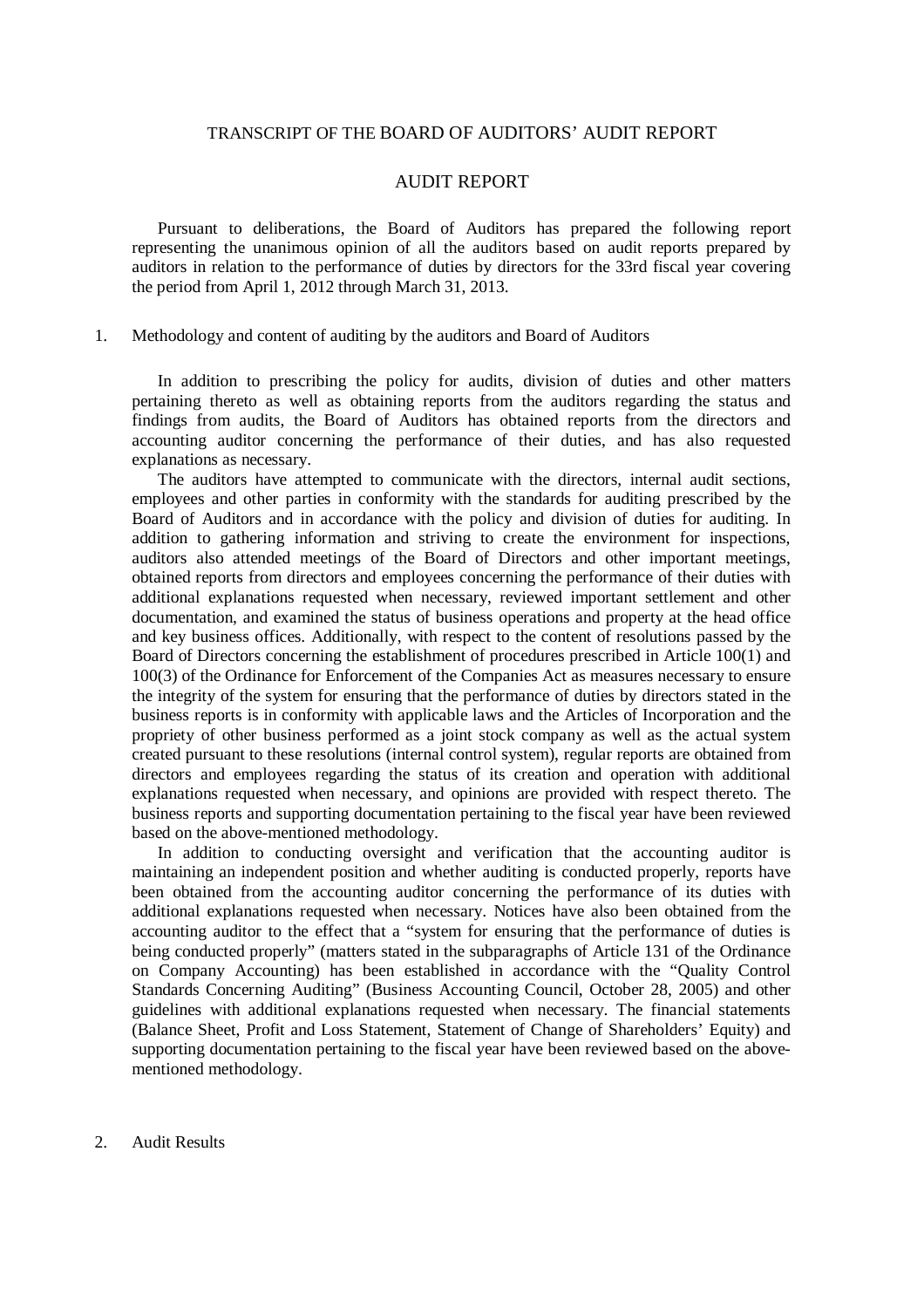- (1) Audit results from business reports and other materials
	- i. The business reports and supporting documentation are recognized as correctly reflecting the condition of the Company in accordance with applicable laws and the Articles of Incorporation.
	- ii. No material facts constituting inappropriate conduct or a violation of applicable laws or the Articles of Incorporation were found to exist in relation to the performance of duties by directors.
	- iii. The content of resolutions of the Board of Directors pertaining to the internal control system was found to be appropriate. Additionally, no matters of concern were found to exist with respect to the content of business reports pertaining to the internal control system and performance of duties by directors.
- (2) Audit results from financial statements and supporting documentation

The methodology of auditing conducted by the accounting auditor and Nagisa  $\&$  co. and the findings therefrom were found to be appropriate.

May 24, 2013

SAKAI CO., LTD., Board of Auditors Tomohisa Mamiya, Statutory Auditor [*Seal*] Kayoko Sato, External Auditor [*Seal*] Akifumi Kajiura, External Auditor [*Seal*] Takao Kurokawa, External Auditor [*Seal*]

End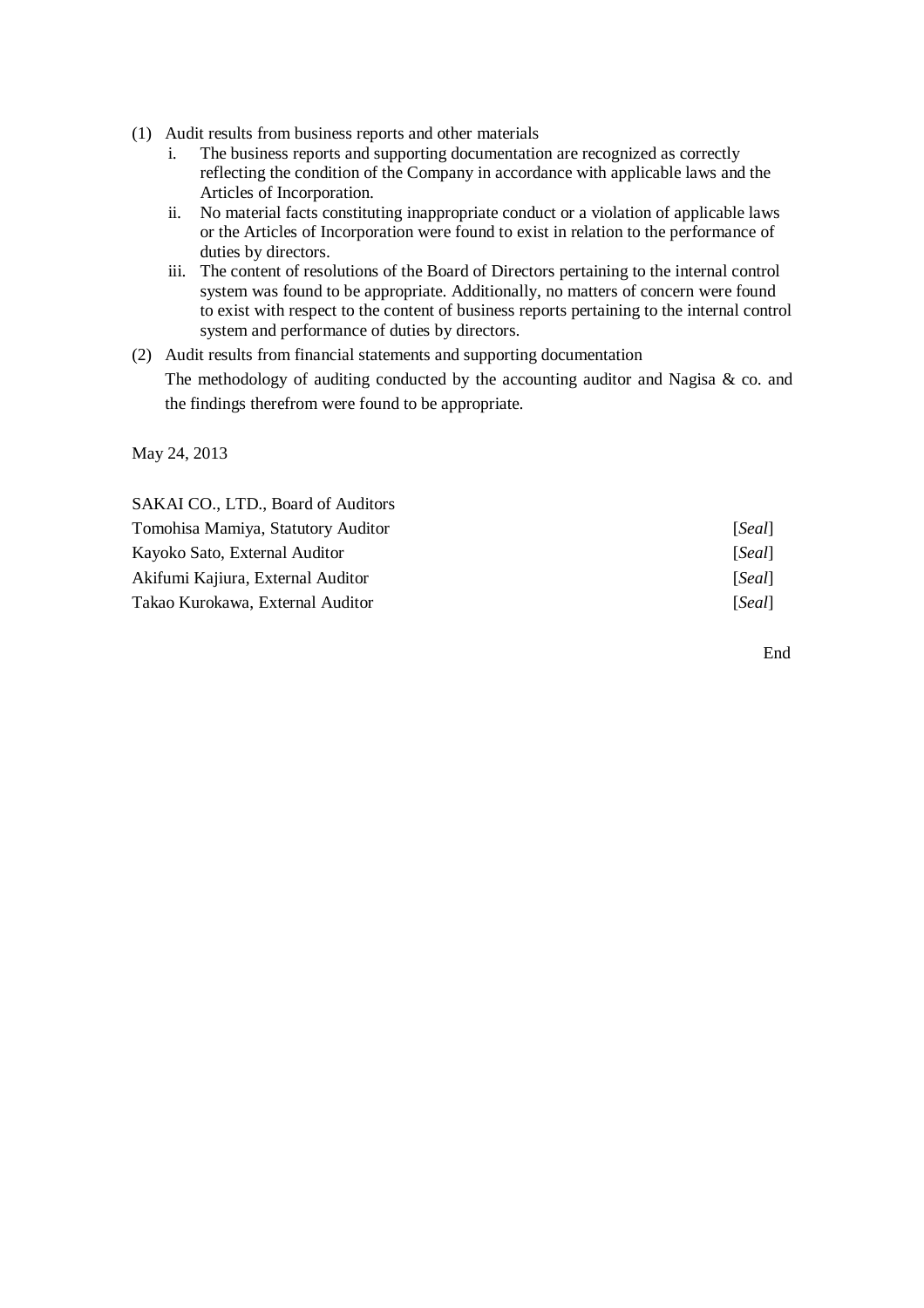#### (2) Joint Incorporation-Type Split Plan

#### **Joint Incorporation-type Company Split Plan**

G.taste Co., Ltd. (hereinafter "G.taste"), G.networks CO., LTD. (hereinafter "G.networks"), and SAKAI CO., LTD. (hereinafter "SAKAI"), shall create the following joint incorporation-type company split plan (hereinafter referred to as "the Plan") for performing an incorporation-type company split (hereinafter "the Split") in which the new jointly incorporated company succeeds the rights and obligations of the restaurant management business conducted by G.taste (hereinafter "G.taste business"), the restaurant management business conducted by G.networks (hereinafter "G.networks business"), and the restaurant management business conducted by SAKAI (hereinafter "SAKAI business").

Article 1 (Company Incorporated through Incorporation-type Company Split)

1. The name and address of the company incorporated through incorporation-type company split (hereinafter referred to as "the incorporated company") shall be as follows.

(Trade name) Cook Operation Co., Ltd.

(Location of the head office) Nagoya-shi, Aichi

2. In addition to the preceding paragraph, the purpose of the incorporated company, the total number of authorized shares, and other matters specified in the articles of incorporation are as stated in Attachment 1 "Articles of Incorporation".

Article 2 (Names of the Directors at the Time of Establishment of the Incorporated Company) The directors at the time of establishment of the incorporated company shall be as follows. Takafumi Akutsu, Director Fumiyasu Inayoshi, Director

Article 3 (Rights and Obligations Succeeded through the Split)

- 1. The incorporated company shall assume the assets, debts, contracts and other rights and obligations shown in Attachment 2 "Details of Assumed Rights and Obligations" from G.taste, G.networks and SAKAI on the date of conclusion (defined in Article 6; hereinafter the same).
- 2. The assumption of obligations under the preceding paragraph shall be cumulative taking of obligations.

Article 4 (Class and Number of Shares Delivered in the Split of the Incorporated Company) The class and number of the shares issued in the Split of the incorporated company shall be 26,000 common shares, with 10,000 shares being allotted to G.taste, 9,000 to G.networks, and 7,000 to SAKAI.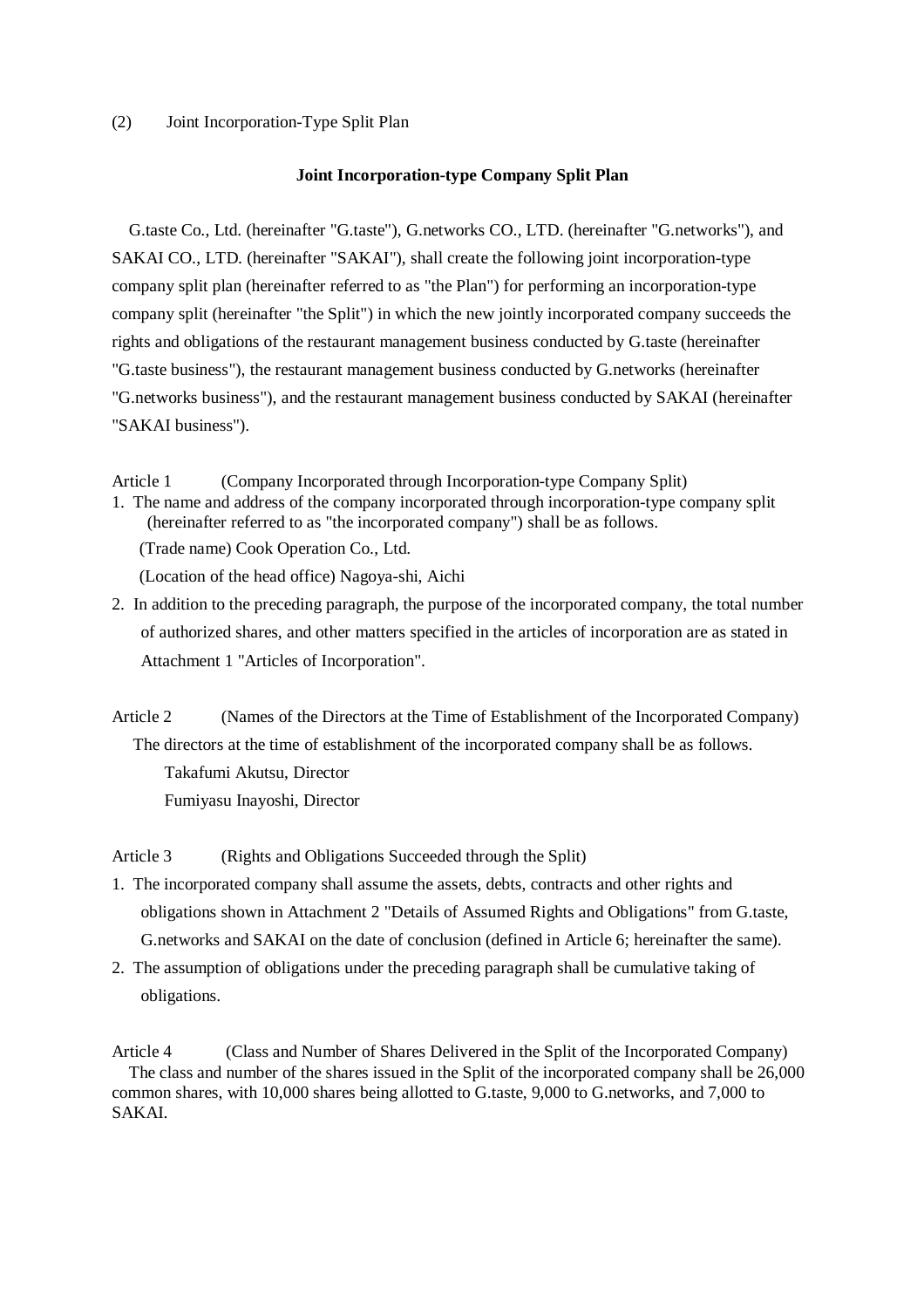Article 5 (Matters Relevant to the Capital and Capital Reserve of the Incorporated Company)

Matters relevant to the capital and capital reserve of the incorporated company shall be as follows. However, this may be changed based on conditions such as the assets and liabilities of G.taste, G.networks and SAKAI on the day before the date of conclusion.

 $(1)$  Amount of capital  $50,000,000$  yen

 $(2)$  Amount of capital reserve  $(2)$  ven

(3) Amount of other capital surplus The amount obtained by deducting the sum of the amount in (1) and (2) above from the change in shareholder equity (referring to the change in shareholder equity calculated in accordance with the provisions in Article 51 of the Ordinance on Accounting of Companies)

 $(4)$  Amount of retained earnings reserve 0 yen

Article 6 (Date of Establishment of the Incorporated Company)

The date of establishment of the incorporated company shall be August 1, 2013 (hereinafter referred to as "date of conclusion"), and the incorporated company shall apply for registration of incorporation on the same day. However, if necessary in the course of procedures, or if necessary for another reason, this may be changed based on deliberation and agreement between G.taste, G.networks and SAKAI.

### Article 7 (Duty of Care of a Prudent Manager)

- 1. G.taste, G.networks and SAKAI shall each maintain and manage the businesses to be assumed by the succeeding company with the due care of a prudent manager for the period from the creation of the Plan until the date of conclusion.
- 2. G.taste, G.networks and SAKAI shall perform any acts with a material effect on businesses to be assumed by the succeeding company from the creation of the Plan until the date of conclusion based on deliberation and agreement between G.taste, G.networks and SAKAI.

### Article 8 (Absence of Obligation Not to Compete)

- 1. G.taste shall not have any obligation not to compete based on Article 21 of the Companies Act with regard to G.tastes's business after the date of conclusion.
- 2. G.networks shall not have any obligation not to compete based on Article 21 of the Companies Act with regard to G.networks's business after the date of conclusion.
- 3. SAKAI shall not have any obligation not to compete based on Article 21 of the Companies Act with regard to SAKAI's business after the date of conclusion.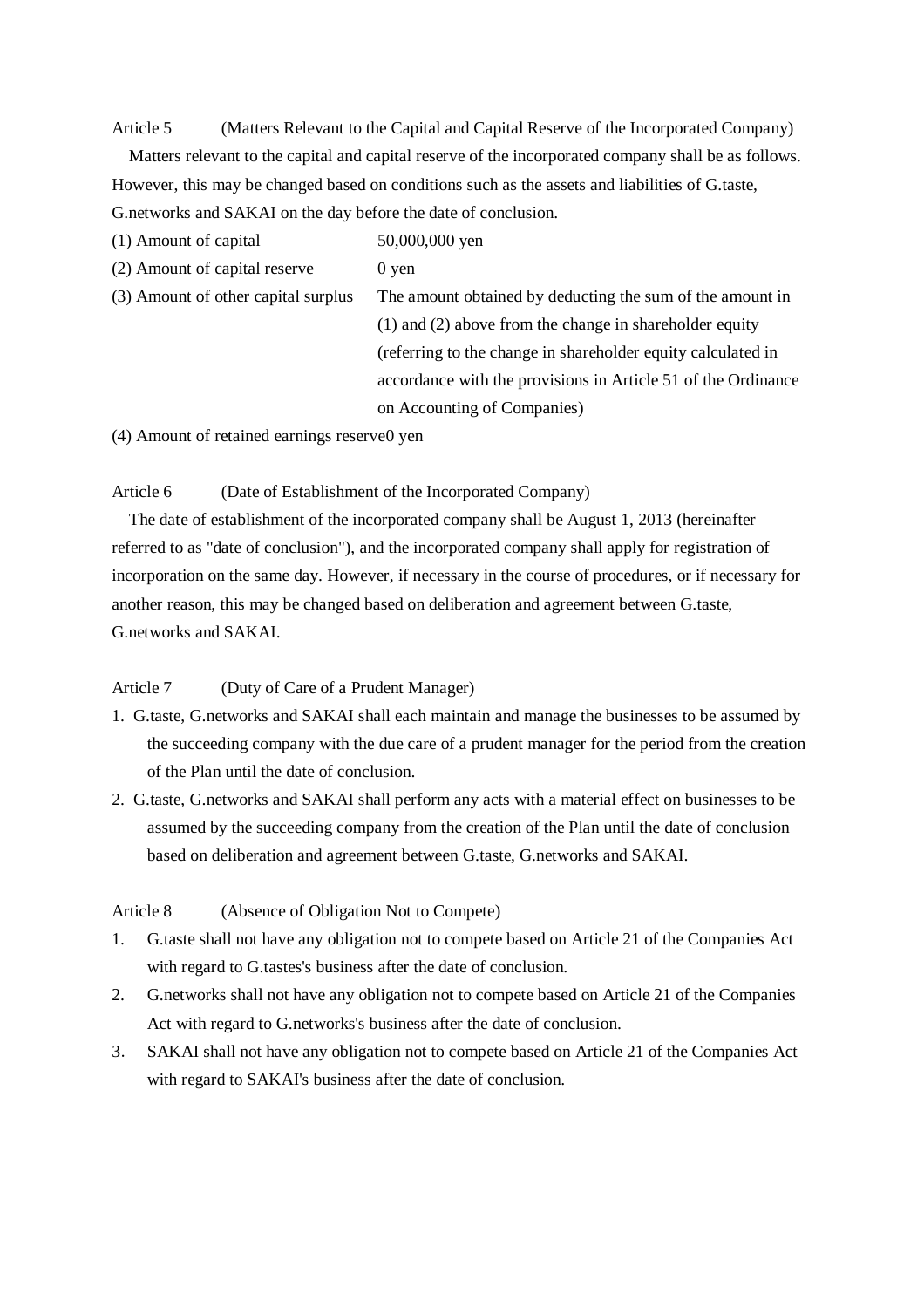### Article 9 (Amendment or Cancellation of the Plan)

G.taste, G.networks and SAKAI shall change the Plan or cancel the Split based on deliberation and agreement between G.taste, G.networks and SAKAI if a serious event occurs or is revealed, which impedes the execution of the Split according to the Plan (including cases in which matters revealed prior to the creation of the Plan are revealed to be material after the creation of the Plan) during the period between the creation of the Plan and the date of conclusion.

### Article 10 (Effect of the Plan)

The Plan shall no longer be effective if approval from the relevant government agencies, specified in laws and regulations as being required for the execution of the Plan, is not obtained.

#### Article 11 (Other Matters)

Other matters required for the Split that are not stipulated in the Plan shall be determined by deliberation between G.taste, G.networks and SAKAI in accordance with the intent of the Split.

May 15, 2013

G.taste 2-10 Tsutsujigaoka 2-chome, Miyagino-ku, Sendai City G.taste Co., Ltd. Fumiyasu Inayoshi, Representative Director and President

G.networks 1198-4 Aza Nishiotsuka Oaza, Nishi Takadomari, Sanyo Onoda City, Yamaguchi Prefecture G.networks CO., LTD. Takafumi Akutsu, Representative Director and President

SAKAI 46 Kurokawa Hondori 2-chome, Kita-ku, Nagoya City SAKAI CO., LTD. Atsushi Yamashita, Representative Director and President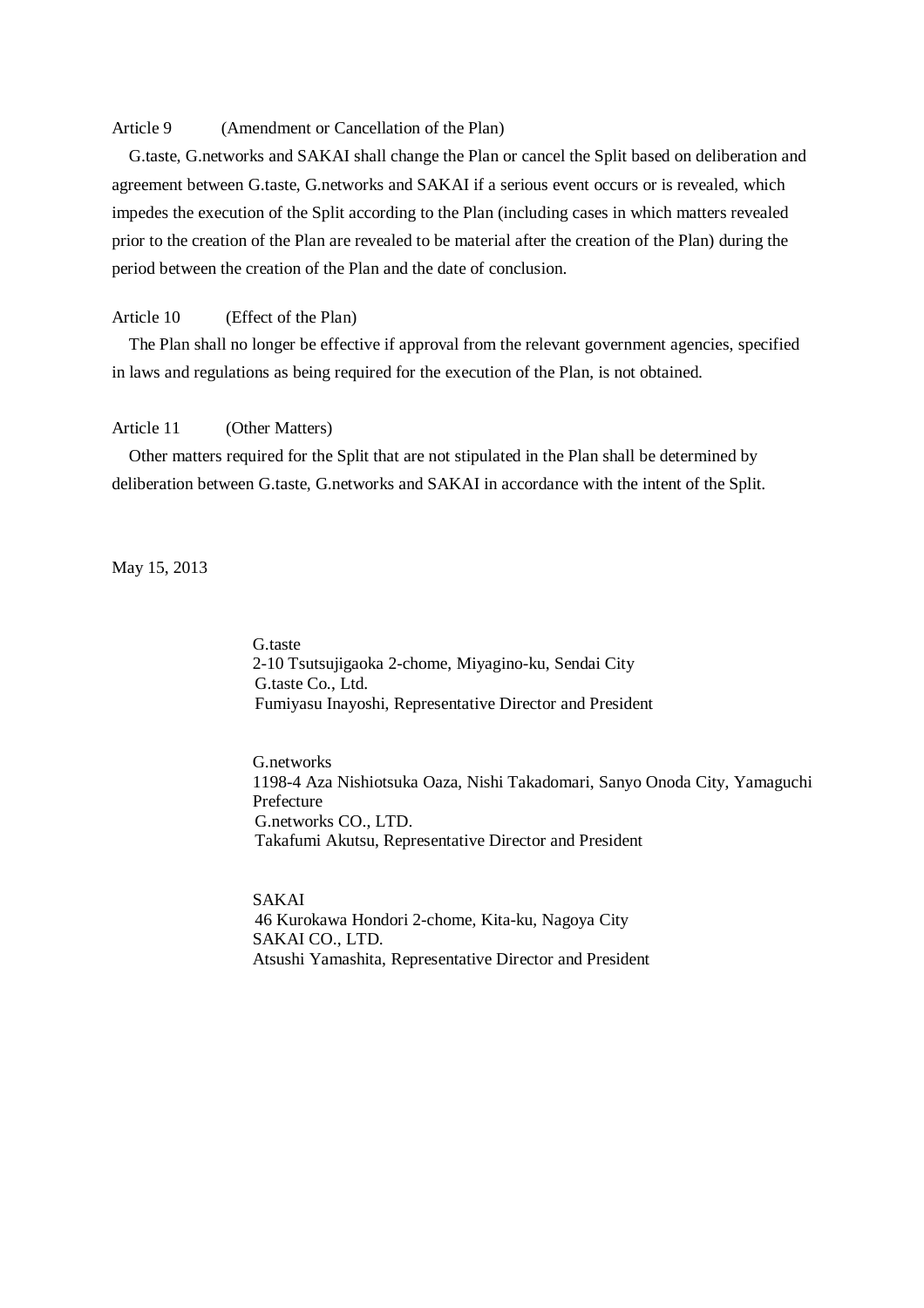Attachment 1

## **Articles of Incorporation**

Chapter 1 General Provisions

Article 1 (Trade Name) The company shall be called Cook Operation Co., Ltd.

Article 2 (Purpose) The purpose of the Company is to conduct the following businesses.

- (1) Guidance of management of restaurants via franchise chain and management of restaurants
- (2) All operations associated with or related to the previous items, and other businesses necessary for achieving the purpose of the previous items
- Article 3 (Address of the Head Office) The Company's head office shall be located in Nagoya City, Aichi Prefecture.
- Article 4 (Organizations) The Company shall have a general shareholders' meeting and directors.
- Article 5 (Method of Public Notice) The Company's method of public notice shall be to publish in official gazettes.

Chapter 2 Shares

- Article 6 (Total Number of Authorized Shares) The total number of authorized shares of the Company shall be 100,000 shares.
- Article 7 (Non-issuance of Share Certificates) Share certificates shall not be issued for the Company's shares.
- Article 8 (Restrictions on the Transfer of Shares) Acquisition of the Company's shares by transfer shall require approval of the general shareholders' meeting.

Chapter 3 General Shareholders' Meeting

- Article 9 (Convocation of the General Shareholders' Meeting) The Company's ordinary general shareholders' meetings shall be convened within three months of the end of each business year, and extraordinary general shareholders' meetings shall be convened as required.
- Article 10 (Record Date of the Ordinary General Shareholders' Meeting) The record date for voting rights in the Company's ordinary general shareholders' meetings shall be March 31 of each year.

### Article 11 (Convenor and Chairperson) General shareholders' meetings shall be convened by directors unless otherwise provided for by laws and regulations. The general shareholders' meeting shall be chaired by the director who convened it.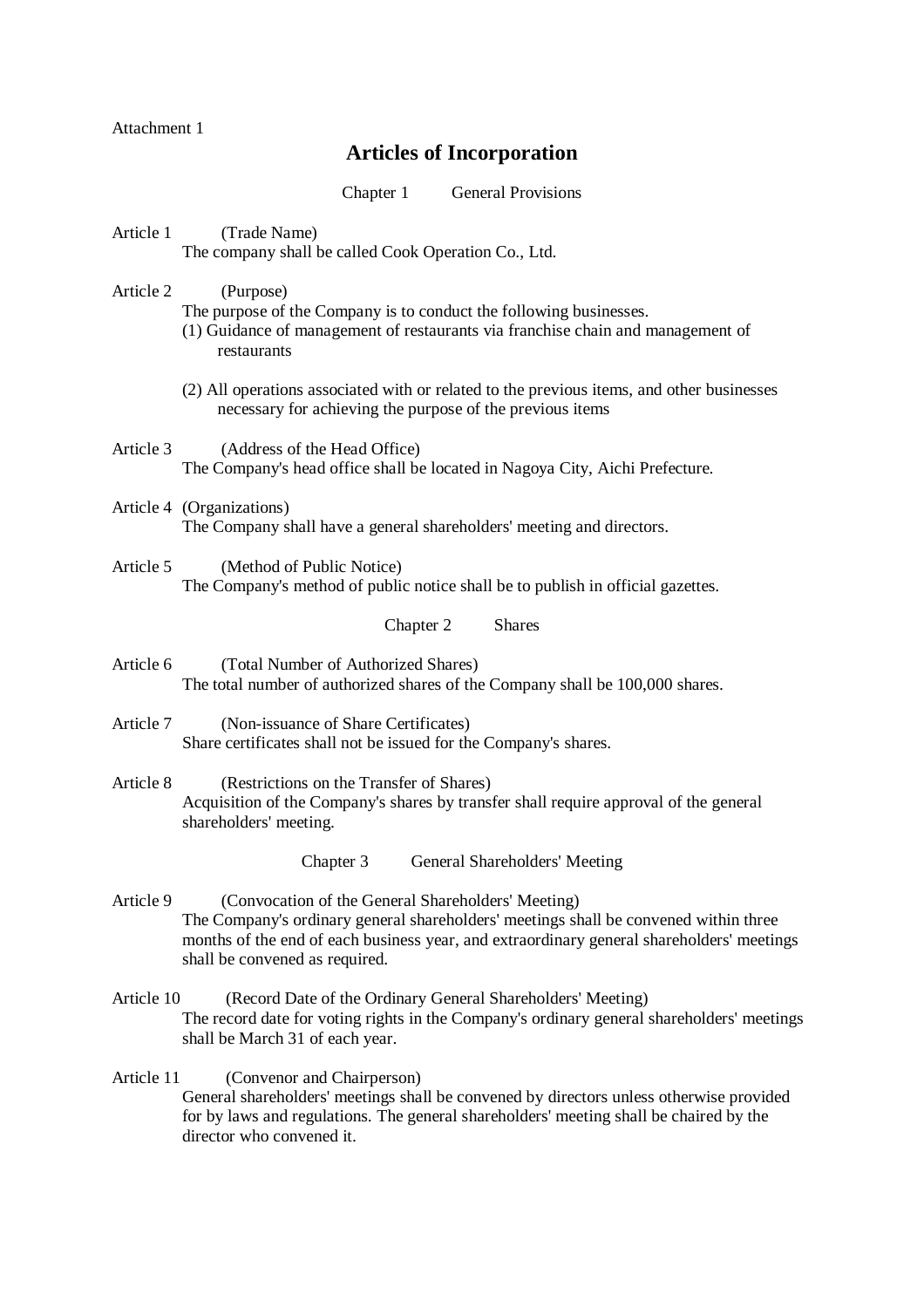Article 12 (Convocation Notices)

- 1. Convocation notices for general shareholders' meetings shall be sent to each shareholder able to exercise voting rights no later than 2 days before the date of the general shareholders' meeting. However, the above period can be shortened when there is consent among all shareholders able to exercise voting rights.
- 2. When there is consent among all shareholders able to exercise voting rights, the general shareholders' meeting may be held without convocation procedures unless otherwise provided for by laws and regulations or the articles of incorporation.

Article 13 (Method of Resolution)

- 1. Resolutions of the general shareholders' meetings shall be made by a majority of votes of attending shareholders able to vote where shareholders holding a majority of votes of shareholders able to vote are in attendance, unless otherwise provided for by laws and regulations or the articles of incorporation.
- 2. Resolutions pursuant to Article 309 Paragraph 2 of the Companies Act shall be made by 2/3 of the votes with no less than half of the votes of shareholders able to vote in attendance.

#### Article 14 (Proxy Voting)

Shareholders may exercise voting rights by proxy. In such cases, the shareholder or proxy must provide the Company with documentation proving the right of proxy for each general shareholders' meeting.

### Article 15 (Minutes)

Minutes of the general shareholders' meeting shall be created as provided for by laws and regulations, and the Company shall hold these in safekeeping.

Chapter 4 Directors

Article 16 (Number of Directors) The Company shall have 1 or more directors.

### Article 17 (Appointment)

- 1. Directors shall be appointed by the general shareholders' meeting.
- 2. Resolutions to appoint directors shall be made by a majority of votes with no less than half of the votes of shareholders able to vote in attendance.
- 3. Cumulative voting shall not be used for the appointment of directors.

Article 18 (Term of Office of Directors)

- 1. The term of office of directors shall be until the conclusion of the ordinary general shareholders' meeting concerning the final business year ending within 1 year of their appointment.
- 2. The term of office of a director appointed as a replacement for a director who has stepped down before the expiration of the term of office and the term of office of a director appointed to increase the number of directors shall be until the term of office of the previous director or the other directors in office.

Article 19 (Representative of the Company)

Each director shall represent the Company.

#### Article 20 (Directors' Compensation, etc.)

The compensation, bonuses and other financial gains received by directors in exchange for performance of duties shall be determined based on resolutions by the general shareholders' meeting.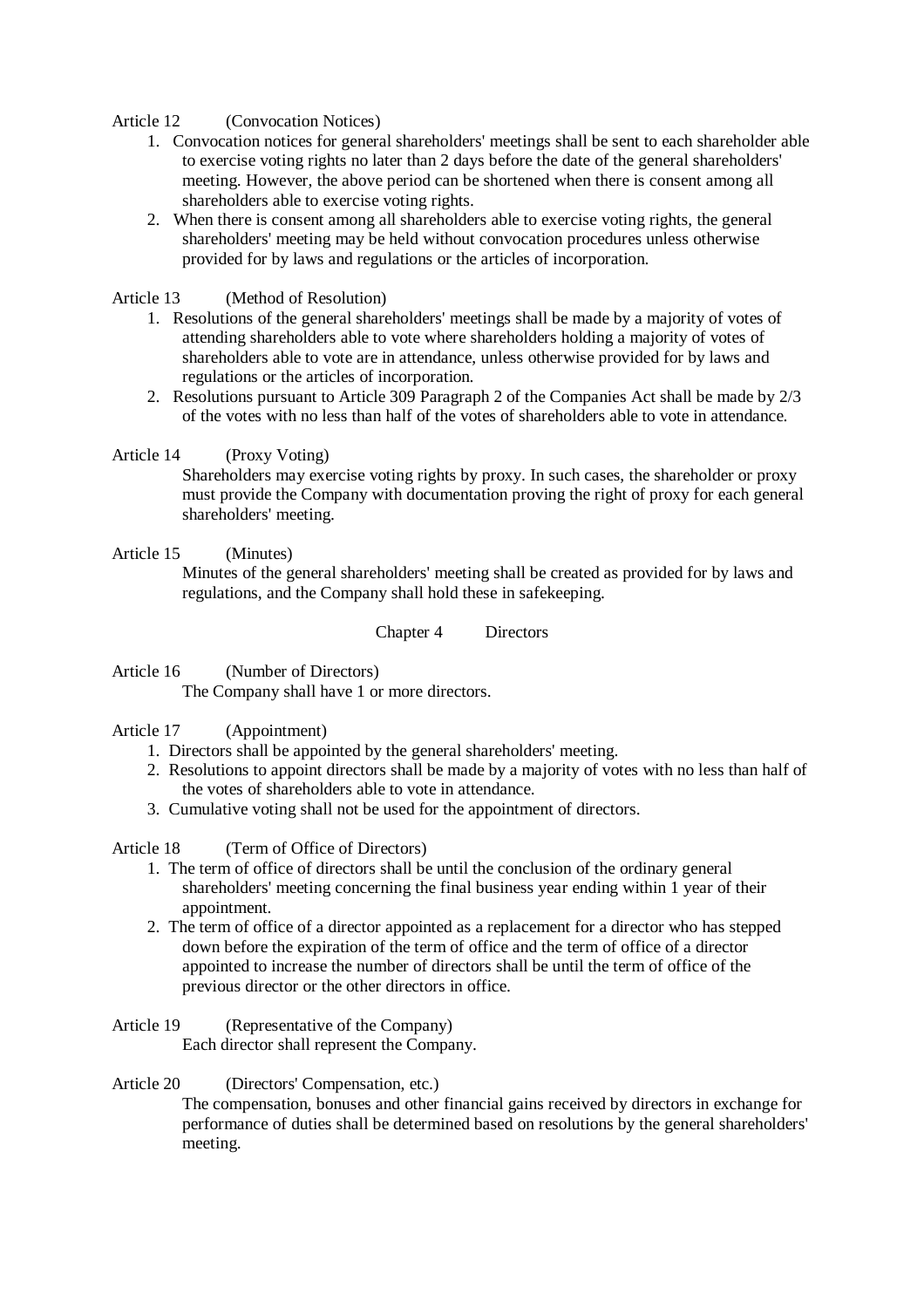#### Chapter 5 Accounting

Article 21 (Business Year)

The Company's business year shall be from April 1 each year until March 31 the following year.

Article 22 (Dividend of Surplus)

- 1. The year-end dividend made as a dividend of surplus shall be paid to shareholders and registered pledgees of shares stated or recorded in the final shareholder registry on the last day of each business year.
- 2. In addition to the preceding paragraph, the Company may specify a record date and pay a dividend of surplus to shareholders and registered pledgees of shares stated or recorded in the final shareholder registry on the record date.

Article 23 (Period of Exclusion of Dividends)

If dividend property is monetary, the Company shall be exempt from the obligation for payment thereof when it has not been accepted for three years from the date payment commenced.

Chapter 6 Supplementary Provisions

Article 24 (First Business Year)

The Company's first business year shall be from the day of incorporation of the Company until March 31, 2014.

<Blank below>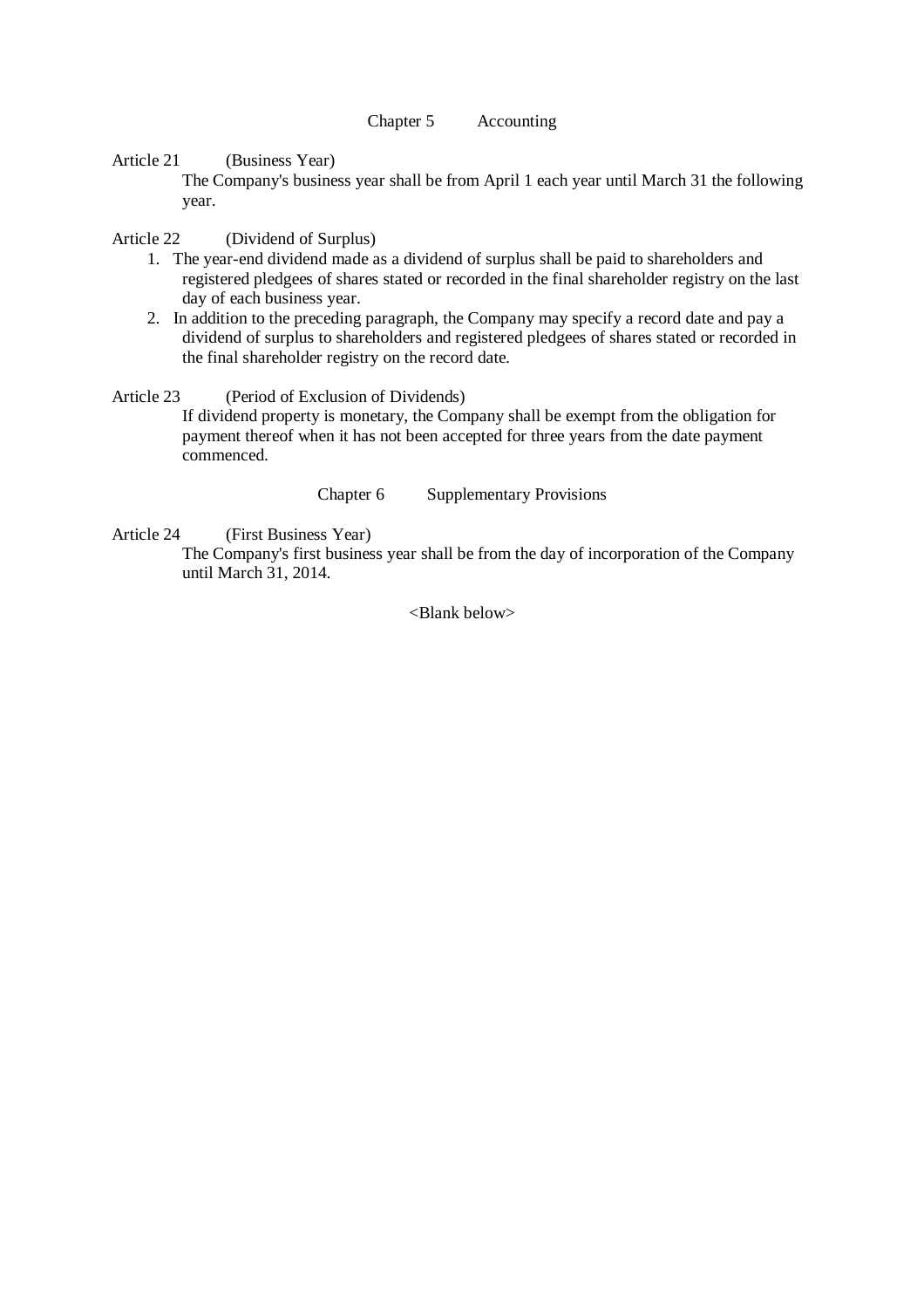Attachment 2

#### Details of Assumed Rights and Obligations

The assets, debt, contracts and other rights and obligations assumed by the incorporated company from G.taste, G.networks and SAKAI through the Split concluded on August 1, 2013 shall be as follows.

Of the rights and obligations assumed, the valuation of assets and liabilities shall be based on the balance sheets of G.taste, G.networks and SAKAI for March 31, 2013, and shall be determined after adjustment until the day before the date of conclusion.

- 1. Assets, debt, contracts and other rights and obligations assumed from G.taste.
	- (1) Assets

The following assets pertaining to the business on the date of conclusion

1) Current assets

Cash, accounts receivable-trade, accounts receivable-other and inventories pertaining to the directly operated stores in the attachment

Deposits (The amount of deposits subject to the Split shall be the amount rationally calculated to make the amount of net assets assumed by the incorporated company from G.taste to be 100 million yen.)

Deferred tax assets

#### 2) Fixed assets

(i) Tangible assets

Machinery, vehicles, tools, instruments, supplies and low-value depreciable assets pertaining to the directly operated stores in the attachment

(ii) Intangible assets

Telephone subscription rights, rights of using facilities and software pertaining to the directly operated stores in the attachment

#### (2) Liabilities

The following liabilities pertaining to the business on the date of conclusion

1) Current liabilities

Accounts payable-trade and accounts payable-other pertaining to the directly operated stores in the attachment

Unearned revenue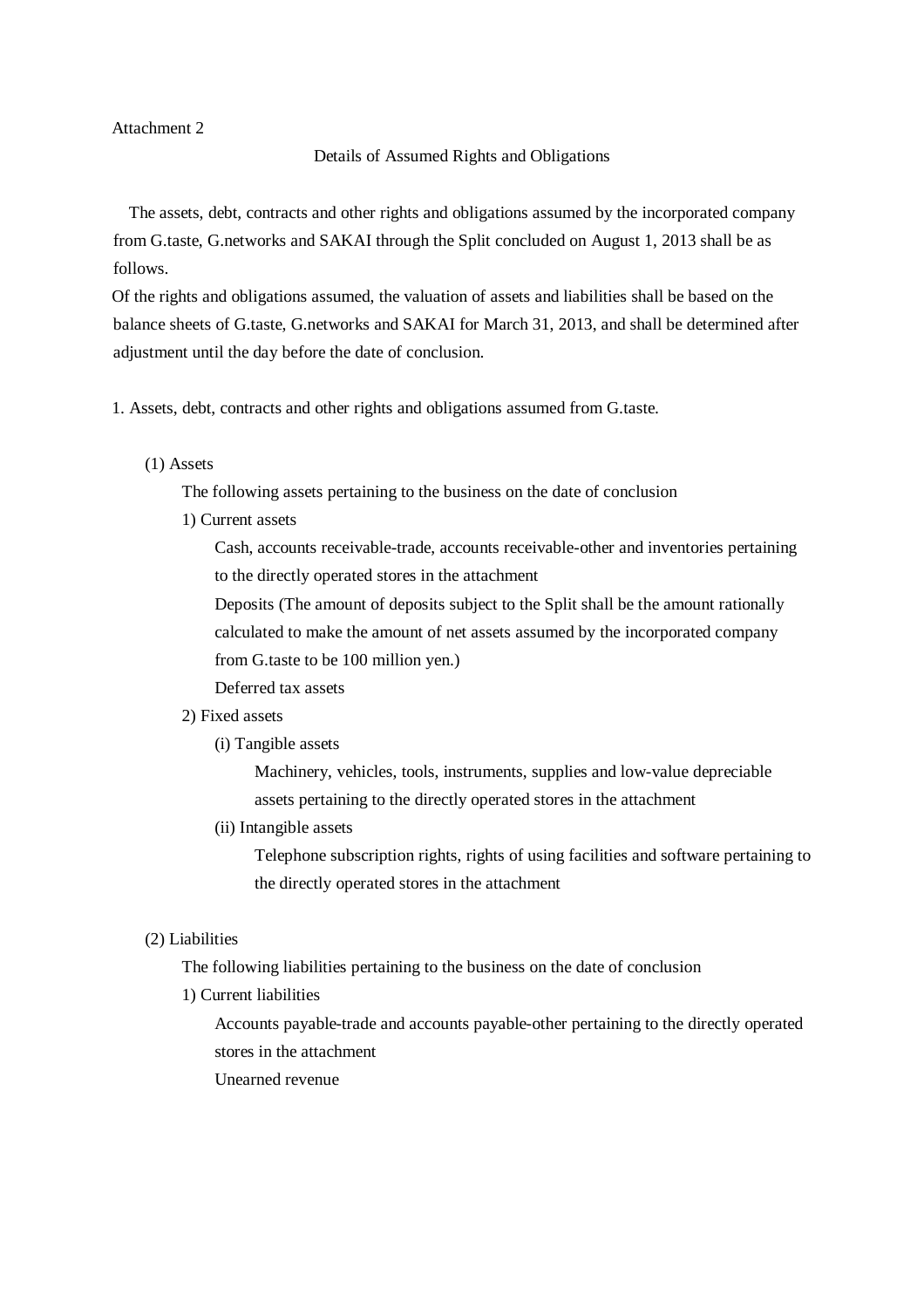(3) Contracts, etc. (employment contracts, etc. are described in (4))

All contracts pertaining to the business (excluding, however, real estate lease contracts and leasing agreements pertaining to the business.) All rights and obligations arising based upon the above status and said contracts

(4) Employment contracts, etc.

The status of G.taste's employees engaged in the business on the date of conclusion of the Split under employment contracts, and the rights and obligations arising from said contracts shall not be assumed by the incorporated company, and G.taste shall second the employees of G.taste engaged in the business on the date of conclusion of the Split to the incorporated company while retained by G.taste, and have them engage in the business at the incorporated company. The secondment period and other conditions concerning secondment of the seconded employees shall be determined based upon deliberation between G.taste and the incorporated company.

(5) Assumed permits, etc.

All licenses, authorization, approval and registration, etc. held on the date of conclusion by G.taste in relation to the business that can be legally assumed.

2. Assets, debt, contracts and other rights and obligations assumed from G.networks.

#### (1) Assets

The following assets pertaining to the business on the date of conclusion

1) Current assets

Cash, accounts receivable-trade and inventories pertaining to the directly operated stores in the attachment

Deposits (The amount of deposits subject to the Split shall be the amount rationally calculated to make the amount of net assets assumed by the incorporated company from G.networks to be 100 million yen.)

Deferred tax assets

- 2) Fixed assets
	- (i) Tangible Assets

Machinery, vehicles, tools, instruments, supplies and low-value depreciable assets pertaining to the directly operated stores in the attachment

(ii) Intangible assets

Telephone subscription rights and rights of using facilities pertaining to the directly operated stores in the attachment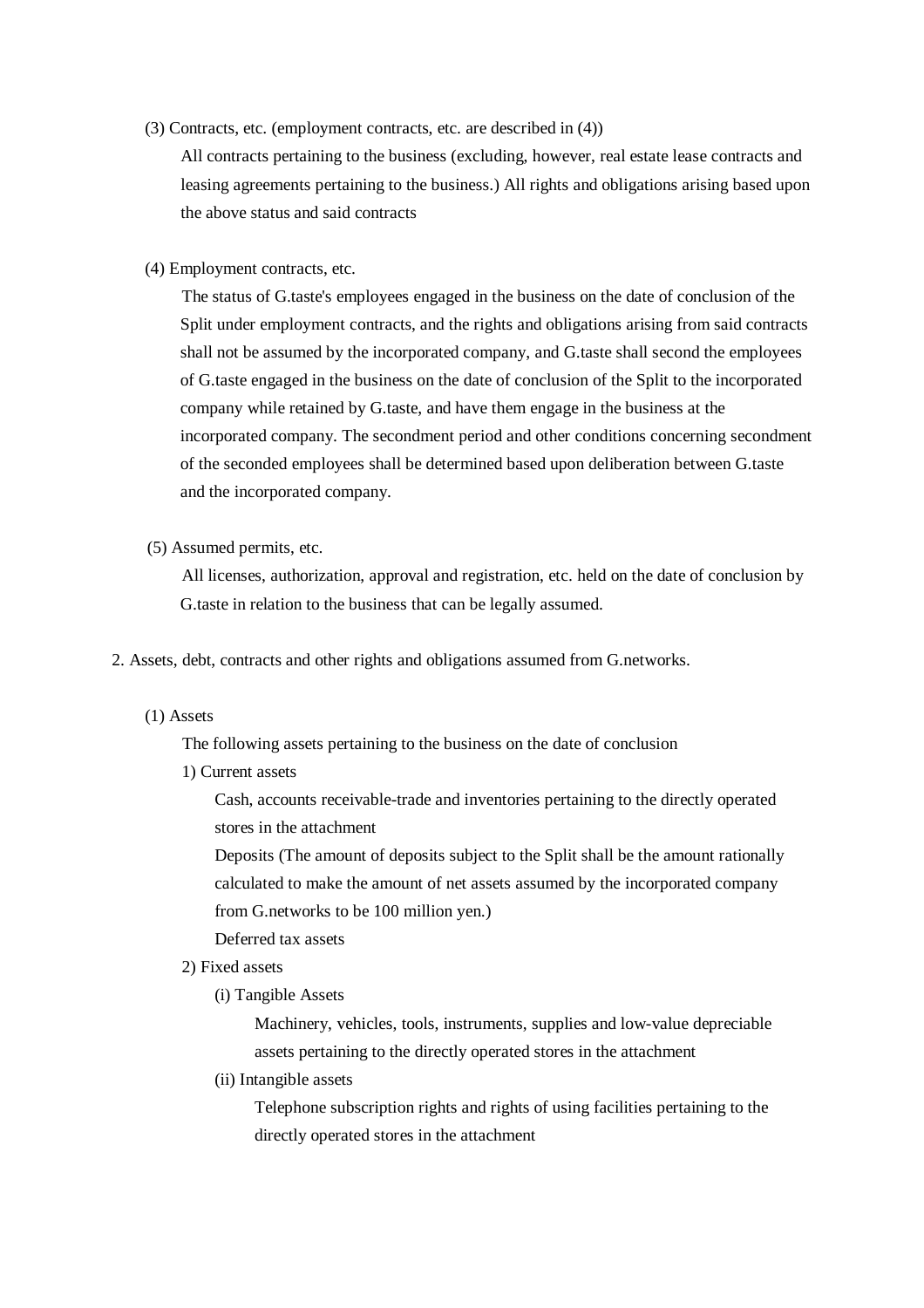### (2) Liabilities

The following liabilities pertaining to the business on the date of conclusion

1) Current liabilities

Accounts payable-trade and accounts payable-other pertaining to the directly operated stores in the attachment

- Unearned revenue
- 2) Fixed liabilities

Long-term unearned revenue

(3) Contracts, etc. (employment contracts, etc. are described in (4))

All contracts pertaining to the business (excluding, however, real estate lease contracts and leasing agreements pertaining to the business.) All rights and obligations arising based upon the above status and said contracts

(4) Employment contracts, etc.

The status of G.networks' employees engaged in the business on the date of conclusion of the Split under employment contracts, and the rights and obligations arising from said contracts shall not be assumed by the incorporated company, and G.networks shall second the employees of G.networks engaged in the business on the date of conclusion of the Split to the incorporated company while retained by G.networks, and have them engage in the business at the incorporated company. The secondment period and other conditions concerning secondment of the seconded employees shall be determined based upon deliberation between G.networks and the incorporated company.

(5) Assumed permits, etc.

All licenses, authorization, approval and registration, etc. held on the date of conclusion by G.networks in relation to the business that can be legally assumed.

- 3. Assets, debt, contracts and other rights and obligations assumed from SAKAI.
	- (1) Assets

The following assets pertaining to the business on the date of conclusion

1) Current assets

Cash, accounts receivable-trade and inventories pertaining to the directly operated stored in the attachment

Deposits (The amount of deposits subject to the Split shall be the amount rationally calculated to make the amount of net assets assumed by the incorporated company from SAKAI to be 100 million yen.)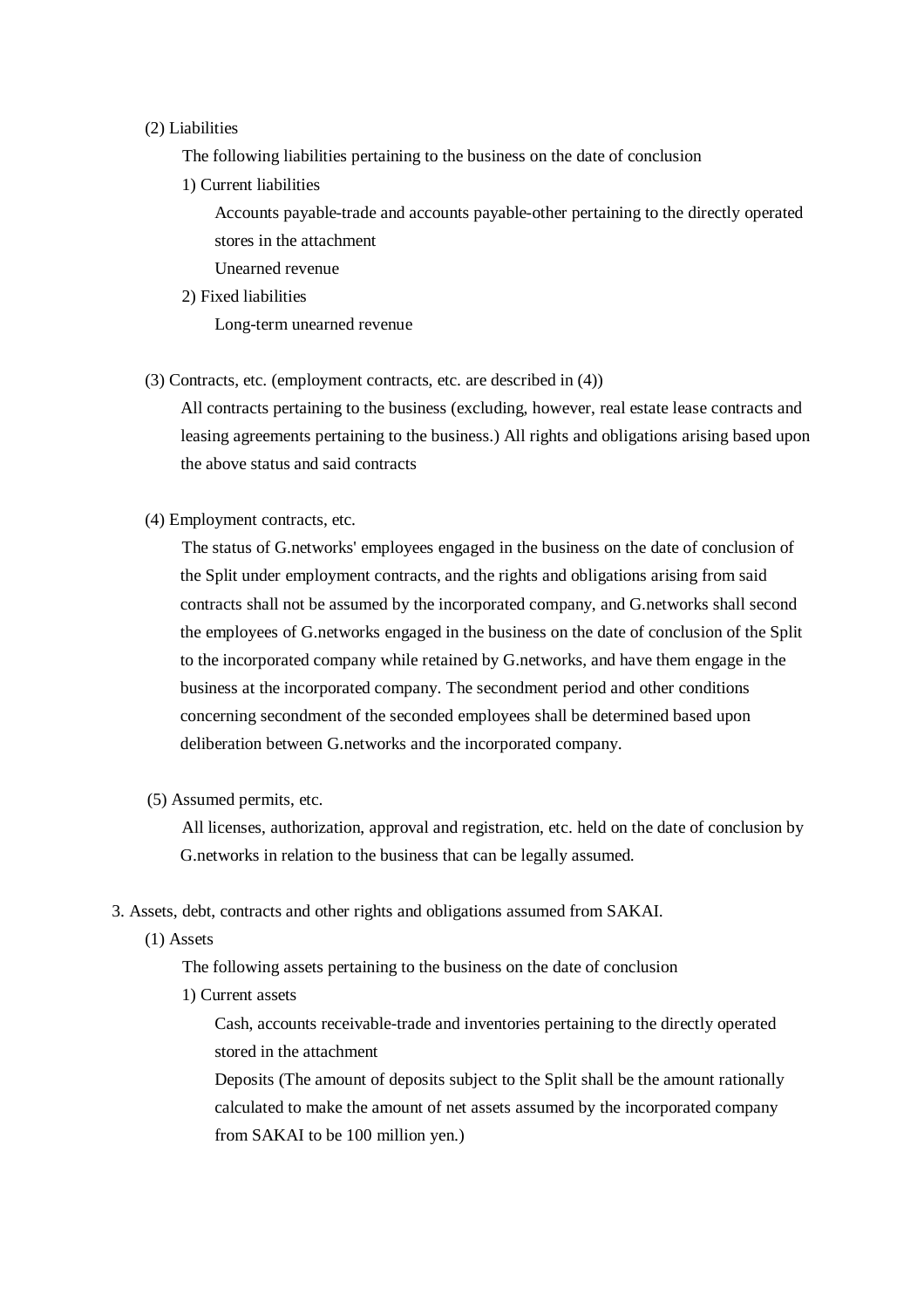### 2) Fixed assets

(i) Tangible Assets

Tools, instruments, supplies and low-value depreciable assets pertaining to the directly operated stores in the attachment

(ii) Intangible assets

Telephone subscription rights and rights of using facilities pertaining to the directly operated stores in the attachment

#### (2) Liabilities

The following liabilities pertaining to the business on the date of conclusion

1) Current liabilities

Accounts payable-trade and accounts payable-other pertaining to the directly operated stores in the attachment

Unearned revenue

2) Fixed liabilities

Long-term unearned revenue

(3) Contracts, etc. (employment contracts, etc. are described in (4))

All contracts pertaining to the business (excluding, however, real estate lease contracts and leasing agreements pertaining to the business.) All rights and obligations arising based upon the above status and said contracts

(4) Employment contracts, etc.

The status of SAKAI's employees engaged in the business on the date of conclusion of the Split under employment contracts, and the rights and obligations arising from said contracts shall not be assumed by the incorporated company, and SAKAI shall second the employees of SAKAI engaged in the business on the date of conclusion of the Split to the incorporated company while retained by SAKAI, and have them engage in the business at the incorporated company. The secondment period and other conditions concerning secondment of the seconded employees shall be determined based upon deliberation between SAKAI and the incorporated company.

(5) Assumed permits, etc.

All licenses, authorization, approval and registration, etc. held on the date of conclusion by SAKAI in relation to the business that can be legally assumed.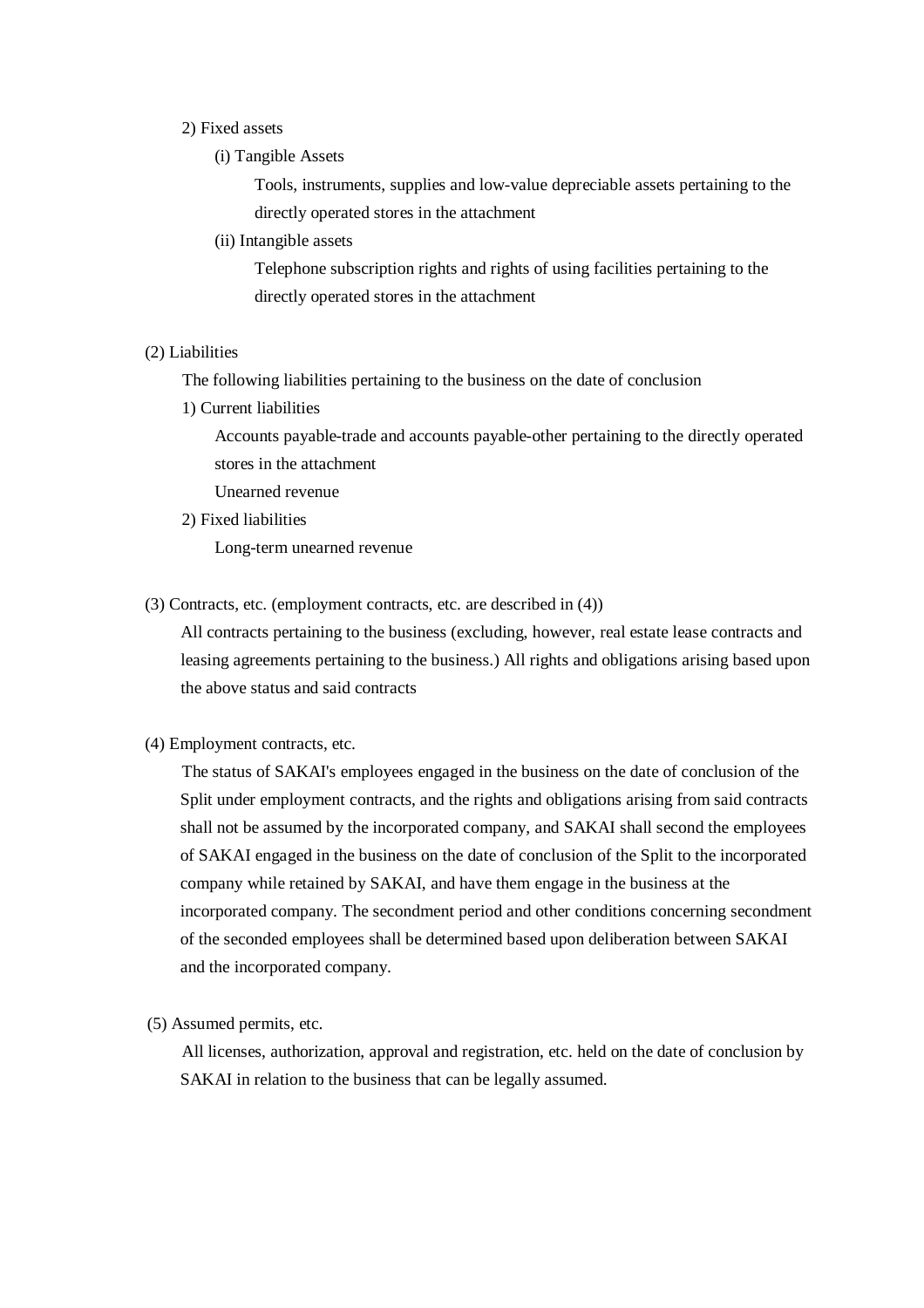### Attachment

# List of Directly Operated G.taste Stores to be Assumed

| Store name                                                 |                                                            |  |
|------------------------------------------------------------|------------------------------------------------------------|--|
| Heiroku Sushi Sendai Aoba Masaoka-dori Store               | Heiroku Sushi Miyagi Wakuya Store                          |  |
| Heiroku Sushi Miyagi Iwanuma Store                         | Heiroku Sushi Miyagi Kami Nakaniida Store                  |  |
| Sendai Getaya Sendai Aoba Kokubun-cho Store                | Heiroku Sushi Miyagi Kurihara Wakayanagi Store             |  |
| Heiroku Sushi Sendai Wakabayashi 6-chome Store             | Heiroku Sushi Miyagi Shiogama Suginoiri Store              |  |
| Heiroku Sushi Sendai Izumi-shi Nasaka Store                | Heiroku Sushi Miyagi Shibata Funaoka Store                 |  |
| Heiroku Sushi Sendai Aoba Ichiban-cho Store                | Ouu Sushi Seisakusho Akita Senboku Kakunodate<br>Store     |  |
| Heiroku Sushi Miyagi Okawara Store                         | Ajikou Sapporo Chuo Susukino Store                         |  |
| Heiroku Sushi Sendai Taihaku Nishitaga Store               | Heiroku Sushi Sapporo Nishi Hachiken Store                 |  |
| Heiroku Sushi Sapporo Shiroishi Kikusui Motomachi<br>Store | Heiroku Sushi Iwate Ninohe Store                           |  |
| Heiroku Sushi Sapporo Kita Taihei Store                    | Heiroku Sushi Fukushima Sukagawa Store                     |  |
| Heiroku Sushi Sapporo Atsubetsu Sunpiazza Store            | Heiroku Sushi Miyagi Osaki Furukawa Minami<br><b>Store</b> |  |
| Heiroku Sushi Miyagi Ishinomaki-higashi Nakazato<br>Store  | Heiroku Sushi Miyagi Tomiya Akaishidai Store               |  |
| Heiroku Sushi Sapporo Chuo Susukino Store                  | Heiroku Sushi Iwate Morioka Mitake Store                   |  |
| Heiroku Sushi Sendai Taihaku Minami-Sendai Store           | Ouu Sushi Seisakusho Iwate Kuji Store                      |  |
| Heiroku Sushi Miyagi Natori-Kita Store                     | Heiroku Sushi Sapporo Higashinaebo Store                   |  |
| Heiroku Sushi Sendai Izumi Nakayama Store                  | Heiroku Sushi Fukushima Yabuki Store                       |  |
| Heiroku Sushi Sendai Aoba Clisroad Store                   | Heiroku Sushi Sendai Aoba Ayashi Store                     |  |
| Heiroku Sushi Miyagi Kurihara Tsukidate Store              | Heiroku Sushi Hokkaido Asahikawa Store                     |  |
| Heiroku Sushi Yamagata Sagae Store                         | Heiroku Sushi Sendai Miyagino Shinden-higashi<br>Store     |  |
| Heiroku Sushi Sendai Aoba Uesugi Store                     | Heiroku Sushi Hokkaido Tomakomai Store                     |  |
| Heiroku Sushi Miyagi Taiwa Yoshioka Store                  | Heiroku Sushi Sendai Miyagino Tsutsujigaoka Store          |  |
| Heiroku Sushi Fukushima Yanome Store                       | Heiroku Sushi Sendai Aoba Hachiman-cho Store               |  |
| Heiroku Sushi Fukushima Shirakawa Store                    | Heiroku Sushi Aomori Hachinohe Store                       |  |
| Heiroku Sushi Yamagata Higashine Store                     | Heiroku Sushi Sendai Izumi Park Town Tapio Store           |  |
| Heiroku Sushi Miyagi Shiraishi Store                       | Ouu Sushi Seisakusho Iwate Ohshu Esashi Store              |  |
| Heiroku Sushi Miyagi Misato Kogota Store                   | Heiroku Sushi Tokyo Shibuya Omotesando Store               |  |
| Heiroku Sushi Miyagi Tagajo Nishi Store                    | Heiroku Sushi Tokyo Machida Store                          |  |
| Heiroku Sushi Miyagi Rifu Store                            | Heiroku Sushi Tokyo Shinjuku Okubo Store                   |  |
| Heiroku Sushi Fukushima Koriyama Yatsuyamada Store         | Heiroku Sushi Tokyo Kita-Akabane Store                     |  |
| Ouu Sushi Seisakusho Iwate Morioka Tsushida Store          | Heiroku Sushi Yokohama Naka Isezakicho Store               |  |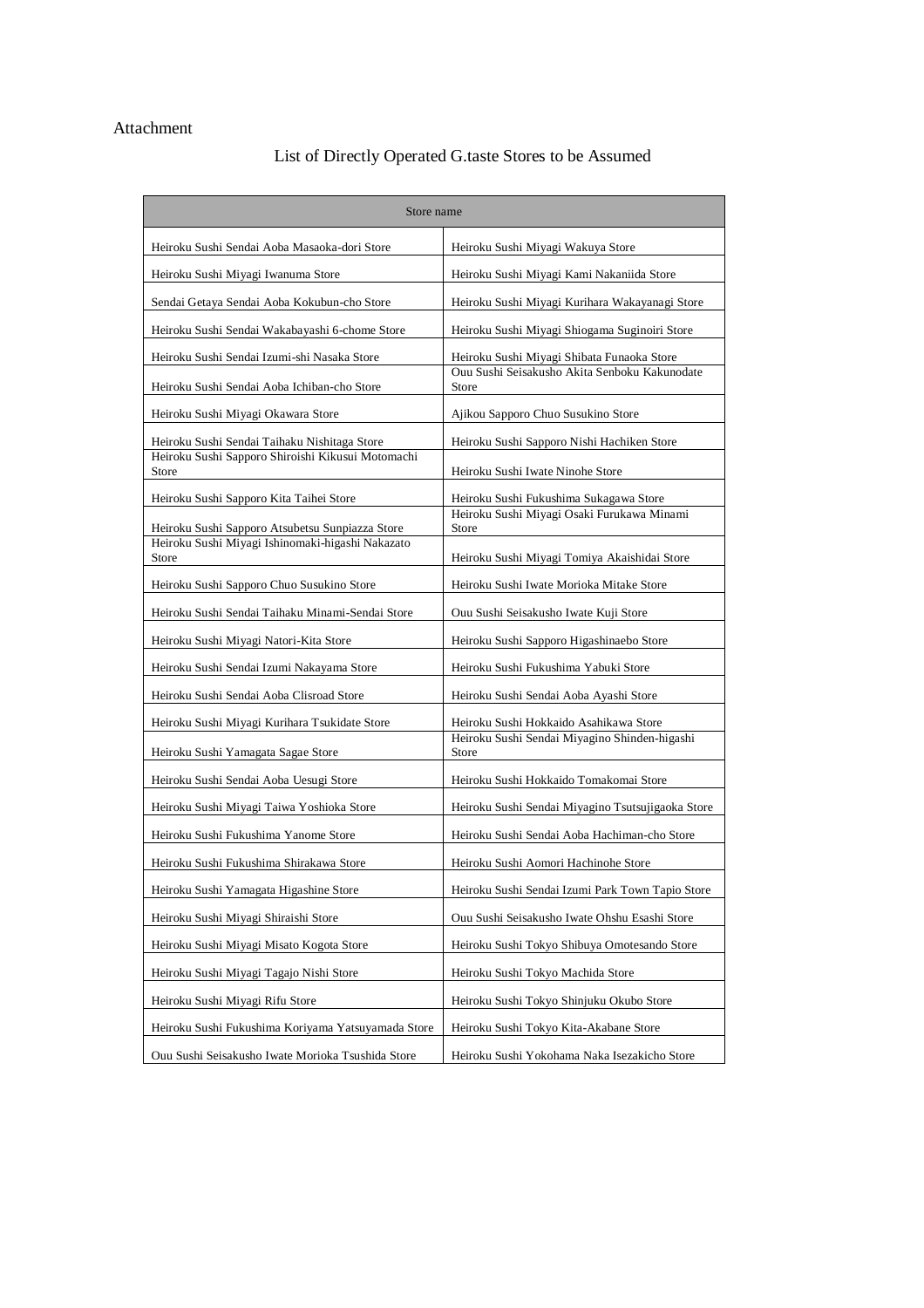| Store name                                                 |                                                      |  |
|------------------------------------------------------------|------------------------------------------------------|--|
| Heiroku Sushi Tokyo Toshima Ikebukuro-<br>nishiguchi Store | Mou boo Dining Shijo Omiya Store                     |  |
| Heiroku Sushi Kanagawa Atsugi Store                        | Mou boo Dining Kanagawa Odawara Store                |  |
| Heiroku Sushi Saitama Toda Store                           | Tokyo Yamitsuki Sakaba Kanagawa Kannai Store         |  |
| Sendai Getaya Chiyoda Marunouchi Tokia Store               | Toriaezu Gohei Ishikawa Komatsu Store                |  |
| Heiroku Sushi Tokyo Edogawa Koiwa-minamiguchi<br>Store     | Toriaezu Gohei Toyama Iino Store                     |  |
| Heiroku Sushi Tokyo Katsushika Kanamachi Store             | Toriaezu Gohei Ishikawa Hakusan Matsuto Store        |  |
| Heiroku Sushi Tokyo Katsushika Kameari Store               | Toriaezu Gohei Ishikawa Nonoichi Oshino Store        |  |
| Takuhai Heiroku Sendai Izumichuo Store                     | Toriaezu Gohei Ishikawa Kanazawa Kuratsuki Store     |  |
| Omuraisu Tei Ishikawa Apita Matto Store                    | Toriaezu Gohei Toyama Ekimae Main Store              |  |
| Antonio Inoki Saka-bar Tokyo Shinjuku Store                | Toriaezu Gohei Toyama Nakagawara Store               |  |
| Tori Backs Hamamatsu Nishi-ibanosu                         | Toriaezu Gohei Fukui Kaihotsu Store                  |  |
| Tenteketen Saitama Nisshin Store                           | Toriaezu Gohei Toyama Takaoka Yotsuya Store          |  |
| Tenteketen Saitama Kitamoto Store                          | Toriaezu Gohei Ishikawa Kanazawa Takayanagi Store    |  |
| Tenteketen Tokyo Higashimurayama Store                     | Toriaezu Gohei Nagano Kawanakajima Store             |  |
| Enya Tokyo Nakano Store                                    | Toriaezu Gohei Toyama Kurose Store                   |  |
| Enya Tokyo Shimokitazawa Store                             | Toriaezu Gohei Ishikawa Kanazawa Shinkanda Store     |  |
| Enya Tokyo Shinkoenji Store                                | Toriaezu Gohei Fukui Sabae Store                     |  |
| Enya Tokyo Yotsuya Store                                   | Toriaezu Gohei Toyama Takaoka-eki Minami Store       |  |
| Enya Tokyo Ogikubo Store                                   | Toriaezu Gohei Sendai Miyagino Shinden-higashi Store |  |
| Enya Tokyo Chofu Store                                     | Toriaezu Gohei Tochigi Oyama Store                   |  |
| Enya Tokyo Mitaka Store                                    | Toriaezu Gohei Gunma Maebashi Store                  |  |
| Enya Kawasaki Store                                        | Toriaezu Gohei Miyagi Ishinomaki Hebita Store        |  |
| Enya Saitama Fukaya Store                                  | Toriaezu Gohei Niigata Kashiwazaki Store             |  |
| Enya Saitama Urawa Store                                   | Toriaezu Gohei Toyama Uozu Store                     |  |
| Jizakanaya Tokyo Shinkawa Store                            | Toriaezu Gohei Saitama Ina Store                     |  |
| Jizakanaya Saitama Omiya Store                             | Toriaezu Gohei Saitama Honjo Store                   |  |
| Jizakanaya Tokyo Mita Store                                | Toriaezu Gohei Nagaoka Kitamachi Store               |  |
| Jizakanaya Tokyo Hamamatsucho Store                        | Toriaezu Gohei Fukui Nishikata Store                 |  |
| Mou boo Dining Shizuoka Kannami Store                      | Toriaezu Gohei Niigata Akamichi Store                |  |
| Mou boo Dining Chiba Yachiyo Store                         | Toriaezu Gohei Nagano Matsumoto Murai Store          |  |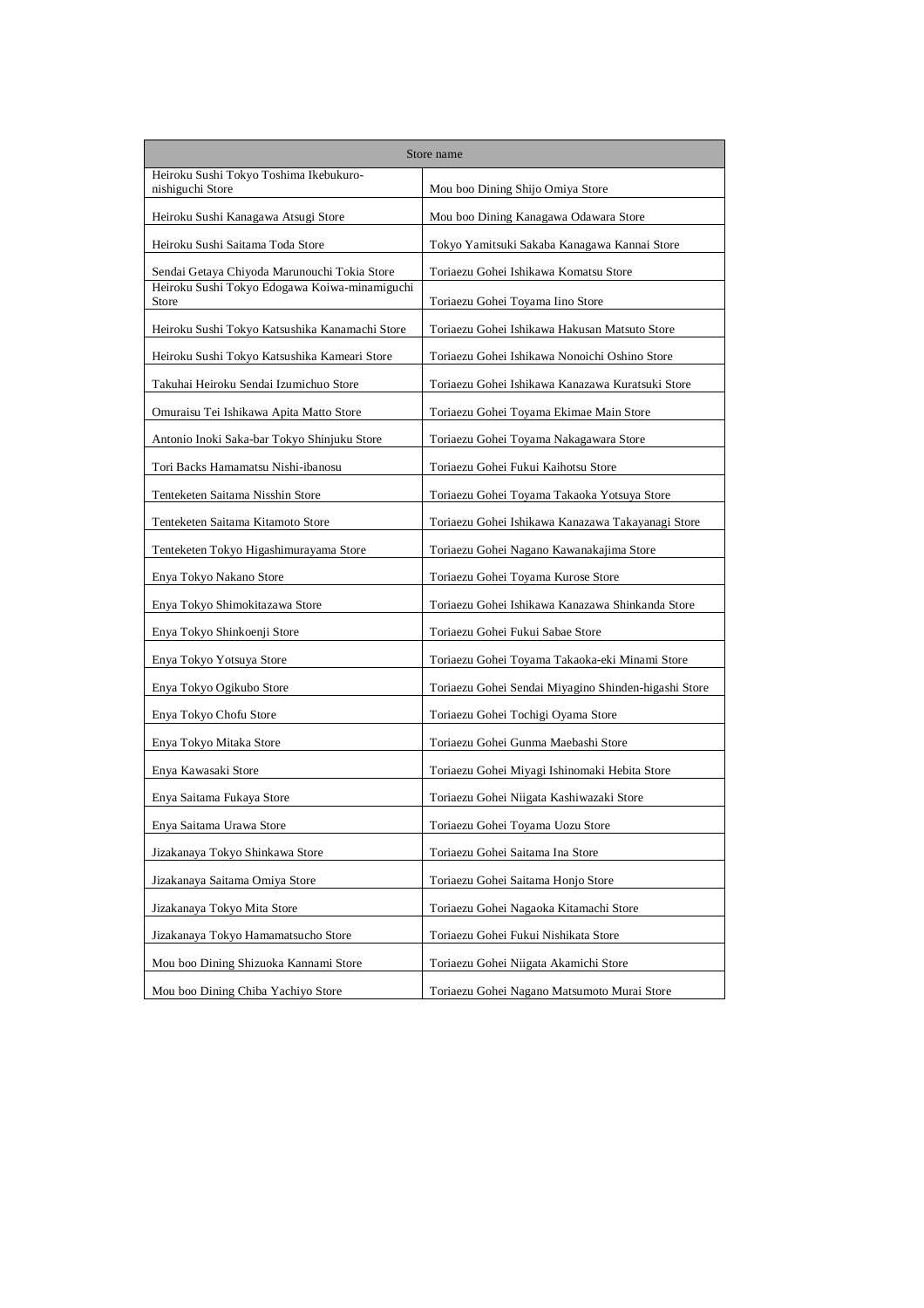| Store name                                        |                                                |  |
|---------------------------------------------------|------------------------------------------------|--|
| Toriaezu Gohei Tokyo Machida Store                | Yururitona Murasaki Mei-ekimae Store           |  |
| Toriaezu Gohei Saitama Iruma Kuboinari Store      | Kaienmaru Musashikosugi Store                  |  |
| Toriaezu Gohei Niigata Tsubame-Sanjo Store        | Patapataya Higashi-nihonbashi Store            |  |
| Toriaezu Gohei Chiba Noda Store                   | TYOTTOYOROUYA Senrichuo Store                  |  |
| Toriaezu Gohei Yamagata Shironishi Store          | Furari Murasaki Saitama Chuo Store             |  |
| Toriaezu Gohei Fukui Gakuen Store                 | Patapataya Tokyo Machida Store                 |  |
| Toriaezu Gohei Sendai Wakabayashi Tohmizuka Store | Tenteketen Tokyo Kasai Store                   |  |
| Toriaezu Gohei Kanazawa Ekinishi Store            | Yururitona Murasaki Tochi Store                |  |
| Toriaezu Gohei Shizuoka Numazu Shimokannuki Store | Murasaki Tokyo Nakamurabashi Store             |  |
| Toriaezu Gohei Ibaraki Tsuchiura Store            | Chanko Edosawa Niigata Meike Store             |  |
| Toriaezu Gohei Saitama Koshigaya Store            | Chanko Edosawa Niigata Nagaoka Kesajiro Store  |  |
| Toriaezu Gohei Chiba Wakaba Store                 | Chanko Edosawa Toyama Hongo Store              |  |
| Toriaezu Gohei Tochigi Ashikaga Store             | Chanko Edosawa Toyama Takaoka Akasofu Store    |  |
| Toriaezu Gohei Ibaraki Tsukuba Store              | Chanko Edosawa Ishikawa Komatsu Store          |  |
| Toriaezu Gohei Sendai Taihaku Yanagiu Store       | Chanko Edosawa Fukui Sabae Store               |  |
| Toriaezu Gohei Yamagata Nanyo Store               | Chanko Edosawa Fukui Takagi Chuo Store         |  |
| Toriaezu Gohei Iwate Ohshu Mizusawa Aterui Store  | Chanko Edosawa Tokyo Main Store                |  |
| Otaru Shokudo Tochigi Utsunomiya Store            | Chanko Edosawa Shizuoka Kawai Store            |  |
| Otaru Shokudo Tochigi Oyama Store                 | Chanko Edosawa Tokyo Ryogoku Store             |  |
| Otaru Shokudo Toyama Tonami Store                 | Chanko Edosawa Shizuoka Fuji Store             |  |
| Otaru Shokudo Toyama Takaoka Naimen Store         | Chanko Edosawa Tokyo Edogawa Store             |  |
| Otaru Shokudo Chiba Nagareyama Store              | Chanko Edosawa Shizuoka Shimizu Store          |  |
| Otaru Shokudo Hamamatsu Maruzuka Store            | Chanko Edosawa Chiba Kisarazu Store            |  |
| Otaru Shokudo Tokyo Machida Hirobakama Store      | Chanko Edosawa Shizuoka Fujieda Store          |  |
| Otaru Shokudo Shizuoka Mishima Store              | Chanko Edosawa Tokyo Machida Negishi Store     |  |
| Marusa Suisan Kanagawa Ayase Store                | Chanko Edosawa Kanagawa Atsugi Store           |  |
| Murasaki Yoga Store                               | Chanko Edosawa Shizuoka Iwata Store            |  |
| Murasaki Shinjuku Shin-minamiguchi Store          | Chanko Edosawa Shizuoka Numazu Wakaba<br>Store |  |
| Murasaki Suidobashi Nishiguchi Store              | Chanko Edosawa Saitama Niiza Store             |  |
| Murasaki Shinosaka Store                          | Chanko Edosawa Chiba Midori Store              |  |
| Kaihintei Tokyo Yaesu Store                       | Amor de Gaudi Tokyo Roppongi Store             |  |
| Karatakeya Tokyo Toranomon Store                  | Motomachi Coffee Hamamatsu Nishi-iba Store     |  |
| Ito Coffee Shizuoka Shimizurou Store              |                                                |  |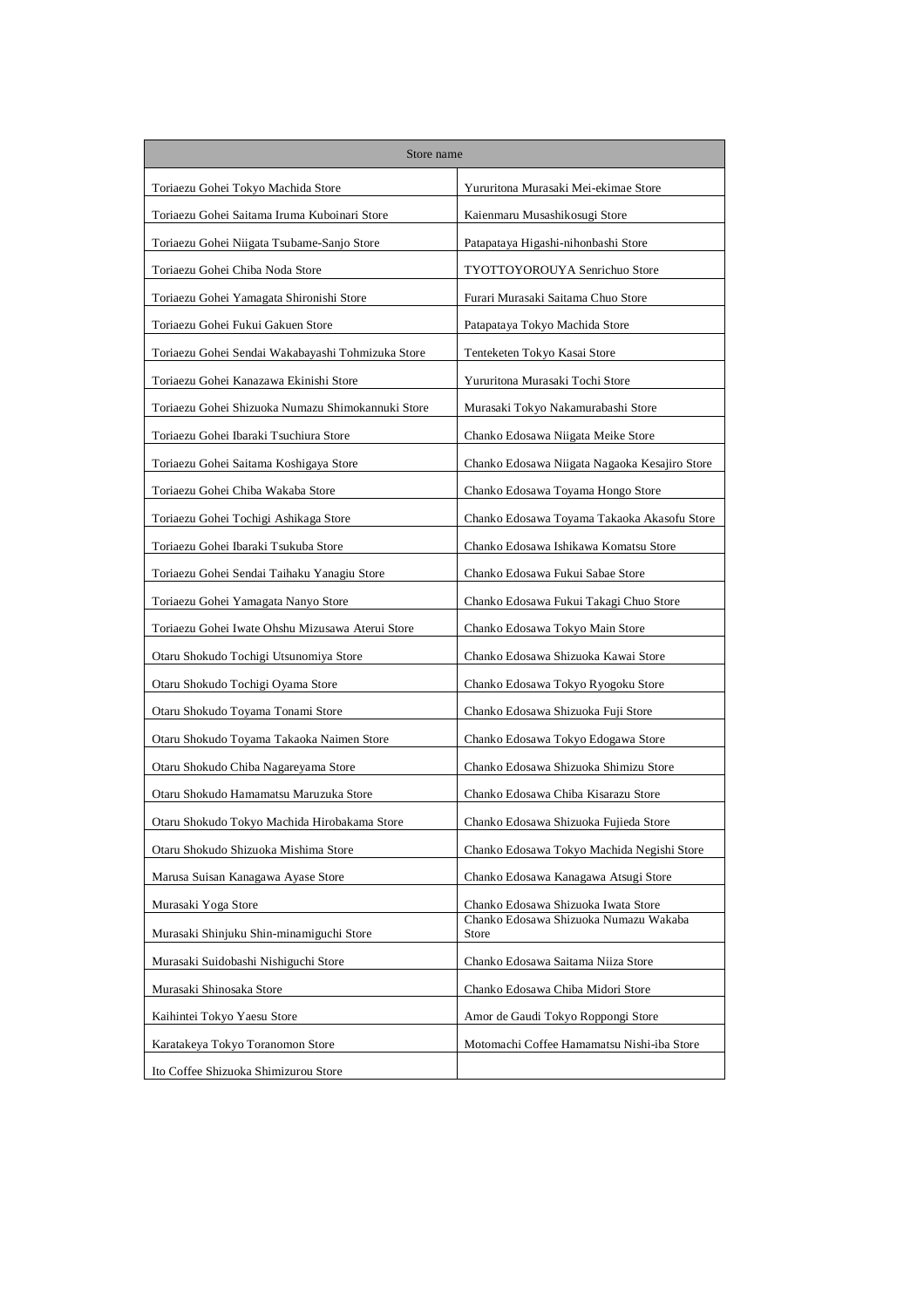| Store code | Store name                                          |  |
|------------|-----------------------------------------------------|--|
| 0212       | Karubi Tairiku Yamaguchi Onoda Store                |  |
| 0216       | Washoku Nabe Shabushabu Shimizu Yamaguchi Ube Store |  |
| 0221       | Tonkou Yamaguchi Onoda Store                        |  |
| 0225       | Tonkou Yamaguchi Shunan Store                       |  |
| 0226       | Tonkou Yamaguchi Ube Store                          |  |
| 0227       | Kaisan Shuka Tonkou Yamaguchi Shimonoseki Store     |  |
| 0230       | Karubi Tairiku Yamaguchi Ube Store                  |  |
| 0262       | Tonku Hiroshima Naka Store                          |  |
| 0283       | Karubi Tairiku Hiroshima Hatsukaichi Store          |  |
| 0284       | Karubi Tairiku Yamaguchi Hofu Store                 |  |
| 0285       | Karubi Tairiku Yamaguchi Shunan Store               |  |
| 0286       | Otaru Shokudo Hiroshima Saijo Plaza Store           |  |
| 0316       | Toriaezu Gohei Omoromachi Store                     |  |
| 0317       | Sendai Getaya Hiroshima Naka Store                  |  |
| 0320       | Toriaezu Gohei Hyogo Himeji Store                   |  |
| 0321       | Toriaezu Gohei Hyogo Taishi Store                   |  |
| 0322       | Toriaezu Gohei Osaka Hirakata Store                 |  |
| 0323       | Toriaezu Gohei Osaka Kishiwada Store                |  |
| 0325       | Haikaraya Hyogo Akashi Store                        |  |
| 0356       | Omuraisu Tei Fukuoka Aeon Onojo Store               |  |
| 0370       | Omuraisu Tei Hiroshima Fuji Grand Kannabe Store     |  |
| 0371       | Omuraisu Tei Yamaguchi Onoda Sunpark Store          |  |
| 0375       | Omuraisu Tei Fukuoka Yume Town Hakata Store         |  |
| 0390       | Agetenya Fukuoka Yume Town Chikushino Store         |  |
| 0395       | Udon Hono Kawa Hiroshima Yume Town Kure Store       |  |
| 0431       | Omuraisu Tei Kitakyushu Chacha Town Kokura Store    |  |
| 0432       | Omuraisu Tei Fukuoka Yume Town Chikushino Store     |  |
| 0440       | Omuraisu Tei Ehime Aeon Niihama Store               |  |
| 0445       | Omuraisu Tei Aeon Hayato-Kokubu Store               |  |
| 0465       | Omuraisu Tei Fukuoka Yume Town Omuta Store          |  |
| 0466       | Omuraisu Tei Kumamoto Yume Town Hikarinomori Store  |  |
| Store code | Store name                                          |  |

List of Directly Operated G.networks Stores to be Assumed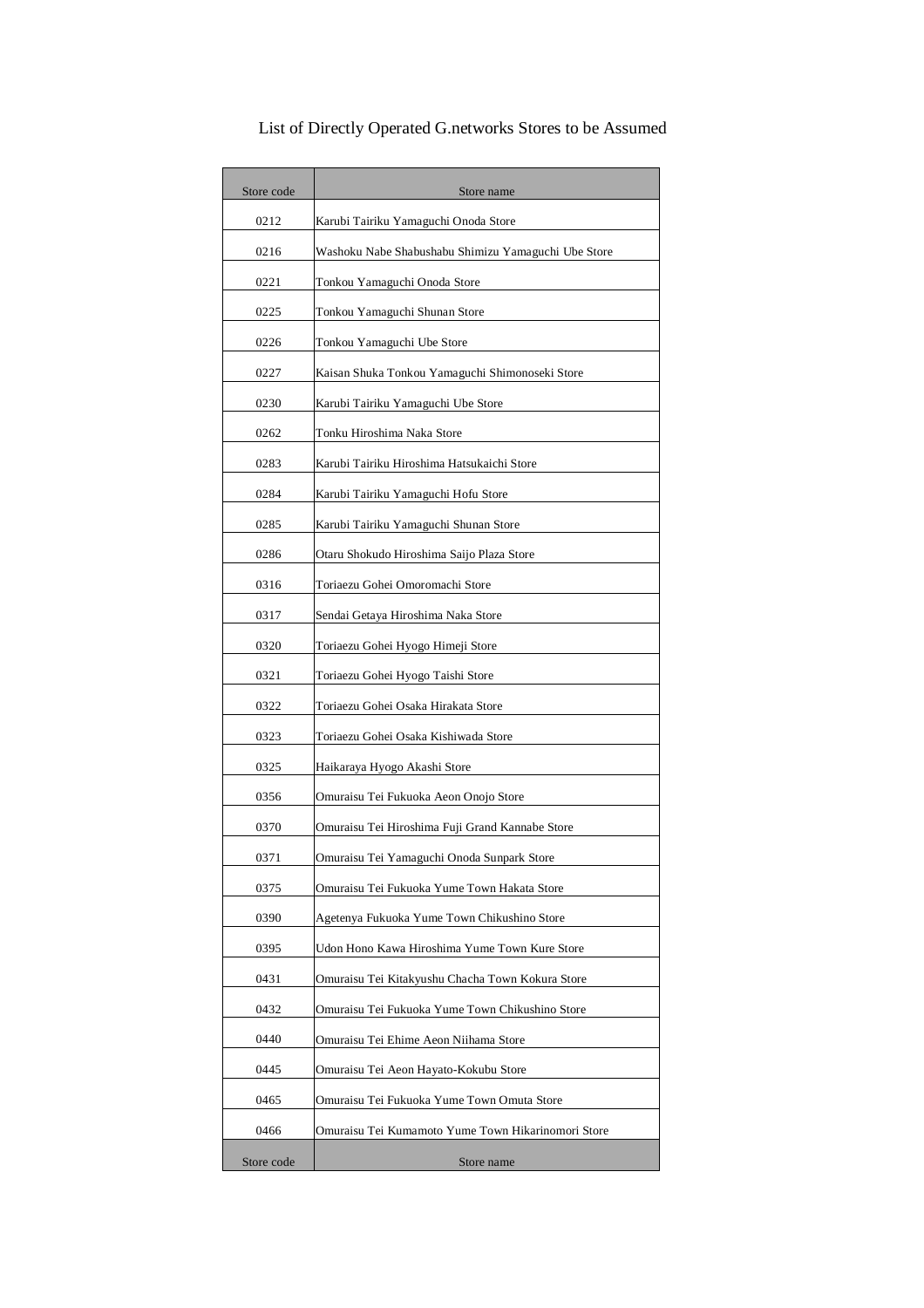| 0475 | Omuraisu Tei Fukuoka Aeon Nogata Store                 |
|------|--------------------------------------------------------|
| 0476 | Omuraisu Tei Yamachuchi The Mall Shunan Store          |
| 0481 | Omuraisu Tei Fukuoka Yume Town Yame Store              |
| 0494 | Omuraisu Tei Saga Yume Town Saga Store                 |
| 0504 | Nagasaki Chanmen Yamaguchi Ube Store                   |
| 0507 | Nagasaki Chanmen Yamaguchi Nagato Store                |
| 0510 | Nagasaki Chanmen Yamaguchi Asa Store                   |
| 0513 | Nagasaki Chanmen Yamaguchi Ube Kounan Store            |
| 0566 | Nagasaki Chanmen Yamaguchi Iwakuni Tateishi Store      |
| 0620 | Ishiyaki Bibinba Annyon Fukuoka Yume Town Hakata Store |
| 0624 | Champon-za The Juttetsu Saga Yume Town Saga Store      |
| 0626 | Honokawa Seimen Oita Yume Town Beppu Store             |
| 0627 | Omuraisu Tei Oita Yume Town Beppu Store                |
| 0628 | Annyon Shimane Yume Town Izumo Store                   |
| 0629 | Omuraisu Tei Shimane Yume Town Izumo Store             |
| 0631 | Annyon Fukuoka Torius Hisayama Store                   |
| 0633 | Annyon Ehime Aeon Niihama Store                        |
| 0634 | Annyon Tottori Aeon Tottori-kita Store                 |
| 0635 | Omuraisu Tei Tottori Aeon Tottori-kita Store           |
| 0636 | Nagasaki Chanmen Juttestu Fukuoka Aeon Mall Store      |
| 0637 | Omuraisu Tei Kochi Aeon Mall Kochi Store               |
| 0638 | Annyon Kagawa Aeon Mall Ayagawa Store                  |
| 0640 | Omuraisu Tei Osaka Crysta Nagahori Store               |
| 0641 | Omuraisu Tei Nagoya Aeon Mall Aratama-bashi Store      |
| 0642 | Omuraisu Tei Tokyo Ario Kitasuna Store                 |
| 0643 | Omuraisu Tei Tokyo Ito-Yokado Kasai Store              |
| 0644 | Omuraisu Tei Saitama Ario Kawaguchi Store              |
| 0645 | Omuraisu Tei Nara Nara Family Store                    |
| 0646 | Omuraisu Tei Saitama Ito-Yokado Nishikicho Store       |
| 0647 | Agetenya Hamamatsu Aeon Mall Hamamatsu Shitoro Store   |
| 0648 | Omuraisu Tei Kumamoto Yume Town Hamasen Store          |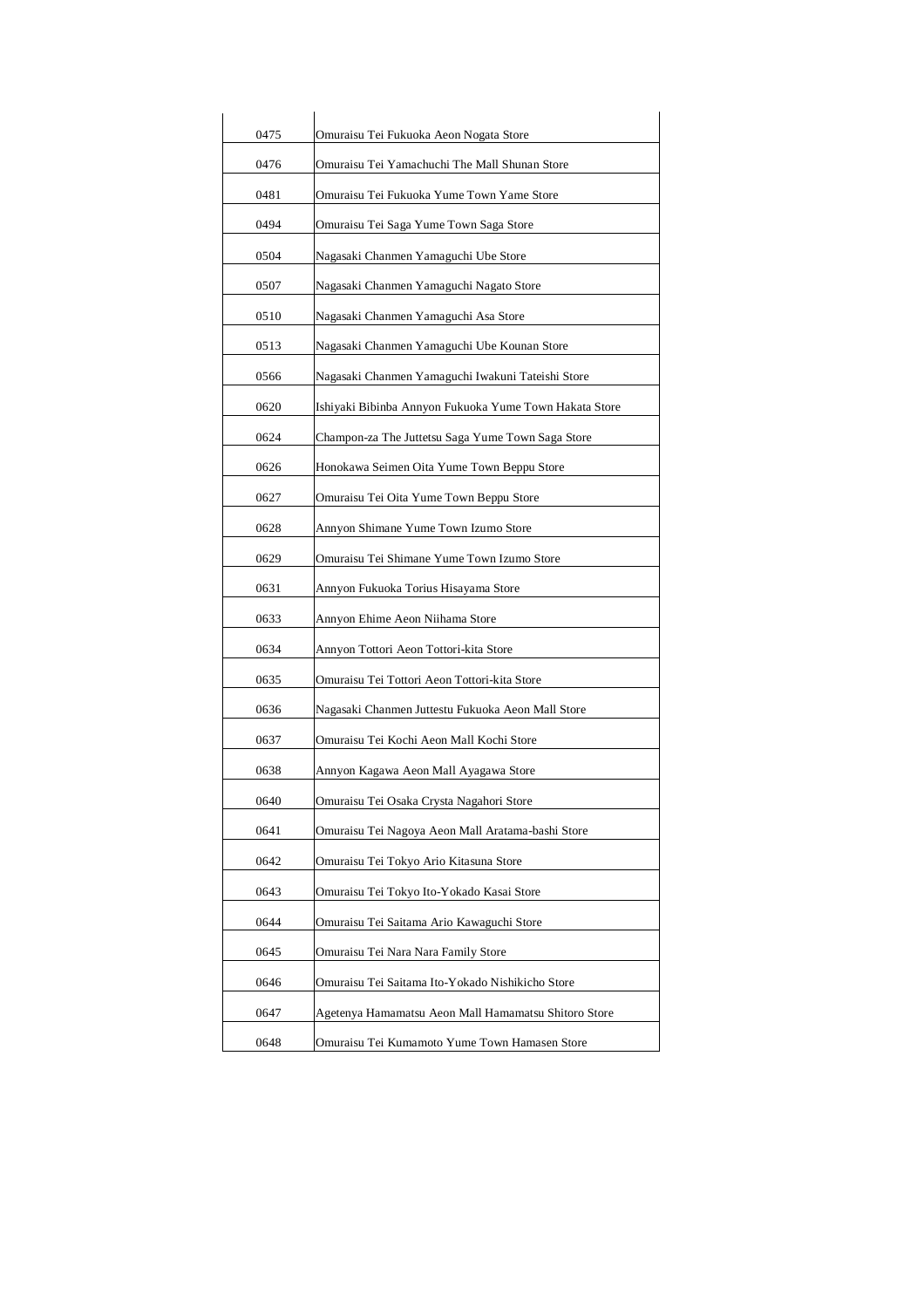| Store code | Store name                                                          |  |
|------------|---------------------------------------------------------------------|--|
| 0649       | Agetenya Fukuoka Yume Town Omuta Store                              |  |
| 0660       | Agetenya Saitama Ito-Yokado Misato Store                            |  |
| 0661       | Agetenya Saitama Aeon Mall Yono Store                               |  |
| 0662       | Omuraisu Tei Nara Aeon Mall Nara Tomigaoka Store                    |  |
| 0663       | Omuraisu Tei Takamatsu Aeon Mall Takamatsu Store                    |  |
| 0914       | Toriaezu Gohei Sakai-kita Store                                     |  |
| 0917       | Toriaezu Gohei Osaka Kaizuka Store                                  |  |
| 0918       | Shabu-shabu Sukiyaki Shimizu Osaka Hirakata Store                   |  |
| 0919       | Shabu-shabu Sukiyaki Shimizu Higashi-Osaka Higashi-Konoike<br>Store |  |
| 0920       | Toriaezu Gohei Osaka Izumi Store                                    |  |
| 0921       | Toriaezu Gohei Osaka Chuo Store                                     |  |
| 0925       | Toriaezu Gohei Himeji Agaho Store                                   |  |
| 0926       | Toriaezu Gohei Hyogo Himeji Mitachi Store                           |  |
| 0928       | Shabu-shabu Sukiyaki Shimizu Okayama Kurashiki Store                |  |
| 0930       | Chanko Edosawa Okayama Aoe Store                                    |  |
| 0931       | Toriaezu Gohei Okayama Honmachi Store                               |  |
| 0932       | Shabu-shabu Sukiyaki Shimizu Hiroshima Fukuyama Store               |  |
| 0933       | Shabu-shabu Sukiyaki Shimizu Hiroshima Fukuyama Store<br>(Okinoue)  |  |
| 0934       | Shabu-shabu Sukiyaki Shimizu Kagawa Takamatsu Store                 |  |
| 1605       | Nagasaki Chanmen Hiroshima Kure Store                               |  |
| 1606       | Nagasaki Chanmen Hiroshima Hatsukaichi Store                        |  |
| 1614       | Nagasaki Chanmen Hiroshima Saeki Store                              |  |
| 1615       | Udon Honokawa Hiroshima Minami Store                                |  |
| 2703       | Nagasaki Chanmen Okayama Ihuku Store                                |  |
| 2704       | Nagasaki Chanmen Okayama Masuno Store                               |  |
| 2706       | Nagasaki Chanmen Okayama Fukuhama Store                             |  |
| 2709       | Nagasaki Chanmen Okayama Kurashiki Store                            |  |
| 2710       | Nagasaki Chanmen Okayama Soja Store                                 |  |
| 2714       | Nagasaki Chanmen Okayama Hama Store                                 |  |
| 3713       | Nagasaki Chanmen Kobe-nishi Store                                   |  |
| 3805       | Udon Honokawa Osaka Suita Store                                     |  |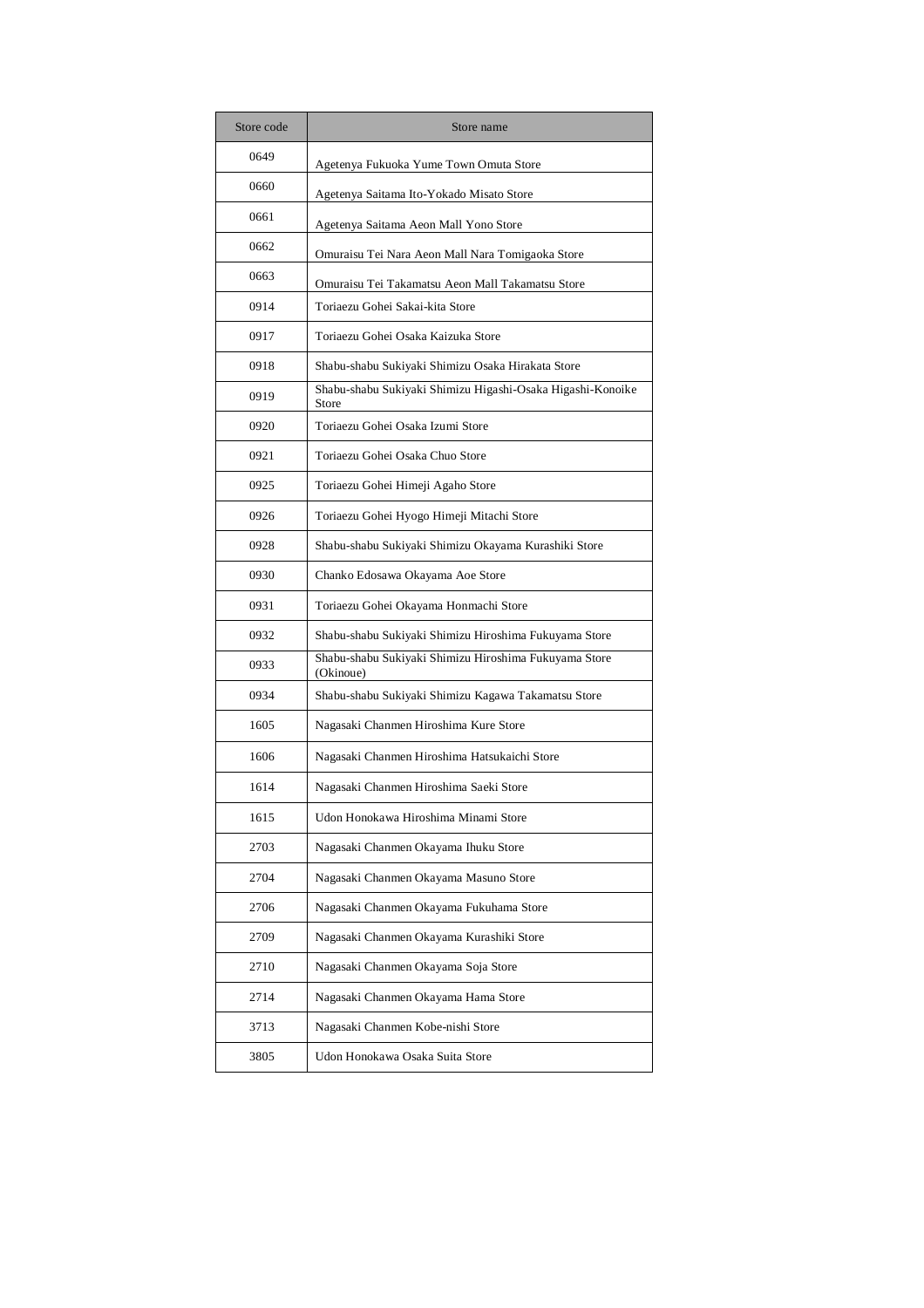| Store code | Store name                                           |  |
|------------|------------------------------------------------------|--|
| 3806       | Nagasaki Chanmen Hyogo Takarazuka Store              |  |
| 3816       | Udon Honokawa Osaka Higashi-Sumiyoshi Store          |  |
| 3821       | Udon Honokawa Kobe-nishi Store                       |  |
| 3826       | Udon Honokawa Hyogo Aeon Town Higashi-Kakogawa Store |  |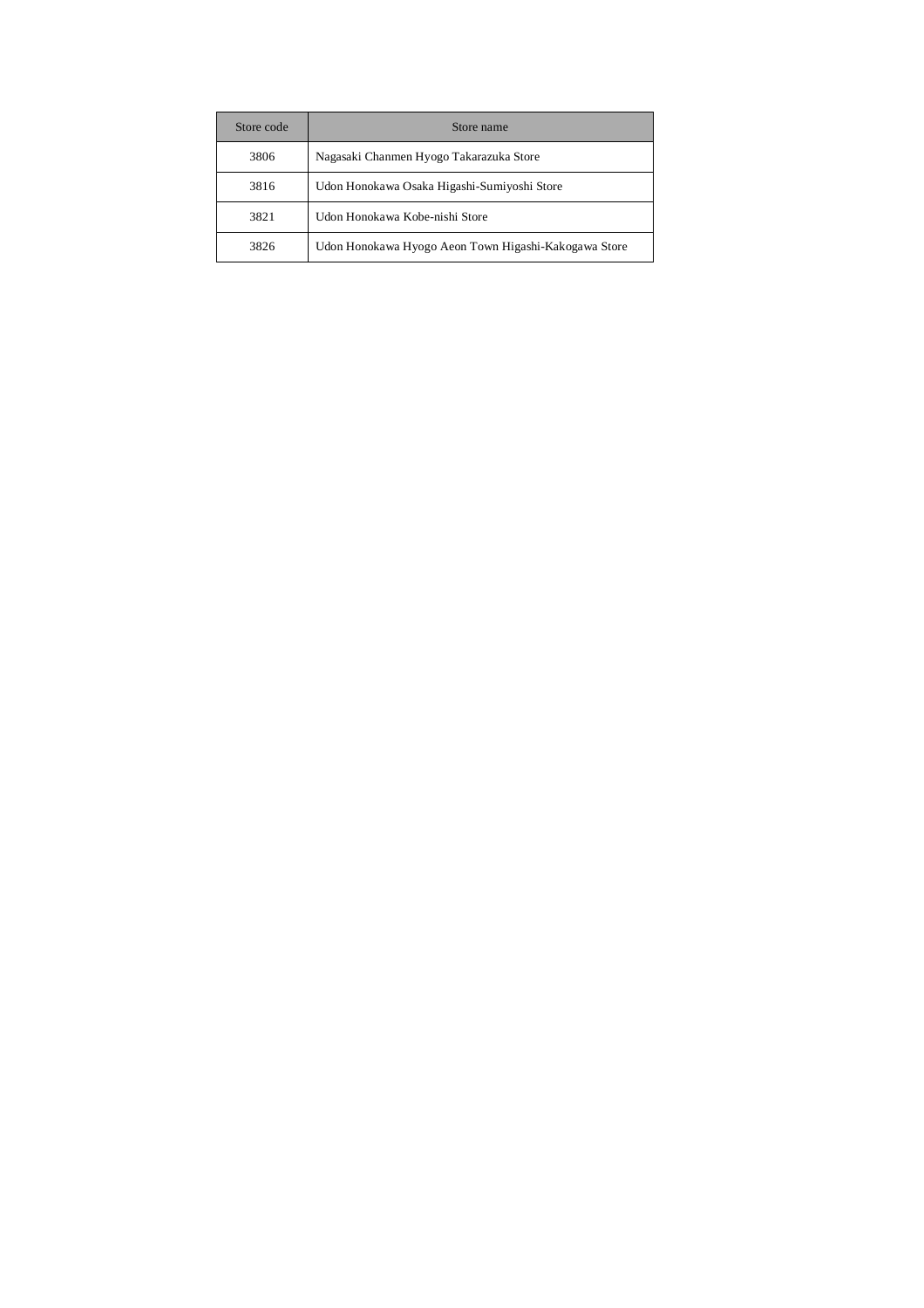| <b>Business line</b> | Store name                    |
|----------------------|-------------------------------|
| Sakai                | Kasukabe Store                |
| Sakai                | Narita Store                  |
| Sakai                | Hamura Store                  |
| Sakai                | Hachioji Mejirodai Store      |
| Sakai                | Setagaya Kitami Store         |
| Sakai                | Musashino Sakurazutsumi Store |
| Sakai                | Shinjuku Kabukicho Store      |
| Sakai                | Hadano Store                  |
| Sakai                | Yokohama Tennocho Store       |
| Sakai                | <b>Hashimoto Store</b>        |
| Sakai                | Shonan Life Town Store        |
| Sakai                | Kurihama Store                |
| Sakai                | Kugenuma-Kaigan Store         |
| Sakai                | Kanazawa-Hakkei Store         |
| Sakai                | Matsumoto Murai Store         |
| Sakai                | Ueda Store                    |
| Sakai                | Nagano Nagaike Store          |
| Sakai                | Ogaki Akasaka Store           |
| Sakai                | Kakamigahara Store            |
| Sakai                | Akanabe Store                 |
| Sakai                | Shimizu Tsukimi Store         |
| Sakai                | Shimizu Ekimae Store          |
| Sakai                | Kannami Store                 |
| Sakai                | Hamamatsu Morita Store        |
| Sakai                | Kakegawa Store                |
| Sakai                | Iwata Store                   |
| Sakai                | Mishimaminami Store           |
| Sakai                | Yaizu Sangamyo Store          |
| Sakai                | Fuji Yoshiwara Store          |
| Sakai                | Shizuoka Interchange Store    |
| Sakai                | Shizuoka Fujieda Store        |
| Sakai                | <b>Irinaka Store</b>          |
| Sakai                | Chiryu Store                  |
| Sakai                | Nishio Store                  |
| Sakai                | Yokkaichi Tokiwa Store        |
| Sakai                | Yokkaichi Nishi Store         |
| Sakai                | Kyoto Rakusai Store           |
| Sakai                | Kyoto Ichijoji Store          |
| Sakai                | Fushimi Yokooji Store         |
| Sakai                | Osaka Visola Minoh Store      |
| Sakai                | Shijonawate Store             |
| Sakai                | Ikeda Store                   |
| Sakai                | Sakai Hamadera Store          |
| Sakai                | Osaka Kishiwada Imaki Store   |

## List of Directly Operated SAKAI Stores to be Assumed